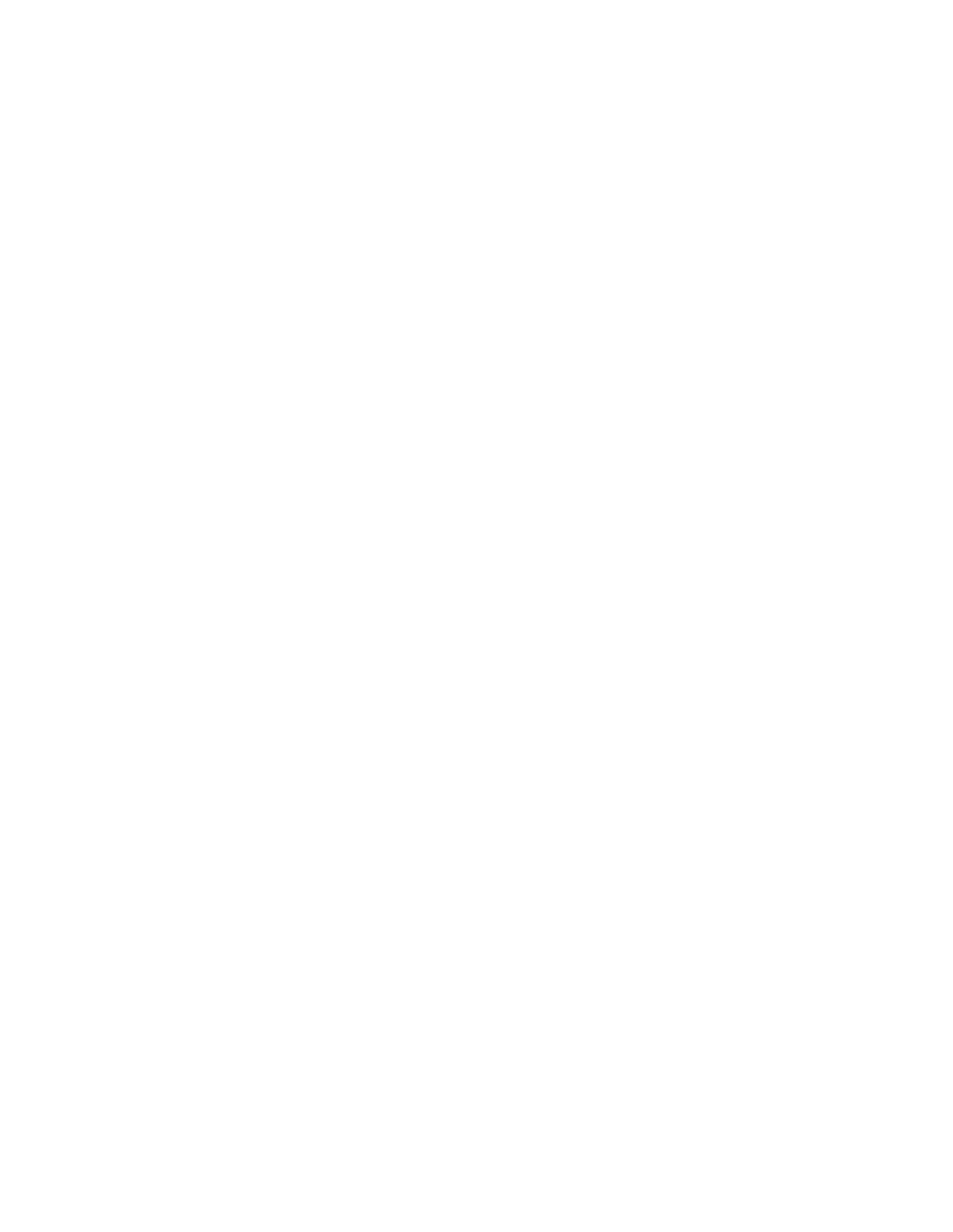### **NOTICE**

# **Public Hearing on Practice Book Revisions Being Considered by the Rules Committee of the Superior Court**

On May 15, 2017, at 10:00 a.m., the Rules Committee of the Superior Court will conduct a public hearing in the Supreme Court in Hartford for the purpose of receiving comments concerning Practice Book revisions that are being considered by the Committee. The revisions proposed by the Rules Committee are posted on the Judicial Branch website at http://www.jud.ct.gov/pb.htm.

Pursuant to subsection (c) of section 51-14 of the Connecticut General Statutes, the Supreme Court has designated the Rules Committee to conduct this public hearing also for the purpose of receiving comments on any proposed new rule or any change in an existing rule that any member of the public deems desirable.

Comments may be forwarded to the Rules Committee by email at Joseph.DelCiampo@jud.ct.gov or may be forwarded to the Rules Committee at the following address and should be received by May 11, 2017:

> Rules Committee of the Superior Court Attn: Joseph J. Del Ciampo, Counsel P.O. Box 150474 Hartford, CT 06115-0474

Each speaker at the public hearing will be limited to five minutes. Anyone who believes that they cannot cover their remarks within that time period may submit written comments to the Rules Committee. If written comments are submitted, ten copies should be provided.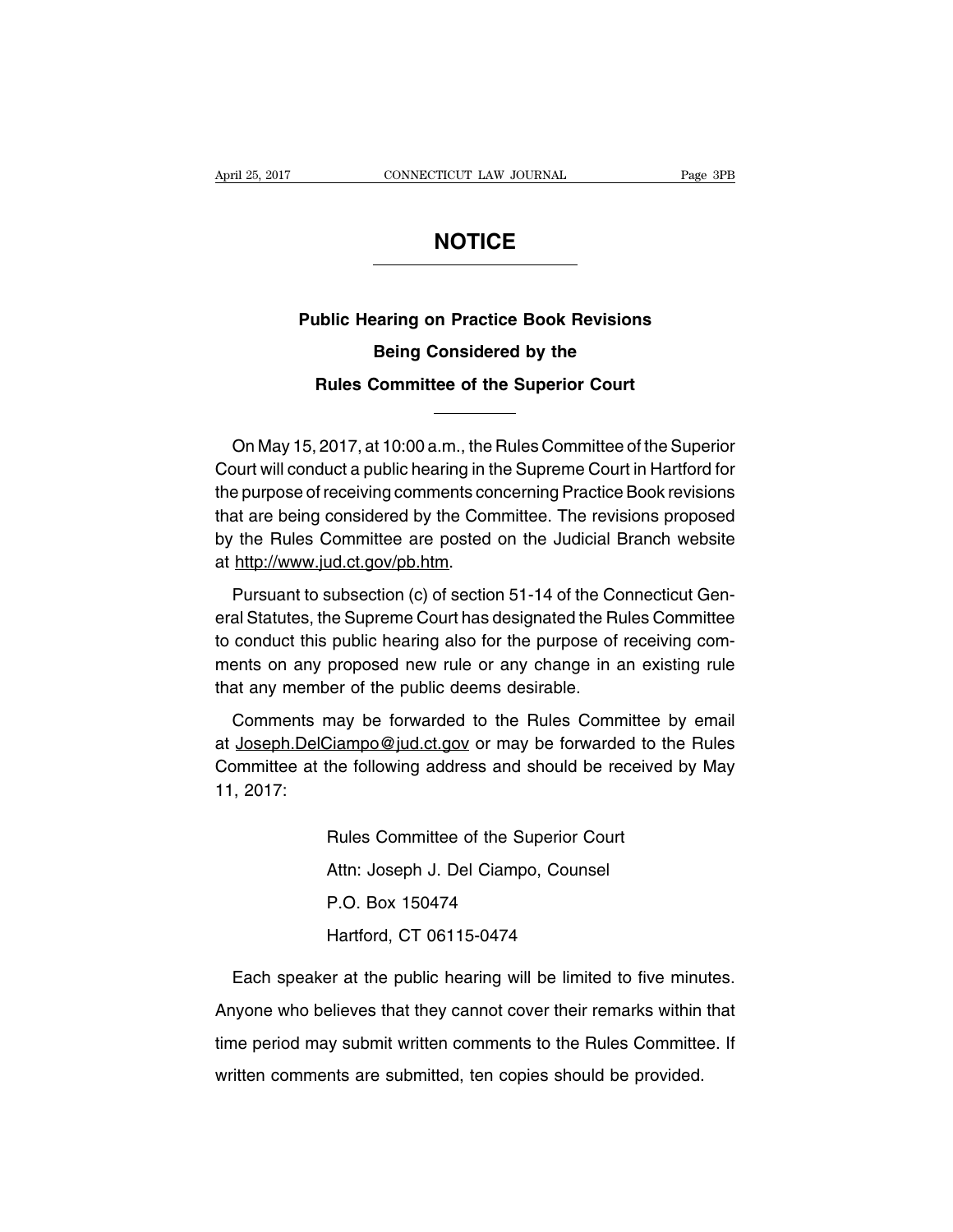Wheelchair access is located in the rear of the building, accessible from the staff parking lot between Lafayette and Oak Streets. There are a limited number of handicap parking spots in the gated staff lot, which is accessible from Oak Street. Use the intercom at the gate to speak to security about the availability of parking. Once at the accessible door, use the intercom to request entry from security. If you would like to attend the meeting and need an accommodation under the Americans with Disabilities Act, please email the Rules Committee at Joseph.DelCiampo@jud.ct.gov before May 11, 2017.

> Hon. Dennis G. Eveleigh Chair, Rules Committee

#### **INTRODUCTION**

Contained herein are amendments that are being considered to the Practice Book. These amendments are indicated by brackets for deletions and underlines for added language. The designation ''NEW'' is printed with the title of each proposed new rule.

Rules Committee of the Superior Court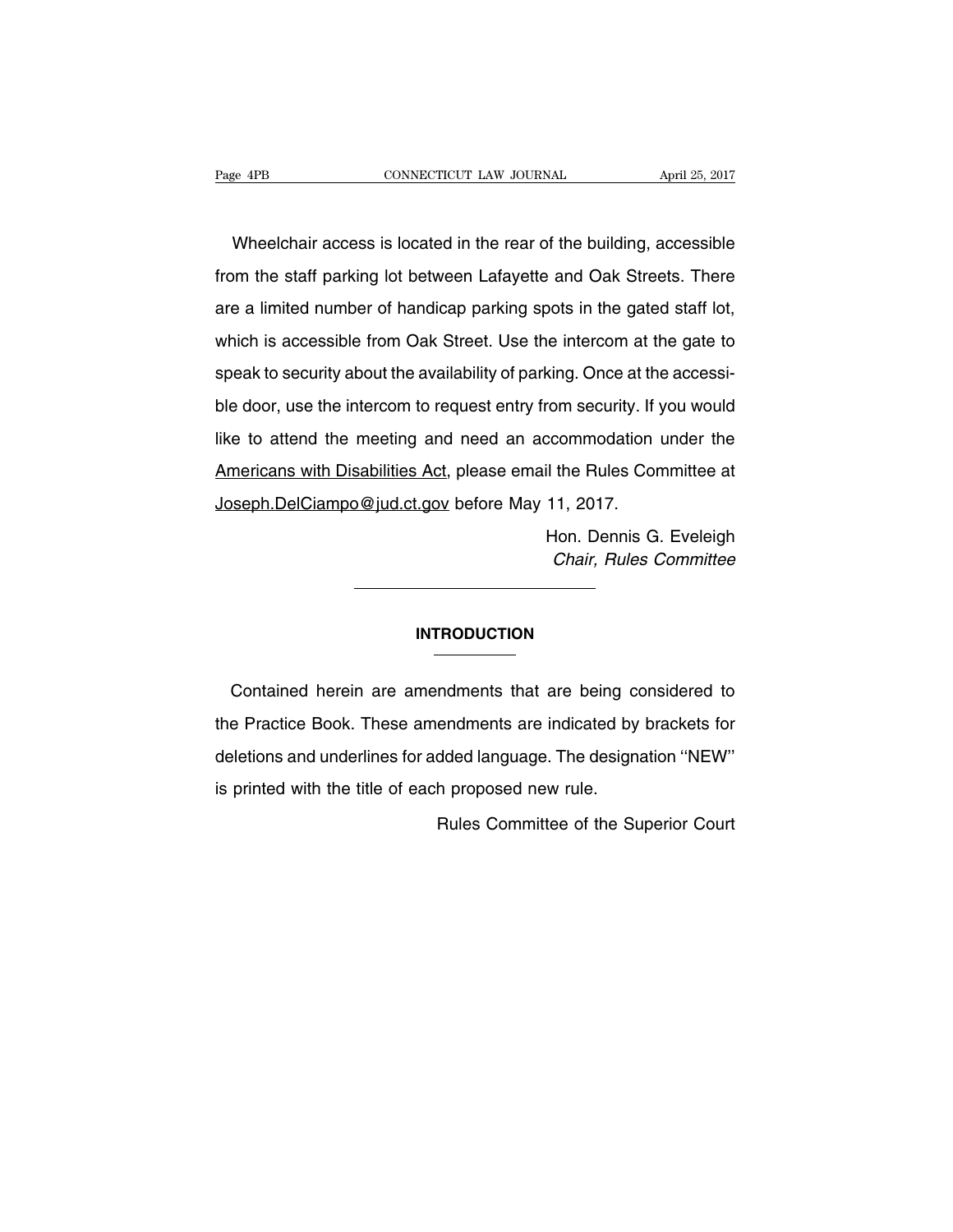### **PROPOSED AMENDMENTS TO THE GENERAL PROVISIONS OF THE SUPERIOR COURT RULES**

#### **(NEW) Sec. 2-13A. Military Spouse Temporary Licensing**

**(a) Qualifications.** An applicant who meets all of the following requirements listed in (1) through (11) may be temporarily licensed and admitted to the practice of law in Connecticut, upon approval of the bar examining committee. The applicant:

(1) is the spouse of an active duty service member of the United States Army, Navy, Air Force, Marine Corps or Coast Guard and that service member is or will be stationed in Connecticut due to military orders;

(2) is licensed to practice law before the highest court in at least one state or territory of the United States or in the District of Columbia;

(3) is currently an active member in good standing in every jurisdiction to which the applicant has been admitted to practice, or has resigned or become inactive or had a license administratively suspended or revoked while in good standing from every jurisdiction without any pending disciplinary actions;

(4) is not currently subject to lawyer discipline or the subject of a pending disciplinary matter in any other jurisdiction;

(5) meets the educational qualifications required to take the examination in Connecticut;

(6) possesses the good moral character and fitness to practice law required of all applicants for admission in Connecticut;

(7) has passed an examination in professional responsibility administered under the auspices of the bar examining committee or has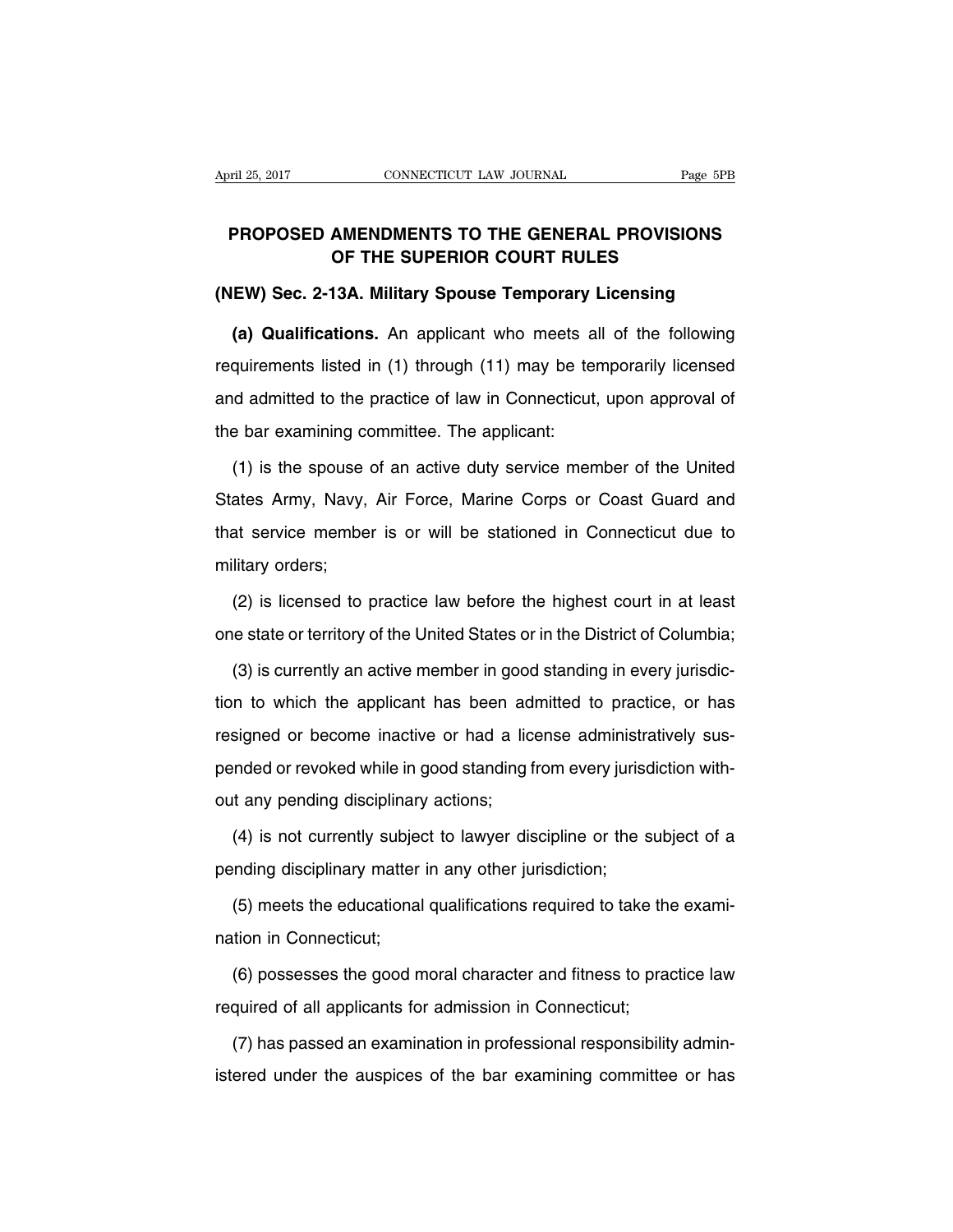completed a course in professional responsibility in accordance with the regulation of the bar examining committee;

(8) is or will be physically residing in Connecticut due to the service member's military orders;

(9) has not failed the Connecticut bar examination within the past five years;

(10) has not had an application for admission to the Connecticut bar or the bar of any state, the District of Columbia or United States territory denied on character and fitness grounds; and

(11) has not failed to achieve the Connecticut scaled score on the Uniform Bar Examination administered within any jurisdiction within the past five years.

**(b) Application Requirements.** Any applicant seeking a temporary license to practice law in Connecticut under this section shall file a written application and payment of such fee as the bar examining committee shall from time to time determine. Such application, duly verified, shall be filed with the administrative director of the bar examining committee and shall set forth his or her qualifications as hereinbefore provided. In addition, the applicant shall file with the bar examining committee the following:

(1) a copy of the applicant's Military Spouse Dependent Identification and documentation evidencing a spousal relationship with the service member;

(2) a copy of the service member's military orders to a military installation in Connecticut or a letter from the service member's com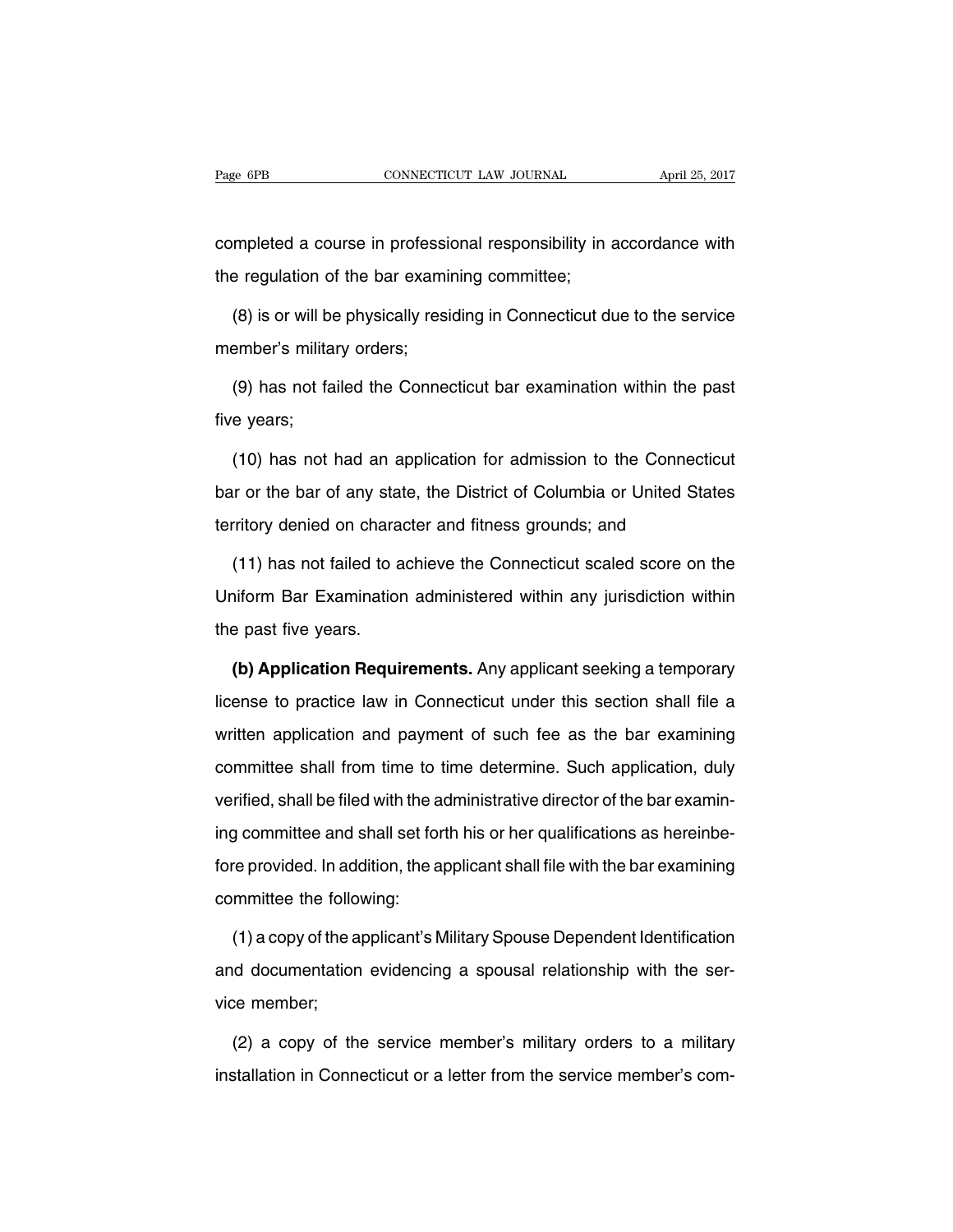mand verifying that the requirement in subsection (a) (8) of this section is met;

(3) certificate(s) of good standing from the highest court of each state, the District of Columbia or United States territory to which the applicant has been admitted, or proof that the applicant has resigned, or become inactive or had a license administratively suspended or revoked while in good standing;

(4) an affidavit from the applicant, certifying whether such applicant has a grievance pending against him or her, has ever been reprimanded, suspended, placed on inactive status, disbarred, or has ever resigned from the practice of law, and, if so setting forth the circumstances concerning such action; and

(5) affidavits from two attorneys who personally know the applicant certifying to his or her good moral character and fitness to practice law.

#### **(c) Duration and Renewal.**

(1) A temporary license to practice law issued under this rule will be valid for three years provided that the temporary attorney remains a spouse of the service member and resides in Connecticut due to military orders or continues to reside in Connecticut due to the service member's immediately subsequent assignment specifying that dependents are not authorized to accompany the service member. The temporary license may be renewed for one additional two year period.

(2) A renewal application must be submitted with the appropriate fee as established by the bar examining committee and all other documentation required by the bar examining committee, including a copy of the service member's military orders. Such renewal application shall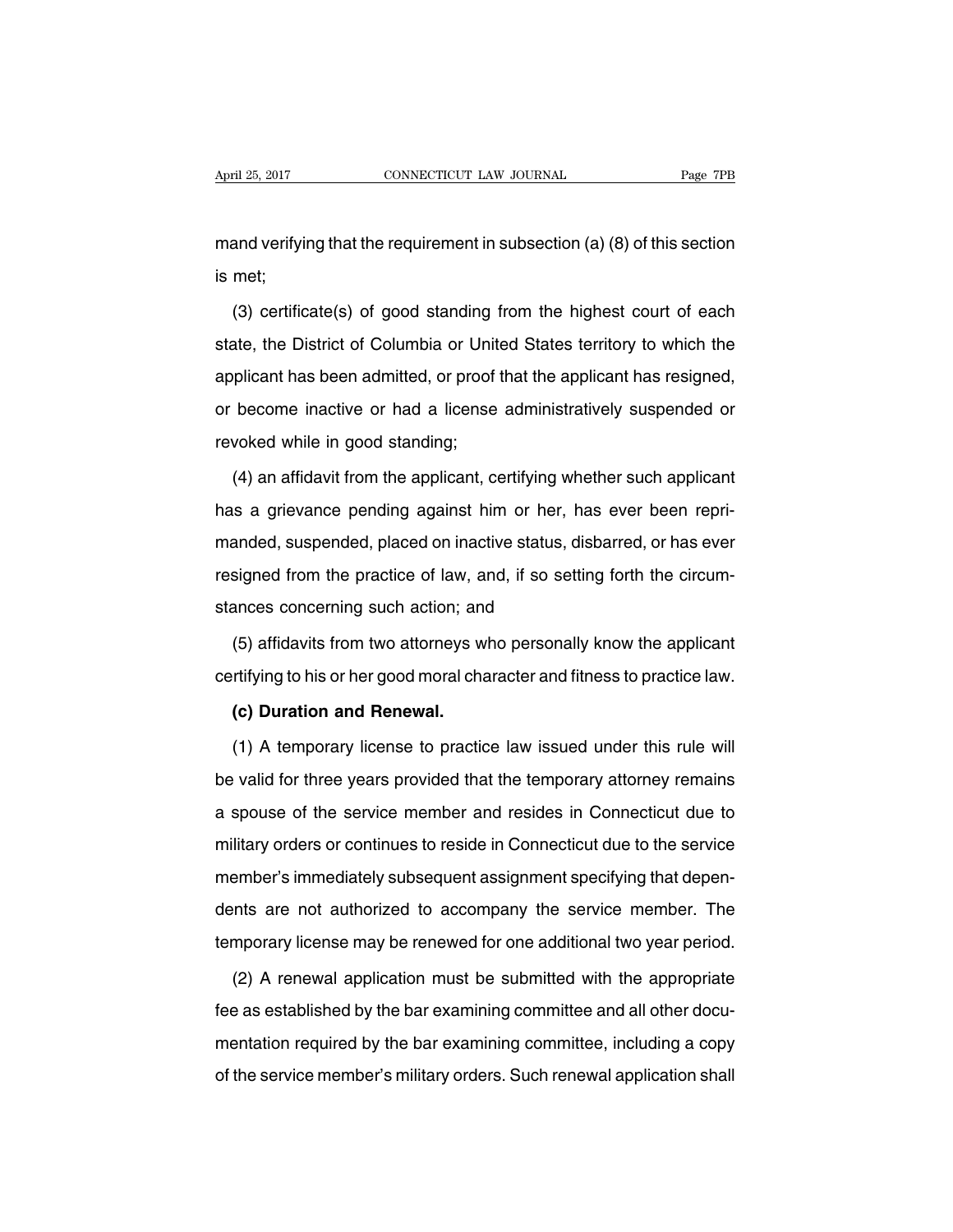be filed not less than thirty (30) days before the expiration of the original three year period.

(3) A temporarily licensed attorney who wishes to become a permanent member of the bar of Connecticut may apply for admission by examination or for admission without examination for the standard application fee minus the application fee paid to the committee for the application for temporary license, not including any fees for renewal.

#### **(d) Termination.**

(1) Termination of Temporary License. A temporary license shall terminate, and an attorney shall cease the practice of law in Connecticut pursuant to that admission, unless otherwise authorized by these rules, thirty days after any of the following events:

(A) the service member's separation or retirement from military service;

(B) the service member's permanent relocation to another jurisdiction, unless the service member's immediately subsequent assignment specifies that the dependents are not authorized to accompany the service member, in which case the temporary attorney may continue to practice law in Connecticut as provided in this rule until the service member departs Connecticut for a permanent change of station where the presence of dependents is authorized;

(C) the attorney's permanent relocation outside of the state of Connecticut for reasons other than the service member's relocation;

(D) upon the termination of the temporary attorney's spousal relationship to the service member;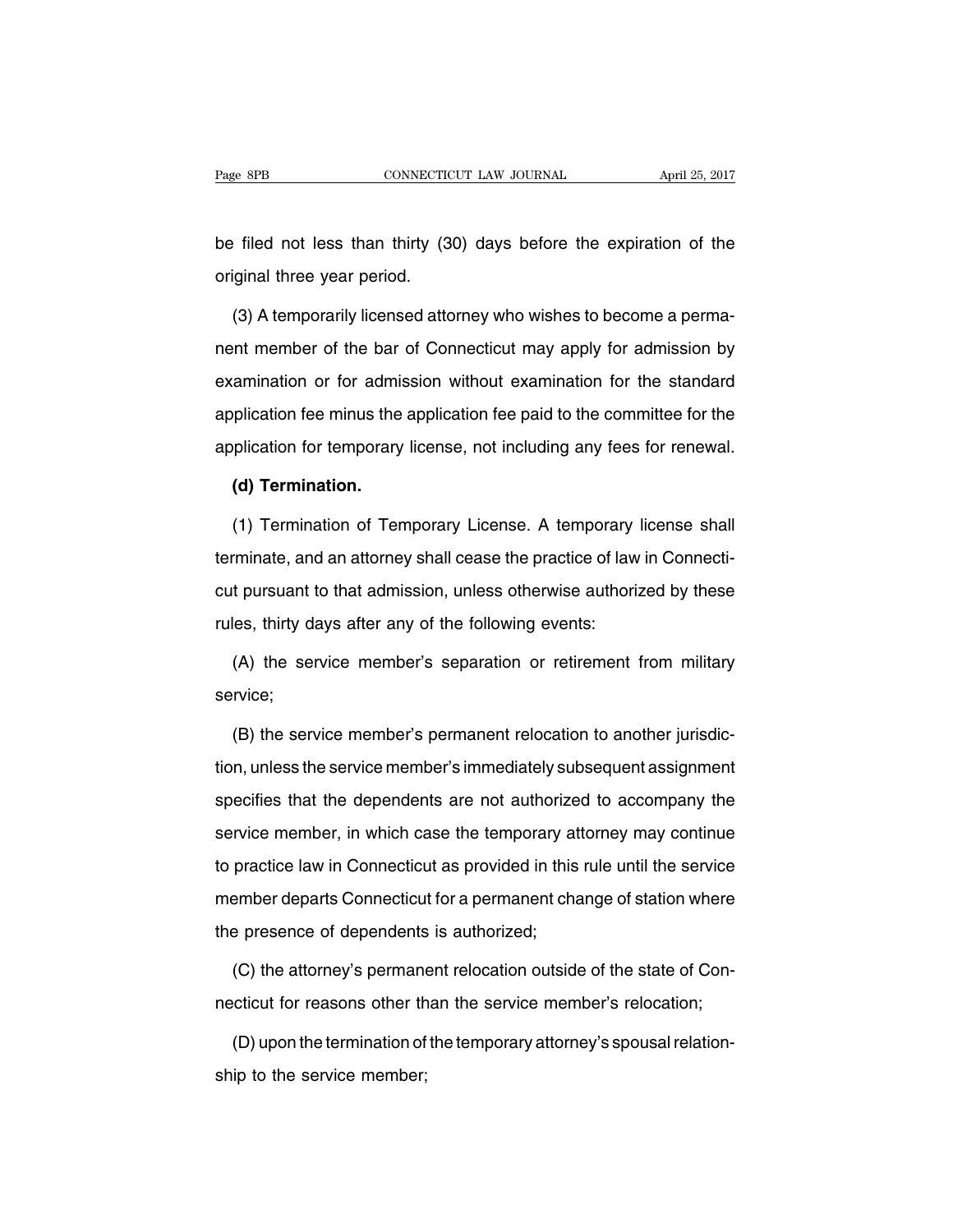(E) the attorney's failure to meet the annual licensing requirements for an active member of the bar of Connecticut;

(F) the attorney's request;

(G) the attorney's admission to practice law in Connecticut by examination or without examination;

(H) the attorney's denial of admission to the practice of law in Connecticut; or

(I) the death of the service member.

Notice of one of the events set forth in subsection (d) (1) must be filed with the bar examining committee by the temporarily admitted attorney within thirty (30) days of such event. Notice of the event set forth in subsection (d) (1) (I) must be filed with the bar examining committee by the temporarily admitted attorney within thirty (30) days of the event, and the attorney shall cease the practice of law within one year of the event. Failure to provide such notice by the temporarily admitted attorney shall be a basis for discipline pursuant to the Rules of Professional Conduct for attorneys.

(2) Notice of Termination of Temporary License. Upon receipt of the notice required by subsection (d) (1), the bar examining committee shall forward a request to the statewide bar counsel that the license under this chapter be revoked. Notice of the revocation shall be mailed by the statewide bar counsel to the temporarily admitted attorney.

(3) Notices Required. At least sixty (60) days before termination of the temporary admission, or as soon as possible under the circumstances, the attorney shall: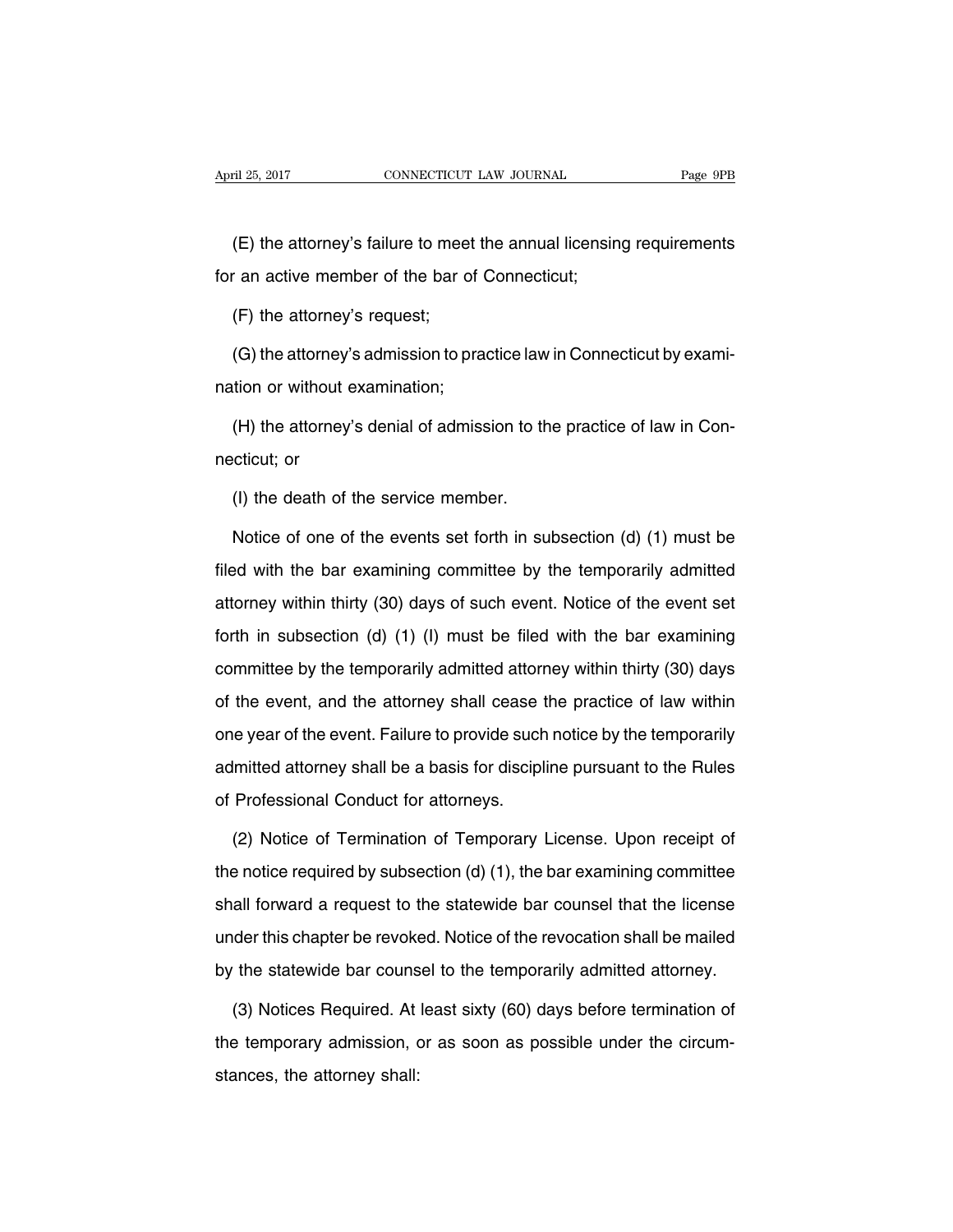(A) file in each matter pending before any court, tribunal, agency or commission a notice that the attorney will no longer be involved in the case; and

(B) provide written notice to all clients receiving representation from the attorney that the attorney will no longer represent them.

**(e) Responsibilities and Obligations.** An attorney temporarily admitted under this section shall be subject to all responsibilities and obligations of active members of the Connecticut bar, and shall be subject to the jurisdiction of the courts and agencies of Connecticut, and shall be subject to the laws and rules of Connecticut governing the conduct and discipline of attorneys to the same extent as an active member of the Connecticut bar. The attorney shall maintain participation in a mentoring program provided by a state or local bar association in the state of Connecticut.

COMMENTARY: This rule permits an attorney licensed in another jurisdiction, who is the spouse of an active military member, to be temporarily licensed and admitted to practice law in Connecticut.

#### **Sec. 2-68. Client Security Fund Established**

(a) A client security fund is hereby established to promote public confidence in the judicial system and the integrity of the legal profession by reimbursing clients, to the extent provided for by these rules, for losses resulting from the dishonest conduct of attorneys practicing law in this state in the course of the attorney-client relationship **[**and**]**, by providing crisis intervention and referral assistance to attorneys admitted to the practice of law in this state who suffer from alcohol or other substance abuse problems or gambling problems, or who have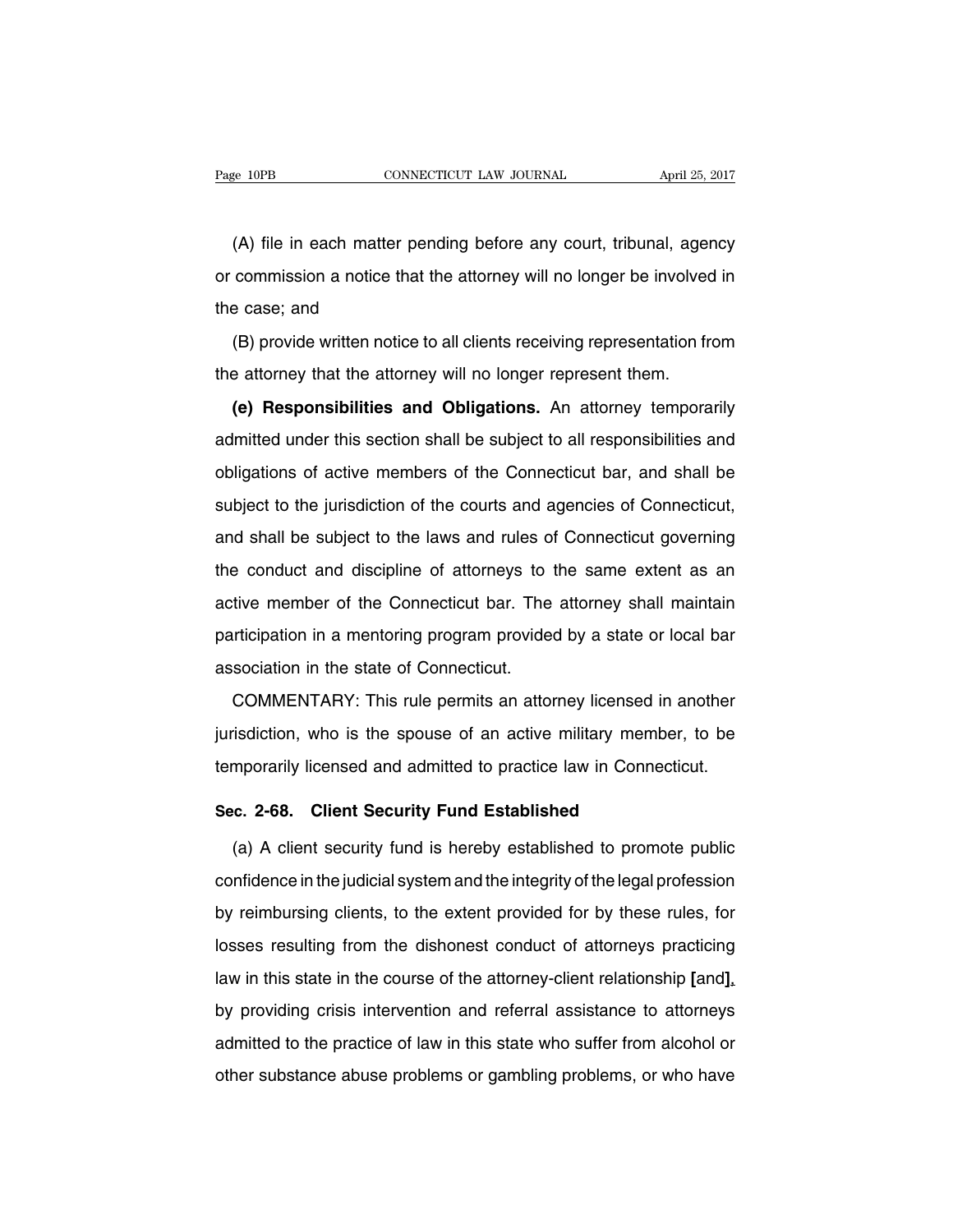behavioral health problems and by making grants-in-aid to the organization administering the program for the use of interest earned on lawyers' clients' funds accounts pursuant to General Statute § 51-81c, for the purpose of funding the delivery of legal services to the poor.

(b) It is the obligation of all attorneys admitted to the practice of law in this state to participate in the collective effort to reimburse clients who have lost money or property as the result of the unethical and dishonest conduct of other attorneys **[**and**]**, to provide crisis intervention and referral assistance to attorneys admitted to the practice of law in this state who suffer from alcohol or other substance abuse problems or gambling problems, or who have behavioral health problems and to fund the delivery of legal services to the poor.

(c) The client security fund is provided as a public service to persons using the legal services of attorneys practicing in this state and as a means of providing crisis intervention and referral assistance to impaired attorneys, and grants-in-aid for the purpose of funding the delivery of legal services to the poor. All moneys and assets of the fund shall constitute a trust.

(d) The establishment, administration and operation of the fund shall not impose or create any obligation, expectation of recovery from or liability of the fund to any claimant **[**or**]**, attorney or organization, and all reimbursements therefrom shall be a matter of grace and not of right.

COMMENTARY: The changes to this section implement the provisions of Public Act 16-26 which authorized the Client Security Fund to be used to make grants-in-aid to the organization administering the program for the use of interest on lawyers' clients' funds accounts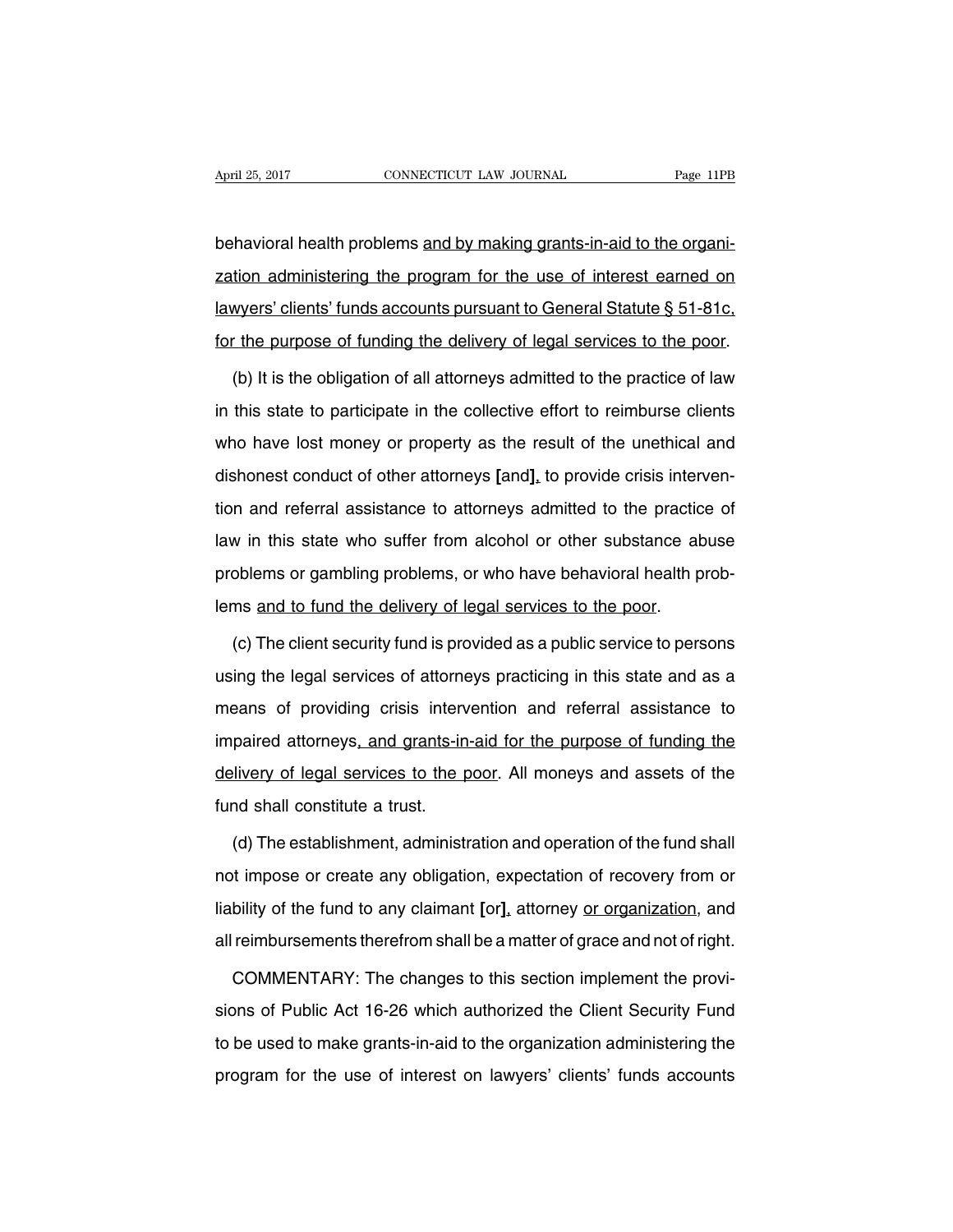pursuant to General Statutes § 51-81c, for the purpose of funding the delivery of legal services to the poor, in addition to its other purposes of reimbursing claims for losses caused by the dishonest conduct of attorneys and for crisis intervention and referral assistance to attorneys admitted in Connecticut who suffer from alcohol or other substance abuse or gambling problems or who have behavioral health problems.

#### **Sec. 2-70. —Client Security Fund Fee**

(a) The judges of the superior court shall assess an annual fee in an amount adequate for the proper payment of claims, **[**and**]** the provision of crisis intervention and referral assistance, and for making grants-in-aid for the purpose of funding the delivery of legal services to the poor under these rules and the costs of administering the client security fund. Such fee, which shall be \$75, shall be paid by each attorney admitted to the practice of law in this state and each judge, judge trial referee, state referee, family support magistrate, family support referee and workers' compensation commissioner in this state. Notwithstanding the above, an attorney who is disbarred, retired, resigned, or serving on active duty with the armed forces of the United States for more than six months in such year shall be exempt from payment of the fee, and an attorney who does not engage in the practice of law as an occupation and receives less than **[**\$450**]** \$1000 in legal fees or other compensation for services involving the practice of law during the calendar year shall be obligated to pay one-half of such fee. No attorney who is disbarred, retired or resigned shall be reinstated pursuant to Sections 2-53 or 2-55 until such time as the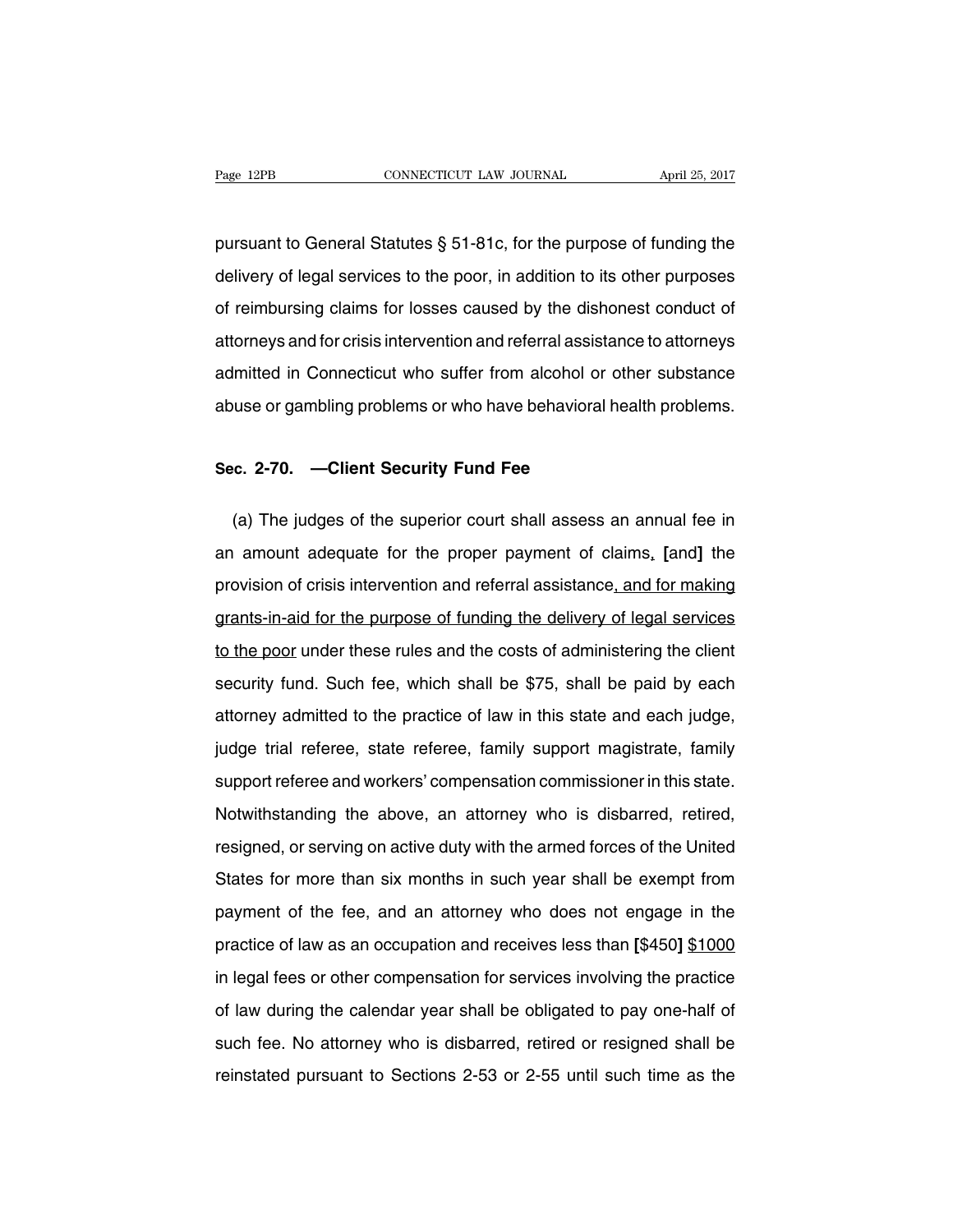attorney has paid the fee due for the year in which the attorney retired, resigned or was disbarred.

(b) An attorney or family support referee who fails to pay the client security fund fee in accordance with this section shall be administratively suspended from the practice of law in this state pursuant to Section 2-79 of these rules until such payment, along with a reinstatement fee of \$75, has been made. An attorney or family support referee who is under suspension for another reason at the time he or she fails to pay the fee, shall be the subject of an additional suspension which shall continue until the fee and reinstatement fee are paid.

(c) A judge, judge trial referee, state referee, family support magistrate or workers' compensation commissioner who fails to pay the client security fund fee in accordance with this section shall be referred to the judicial review council.

COMMENTARY: The changes to this section implement the provisions of Public Act 16-26 which authorized the Client Security Fund to be used to make grants-in-aid to the organization administering the program for the use of interest on lawyers' clients' funds accounts pursuant to General Statutes § 51-81c, for the purpose of funding the delivery of legal services to the poor, in addition to its other purposes of reimbursing claims for losses caused by the dishonest conduct of attorneys and for crisis intervention and referral assistance to attorneys admitted in Connecticut who suffer from alcohol or other substance abuse or gambling problems or who have behavioral health problems.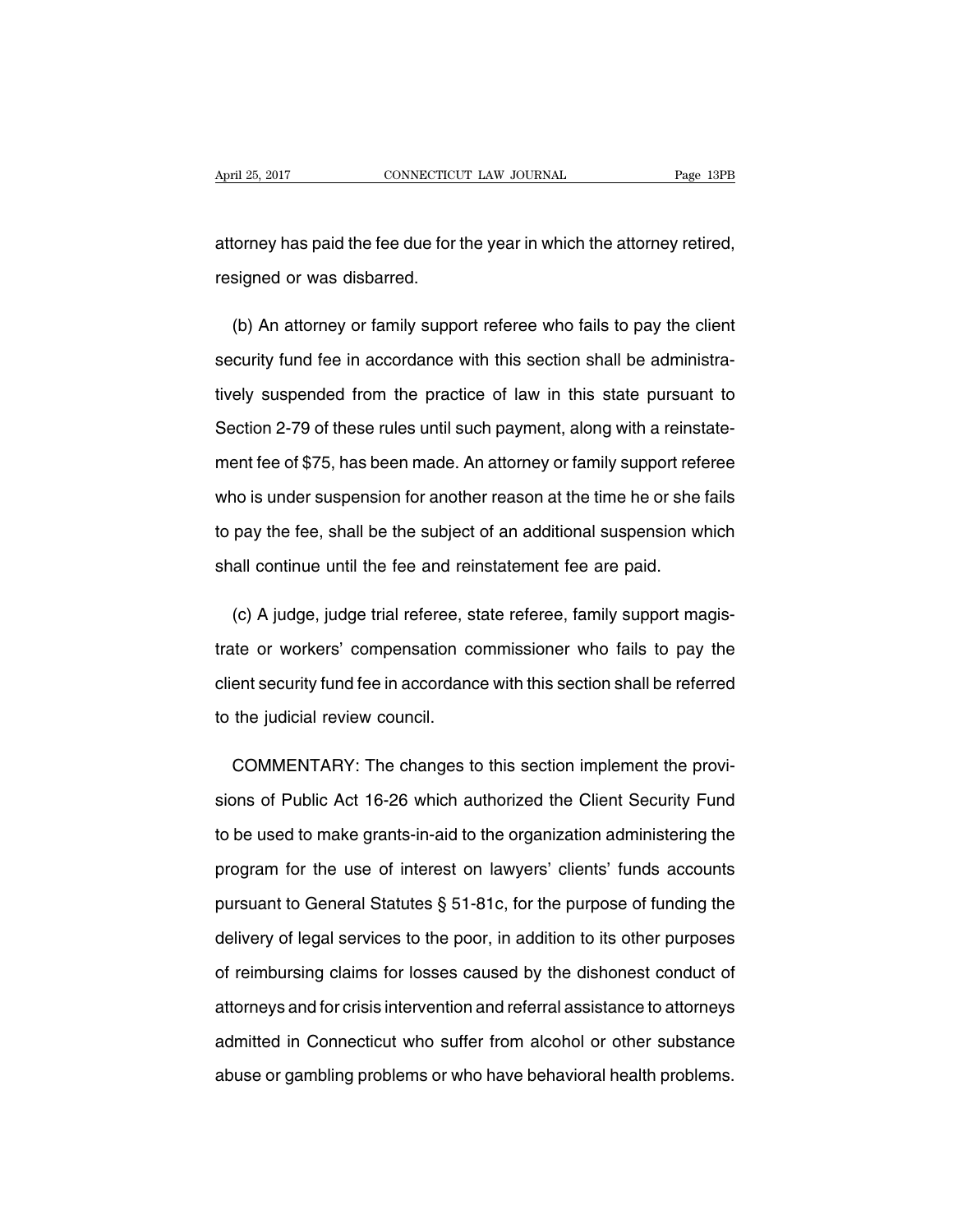## **Sec. 2-73. —Powers and Duties of Client Security Fund Committee**

In addition to any other powers and duties set forth in Sections 2- 68 through 2-81, the client security fund committee shall:

(a) Publicize its activities to the public and bar, including filing with the chief justice and the executive committee of the superior court an annual report on the claims made and processed and the amounts disbursed.

(b) Receive, investigate and evaluate claims for reimbursement.

(c) Determine in its judgment whether reimbursement should be made and the amount of such reimbursement.

(d) Prosecute claims for restitution against attorneys whose conduct has resulted in disbursements.

(e) Employ such persons and contract with any public or private entity as may be reasonably necessary to provide for its efficient and effective operations, which shall include, but not be limited to, the investigation of claims and the prosecution of claims for restitution against attorneys.

(f) Pay to the chief court administrator for the provision of crisis intervention and referral assistance to attorneys admitted to the practice of law in this state who suffer from alcohol or other substance abuse problems or gambling problems, or who have behavioral health problems, any amounts required pursuant to Section 2-77.

(g) Pay to the chief court administrator for making grants-in-aid to the organization administering the program for the use of interest earned on lawyers' clients' funds accounts pursuant to General Stat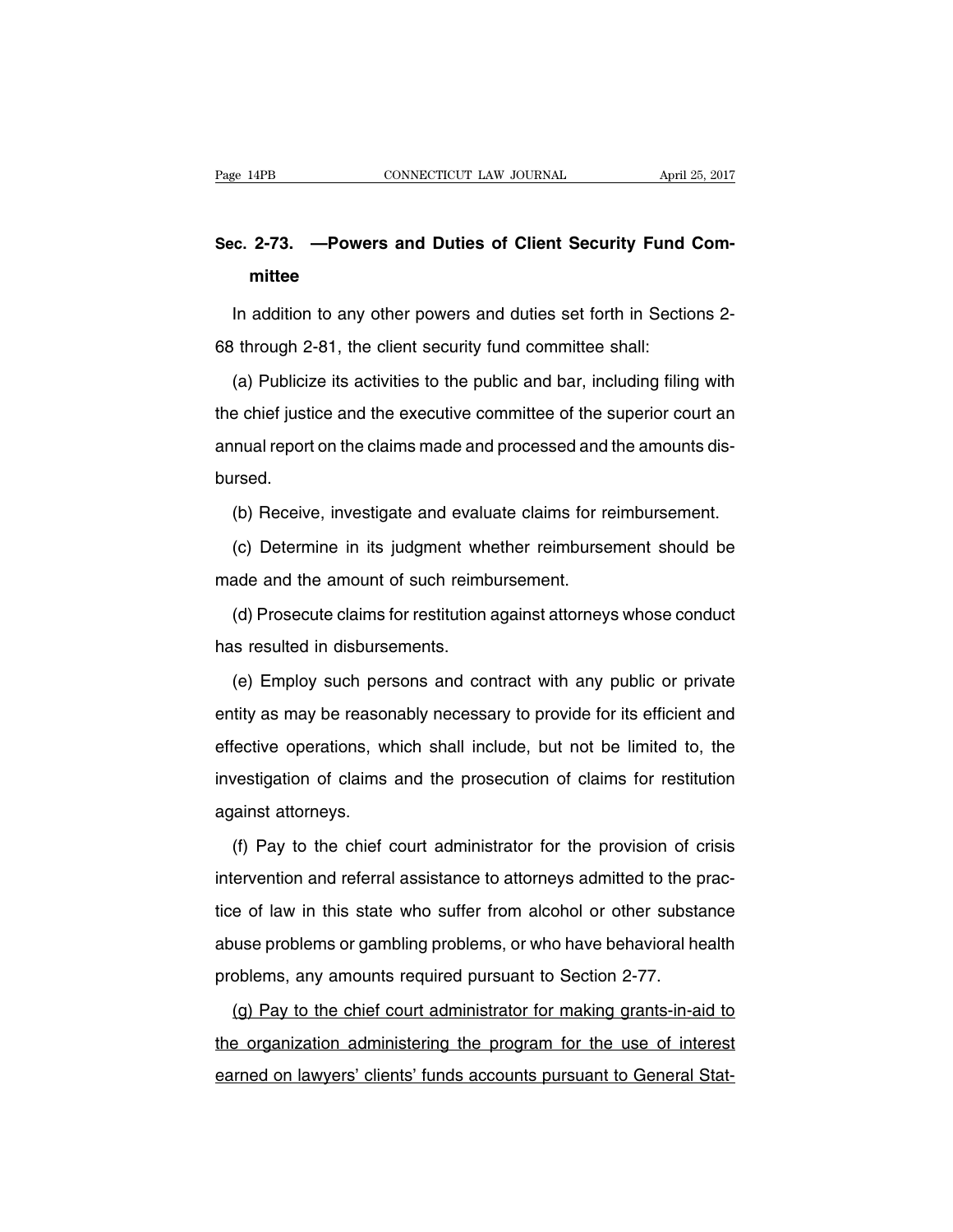utes § 51-81c, for the purpose of funding the delivery of legal services to the poor, any amounts required pursuant to Section 2-77.

**[**(g)**]**(h) Perform all other acts necessary or proper for the fulfillment of the purposes and effective administration of the fund.

COMMENTARY: The changes to this section implement the provisions of Public Act 16-26 which authorized the Client Security Fund to be used to make grants-in-aid to the organization administering the program for the use of interest on lawyers' clients' funds accounts pursuant to General Statutes § 51-81c, for the purpose of funding the delivery of legal services to the poor, in addition to its other purposes of reimbursing claims for losses caused by the dishonest conduct of attorneys and for crisis intervention and referral assistance to attorneys admitted in Connecticut who suffer from alcohol or other substance abuse or gambling problems or who have behavioral health problems.

#### **Sec. 2-77. —Review of Status of Fund**

The client security fund committee shall periodically analyze the status of the fund, the approved claims and the pending claims, **[**and**]** the cost to the fund of providing crisis intervention and referral assistance to attorneys, and the cost to the fund of funding the delivery of legal services to the poor, to ensure the integrity of the fund for its intended purposes. Based upon the analysis and recommendation of the client security fund committee, the judges of the superior court may increase or decrease the amount of the client security fund fee and the superior court executive committee may fix a maximum amount on reimbursements payable from the fund.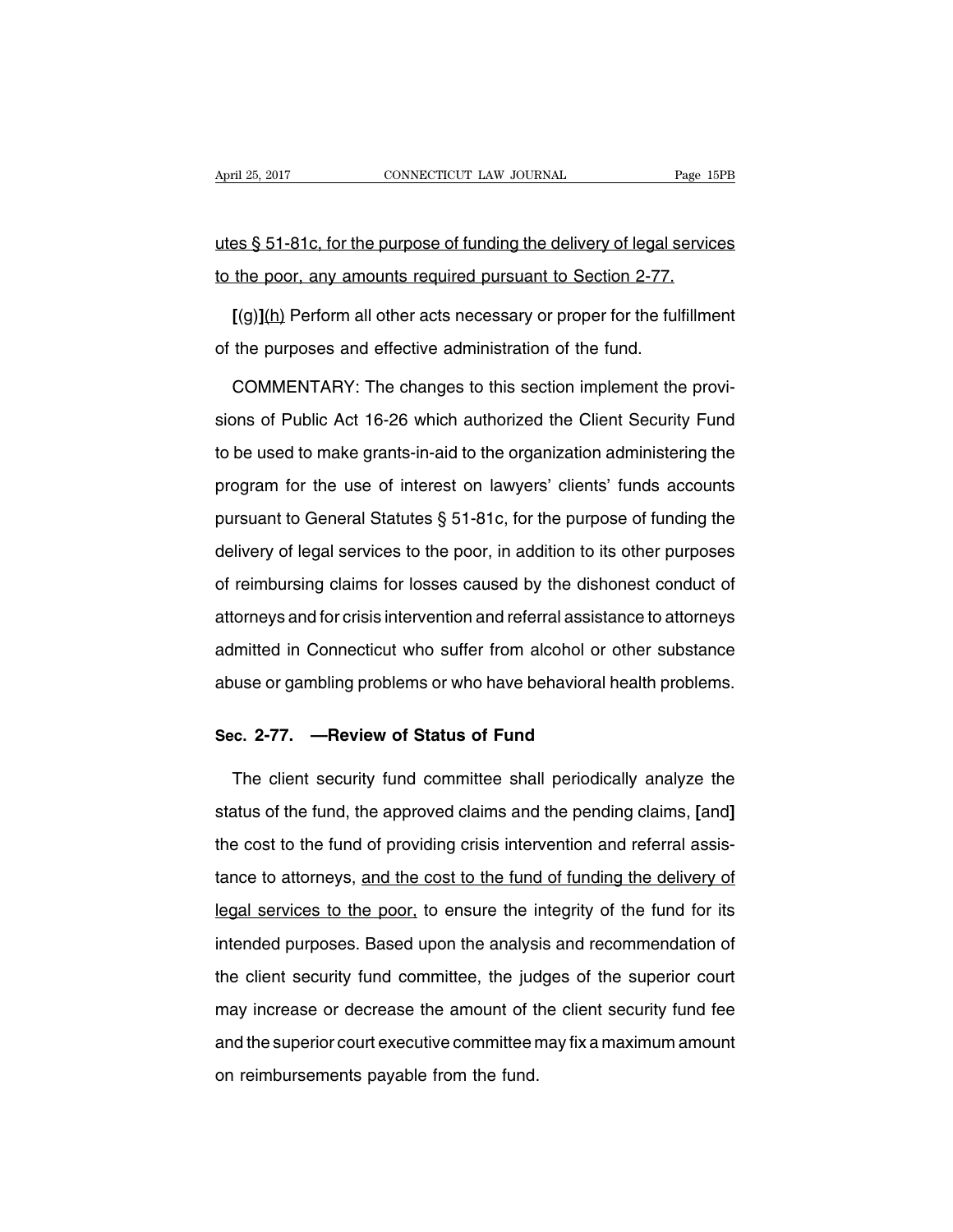The amount paid from the fund in any calendar year to the chief court administrator for the provision of crisis intervention and referral assistance to attorneys shall not exceed 15.9 percent of the amount received by the fund from payments of the client security fund fee in the prior calendar year. If less than the 15.9 percent maximum amount is paid from the fund in any calendar year for the provision of crisis intervention and referral assistance to attorneys, the remaining amount may not be carried over and added to the amount that may be paid from the fund for that purpose in any other year.

By April 1 of each year, the client security fund committee shall recommend to the chief court administrator the amount of funds available to be paid for making grants-in-aid for the purpose of funding the delivery of legal services to the poor. The chief court administrator shall review the recommendation of the client security fund committee and any other relevant information and determine and advise the client security fund committee of the amount of funds to be used for making grants-in-aid for the purpose of funding the delivery of legal services to the poor.

COMMENTARY: The changes to this section implement the provisions of Public Act 16-26 which authorized the Client Security Fund to be used to make grants-in-aid to the organization administering the program for the use of interest on lawyers' clients' funds accounts pursuant to General Statutes § 51-81c, for the purpose of funding the delivery of legal services to the poor, in addition to its other purposes of reimbursing claims for losses caused by the dishonest conduct of attorneys and for crisis intervention and referral assistance to attorneys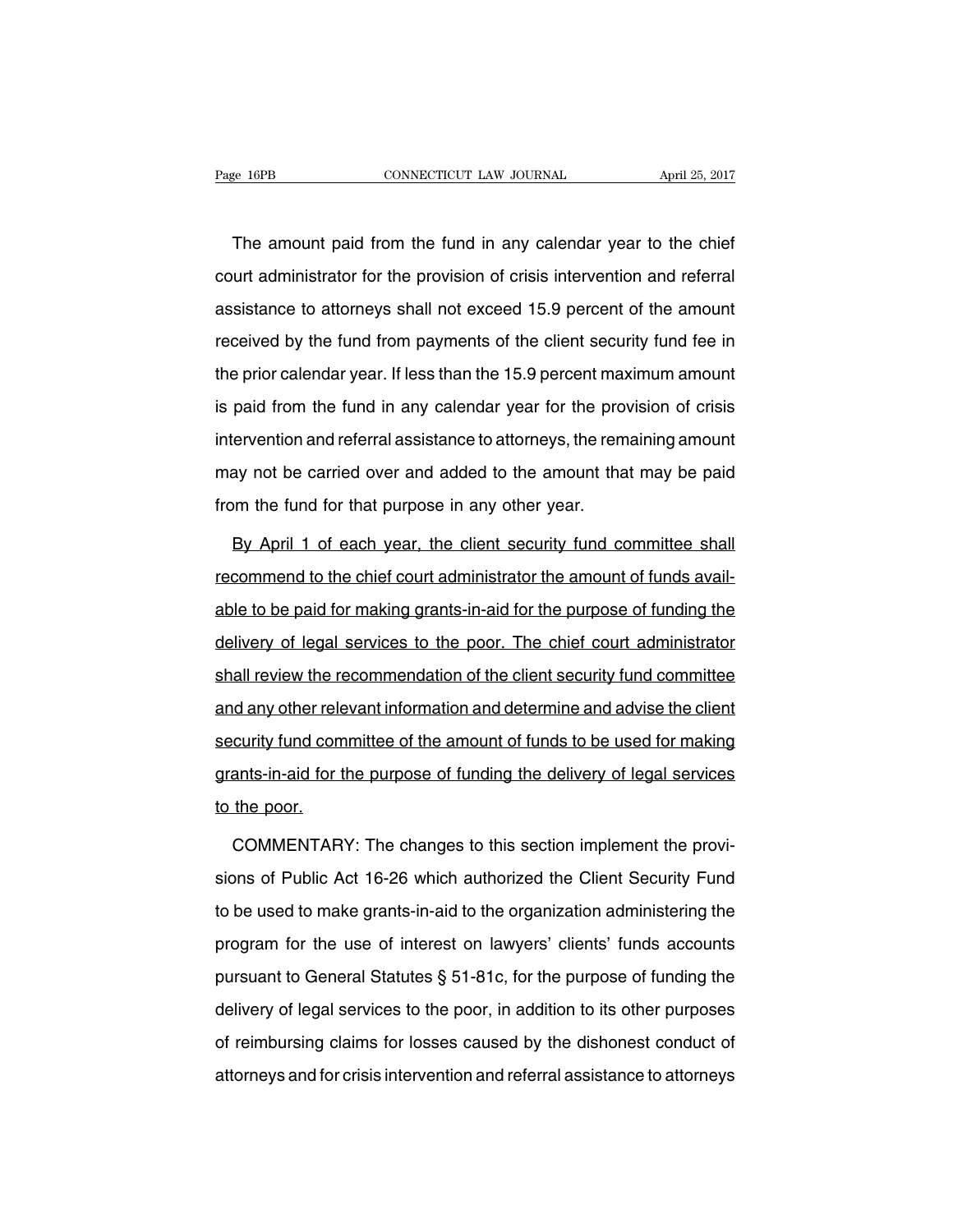admitted in Connecticut who suffer from alcohol or other substance abuse or gambling problems or who have behavioral health problems.

#### **Sec. 7-11. –Judgments on the Merits-Stripping and Retention**

(a) With the exception of actions which affect the title to land and actions which have been disposed of pursuant to Section 7-10, the files in civil, family and juvenile actions in which judgment has been rendered may be stripped and destroyed pursuant to the schedule set forth in subsection (d) below, except that requests relating to discovery, responses and objections thereto may be stripped after the expiration of the appeal period.

(b) When a file is to be stripped, all papers in the file shall be destroyed except:

(1) The complaint, including any amendment thereto, substituted complaint or amended complaint;

(2) All orders of notice, appearances and officers' returns;

(3) All military or other affidavits;

(4) Any cross complaint, third-party complaint, or amendment thereto;

(5) All responsive pleadings;

(6) Any memorandum of decision;

(7) The judgment file or notation of the entry of judgment, and all modifications of judgment;

(8) All executions issued and returned.

(c) Upon the expiration of the stripping date, or at any time if facilities are not available for local retention, the file in any action set forth in subsection (d) may be transferred to the records center or other proper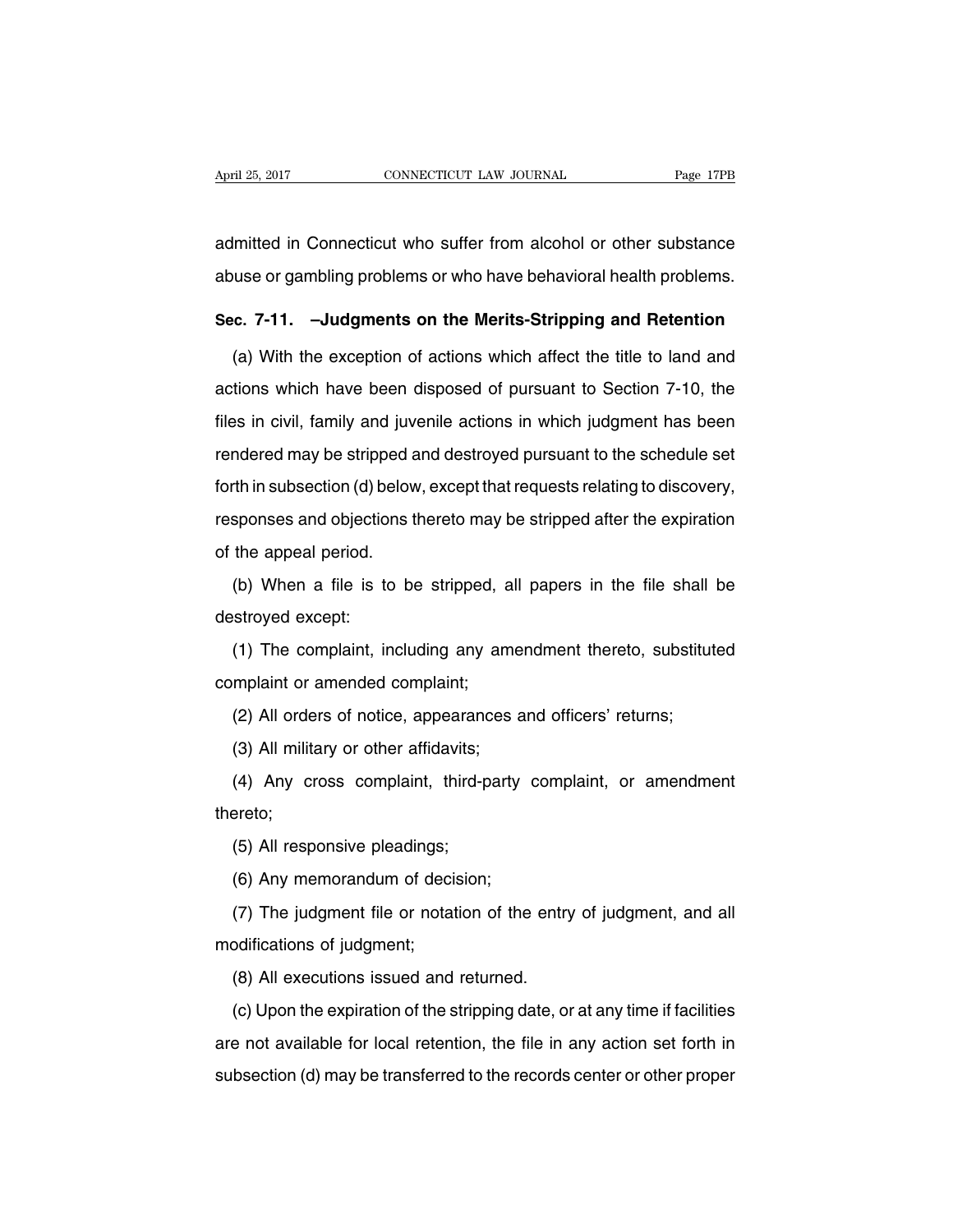designated storage area, where it shall be retained for the balance of the retention period. Files in actions concerning dissolution of marriage or civil union, legal separation, or annulment may, upon agreement with officials of the state library, be transferred to the state library at the expiration of their retention period.

(d) The following is a schedule which sets forth when a file may be stripped and the length of time the file shall be retained. The time periods indicated below shall run from the date judgment is rendered, except receivership actions or actions for injunctive relief, which shall run from the date of the termination of the receivership or injunction.

|     | Type of Case                                                                                               | Stripping<br>Date | Retention<br>Date                   |
|-----|------------------------------------------------------------------------------------------------------------|-------------------|-------------------------------------|
| (1) | Administrative appeals                                                                                     |                   | 3 years                             |
| (2) | Contracts (where money<br>damages are not awarded)                                                         | 1 year            | 20 years                            |
| (3) | Eminent domain (except as<br>provided in Section 7-12)                                                     |                   | 10 years                            |
| (4) | Family<br>-Dissolution of marriage or<br>civil union, legal separation,<br>annulment and change of<br>name | 5 years           | 75 years                            |
|     | -Delinquency                                                                                               |                   | Until subject is 25<br>years of age |
|     | -Family with service needs                                                                                 |                   | Until subject is 25<br>years of age |
|     | -Termination of parental rights                                                                            |                   | Permanent                           |
|     | -Neglect and uncared for                                                                                   |                   | 75 years                            |
|     | -Emancipation of minor                                                                                     |                   | 5 years                             |
|     | -Orders in relief from physical<br>abuse (General Statutes<br>$§$ 46b-15)                                  |                   | 5 years                             |
|     | -Other                                                                                                     |                   | 75 years                            |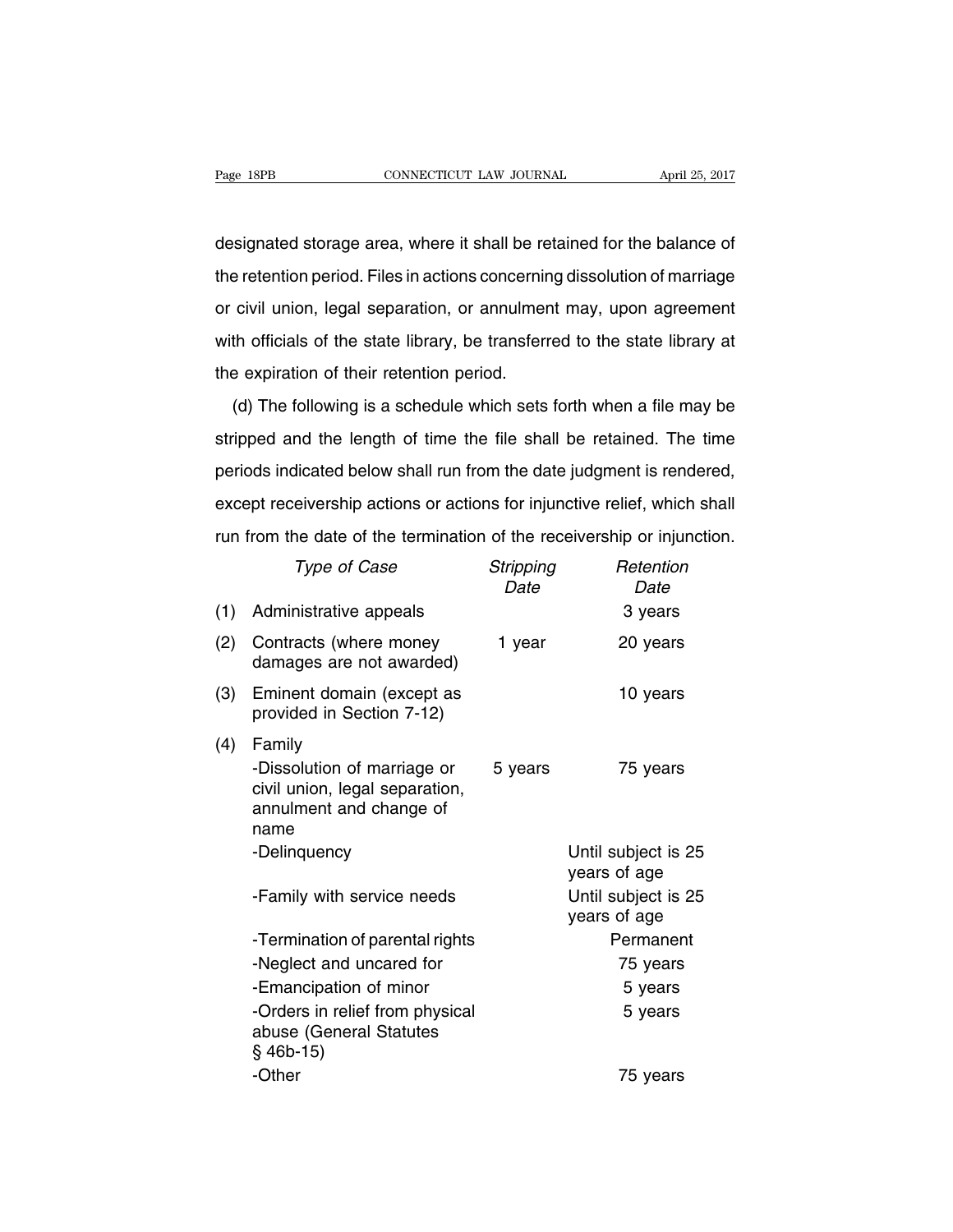|     | CONNECTICUT LAW JOURNAL<br>April 25, 2017                                                                        |        | Page 19PB                                                                                                                                                                                    |
|-----|------------------------------------------------------------------------------------------------------------------|--------|----------------------------------------------------------------------------------------------------------------------------------------------------------------------------------------------|
| (5) | Family support magistrate<br>matters                                                                             |        | 75 years                                                                                                                                                                                     |
|     | -Uniform reciprocal enforce-<br>ment of support                                                                  |        | [6 years after youn-<br>gest child reaches<br>majority age or after<br>activity ceases, which-<br>ever is shorter, subject<br>to federal law on filing<br>an amended tax<br>return] 75 years |
|     | -Uniform interstate Family<br>Support Act                                                                        |        | [6 years after youn-<br>gest child reaches<br>majority age or after<br>activity ceases, which-<br>ever is shorter, subject<br>to federal law on filing<br>an amended tax<br>return] 75 years |
| (6) | Landlord/Tenant                                                                                                  |        |                                                                                                                                                                                              |
|     | -Summary process                                                                                                 |        | 3 years                                                                                                                                                                                      |
|     | -Housing code enforcement<br>(General Statutes § 47a-14h)                                                        |        | 5 years                                                                                                                                                                                      |
|     | -Contracts/Leases (where<br>money damages are not<br>awarded)                                                    | 1 year | 20 years                                                                                                                                                                                     |
|     | -Money damages (except<br>where a satisfaction of judg-<br>ment has been filed)                                  | 1 year | 26 years                                                                                                                                                                                     |
| (7) | Miscellaneous<br>-Bar discipline                                                                                 |        | 50 years                                                                                                                                                                                     |
|     | -Money damages (except<br>where a satisfaction of judg-<br>ment has been filed)                                  | 1 year | 26 years                                                                                                                                                                                     |
|     | -Mandamus, habeas corpus,<br>arbitration, petition for new<br>trial, action for an account-<br>ing, interpleader |        | 10 years                                                                                                                                                                                     |
|     | -Injunctive relief (where no<br>other relief is requested)                                                       |        | 5 years                                                                                                                                                                                      |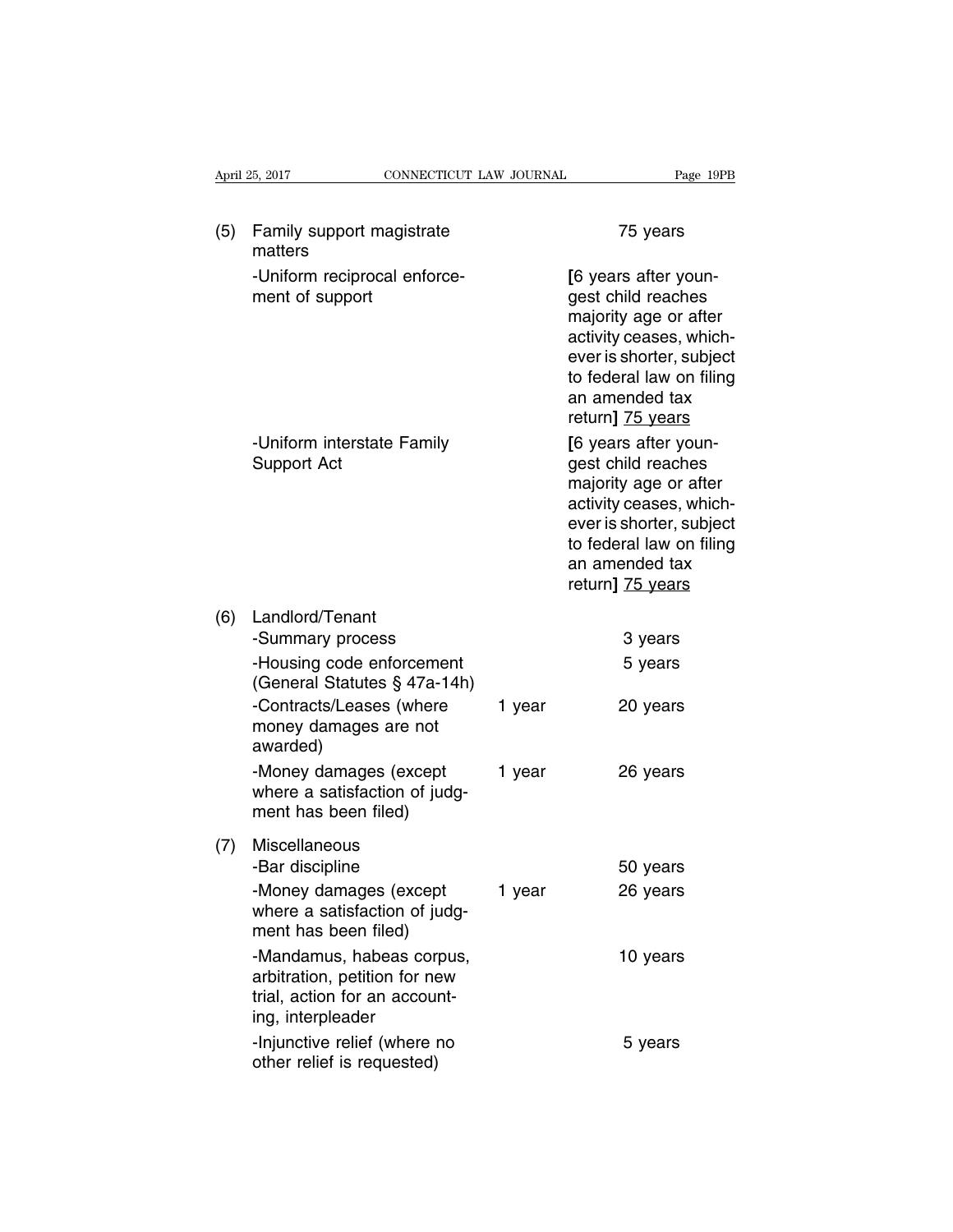| Page 20PB |                                                                                                                                                                                                                                                                                                                                            | CONNECTICUT LAW JOURNAL |         | April 25, 2017        |  |
|-----------|--------------------------------------------------------------------------------------------------------------------------------------------------------------------------------------------------------------------------------------------------------------------------------------------------------------------------------------------|-------------------------|---------|-----------------------|--|
| (8)       | Property (except as provided<br>in Section 7-12)                                                                                                                                                                                                                                                                                           |                         | 5 years | 26 years              |  |
| (9)       | Receivership                                                                                                                                                                                                                                                                                                                               |                         |         | 10 years              |  |
|           | (10) Small Claims                                                                                                                                                                                                                                                                                                                          |                         |         | 15 years              |  |
|           | (11) Torts (except as noted below)<br>-Money damages if the judg-<br>ment was rendered in an<br>action to recover damages for<br>personal injury caused by sex-<br>ual assault where the party at<br>fault was convicted under<br>General Statutes § 53a-70 or<br>§ 53a-70a (except where a<br>satisfaction of judgment has<br>been filed) |                         | 1 year  | 26 years<br>Permanent |  |
|           | (12) Wills and estates                                                                                                                                                                                                                                                                                                                     |                         |         | 10 years              |  |
|           | (13) Asset forfeiture (General Stat-<br>utes $\S$ 54-36h)                                                                                                                                                                                                                                                                                  |                         |         | 10 years              |  |
|           | (14) Alcohol and drug commitment<br>(General Statutes § 17a-685)                                                                                                                                                                                                                                                                           |                         |         | 10 years              |  |
|           | (15) All other civil actions (except<br>as provided in Section 7-12)                                                                                                                                                                                                                                                                       |                         |         | 75 years              |  |

COMMENTARY: The changes to this section make the retention period for UIFSA and URESA cases 75 years to conform the retention of those case types with the retention of other Family Support Magistrate matters.

### **Sec. 7-18. Hospital, Psychiatric and Medical Records**

Hospital, psychiatric and medical records shall not be filed with the clerk unless such records are submitted in a sealed envelope clearly identified with the case caption, the subject's name and **[**the health care provider, institution or facility from which said records were issued**]** the name of the attorney or self-represented party pursuant to Section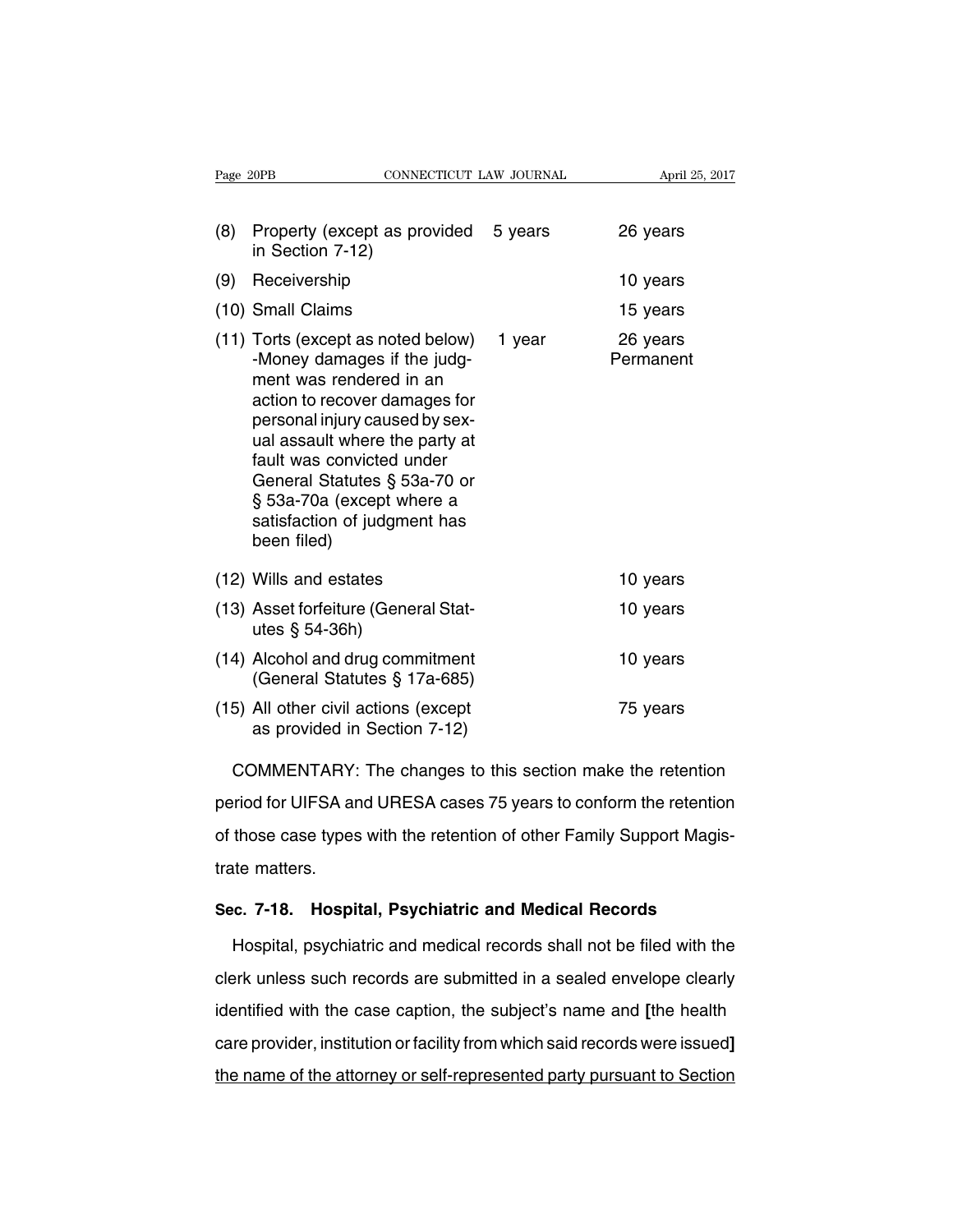7-19 subpoenaing the same. Such records shall be opened only pursuant to court order.

COMMENTARY: The changes to this section make it consistent with General Statutes § 4-104.

#### **PROPOSED AMENDMENTS TO THE CIVIL RULES**

#### **Sec. 10-50. —Denials; Special Defenses**

No facts may be proved under either a general or special denial except such as show that the plaintiff's statements of fact are untrue. Facts which are consistent with such statements but show, notwithstanding, that the plaintiff has no cause of action, must be specially alleged. Thus, accord and satisfaction, arbitration and award, **[**coverture,**]** duress, fraud, illegality not apparent on the face of the pleadings, infancy, that the defendant was non compos mentis, payment (even though nonpayment is alleged by the plaintiff), release, the statute of limitations and res judicata must be specially pleaded, while advantage may be taken, under a simple denial, of such matters as the statute of frauds, or title in a third person to what the plaintiff sues upon or alleges to be the plaintiff's own.

COMMENTARY: The change to this section removes ''coverture'' as a special defense as it is an obsolete vestige of the past.

### **Sec. 11-20A. Sealing Files or Limiting Disclosure of Documents in Civil Cases**

(a) Except as otherwise provided by law, there shall be a presumption that documents filed with the court shall be available to the public.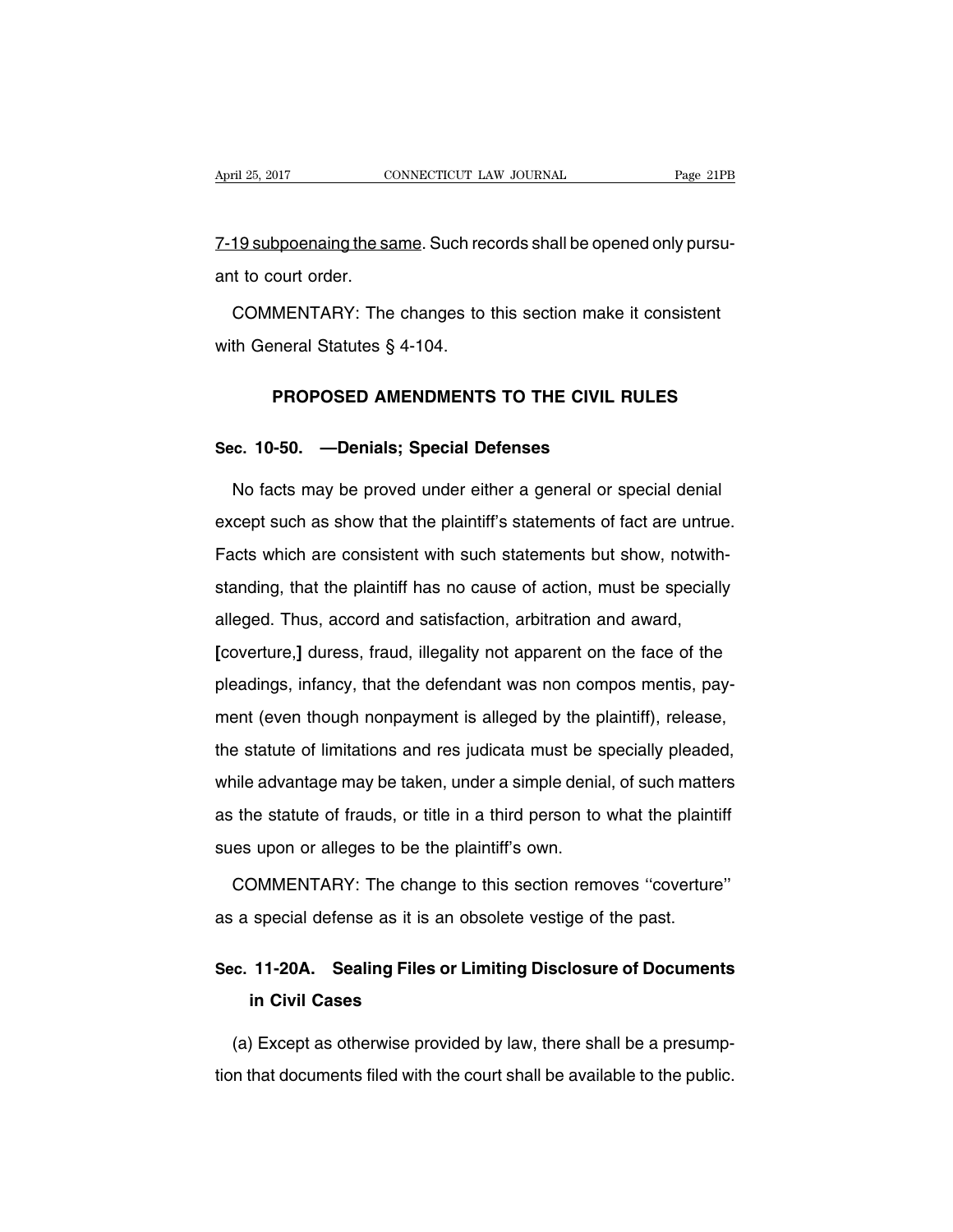(b) Except as provided in this section and except as otherwise provided by law, including Section 13-5, the judicial authority shall not order that any files, affidavits, documents, or other materials on file with the court or filed in connection with a court proceeding be sealed or their disclosure limited.

(c) Upon written motion of any party, or upon its own motion, the judicial authority may order that files, affidavits, documents, or other materials on file or lodged with the court or in connection with a court proceeding be sealed or their disclosure limited only if the judicial authority concludes that such order is necessary to preserve an interest which is determined to override the public's interest in viewing such materials. The judicial authority shall first consider reasonable alternatives to any such order and any such order shall be no broader than necessary to protect such overriding interest. An agreement of the parties to seal or limit the disclosure of documents on file with the court or filed in connection with a court proceeding shall not constitute a sufficient basis for the issuance of such an order.

(d) In connection with any order issued pursuant to subsection (c) of this section, the judicial authority shall articulate the overriding interest being protected and shall specify its findings underlying such order and the duration of such order. If any findings would reveal information entitled to remain confidential, those findings may be set forth in a sealed portion of the record. The time, date, scope and duration of any such order shall be set forth in a writing signed by the judicial authority which upon issuance the court clerk shall immediately enter in the court file and publish by posting both on the Judicial Branch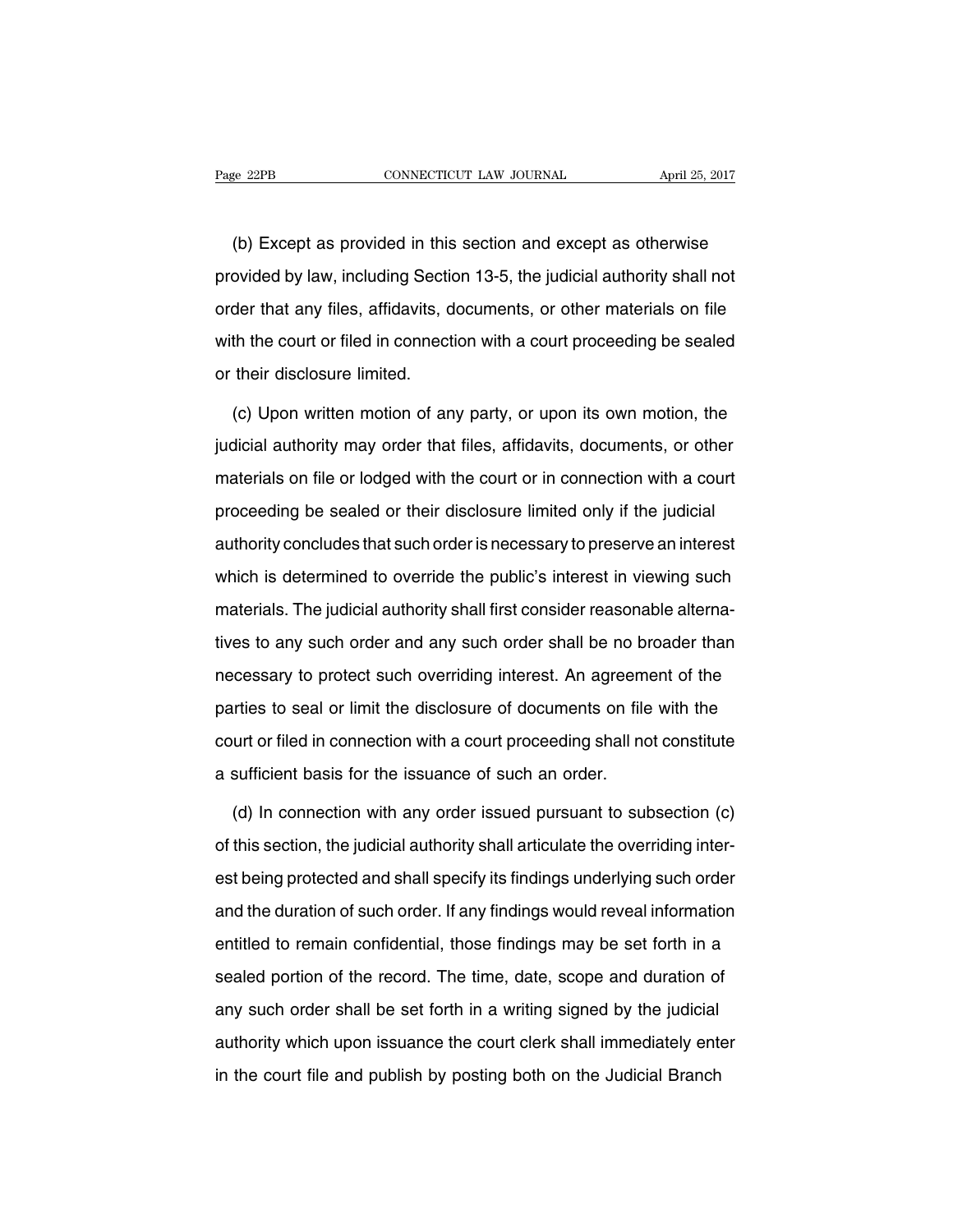website and on a bulletin board adjacent to the clerk's office and accessible to the public. The judicial authority shall order that a transcript of its decision be included in the file or prepare a memorandum setting forth the reasons for its order.

(e) Except as otherwise ordered by the judicial authority, a motion to seal or limit the disclosure of affidavits, documents, or other materials on file or lodged with the court or in connection with a court proceeding shall be calendared so that notice to the public is given of the time and place of the hearing on the motion and to afford the public an opportunity to be heard on the motion under consideration. The procedures set forth in Sections 7-4B and 7-4C shall be followed in connection with a motion to file affidavits, documents or other materials under seal or to limit their disclosure.

(f) (1) A motion to seal the contents of an entire court file shall be placed on the short calendar to be held not less than fifteen days following the filing of the motion, unless the judicial authority otherwise directs, so that notice to the public is given of the time and place of the hearing on the motion and to afford the public an opportunity to be heard on the motion under consideration. The procedures set forth in Sections 7-4B and 7-4C shall be followed in connection with such motion. (2) The judicial authority may issue an order sealing the contents of an entire court file only upon a finding that there is not available a more narrowly tailored method of protecting the overriding interest, such as redaction, sealing a portion of the file or authorizing the use of pseudonyms. The judicial authority shall state in its decision or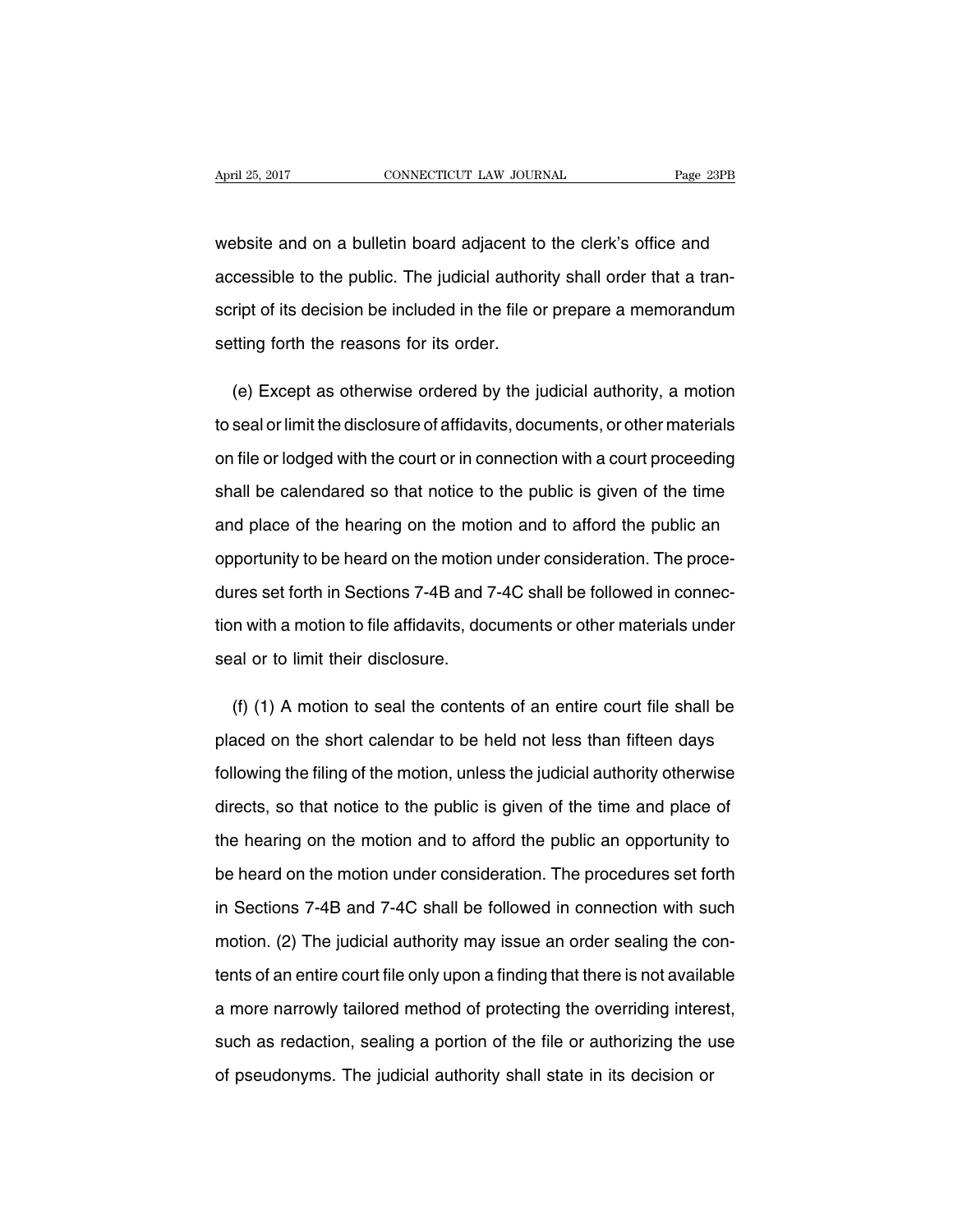order each of the more narrowly tailored methods that was considered and the reason each such method was unavailable or inadequate.

(g) With the exception of any provision of the General Statutes under which the court is authorized to seal or limit the disclosure of files, affidavits, documents, or other materials, whether at a pretrial or trial stage, any person affected by a court order that seals or limits the disclosure of any files, documents or other materials on file with the court or filed in connection with a court proceeding, shall have the right to the review of such order by the filing of a petition for review with the appellate court within seventy-two hours from the issuance of such order. Nothing under this subsection shall operate as a stay of such sealing order. Any party requesting the use of a pseudonym pursuant to this section shall lodge the original documents with the true identity of the party or parties with the clerk of the court in accordance with Sections 7-4B and 7-4C.

(h) (1) Pseudonyms may be used in place of the name of a party or parties only with the prior approval of the judicial authority and only if the judicial authority concludes that such order is necessary to preserve an interest which is determined to override the public's interest in knowing the name of the party or parties. The judicial authority shall first consider reasonable alternatives to any such order and any such order shall be no broader than necessary to protect such overriding interest. The judicial authority shall articulate the overriding interest being protected and shall specify its findings underlying such order and the duration of such order. If any findings would reveal information entitled to remain confidential, those findings may be set forth in a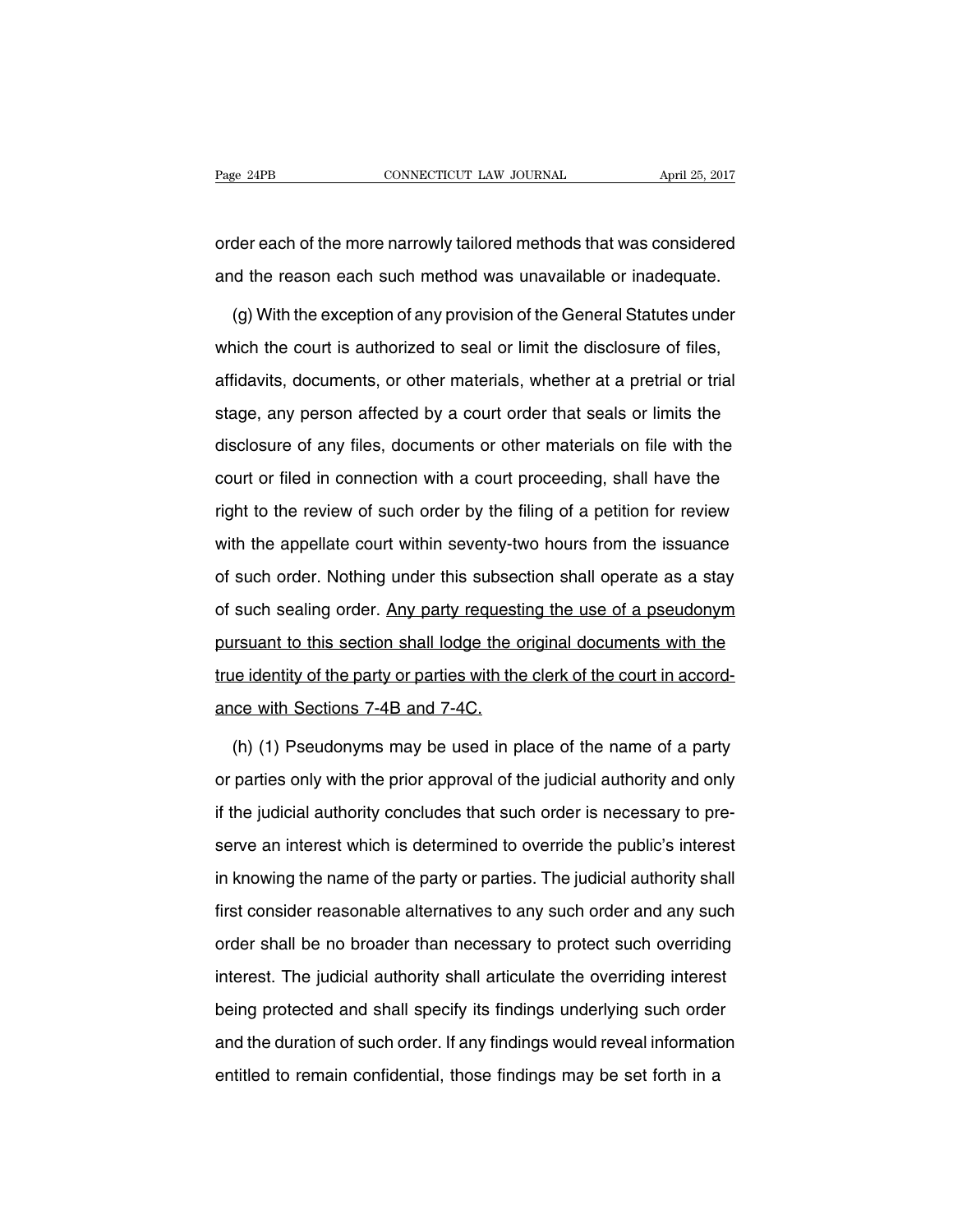sealed portion of the record. The time, date, scope and duration of any such order shall forthwith be reduced to writing and be signed by the judicial authority and be entered by the court clerk in the court file. The judicial authority shall order that a transcript of its decision be included in the file or prepare a memorandum setting forth the reasons for its order. An agreement of the parties that pseudonyms be used shall not constitute a sufficient basis for the issuance of such an order. The authorization of pseudonyms pursuant to this section shall be in place of the names of the parties required by Section 7-4A.

(2) The judicial authority may grant prior to the commencement of the action a temporary ex parte application for permission to use pseudonyms pending a hearing on continuing the use of such pseudonyms to be held not less than fifteen days after the return date of the complaint.

(3) After commencement of the action, a motion for permission to use pseudonyms shall be placed on the short calendar to be held not less than fifteen days following the filing of the motion, unless the judicial authority otherwise directs, so that notice to the public is given of the time and place of the hearing on the motion and to afford the public an opportunity to be heard on the motion under consideration. Leave of the court may be sought to file the motion under seal pending a disposition of the motion by the judicial authority.

(4) Any order allowing the use of a pseudonym in place of the name of a party shall also require the parties to use such pseudonym in all documents filed with the court.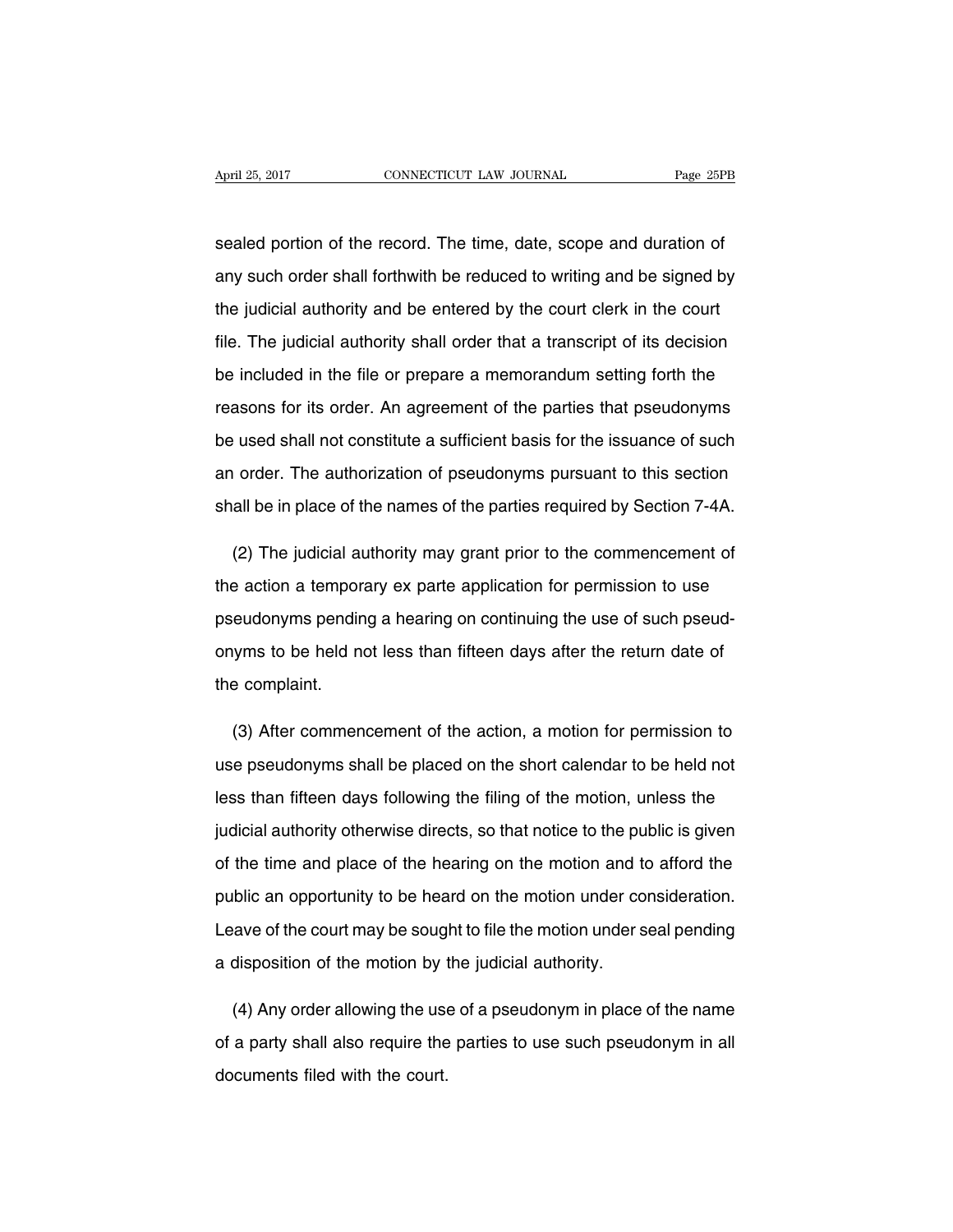(i) The provisions of this section shall not apply to settlement conferences or negotiations or to documents submitted to the court in connection with such conferences or negotiations. The provisions of this section shall apply to settlement agreements which have been filed with the court or have been incorporated into a judgment of the court.

(j) When placed on a short calendar, motions filed under this rule shall be listed in a separate section titled ''Motions to Seal or Close'' and shall also be listed with the time, date and place of the hearing on the Judicial Branch website. A notice of such motion being placed on the short calendar shall, upon issuance of the short calendar, be posted on a bulletin board adjacent to the clerk's office and accessible to the public.

COMMENTARY: The change to this section clarifies that a party requesting the approval of the judicial authority to use a pseudonym must lodge the original documents identifying the party or parties by name with the clerk of the court.

## **Sec. 13-3. —Materials Prepared in Anticipation of Litigation; Statements of Parties; Privilege Log**

(a) Subject to the provisions of Section 13-4, a party may obtain discovery of documents and tangible things otherwise discoverable under Section 13-2 and prepared in anticipation of litigation or for trial by or for another party or by or for that other party's representative only upon a showing that the party seeking discovery has substantial need of the materials in the preparation of the case and is unable without undue hardship to obtain the substantial equivalent of the materials by other means. In ordering discovery of such materials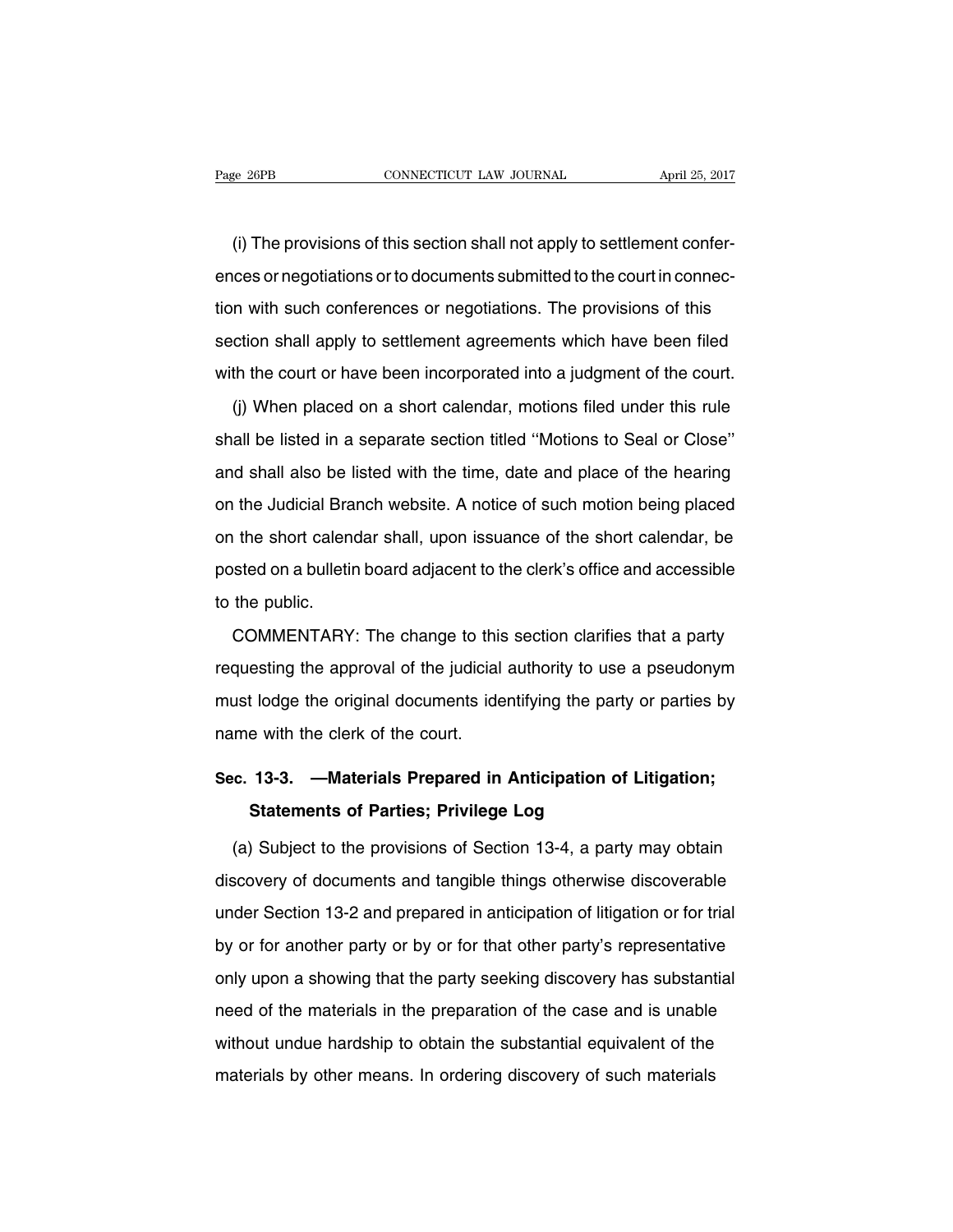when the required showing has been made, the judicial authority shall not order disclosure of the mental impressions, conclusions, opinions, or legal theories of an attorney or other representative of a party concerning the litigation.

(b) A party may obtain, without the showing required under this section, discovery of the party's own statement and of any nonprivileged statement of any other party concerning the action or its subject matter.

(c) A party may obtain, without the showing required under this section, discovery of any recording, by film, photograph, video, audio or any other digital or electronic means, of the requesting party and of any recording of any other party concerning the action or the subject matter, thereof, including any transcript of such recording, prepared in anticipation of litigation or for trial by or for another party or by or for that other party's representative. A party may obtain information identifying any such recording and transcript, if one was created, prior to the deposition of the party who is the subject of the recording; but the person from whom discovery is sought shall not be required to produce the recording or transcript until thirty days after the completion of the deposition of the party who is the subject of the recording or sixty days prior to the date the case is assigned to commence trial, whichever is earlier; except that if a deposition of the party who is the subject of the recording was not taken, the recording and transcript shall be produced sixty days prior to the date the case is assigned to commence trial. If a recording was created within such sixty day period, the recording and transcript must be produced immediately. No such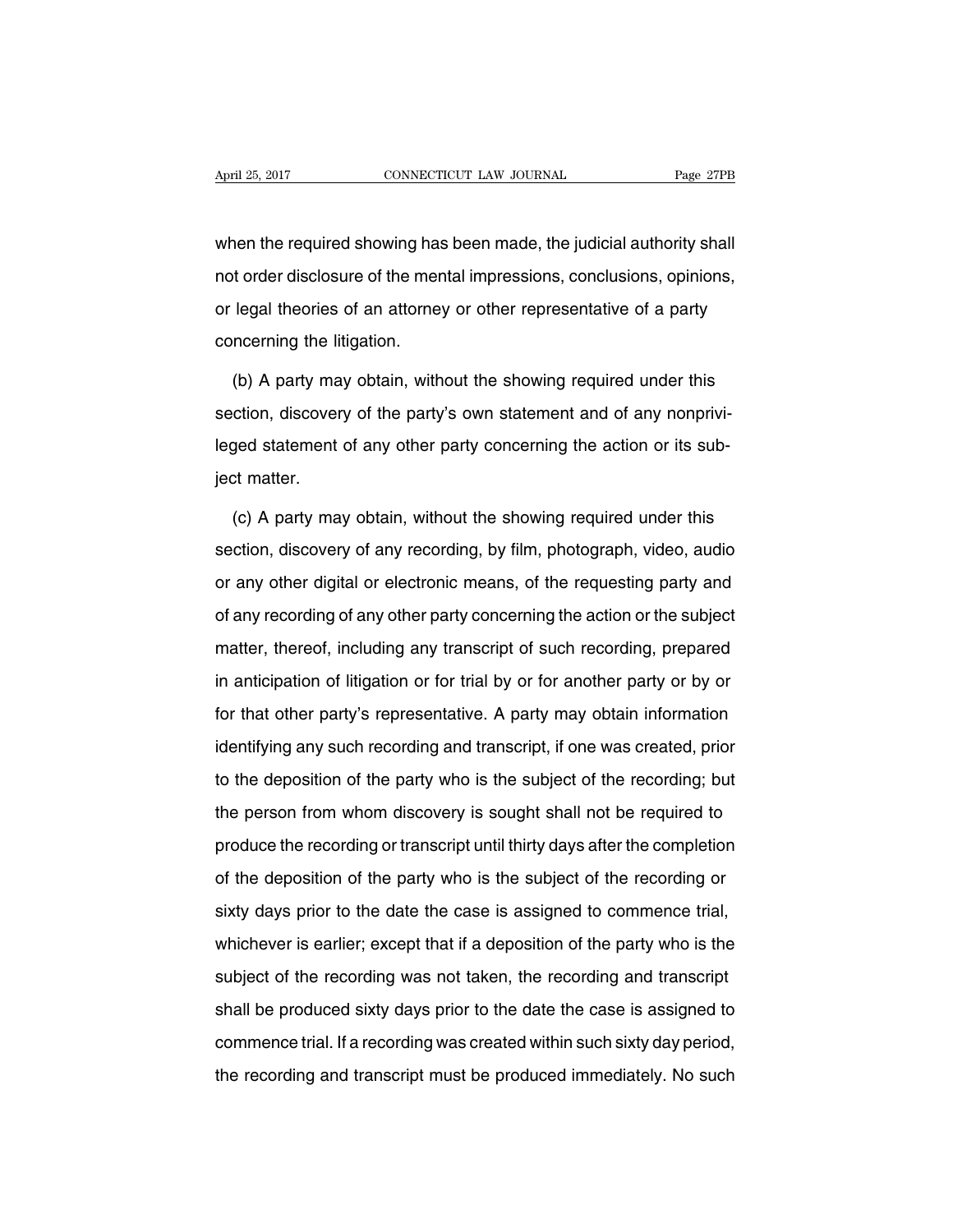recording or transcript is required to be identified or produced if neither it nor any part thereof will be introduced into evidence at trial. However, if any such recording or part or transcript thereof is required to be identified or produced, all recordings and transcripts thereof of the subject of the recording party shall be identified and produced, rather than only those recordings, or transcripts or parts thereof that the producing party intends to use or introduce at trial.

(d) When a claim of privilege or work product protection has been asserted pursuant to Sections 13-5, 13-8 or 13-10 in response to a discovery request for documents or electronically stored information, the party asserting the privilege or protection shall provide, within fortyfive days from the request of the party serving the discovery, the following information in the form of a privilege log:

(1) The type of document or electronically stored information;

(2) The general subject matter of the document or electronically stored information;

(3) The date of the document or electronically stored information;

(4) The author of the document or electronically stored information;

(5) Each recipient of the document or electronically stored information; and

(6) The nature of the privilege or protection asserted.

The privilege log shall initially be served upon all parties but not filed in court.

If the information called for by one or more of the foregoing categories is itself privileged, it need not be disclosed. However, the existence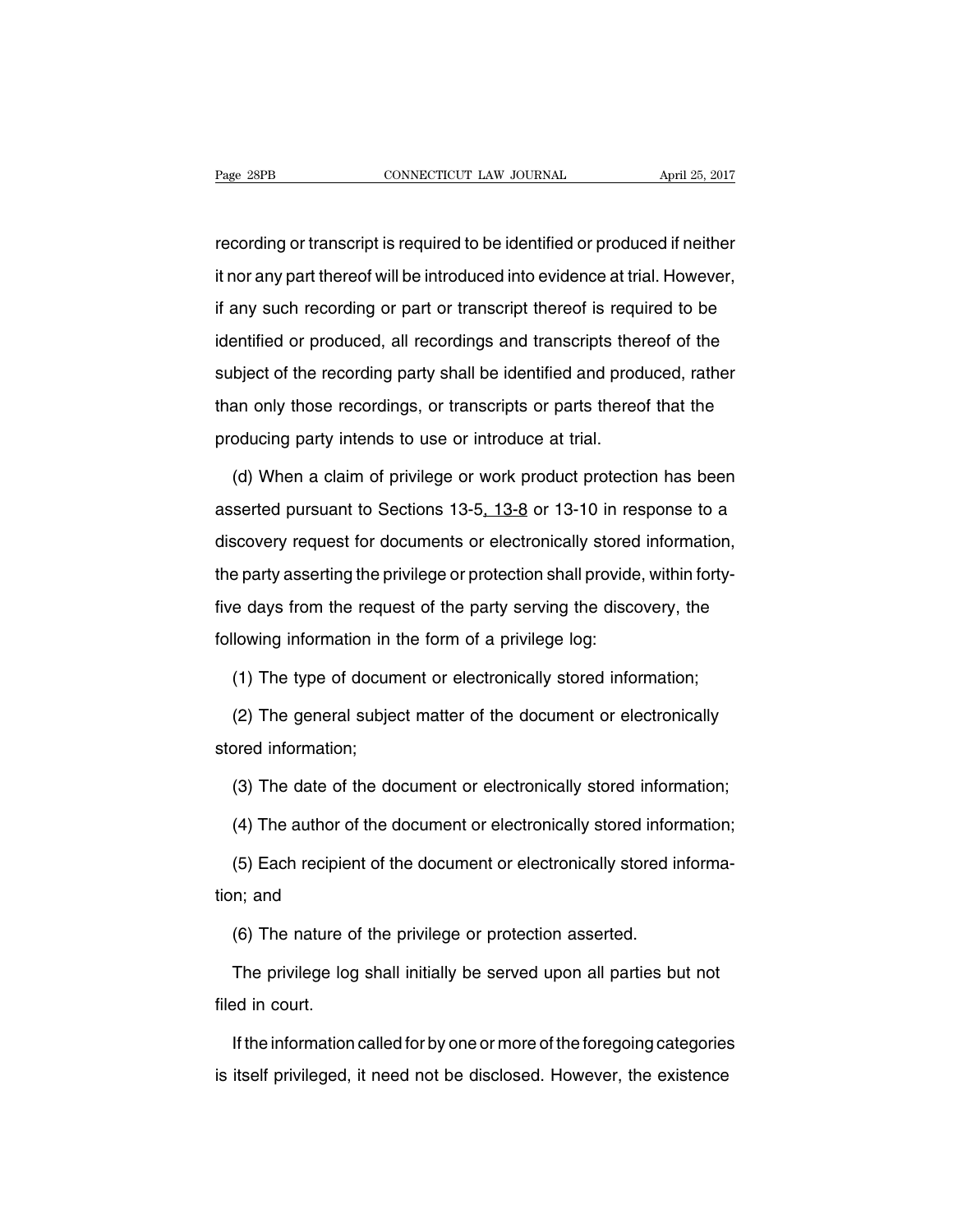of the document and any nonprivileged information called for by the other categories must be disclosed.

A privilege log must be prepared with respect to all documents and electronically stored information withheld on the basis of a claim of privilege or work product protection, except for the following: written or electronic communications after commencement of the action between a party and the firm or lawyer appearing for the party in the action or as otherwise ordered by the judicial authority.

COMMENTARY: The change to this section is consistent with the change to Section 13-8 regarding the withholding of information based upon an assertion of privilege or work product protection.

#### **Sec. 13-6. Interrogatories; In General**

(a) In any civil action, in any probate appeal, or in any administrative appeal where the judicial authority finds it reasonably probable that evidence outside the record will be required, any party may serve in accordance with Sections 10-12 through 10-17 written interrogatories, which may be in electronic format, upon any other party to be answered by the party served. Written interrogatories may be served upon any party without leave of the judicial authority at any time after the return day. Except as provided in subsection (d) or where the interrogatories are served electronically as provided in Section 10-13 and in a format that allows the recipient to electronically insert the answers in the transmitted document, the party serving interrogatories shall leave sufficient space following each interrogatory in which the party to whom the interrogatories are directed can insert the answer. In the event that an answer requires more space than that provided on interrogato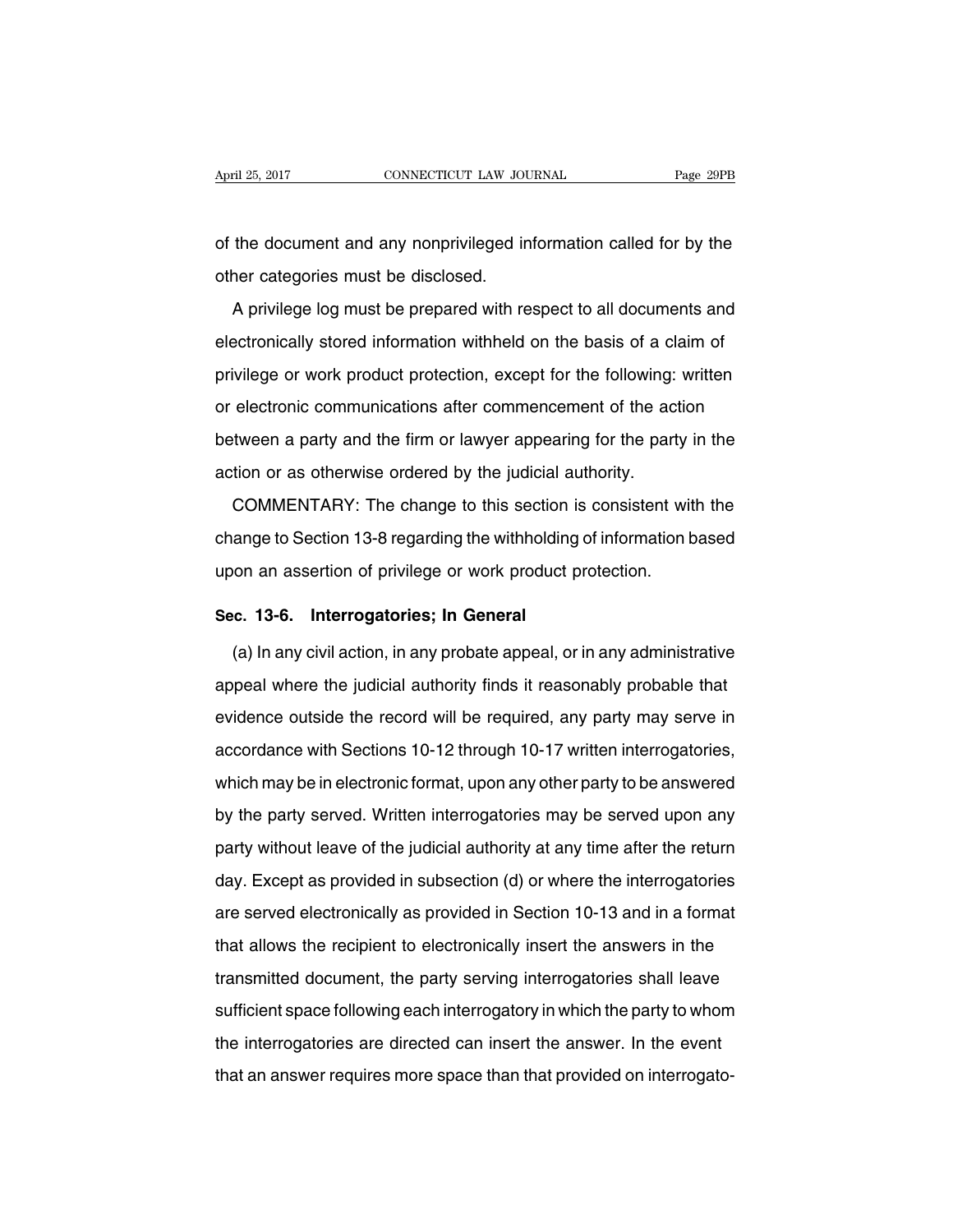ries that were not served electronically and in a format that allows the recipient to electronically insert the answers in the transmitted document, the answer shall be continued on a separate sheet of paper which shall be attached to the completed answers.

(b) Interrogatories may relate to any matters which can be inquired into under Sections 13-2 through 13-5 and the answers may be used at trial to the extent permitted by the rules of evidence. In all personal injury actions alleging liability based on the operation or ownership of a motor vehicle or alleging liability based on the ownership, maintenance or control of real property, or in actions claiming a loss of consortium or uninsured/underinsured motorist coverage benefits, the interrogatories shall be limited to those set forth in Forms 201, 202, 203, 208, 210, **[**and/or**]** 212, 213 and/or 214 of the rules of practice, unless upon motion, the judicial authority determines that such interrogatories are inappropriate or inadequate in the particular action. These forms are set forth in the Appendix of Forms in this volume. Unless the judicial authority orders otherwise, the frequency of use of interrogatories in all actions except those for which interrogatories have been set forth in Forms 201, 202, 203, 208, 210, **[**and/or**]** 212, 213 and/or 214 of the rules of practice is not limited.

(c) The standard interrogatories are intended to address discovery needs in most cases in which their use is mandated, but they do not preclude any party from moving for permission to serve such additional discovery as may be necessary in any particular case.

(d) In lieu of serving the interrogatories set forth in Forms 201, 202, 203, 208, 210, **[**and/or**]** 212, 213 and/or 214 of the rules of practice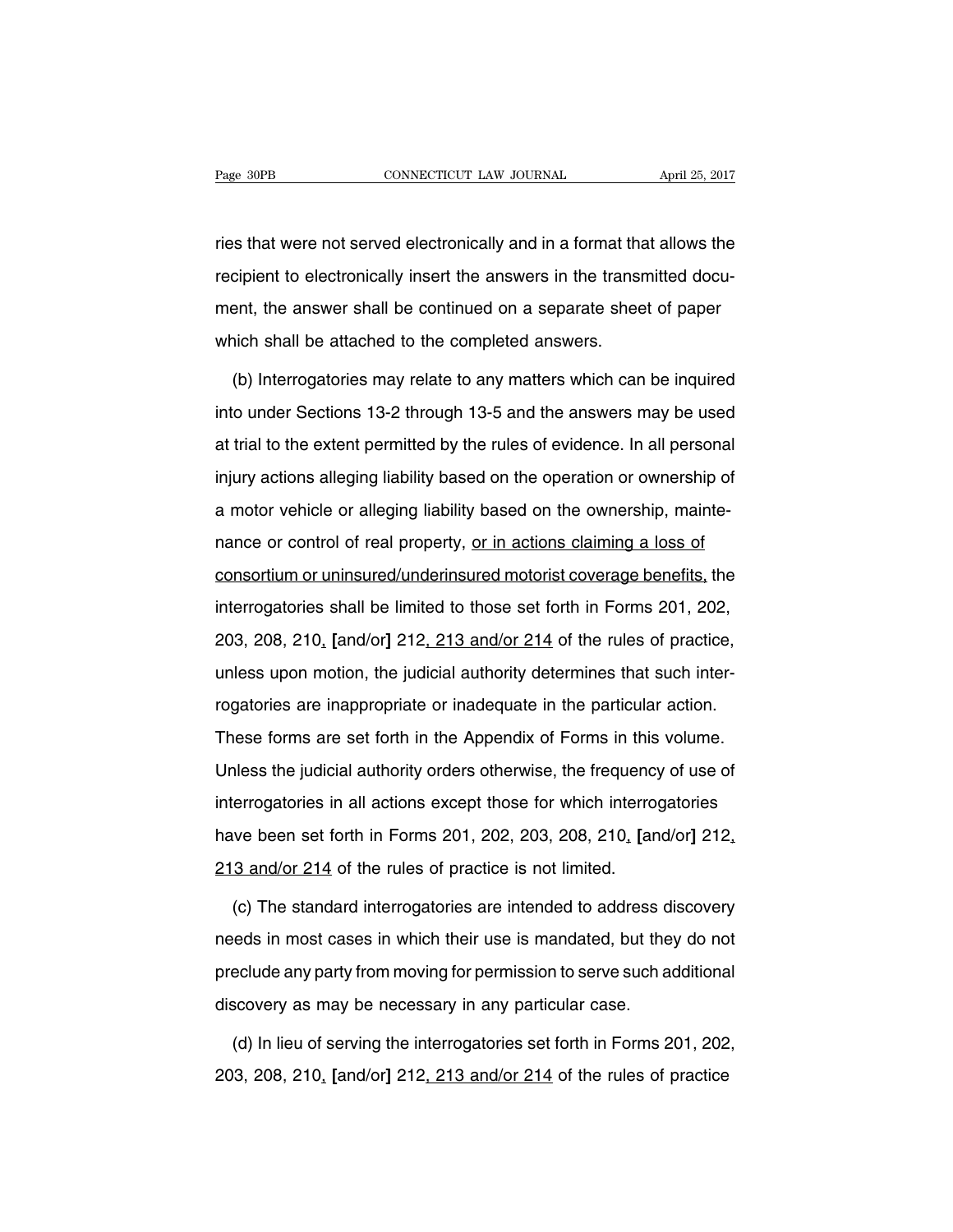on a party who is represented by counsel, the moving party may serve on such party a notice of interrogatories, which shall not include the actual interrogatories to be answered, but shall instead set forth the number of the Practice Book form containing such interrogatories and the name of the party to whom the interrogatories are directed. The party to whom such notice is directed shall in his or her response set forth each interrogatory immediately followed by that party's answer thereto.

(e) The party serving interrogatories or the notice of interrogatories shall not file them with the court.

(f) Unless leave of court is granted, the instructions to Forms 201 through 203 are to be used for all nonstandard interrogatories.

COMMENTARY: This section now includes references to standard interrogatories in cases claiming loss of consortium or uninsured/ underinsured motorist coverage benefits. Standard interrogatories for loss of consortium were approved effective January 1, 2017.

#### **Sec. 13-8. —Objections to Interrogatories**

(a) The party objecting to any interrogatory shall:  $(1)$  set forth each interrogatory **[**immediately followed by reasons for the objection**]**; (2) specifically state the reasons for the objection; and (3) state whether any responsive information is being withheld on the basis of the stated objection. Objections shall be: (1) governed by the provisions of Sections 13-2 through 13-5; (2) signed by the attorney or self-represented party making them; and **[**(2)**]** (3) filed with the court pursuant to Section 13-7. No objection may be filed with respect to interrogatories which have been set forth in Forms 201, 202, 203, 208, 210, **[**and/or**]** 212,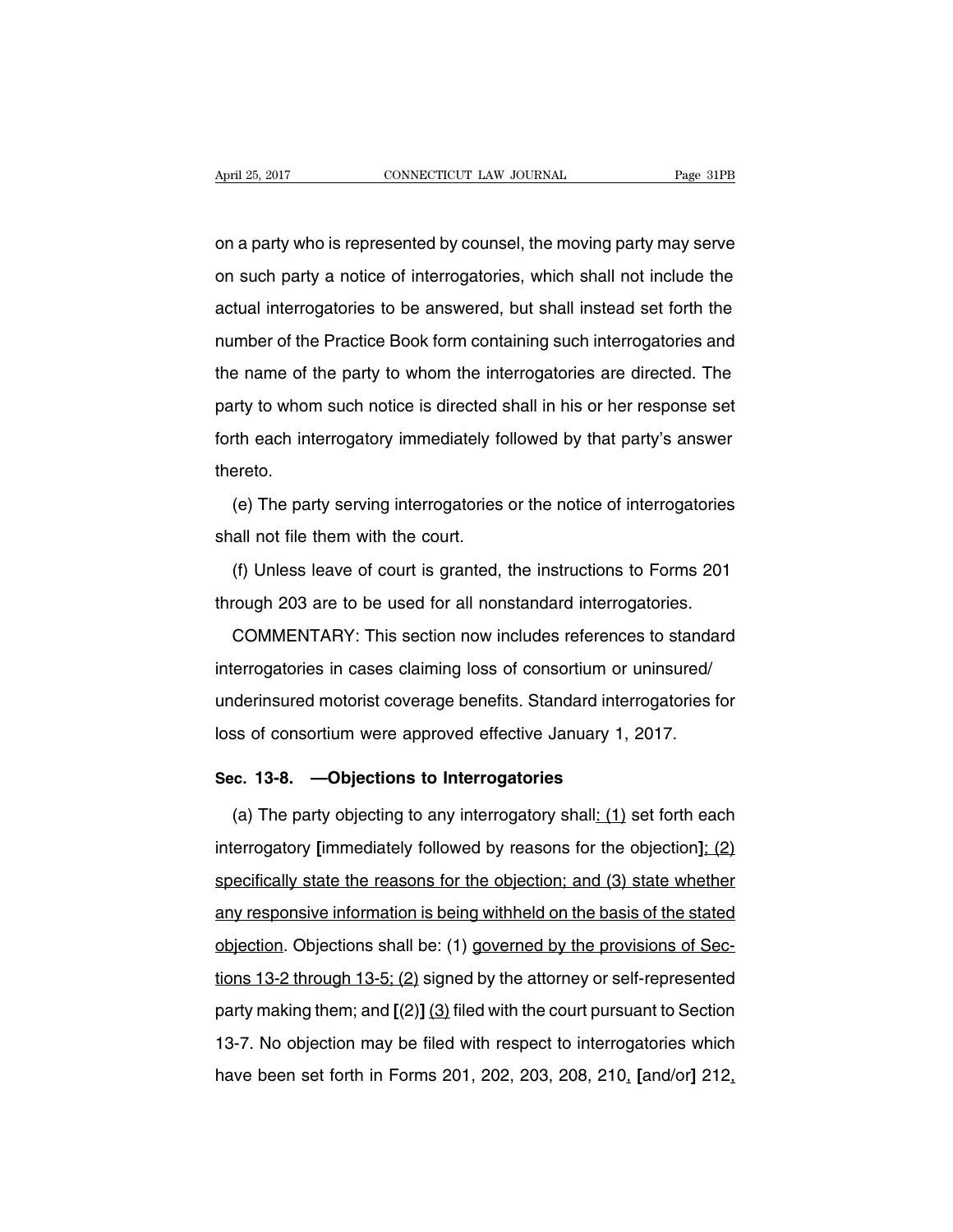213 and or 214 of the rules of practice for use in connection with Section 13-6.

(b) To the extent a party withholds responsive information based on an assertion of a claim of privilege or work product protection, the party must file an objection in compliance with the provisions of subsection (a) of this section and comply with the provisions set forth in subsection (d) of Section 13-3.

**[**(b)**]** (c) No objections to interrogatories shall be placed on the short calendar list until an affidavit by either counsel is filed certifying that bona fide attempts have been made to resolve the differences concerning the subject matter of the objection and that counsel have been unable to reach an agreement. The affidavit shall set forth the date of the objection, the name of the party who filed the objection and the name of the party to whom the objection was addressed. The affidavit shall also recite the date, time and place of any conference held to resolve the differences and the names of all persons participating therein or, if no conference has been held, the reasons for the failure to hold such a conference. If any objection to an interrogatory is overruled, the objecting party shall answer the interrogatory, and serve the answer within twenty days after the judicial authority ruling unless otherwise ordered by the judicial authority.

**[**(c)**]**(d)An interrogatory otherwise properis not objectionable merely because it involves more than one fact or relates to the application of law to facts.

COMMENTARY: The revisions to this section on objections to interrogatories incorporate the language regarding a specific state-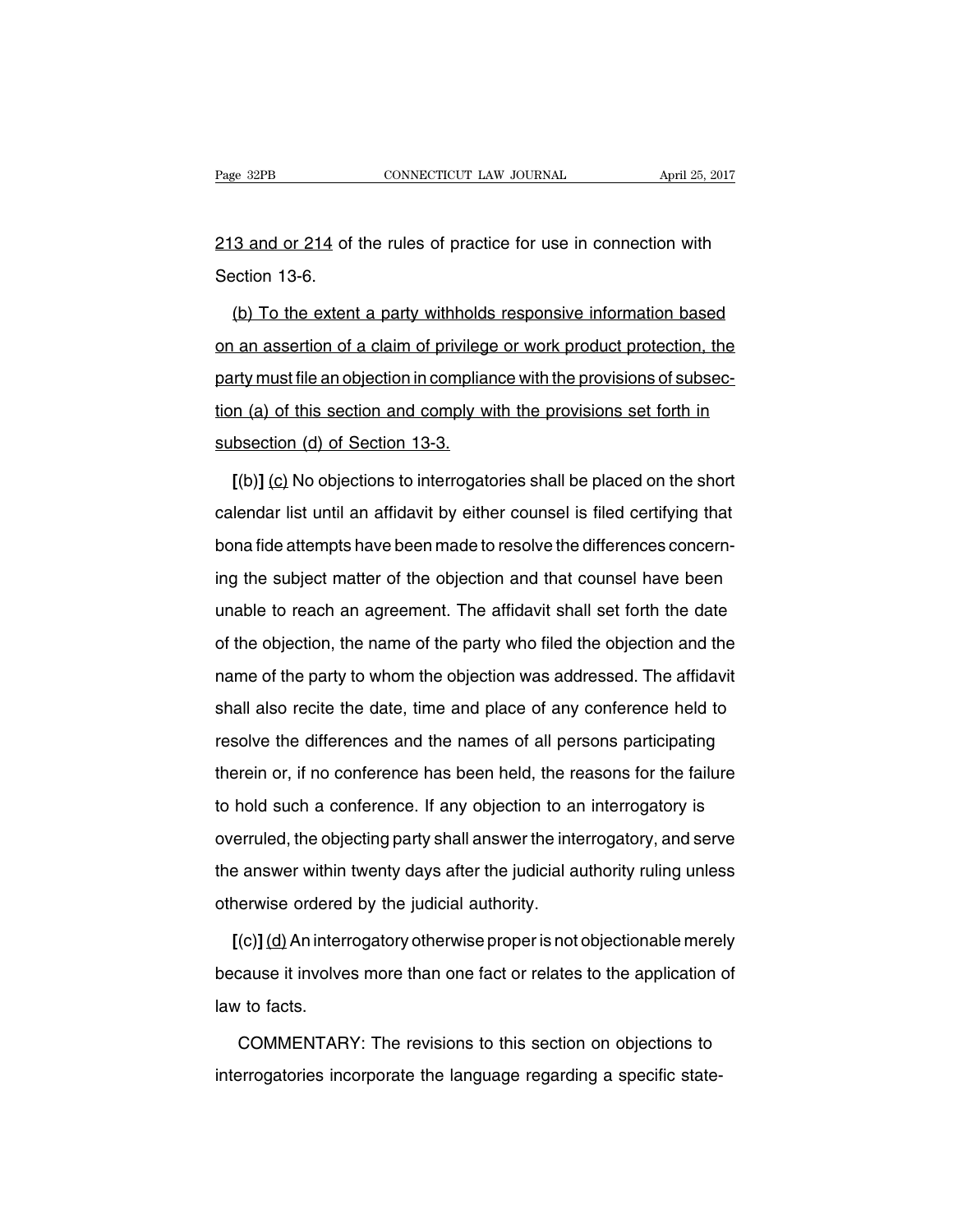ment of the reasons for an objection and a statement as to whether responsive information is being withheld on the basis of an objection that was added to Section 13-10 on objections to production. In addition, a statement that objections are governed by the provisions of Sections 13-2 through 13-5 has been added to this section. Finally, this section now includes references to standardized interrogatories in cases claiming a loss of consortium or uninsured/underinsured motorist coverage benefits and adds language to clarify that any party withholding information based on an assertion of privilege or work product protection must comply with subsection (a) of this section and Section 13-3 (d).

## **Sec. 13-9. Requests for Production, Inspection and Examination; In General**

(a) In any civil action, in any probate appeal, or in any administrative appeal where the judicial authority finds it reasonably probable that evidence outside the record will be required, any party may serve in accordance with Sections 10-12 through 10-17 upon any other party a request to afford the party submitting the request the opportunity to inspect, copy, photograph or otherwise reproduce designated documents or to inspect and copy, test or sample any tangible things in the possession, custody or control of the party upon whom the request is served or to permit entry upon designated land or other property for the purpose of inspection, measuring, surveying, photographing, testing or sampling the property or any designated object or operation thereon. Such requests will be governed by the provisions of Sections 13-2 through 13-5. In all personal injury actions alleging liability based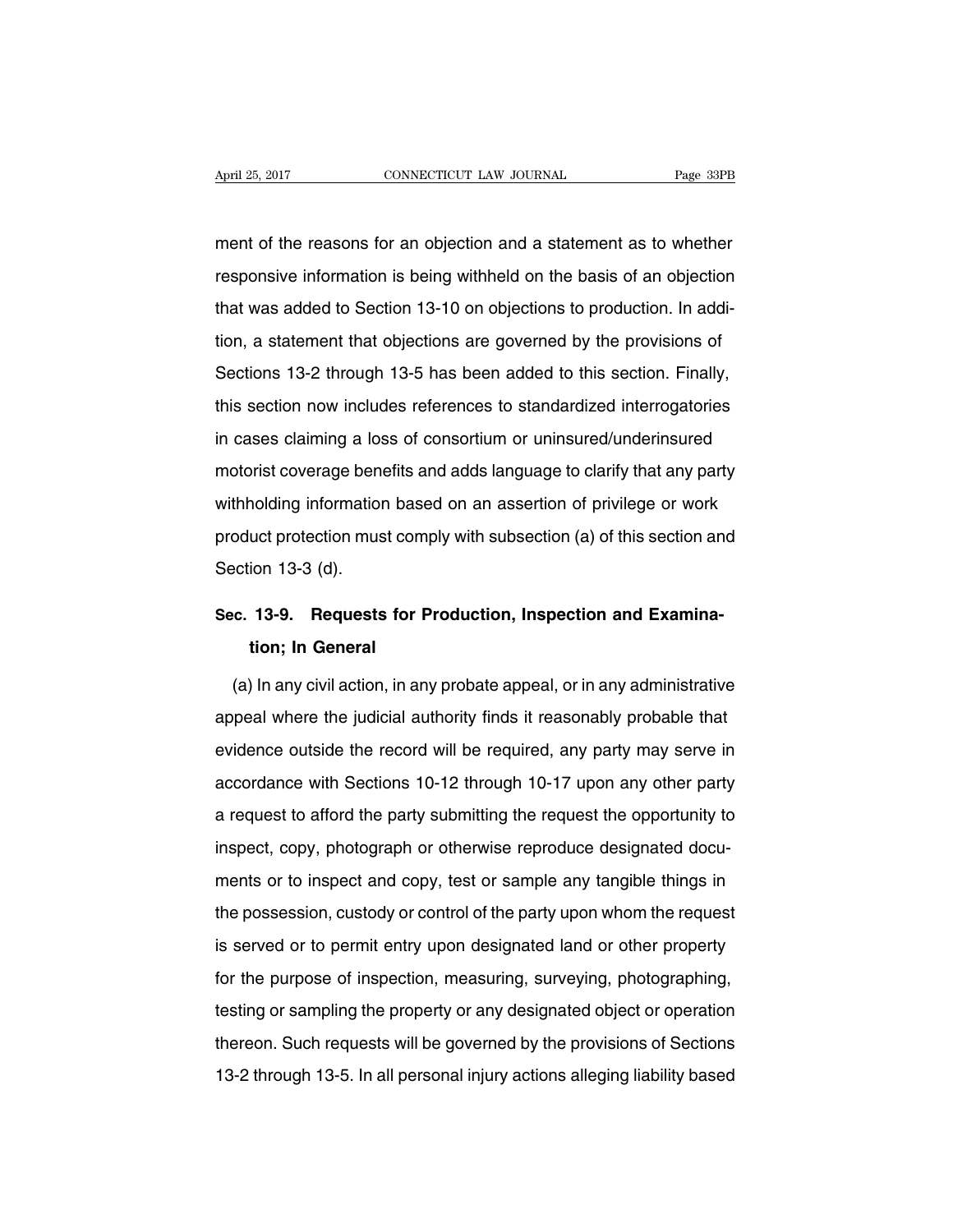on the operation or ownership of a motor vehicle or alleging liability based on the ownership, maintenance or control of real property, or in actions claiming a loss of consortium or uninsured/underinsured motorist coverage benefits, the requests for production shall be limited to those set forth in Forms 204, 205, 206, 209, **[**and/or**]** 211 , 215 and/or 216 of the rules of practice, unless, upon motion, the judicial authority determines that such requests for production are inappropriate or inadequate in the particular action. These forms are set forth in the Appendix of Forms in this volume.

(b) The standard requests for production are intended to address discovery needs in most cases in which their use is mandated, but they do not preclude any party from moving for permission to serve such additional discovery as may be necessary in any particular case.

(c) Requests for production may be served upon any party without leave of court at any time after the return day. In lieu of serving the requests for production set forth in Forms 204, 205, 206, 209, **[**and/ or**]** 211, 215 and/or 216 of the rules of practice on a party who is represented by counsel, the moving party may serve on such party a notice of requests for production, which shall not include the actual requests, but shall instead set forth the number of the Practice Book form containing such requests and the name of the party to whom the requests are directed.

(d) The request shall clearly designate the items to be inspected either individually or by category. The request or, if applicable, the notice of requests for production shall specify a reasonable time, place and manner of making the inspection. Unless the judicial authority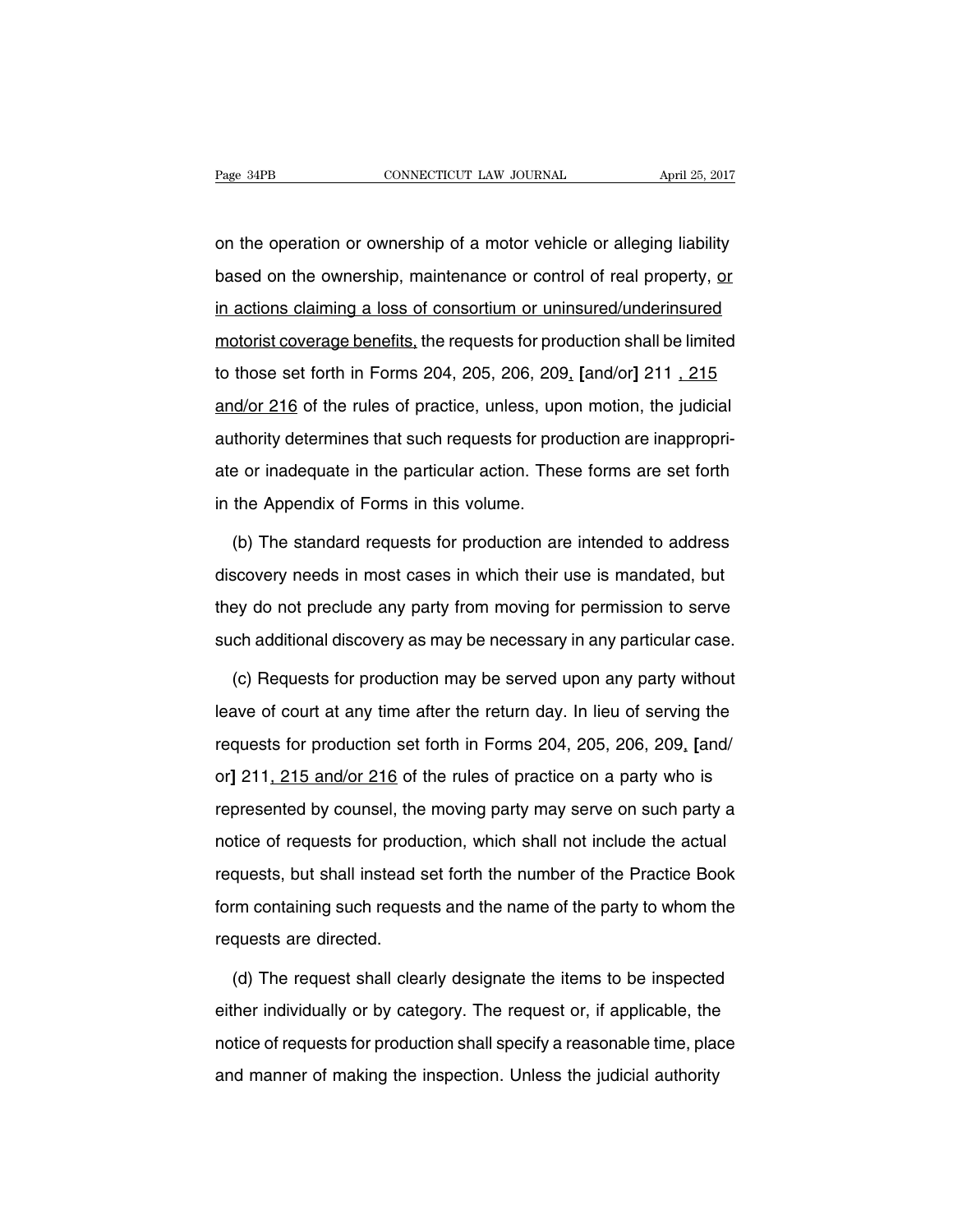orders otherwise, the frequency of use of requests for production in all actions except those for which requests for production have been set forth in Forms 204, 205, 206, 209, **[**and/or**]** 211, 215 and/or 216 of the rules of practice is not limited.

(e) If information has been electronically stored, and if a request for production does not specify a form for producing a type of electronically stored information, the responding party shall produce the information in a form in which it is ordinarily maintained or in a form that is reasonably usable. A party need not produce the same electronically stored information in more than one form.

(f) The party serving such request or notice of requests for production shall not file it with the court.

(g) Unless leave of court is granted, the instructions to Forms 204 through 206 of the rules of practice are to be used for all nonstandard requests for production.

(h) Aparty seeking the production of a written authorization in compliance with the Health Insurance Portability and Accountability Act to inspect and make copies of protected health information, or a written authorization in compliance with the Public Health Service Act to inspect and make copies of alcohol and drug records that are protected by that act, shall file a motion pursuant to Section 13-11A. A motion need not be filed to obtain such authorization in actions to which Forms 204, **[**and**]** 205 and 216 of the rules of practice apply.

COMMENTARY: This section now includes references to standardized requests for production in cases claiming a loss of consortium or uninsured/underinsured motorist coverage benefits.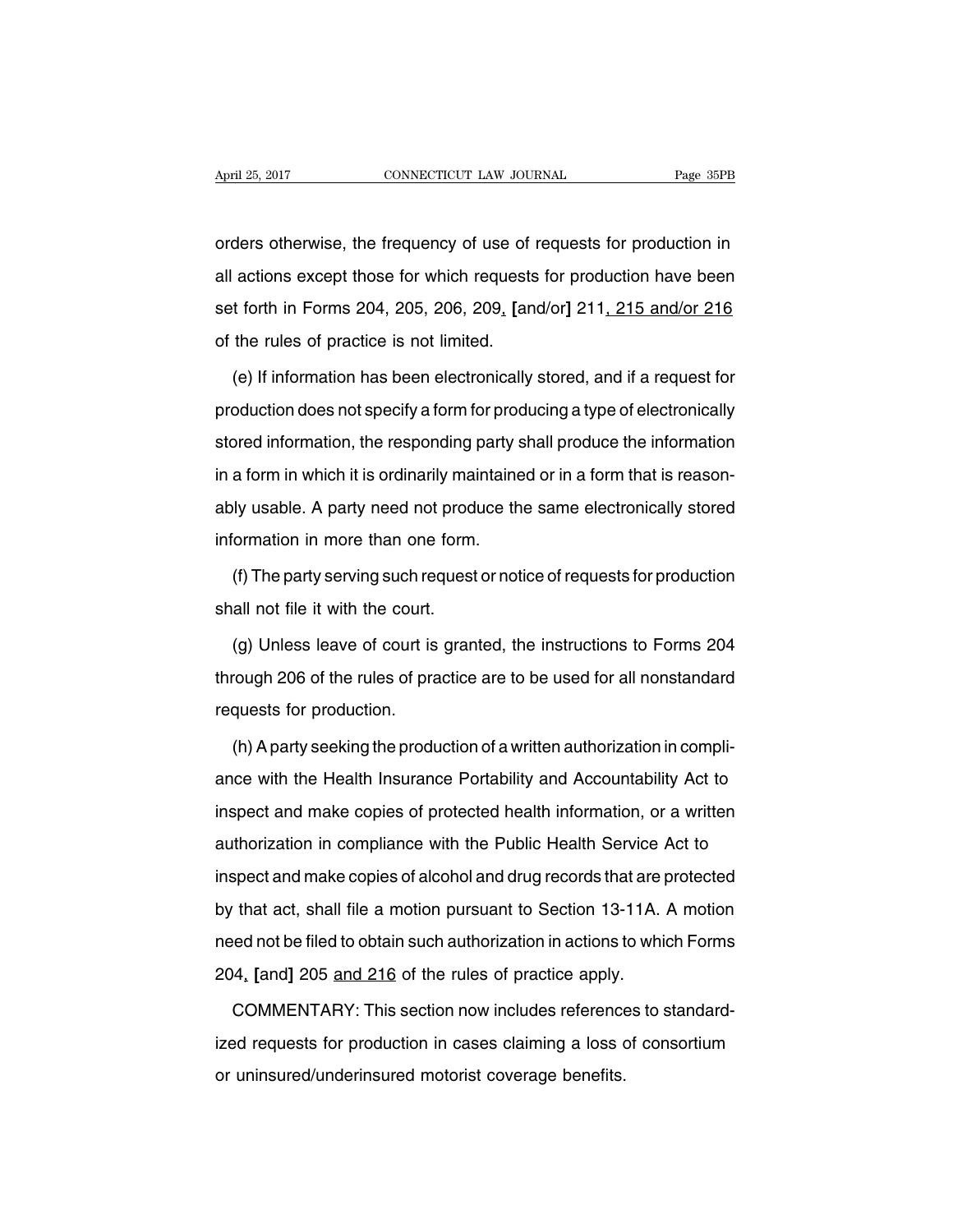## **Sec. 13-10. —Responses to Requests for Production; Objections**

(a) The party to whom the request is directed or such party's attorney shall serve a written response, which may be in electronic format, within sixty days after the date of certification of service, in accordance with Sections 10-12 through 10-17, of the request or, if applicable, the notice of requests for production on the responding party or within such shorter or longer time as the judicial authority may allow, unless:

(1) Counsel and/or self-represented parties file with the court a written stipulation extending the time within which responses may be served; or

(2) Upon motion, the court allows a longer time; or

(3) Objections to the requests for production and the reasons therefor are filed and served within the sixty day period.

(b) All responses: (1) shall repeat immediately before the response the request for production being responded to; and (2) shall state with respect to each item or category that inspection and related activities will be permitted as requested, unless the request or any part thereof is objected to.

(c) Where a request calling for submission of copies of documents is not objected to, the party responding to the request shall produce those copies with the response served upon all parties.

(d) Objection by a party to certain parts of a request shall not relieve that party of the obligation to respond to those portions to which that party has not objected within the sixty day period.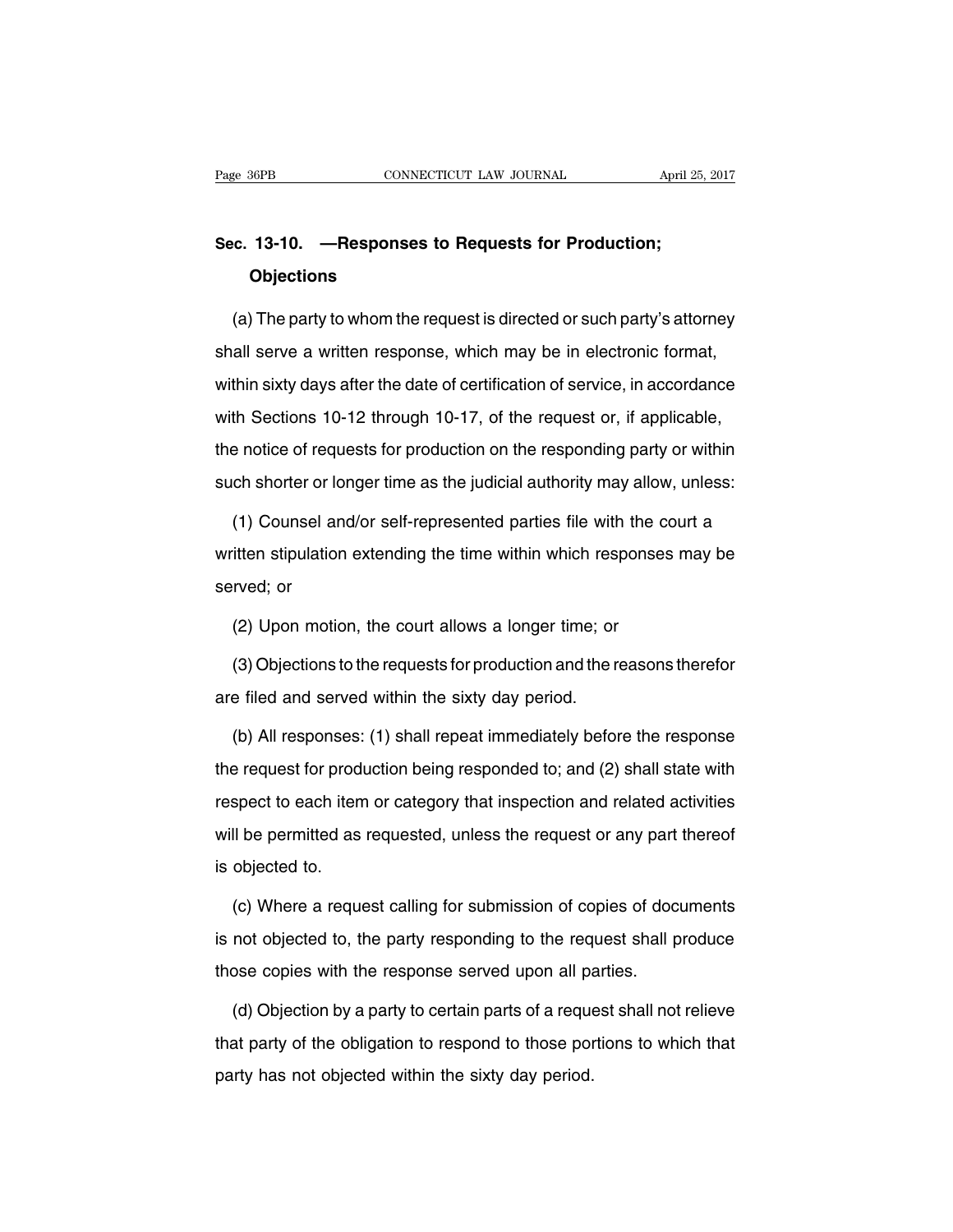(e) A party objecting to one or more of the requests for production shall file an objection in accordance with Section 13-10 (f).

(f) A party who objects to any request or portion of a request shall: (1) set forth the request objected to; (2) specifically state the reasons for the objection; and (3) state whether any responsive materials are being withheld on the basis of the stated objection**[**; and (4) sign the objections and file them with the court**]**. Objections shall be: (1) governed by the provisions of Sections 13-2 through 13-5; (2) signed by the attorney or self-represented party making them; and (3) filed with the court.

(g) To the extent a party withholds any responsive material based on an assertion of a claim of privilege or work product protection, the party must file an objection in compliance with the provisions of subsection (f) of this section and comply with the provisions set forth in subsection (d) of Section 13-3.

**[**(g)**]** (h) No objection may be filed with respect to requests for production set forth in Forms 204, 205, 206, 209, **[**and/or**]** 211, 215 and/or 216 of the rules of practice for use in connection with Section 13-9.

**[**(h)**]** (i) No objection to any request for production shall be placed on the short calendar list until an affidavit by counsel or self-represented parties is filed certifying that they have made good faith attempts to resolve the objection and that counsel and/or self-represented parties have been unable to reach an agreement. The affidavit shall set forth: (1) the date of the objection; (2) the name of the party who filed the objection and to whom the objection was addressed; (3) the date,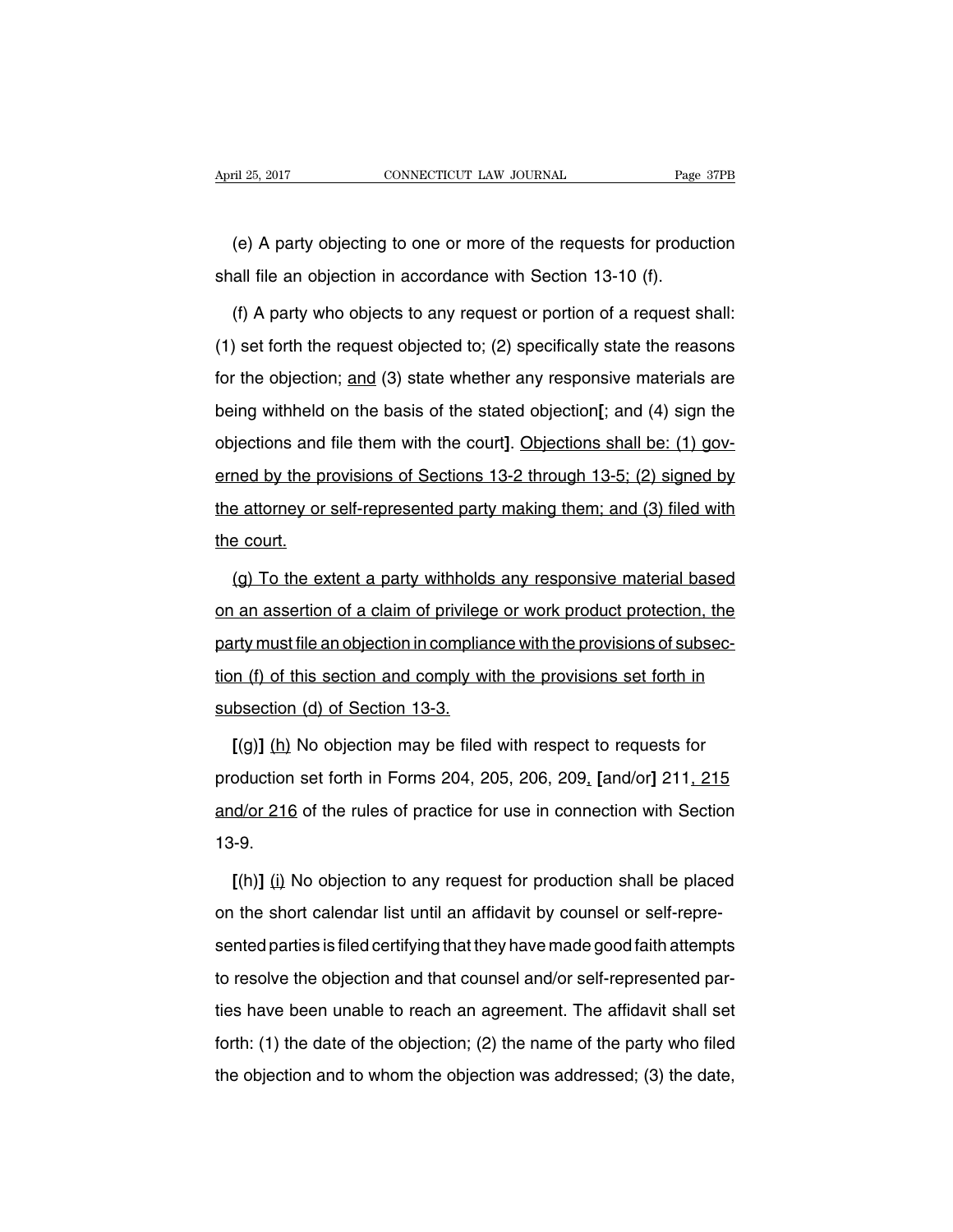time and place of any conference held to resolve the differences; and (4) the names of all conference participants. If no conference has been held, the affidavit shall also set forth the reasons for the failure to hold such a conference.

 $[(i)]$  (i) If an objection to any part of a request for production is overruled, the objecting party shall comply with the request at a time set by the judicial authority.

**[**(j)**]** (k) The party serving the request or the notice of request for production may move for an order under Section 13-14 with respect to any failure to respond by the party to whom the request or notice is addressed.

COMMENTARY: A statement that objections to requests for production are governed by the provisions of Sections 13-2 through 13-5 has been added to subsection (f) of this section. Other minor changes have been made to the existing provisions in the subsection to accommodate the additional language. Finally, this section now includes references to standardized requests for production in cases claiming a loss of consortium or uninsured/underinsured coverage benefits and adds language to clarify that any party withholding responsive material based on an assertion of privilege or work product protection must comply with subsection (f) of this section and Section 13-3 (d).

## **Sec. 13-15. Continuing Duty to Disclose**

If, subsequent to compliance with any request or order for discovery, including partial compliance subject to an objection or made notwithstanding an objection, and prior to or during trial, a party discovers additional or new material or information previously requested and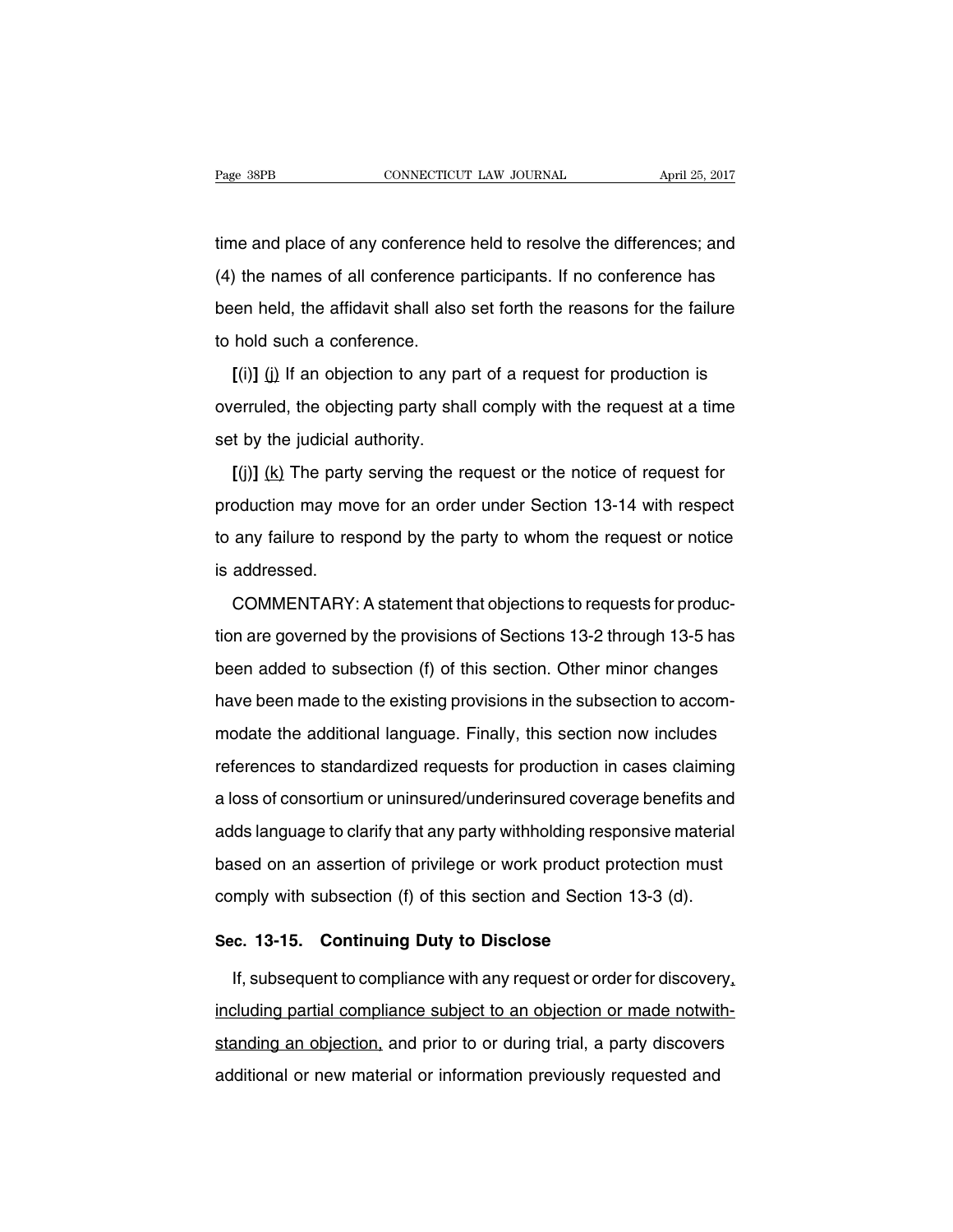ordered subject to discovery or inspection or discovers that the prior compliance was totally or partially incorrect or, though correct when made, is no longer true and the circumstances are such that a failure to amend the compliance is in substance a knowing concealment, that party shall promptly notify the other party, or the other party's attorney, and file and serve in accordance with Sections 10-12 through 10-17 a supplemental or corrected compliance.

COMMENTARY: The change to this section clarifies that parties have a continuing duty to disclose even if there has been only partial compliance subject to an objection or compliance notwithstanding an objection.

#### **Sec. 17-44. Summary Judgments; Scope of Remedy**

In any action, including administrative appeals which are enumerated in Section 14-7 $(c)$ , any party may move for a summary judgment as to any claim or defense as a matter of right at any time if no scheduling order exists and the case has not been assigned for trial. If a scheduling order has been entered by the court, either party may move for summary judgment as to any claim or defense as a matter of right by the time specified in the scheduling order. If no scheduling order exists but the case has been assigned for trial, a party must move for permission of the judicial authority to file a motion for summary judgment. These rules shall be applicable to counterclaims and cross complaints, so that any party may move for summary judgment upon any counterclaim or cross complaint as if it were an independent action. The pendency of a motion for summary judgment shall delay trial only at the discretion of the trial judge.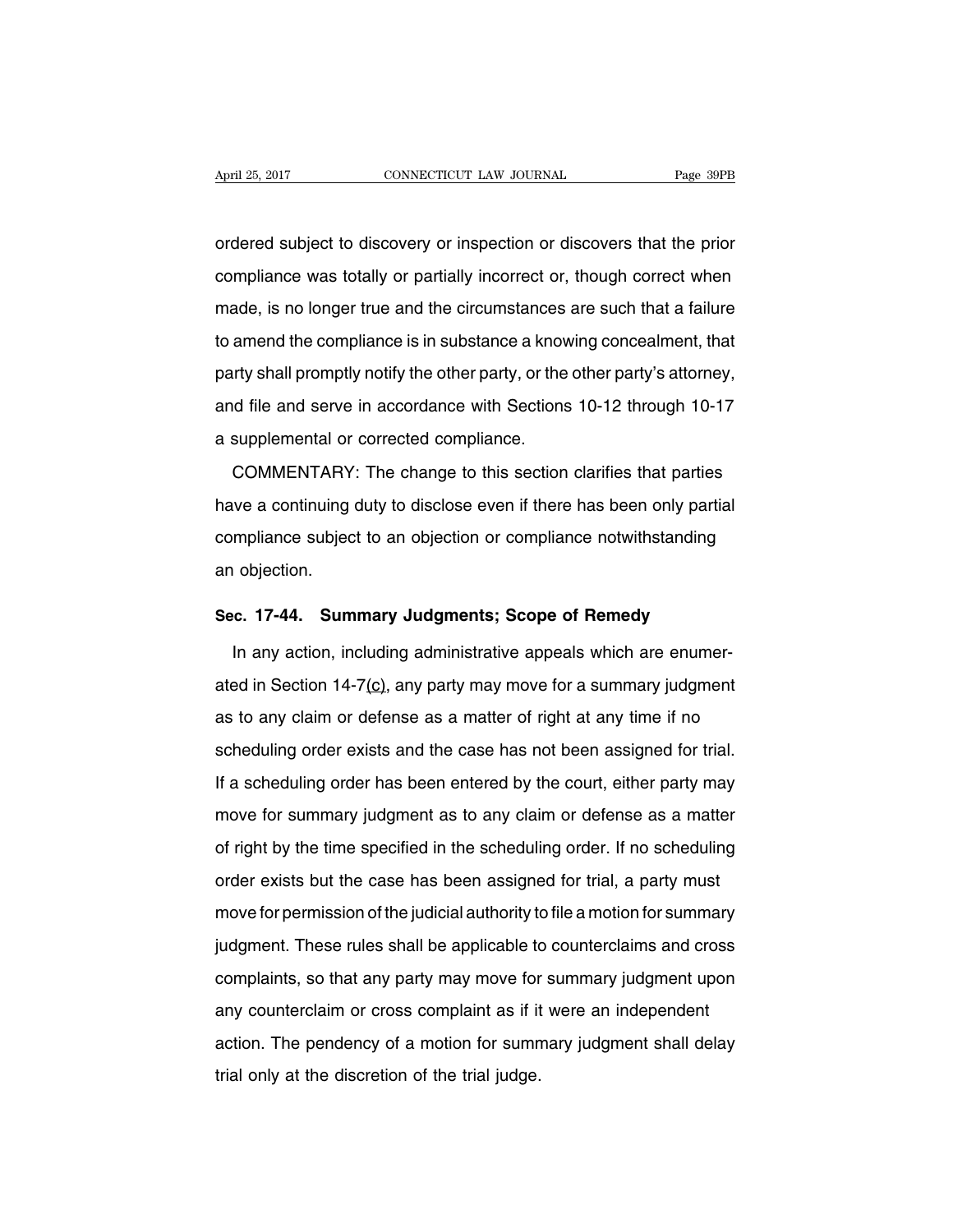COMMENTARY: The change to this section clarifies that the type of administrative appeals in which motions for summary judgment are appropriate are those in which parties are entitled to a trial de novo.

## **PROPOSED AMENDMENTS TO THE FAMILY RULES**

#### **Sec. 25-12. Motion to Dismiss**

(a) Any defendant, wishing to assert grounds to dismiss the action under Section 25-13 (2), (3)**[**,**]** or (4) **[**or (5)**]** must do so by filing a motion to dismiss within thirty days of the filing of an appearance.

(b) Any claim based on Section 25-13 (2), (3)**[**,**]** or (4) **[**or (5)**]** is waived if not raised by a motion to dismiss filed in the sequence provided in Section 25-11, within the time provided in this section.

COMMENTARY: General Statutes § 51-351, which became effective July 1, 1978, provides that ''[n]o cause shall fail on the ground that it has been made returnable to an improper location.'' Since that statute became effective, the courts have found that the appropriate remedy for improper venue is the transfer of the case to the proper venue by the court upon its own motion, or upon motion or agreement of the parties. The revision to this section, therefore, makes it clear that improper venue is not waivable because it is not a ground for filing a motion to dismiss.

#### **Sec. 25-13. —Grounds on Motion to Dismiss**

(a) The motion to dismiss shall be used to assert (1) lack of jurisdiction over the subject matter, (2) lack of jurisdiction over the person, (3) **[**improper venue, (4)**]** insufficiency of process and **[**(5)**]** (4) insufficiency of service of process. This motion shall always be filed with a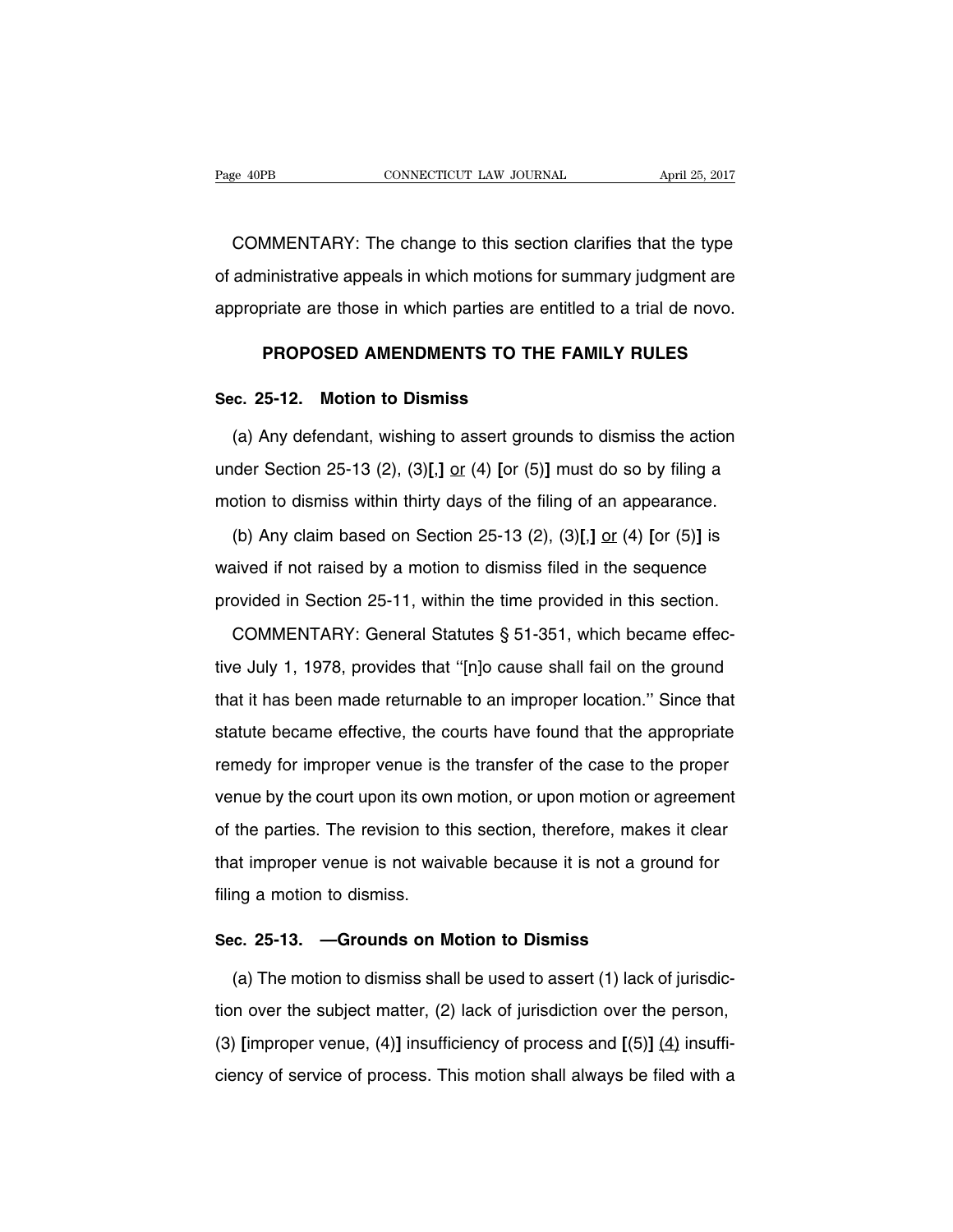supporting memorandum of law and, where appropriate, with supporting affidavits as to facts not apparent on the record.

(b) If an adverse party objects to this motion he or she shall, at least five days before the motion is to be considered on the short calendar, file and serve in accordance with Sections 10-12 through 10-17 a memorandum of law and, where appropriate, supporting affidavits as to facts not apparent on the record.

COMMENTARY: General Statutes § 51-351, which became effective July 1, 1978, provides that ''[n]o cause shall fail on the ground that it has been made returnable to an improper location.'' Since that statute became effective, the courts have found that the appropriate remedy for improper venue is the transfer of the case to the proper venue by the court upon its own motion, or upon motion or agreement of the parties. The revision to this section, therefore, removes improper venue as grounds for filing a motion to dismiss.

# **Sec. 25-60. Evaluations, Studies, Family Services Mediation Reports and Family Services Conflict Resolution Reports**

(a) Whenever, in any family matter, an evaluation or study has been ordered pursuant to Section 25-60A or Section 25-61, or the Court Support Services Division Family Services Unit has been ordered to conduct mediation or to hold a conflict resolution conference pursuant to Section 25-61, the case shall not be disposed of until the report has been filed as hereinafter provided, and counsel and the parties have had a reasonable opportunity to examine it prior to the time the case is to be heard, unless the judicial authority orders that the case be heard before the report is filed.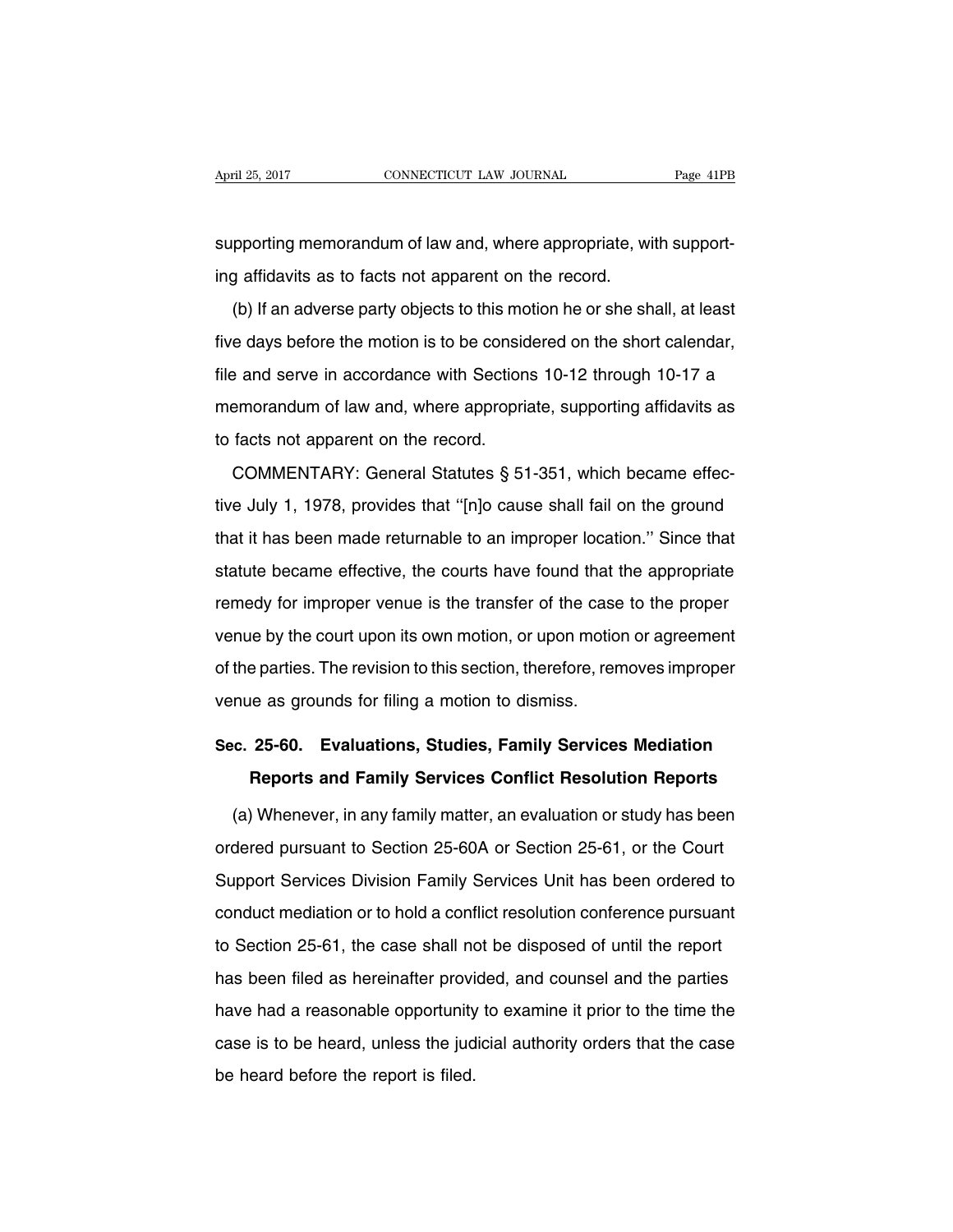(b) Any report of an evaluation or study pursuant to Section 25-60A or Section 25-61, or any mediation report or conflict resolution conference report filed by the Family Services Unit as a result of a referral of the matter to such unit, shall be filed with the clerk, who will seal such report, and shall be provided by the filer to counsel of record, guardians ad litem and self-represented parties unless otherwise ordered by the judicial authority. Any such report shall be available for inspection to counsel of record, guardians ad litem, and the parties to the action, unless otherwise ordered by the judicial authority.

(c) Any report of an evaluation or study prepared pursuant to Section 25-60A or Section 25-61 shall be admissible in evidence provided the author of the report is available for cross-examination.

(d) The file compiled by the Family Services Unit in the course of preparing any mediation report or conflict resolution conference report shall not be available for inspection or copying unless otherwise ordered by the judicial authority. The file compiled by the Family Services Unit in the course of preparing an evaluation or study conducted pursuant to Section 25-61 that has been completed and filed with the clerk in accordance with subsection (b) shall be available for inspection only to counsel of record, guardians ad litem, and the parties to the action to the extent permitted by any applicable authorization for release of information; and further provided that copies of documents, notes, information or other material in the file shall only be provided to such individuals if they make the request in writing and certify that it is requested for legitimate purposes of trial preparation and/or trial proceedings in the case in which the evaluation or study was filed.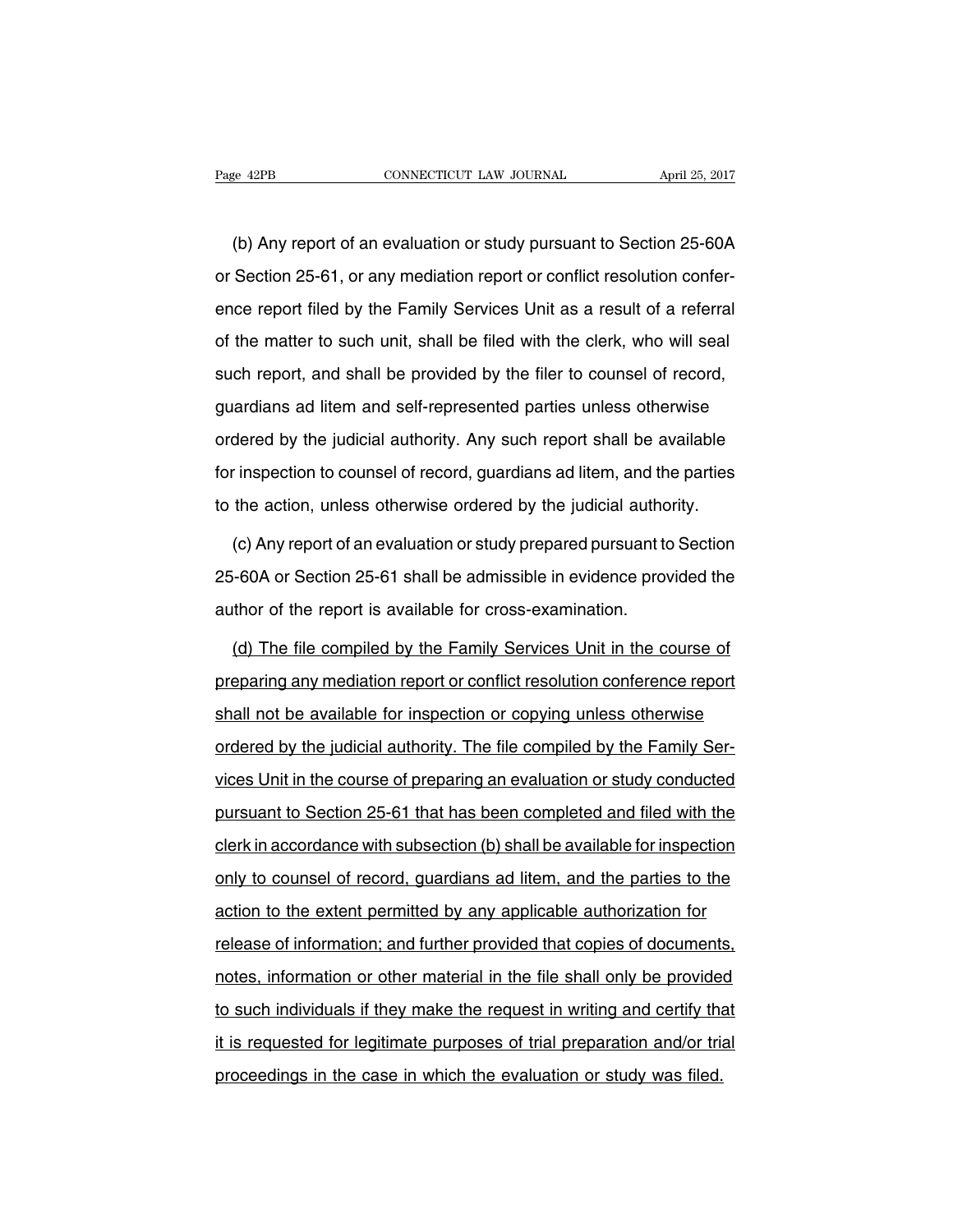For purposes of this section, the word "file" shall include any documents, notes, information or other material retained by the Family Services Unit in any format.

(e) Any information or copies of the file disclosed pursuant to this section shall not be further disclosed unless otherwise ordered by the judicial authority or as otherwise authorized in this section.

COMMENTARY: The changes to this section clarify what information from Family Services files compiled in connection with the reports, evaluations and studies under this section are subject to inspection and copying and by whom, to whom those copies can be provided, and for what purpose can they be requested. The changes also provide that any information or copies disclosed may not be further disclosed except as otherwise ordered or authorized.

## **PROPOSED AMENDMENT TO THE FAMILY SUPPORT MAGISTRATE RULES**

## **Sec. 25a-1. Family Support Magistrate Matters; Procedure**

(a) In addition to the specific procedures set out in this chapter, the following provisions shall govern the practice and procedure in all family support magistrate matters, whether heard by a family support magistrate or any other judicial authority. The term ''judicial authority'' and the word ''judge'' as used in the rules referenced in this section shall include family support magistrates where applicable, unless specifically otherwise designated. The word ''complaint'' as used in the rules referenced in this section shall include petitions and applications filed in family support magistrate matters.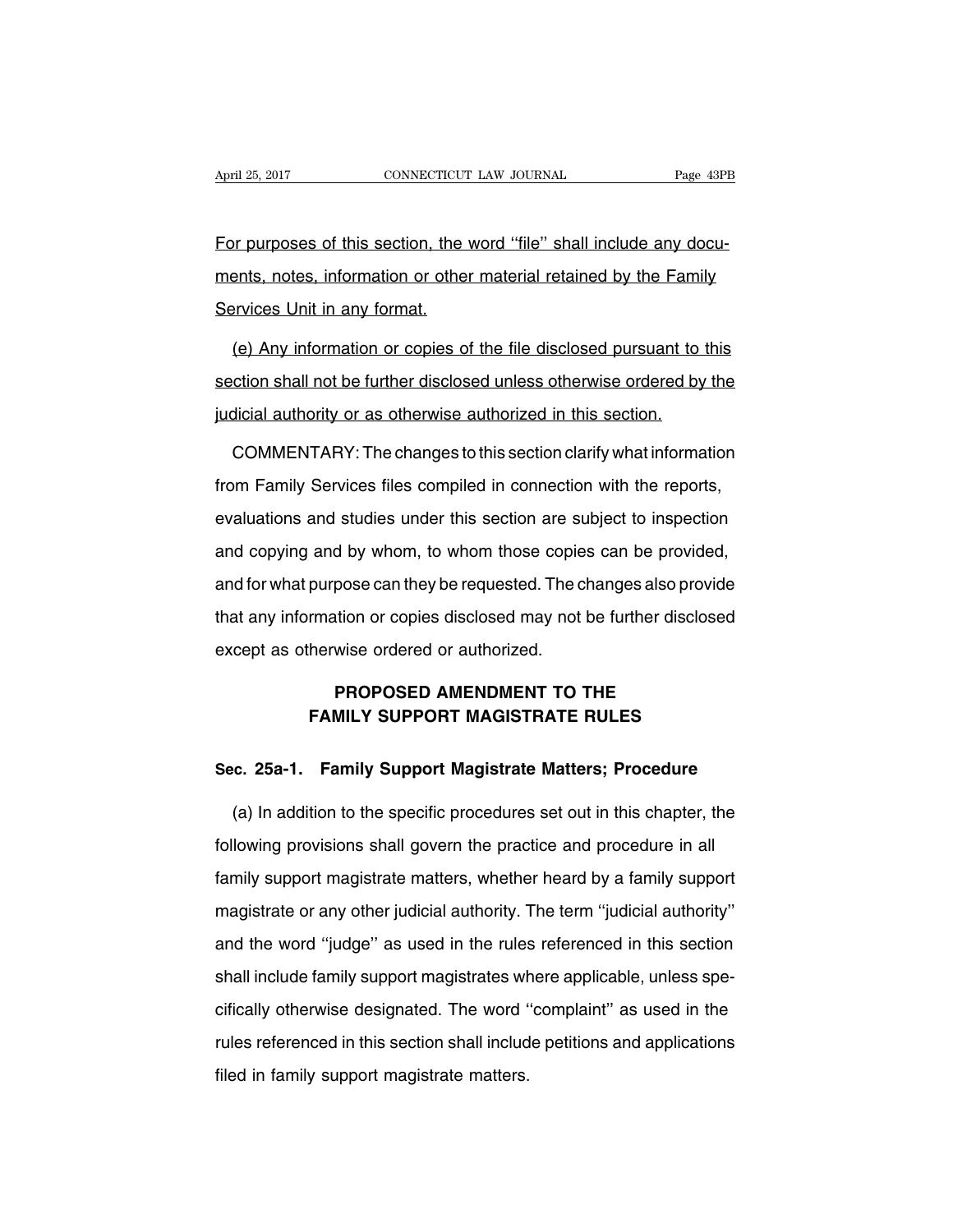(1) General Provisions:

(A) Chapters 1, 2, 5 and 6, in their entirety;

(B) Chapter 3, in its entirety except subsection (b) of Section 3-2 and Section 3-9;

(C) Chapter 4, in its entirety except subsections (a) and (b) of Section 4-2;

(D) Chapter 7, **[**Section 7-19**]** in its entirety.

(2) Procedures in Civil Matters:

(A) Chapter 8, Sections 8-1 and 8-2;

(B) Chapter 9, Sections 9-1 and 9-18 through 9-20;

(C) Chapter 10, Sections 10-1, 10-3 through 10-5, 10-7, 10-10, 10-

12 through 10-14, 10-17, 10-26, 10-28, subsections (a) and (c) of

Section 10-30, 10-31 through 10-34, subsection (b) of Section 10-39,

10-40, 10-43 through 10-45 and 10-59 through 10-68;

(D) Chapter 11, Sections 11-1 through 11-8, 11-10 through 11-12 and 11-19;

(E) Chapter 12, in its entirety;

(F) Chapter 13, Sections 13-1 through 13-3, 13-5, 13-8, 13-10 except subsection (c), 13-11A, 13-21 except subdivision (13) of subsection  $(a)$ , subsections  $(a)$ ,  $(e)$ ,  $(f)$ ,  $(g)$  and  $(h)$  of Sections 13-27, 13-28 and 13-30 through 13-32;

(G) Chapter 14, Sections 14-1 through 14-3, 14-9, 14-15, 14-17, 14-18, 14-24 and 14-25;

(H) Chapter 15, Sections 15-3, 15-5, 15-7 and 15-8;

(I) Chapter 17, Sections 17-1, 17-4, 17-5, 17-19, 17-21, subsection (a) of Sections 17-33 and 17-41;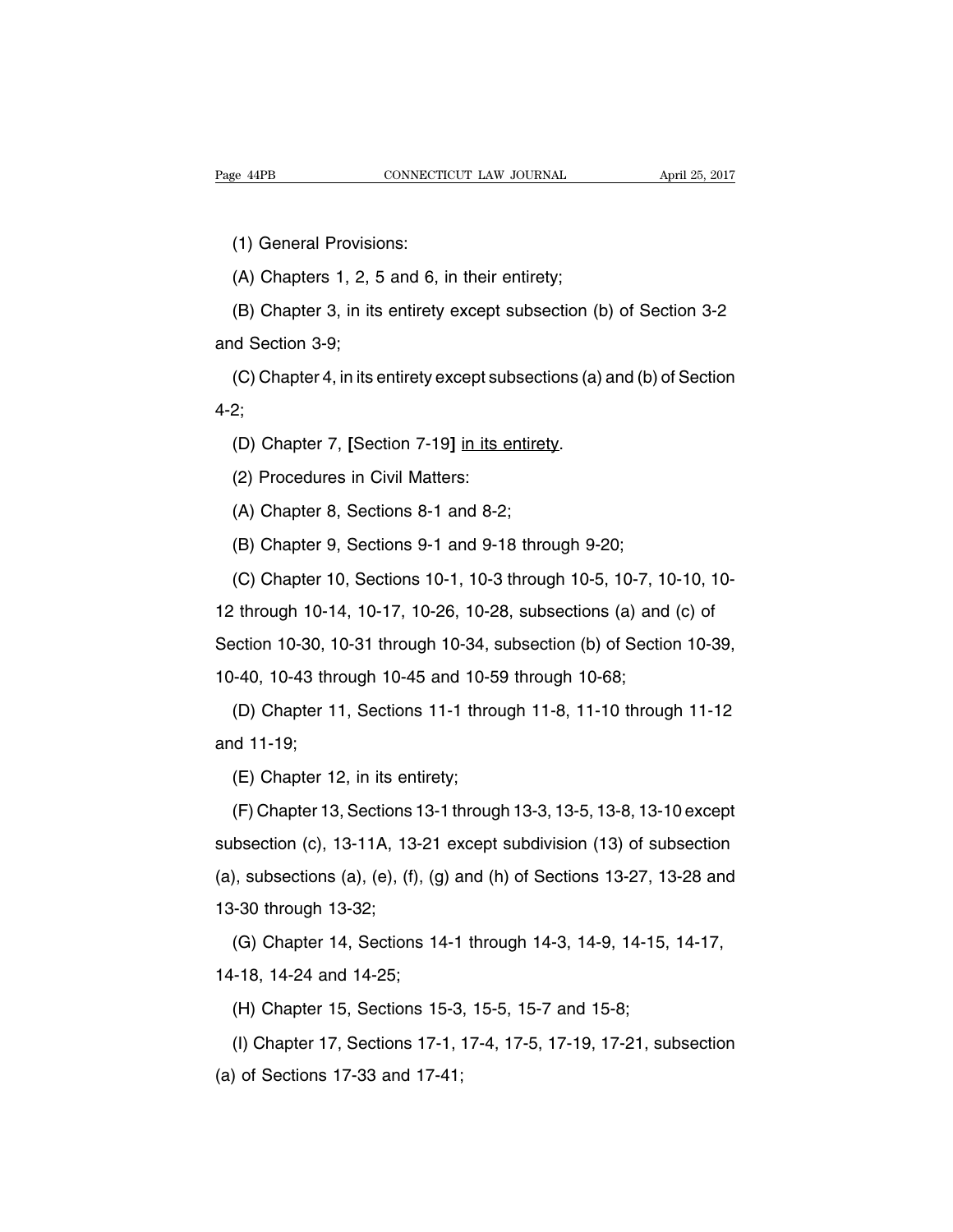- (J) Chapter 18, Section 18-19;
- (K) Chapter 19, Section 19-19;
- (L) Chapter 20, Sections 20-1 and 20-3;
- (M) Chapter 23, Sections 23-20, 23-67 and 23-68.
- (3) Procedure in Family Matters:

Chapter 25, Sections 25-1, 25-9, 25-12 through 25-22, 25-27, 25- 33, 25-48, 25-54, 25-59, 25-59A, 25-61, 25-62 through 25-64 and 25-68.

(b) Any pleading or motion filed in a family support magistrate matter shall indicate, in the lower right hand corner of the first page of the document, that it is a family support magistrate matter.

(c) Family support magistrate matters shall be placed on the family support magistrate matters list for hearing and determination.

(d) Family support magistrate list matters shall be assigned automatically by the clerk without the necessity of a written claim. No such matters shall be so assigned unless filed at least five days before the opening of court on the day the list is to be called.

(e) Family support magistrate list matters shall not be continued except by order of a judicial authority.

COMMENTARY: The change to this section makes Chapter 7 of the Practice Book, in its entirety, applicable to Family Support Magistrate matters.

### **Sec. 25a-23. Answers to Interrogatories**

(a) Any such interrogatories shall be answered under oath by the party to whom directed and such answers shall not be filed with the court but shall be served within **[**thirty**]** sixty days after the date of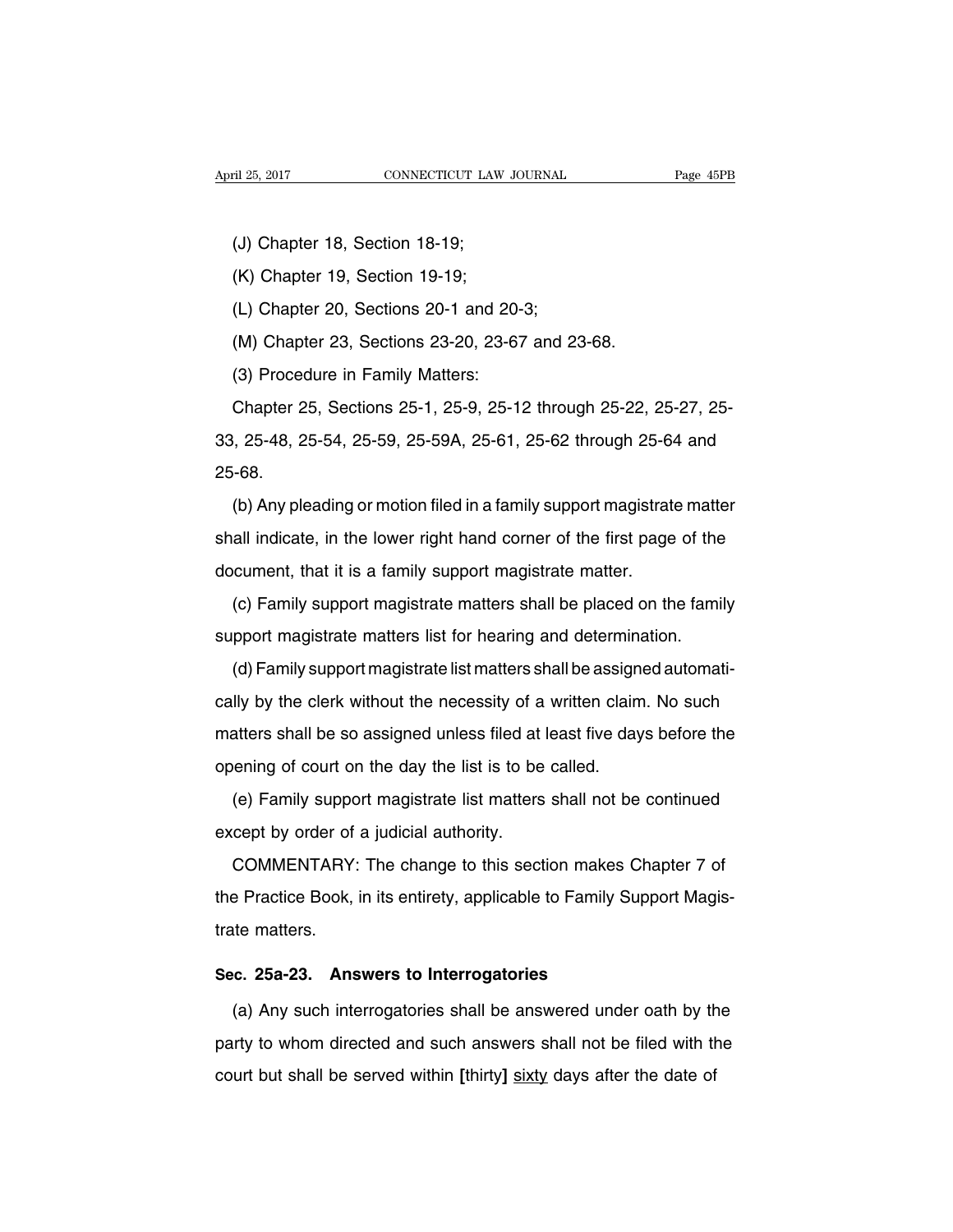certification of service, in accordance with Sections 10-12, 10-14 and 10-17, of the interrogatories or, if applicable, the notice of interrogatories on the answering party, unless:

(1) Counsel file with the court a written stipulation extending the time within which answers or objections may be served; or

(2) The party to whom the interrogatories are directed, after service in accordance with Sections 10-12,10-14 and 10-17, files a request for extension of time, for not more than thirty days, within the initial **[**thirty**]** sixty day period. Such request shall contain a certification by the requesting party that the case has not been assigned for trial. Such request shall be deemed to have been automatically granted by the judicial authority on the date of filing, unless within ten days of such filing the party who has served the interrogatories or the notice of interrogatories shall file objection thereto. A party shall be entitled to one such request for each set of interrogatories directed to that party; or

(3) Upon motion, the judicial authority allows a longer time.

(b) The party answering interrogatories shall attach a cover sheet to the answers. The cover sheet shall comply with Sections 4-1 and 4-2 and shall state that the party has answered all of the interrogatories or shall set forth those interrogatories to which the party objects and the reasons for objection. The cover sheet and the answers shall not be filed with the court unless the responding party objects to one or more interrogatories, in which case only the cover sheet shall be so filed.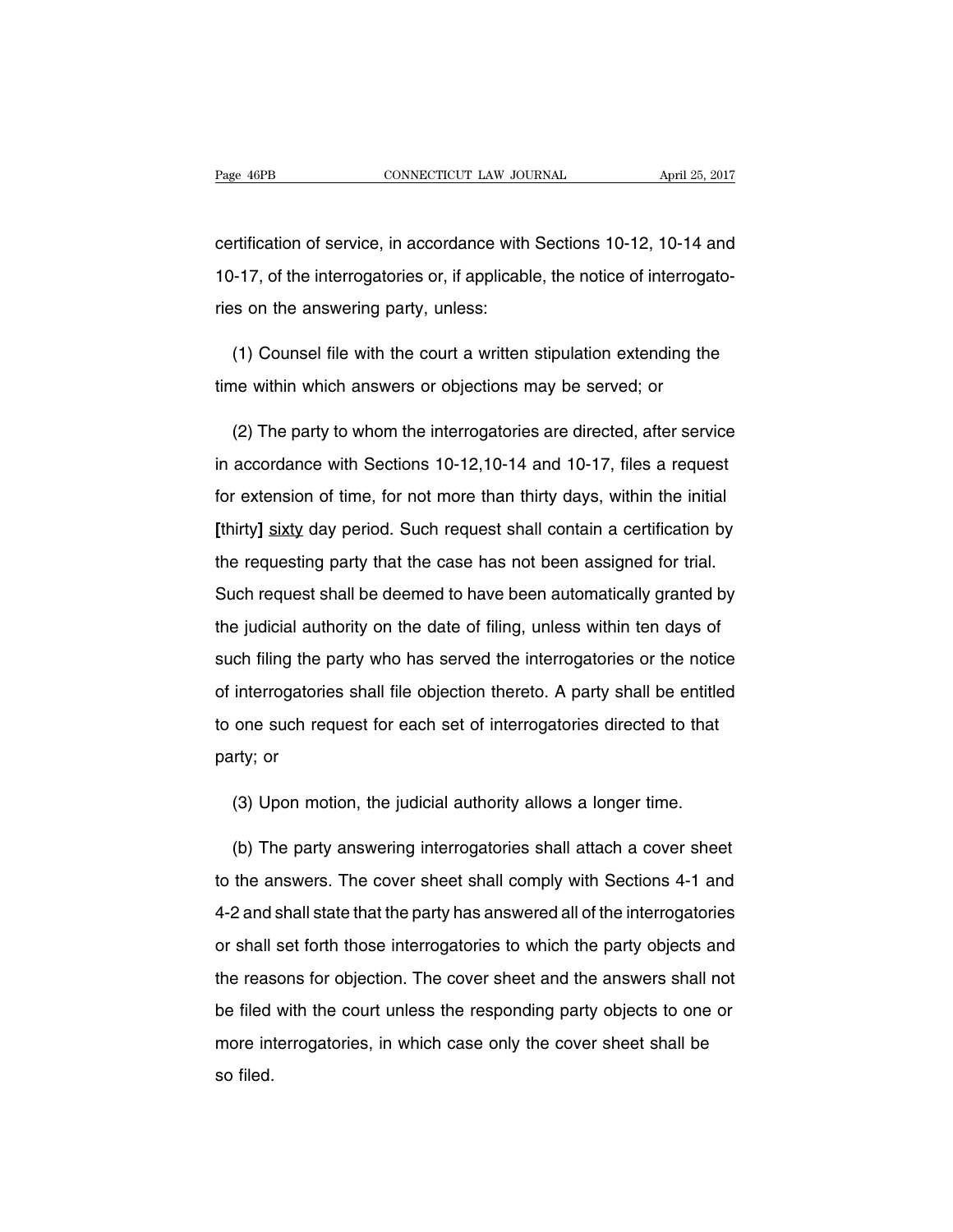(c) All answers to interrogatories shall repeat immediately before each answer the interrogatory being answered. Answers are to be signed by the person making them. The party serving the interrogatories or the notice of interrogatories may move for an order under Section 25a-25 with respect to any failure to answer.

COMMENTARY: The change to this section increases the time for responding to interrogatories from 30 to 60 days consistent with the rules applicable to civil and family matters and Practice Book Form 207.

## **PROPOSED AMENDMENTS TO THE JUVENILE RULES**

### **Sec. 30-5. Detention Time Limitations**

(a) No child shall be held in detention for more than twenty-four hours, excluding Saturdays, Sundays, and holidays, unless (1) a delinquency petition or information alleging a delinquent **[**conduct**]** act has been filed **[**or an affidavit is filed by a police officer, probation officer or prosecutor setting forth the facts upon which they believe that a child in detention is a delinquent or nondelinquent child whose return is sought by another jurisdiction in accordance with the Interstate Compact on Juveniles,**]** and (2) an order for such continued detention has been signed by the judicial authority following a hearing as provided by subsection (b) of this section or a waiver as provided by Section 30-8.

(b) A hearing to determine probable cause and the need for further detention shall be held no later than the next business day following the arrest. **[**However, a judicial finding of probable cause must be made within forty-eight hours of arrest, including Saturdays, Sundays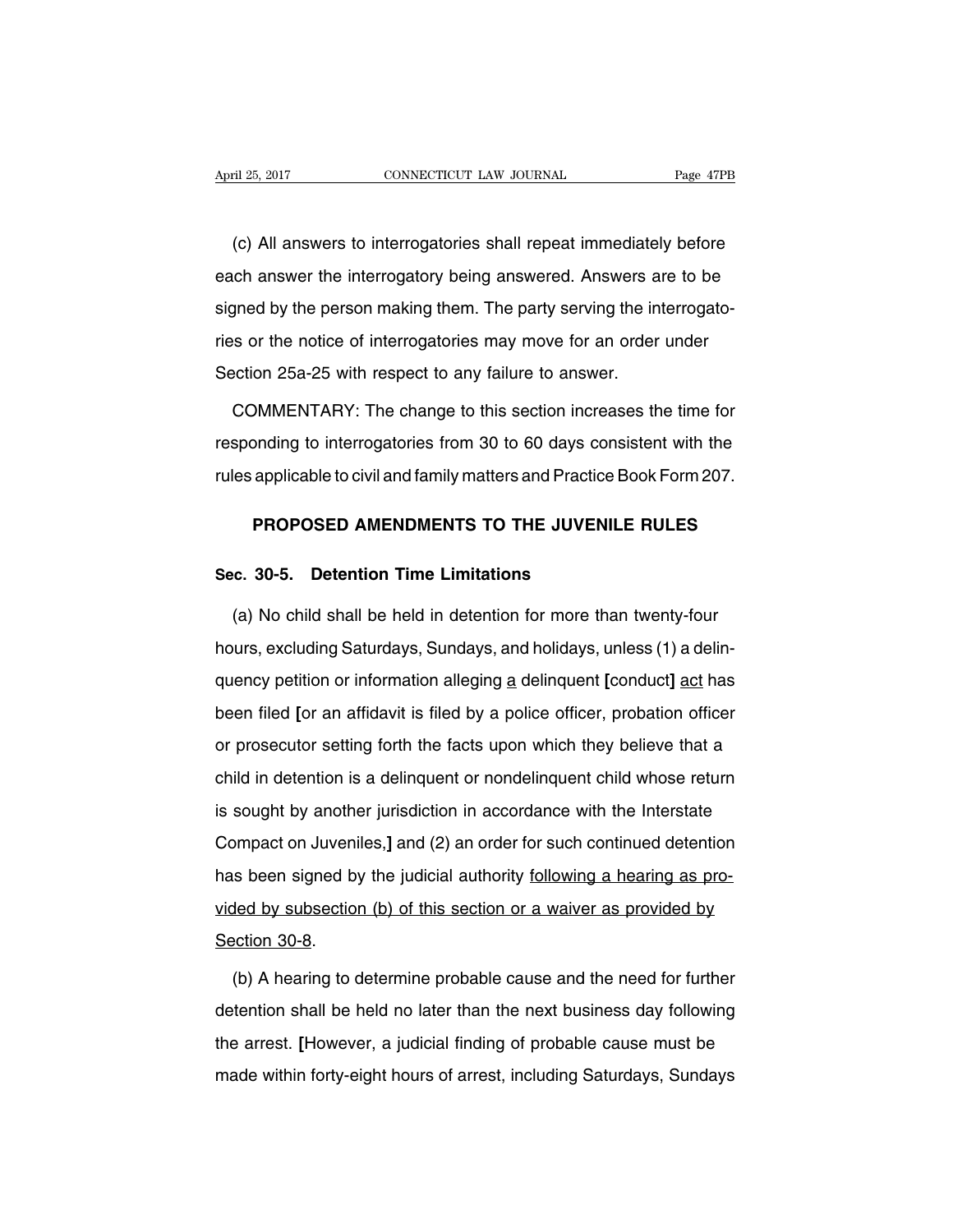and holidays. If there is no such finding of said probable cause within forty-eight hours of the arrest, the child shall be released from detention subject to an information and subsequent arrest by warrant or take into custody order.**]**

(c) If a nondelinquent child is being held for another jurisdiction in accordance with the Interstate Compact on Juveniles, following the initial hearing as provided by subsection (b) of this section, that child shall be held not more than ninety days and shall be held in a secure facility, as defined by rules promulgated in accordance with the Compact, other than a locked, state operated detention facility.

COMMENTARY: The amendments to this section conform to General Statutes § 46b-133, as amended by Section 1 of Public Act 16-147.

#### **Sec. 30-6. Basis for Detention**

No child **[**shall**]** may be held in detention unless **[**it appears from**]** a judge of the superior court determines, based on the available facts that there is probable cause to believe that the child **[**is responsible for**]** has committed the delinguent acts alleged, that there is no less restrictive alternative available and that there is **[**(1) a strong probability that the child will run away prior to the court hearing or disposition, or (2) a strong probability that the child will commit or attempt to commit other offenses injurious to the child or the community prior to the court disposition, or (3) probable cause to believe that the child's continued residence in the child's home pending disposition poses a risk to the child or the community because of the serious and dangerous nature of the act or acts the child is alleged to have committed, (4) a need to hold the child for another jurisdiction, (5) a need to hold the child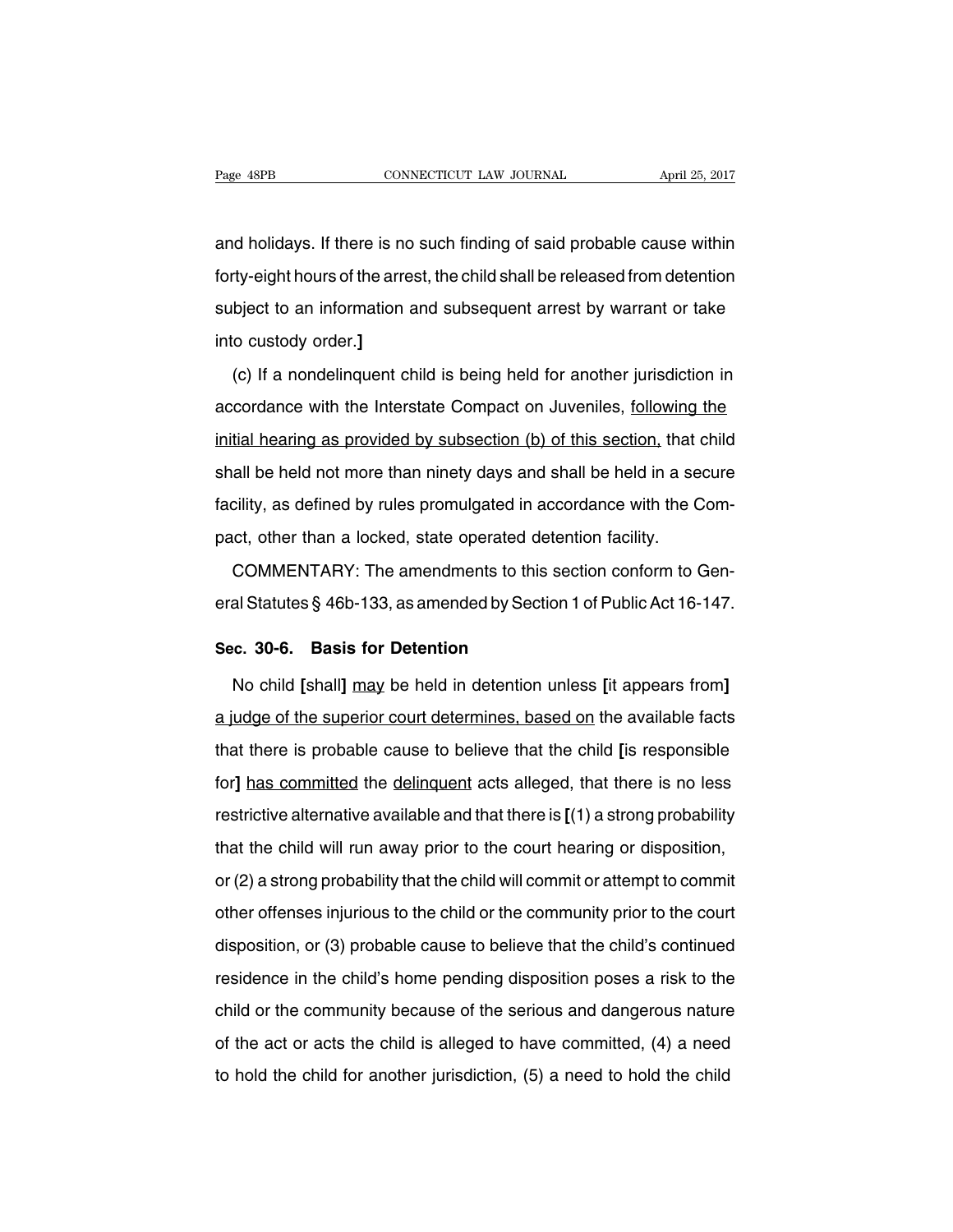to assure the child's appearance before the court, in view of the child's previous failure to respond to the court process, or (6) the child has violated one or more of the conditions of a suspended detention order.**]** (1) probable cause to believe that the child will pose a risk to public safety if released to the community prior to the court hearing or disposition, (2) a need to hold the child in order to ensure the child's appearance before the court, as demonstrated by the child's previous failure to respond to the court process, or (3) a need to hold the child for another jurisdiction. The court in exercising its discretion to detain under General Statutes § 46b-133 (e) may consider as an alternative to detention a suspended detention order with graduated sanctions **[**as an alternative to detention in accordance with graduated sanctions procedures established**]** based upon a detention risk assessment for such child developed by the judicial branch.

COMMENTARY: The amendments to this section conform to General Statutes § 46b-133, as amended by Section 1 of Public Act 16-147.

#### **Sec. 30-7. Place of Detention Hearings**

The initial detention hearing **[**may be conducted**]** shall be in the superior court for juvenile matters **[**at the detention facility where the child is held**]** where the child resides if the residence of the child can be determined, and, thereafter, detention hearings shall be held at the superior court for juvenile matters of appropriate venue.

COMMENTARY: The amendments to this section conform to General Statutes § 46b-133, as amended by Section 1 of Public Act 16-147.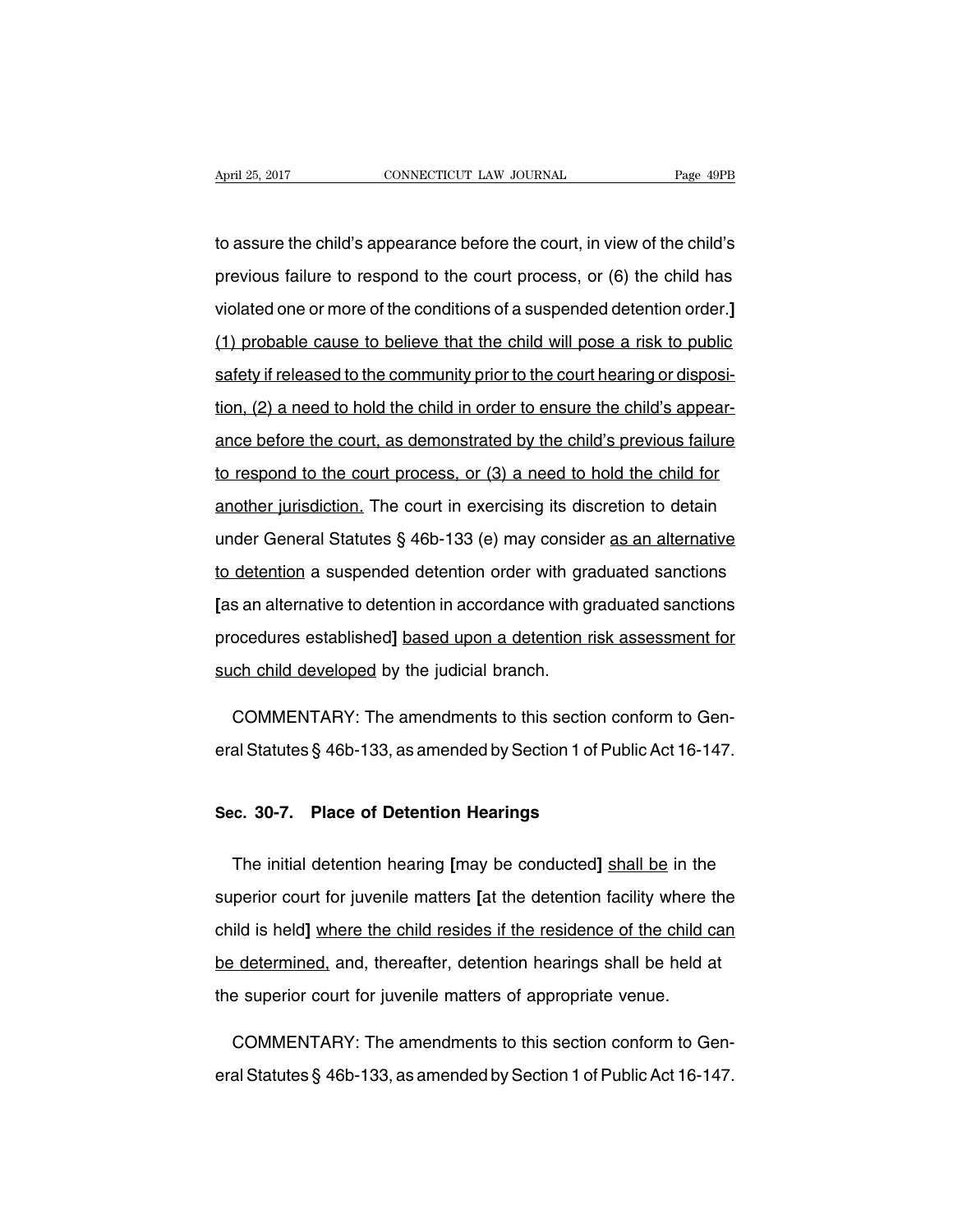#### **Sec. 30-8. Initial Order for Detention; Waiver of Hearing**

Such initial order of detention may be signed without a hearing only if there is a written waiver of the detention hearing by the child and the child's attorney and there is a finding by the judicial authority that the circumstances outlined in Section 30-6 pertain to the child in question. An order of detention entered without a hearing shall authorize the detention of the child for a period not to exceed **[**ten**]** seven days, including the date of admission, or until the dispositional hearing is held, whichever is shorter, and may further authorize the detention superintendent or a designated representative to release the child to the custody of a parent, guardian or some other suitable person, with or without conditions of release, if detention is no longer necessary, except that no child shall be released from detention who is alleged to have committed a serious juvenile offense except by order of a judicial authority of the superior court. Such an ex parte order of detention shall **[**not**]** be renewable **[**without**]** only at a detention hearing before the judicial authority for a period that does not exceed seven days or until the dispositional hearing is held, whichever is shorter.

COMMENTARY: The amendments to this section conform to General Statutes § 46b-133, as amended by Section 1 of Public Act 16-147.

## **Sec. 30-10. Orders of a Judicial Authority after Initial Detention Hearing**

(a) At the conclusion of the initial detention hearing, the judicial authority shall issue an order for detention on finding probable cause to believe that the child has committed a delinquent act and that at least one of the factors outlined in Section 30-6 applies to the child.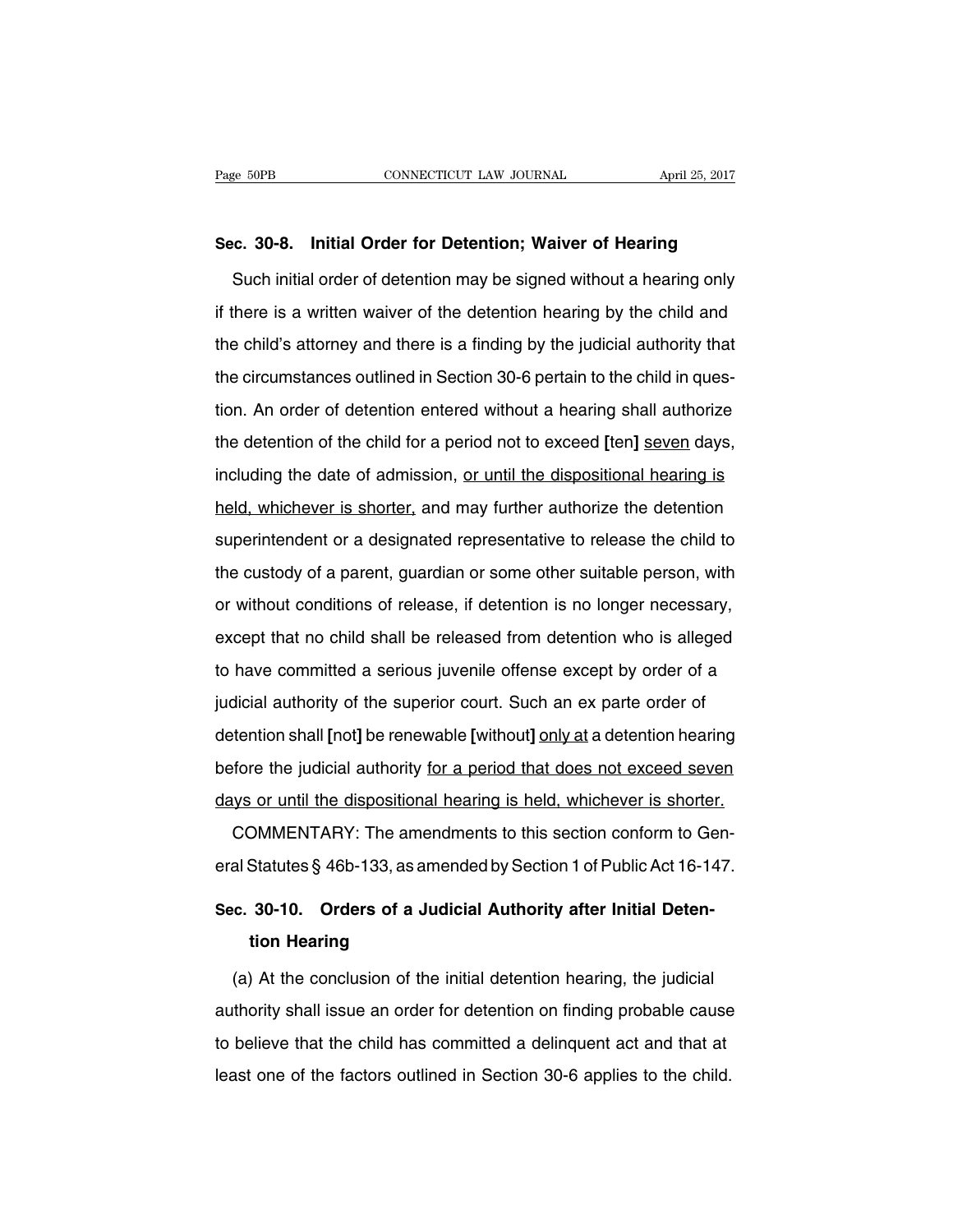(b) If the child is placed in detention, such order for detention shall be for a period not to exceed **[**fifteen**]** seven days, including the date of admission, or until the dispositional hearing is held, whichever is the shorter period, unless, following a further detention review hearing, the order is renewed for a period that does not exceed seven days or until the dispositional hearing is held, whichever is shorter. Such detention review hearing may not be waived.

(c) If the child is not placed in detention but released on a suspended order of detention on conditions, such suspended order of detention shall continue to the dispositional hearing or until further order of the judicial authority. Said suspended order of detention may be reviewed by the judicial authority every **[**fifteen**]** seven days. Upon a finding of probable cause that the child has violated any condition, a judicial authority may issue a take into custody order or order such child to appear in court for a hearing on revocation of the suspended order of detention. Such an order to appear shall be served upon the child in accordance with General Statutes § 46b-128 (b), or, if the child is represented, by serving the order to appear upon the child's counsel, who shall notify the child of the order and the hearing date. After a hearing and upon a finding that the child has violated reasonable conditions imposed on release, the judicial authority may impose different or additional conditions of release or may remand the child to detention.

(d) In conjunction with any order of release from detention the judicial authority may, in accordance with General Statutes § 46b-133 (g), order the child to participate in a program of periodic alcohol or drug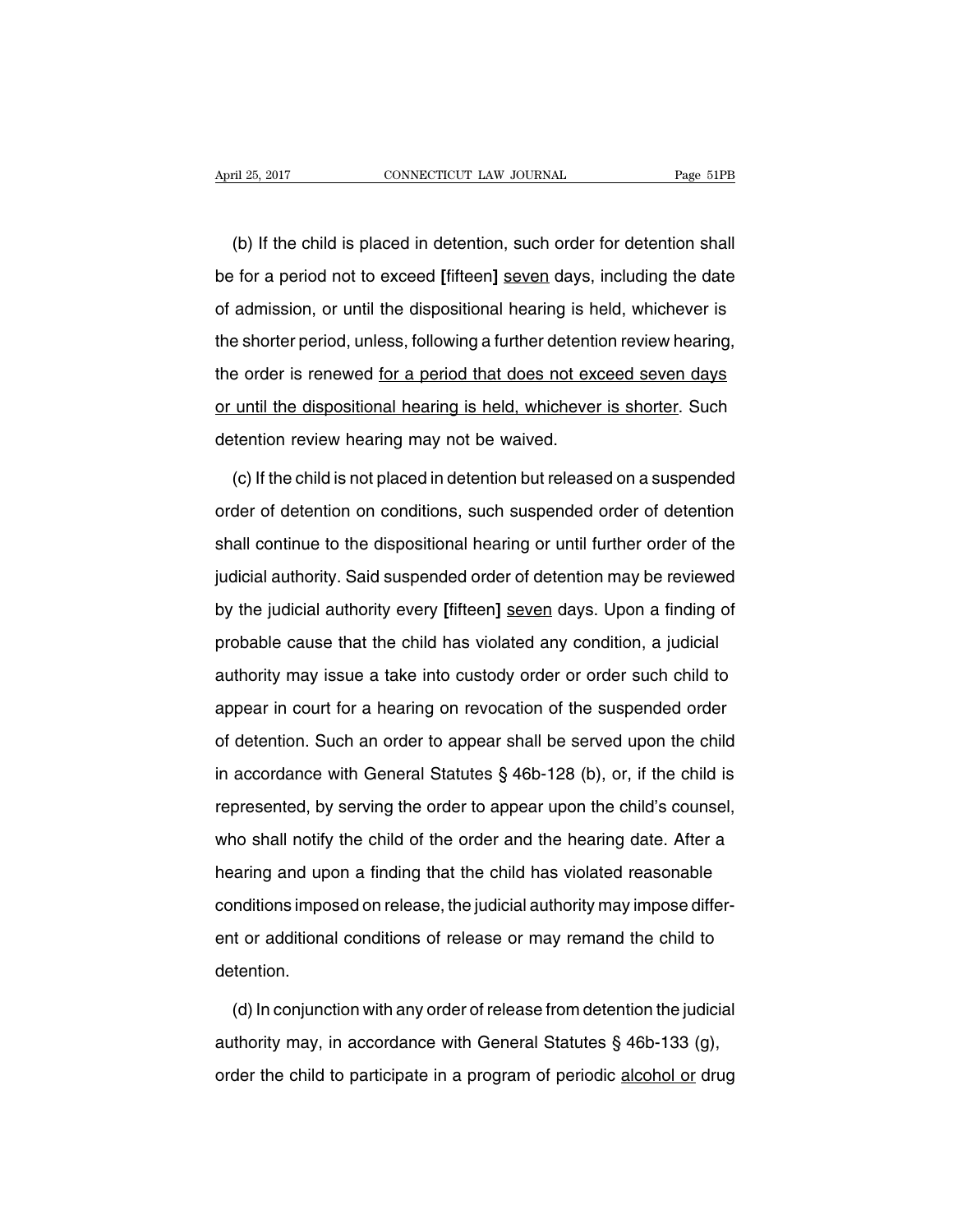testing and treatment as a condition of such release. The results of any such alcohol or drug test shall be admissible only for the purposes of enforcing the conditions of release from detention.

COMMENTARY: The amendments to this section conform to General Statutes § 46b-133, as amended by Section 1 of Public Act 16-147.

#### **Sec. 30-11. Detention after Dispositional Hearing**

While awaiting implementation of the judicial authority's order in a delinquency case, a child may be held in detention subsequent to the dispositional hearing, provided a hearing to review the circumstances and conditions of such detention order shall be conducted every **[**fifteen**]** seven days and such hearing may not be waived.

COMMENTARY: The amendments to this section conform to General Statutes § 46b-133, as amended by Section 1 of Public Act 16-147.

#### **Sec. 31a-13. Take into Custody Order**

(a) Upon written application in a delinquency proceeding, a take into custody order may be issued by the judicial authority:

(1) Upon a finding of probable cause to believe that the child is responsible for: (i) a delinquent act, including violation of court orders of probation or the failure of the child charged with a delinquent act, duly notified, to attend a pretrial, probation or evaluation appointment, or (ii) for failure to comply with any duly warned condition of a suspended order of detention. The judicial authority also must find at the time it issues a take into custody order that a ground for detention pursuant to Section 30-6 exists before issuing the order.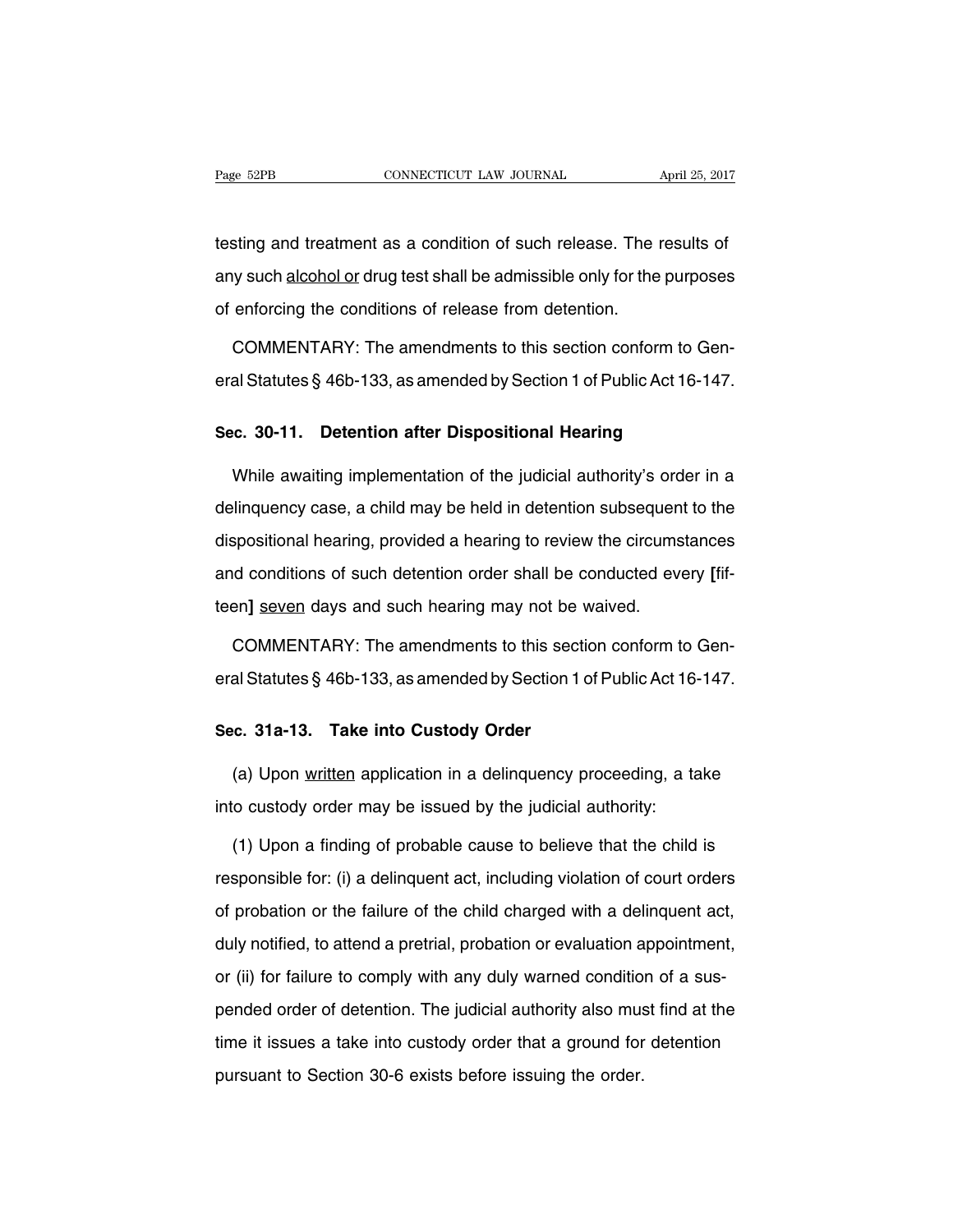(2) For failure to appear in court in response to a delinquency petition or summons served in hand or to a direct notice previously provided in court.

(b) Any application for a take into custody order must be supported by a sworn statement alleging facts to substantiate probable cause, and where applicable, a petition or information charging a delinquent act.

(c) Any child detained under a take into custody order is subject to Sections 30-1A through 30-11.

COMMENTARY: The amendment to this section standardizes the manner in which a request should be made to detain a child.

#### **Sec. 32a-3. Standards of Proof**

(a) The standard of proof applied in a neglect, uncared for or dependency proceeding is a fair preponderance of the evidence.

(b) The standard of proof applied in a decision to terminate parental rights, **[**or**]** a finding that efforts to reunify a parent with a child or youth are no longer appropriate, or permanent legal guardianship is clear and convincing evidence.

(c) Any Indian child or youth custody proceedings, except delinquency, involving removal of an Indian child or youth from a parent or Indian custodian for placement shall, in addition, comply with the Indian Child Welfare Act (ICWA), 25 U.S.C. § 1901 et seq.

COMMENTARY: The amendments to this section set forth the standard of proof as to permanent legal guardianship and conforms to General Statutes § 46b-129.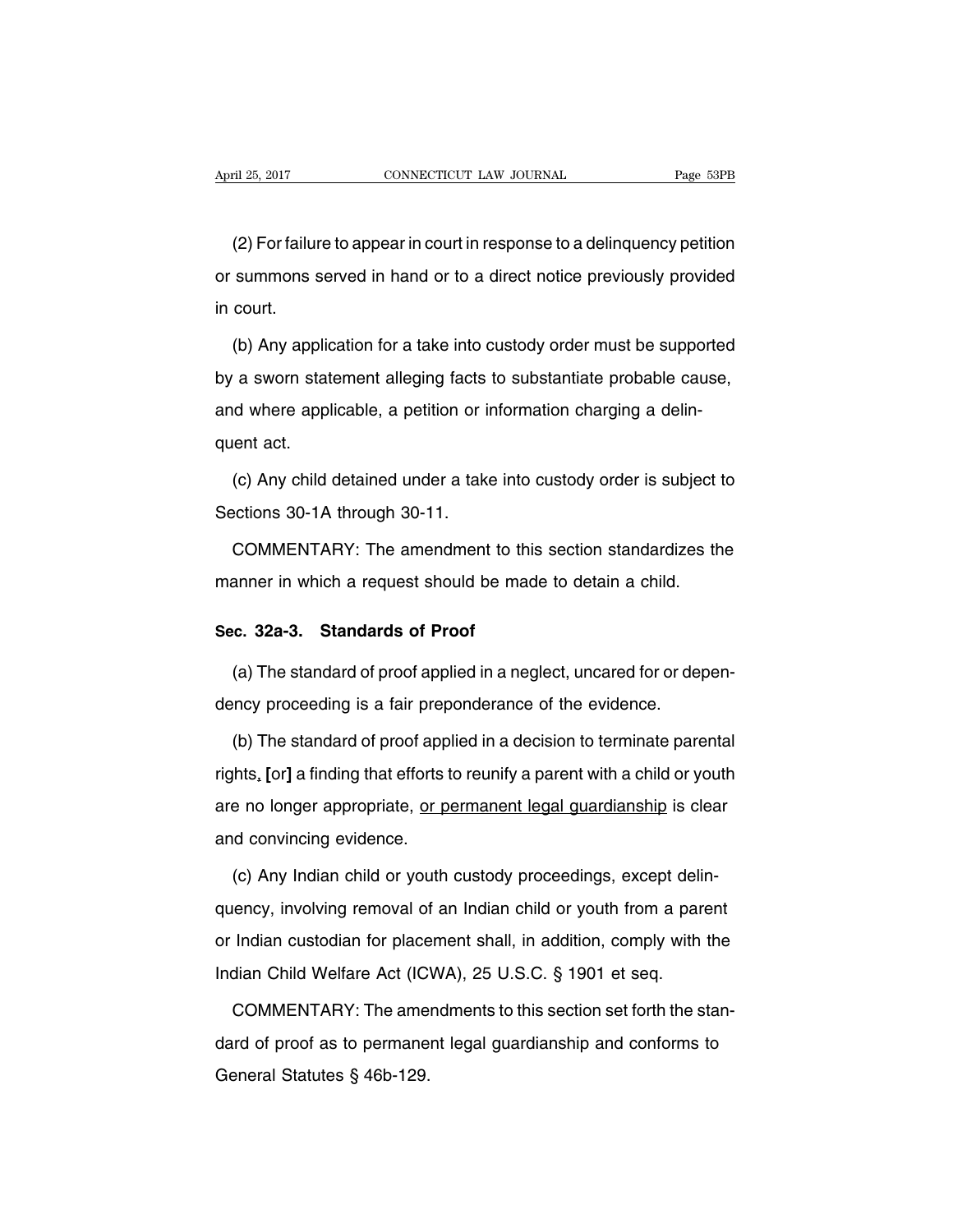## **Sec. 34a-10. Grounds of Motion to Dismiss**

(a) The motion to dismiss shall be used to assert: (1) lack of jurisdiction over the subject matter; (2) lack of jurisdiction over the person; (3) **[**improper venue; (4)**]** insufficiency of process; and **[**(5)**]** (4) insufficiency of service of process. A motion to dismiss shall always be filed with a supporting memorandum of law, and where appropriate, with supporting affidavits as to facts not apparent on the record.

(b) Any adverse party who objects to a motion to dismiss shall, at least five days before the motion is to be considered on the short calendar, file and serve in accordance with Sections 10-12 (a) and (c), 10-13, 10-14 and 10-17 a memorandum of law and, where appropriate, supporting affidavits as to facts not apparent on the record.

COMMENTARY: General Statutes § 51-351, which became effective July 1, 1978, provides that ''[n]o cause shall fail on the ground that it has been made returnable to an improper location.'' Since that statute became effective, the courts have found that the appropriate remedy for improper venue is the transfer of the case to the proper venue by the court upon its own motion, or upon motion or agreement of the parties. The revision to this section, therefore, removes improper venue as grounds for filing a motion to dismiss.

#### **Sec. 34a-11. Waiver Based on Certain Grounds**

Any claim of lack of jurisdiction over the person, **[**improper venue,**]** insufficiency of process, or insufficiency of service of process is waived if not raised by a motion to dismiss filed in the sequence provided in Sections 34a-6 and 34a-7 and within the time provided by Section 34a-9.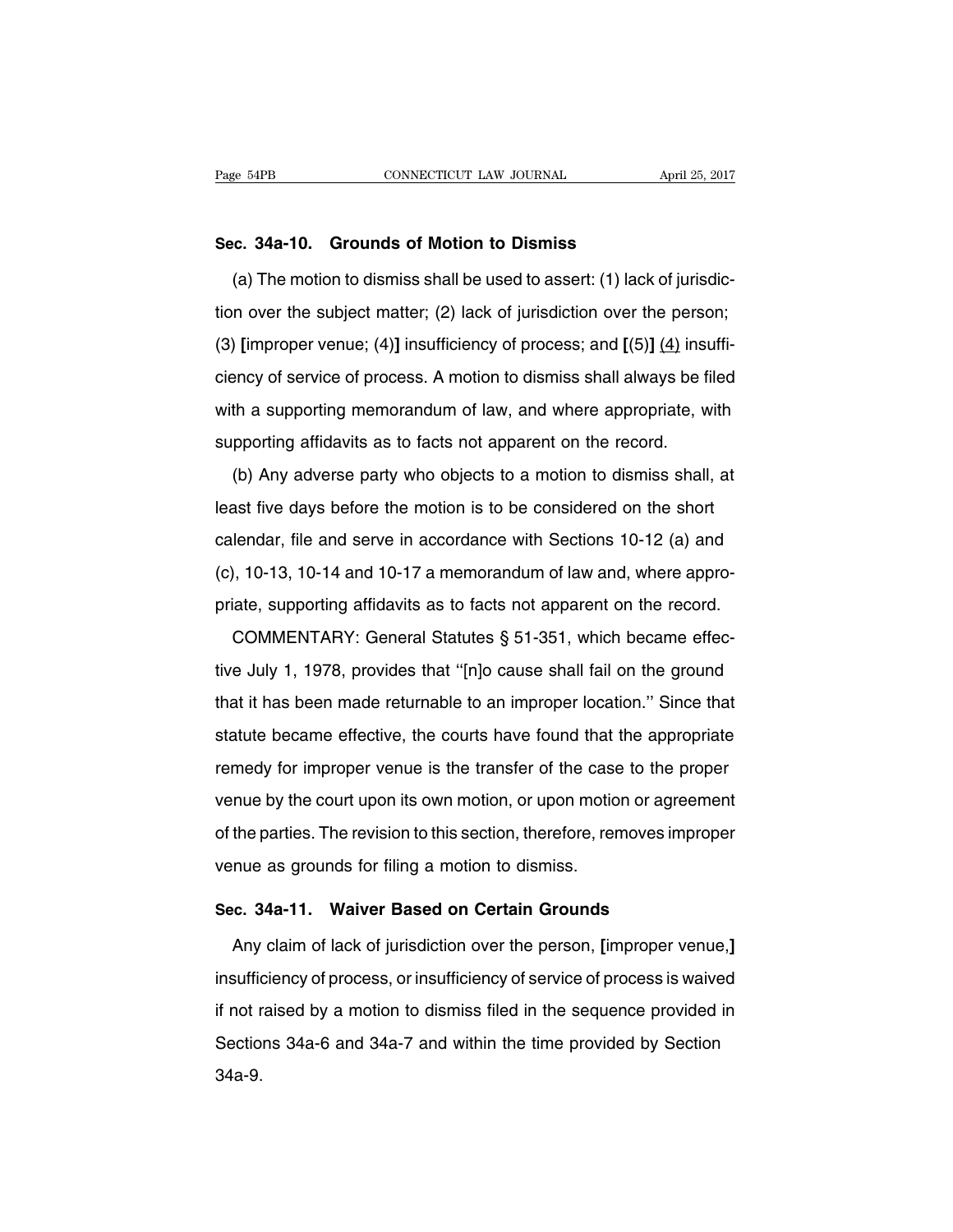COMMENTARY: General Statutes § 51-351, which became effective July 1, 1978, provides that ''[n]o cause shall fail on the ground that it has been made returnable to an improper location.'' Since that statute became effective, the courts have found that the appropriate remedy for improper venue is the transfer of the case to the proper venue by the court upon its own motion, or upon motion or agreement of the parties. The revision to this section, therefore, makes it clear that improper venue is not waivable because it is not a ground for filing a motion to dismiss.

#### **PROPOSED AMENDMENTS TO THE CRIMINAL RULES**

# **Sec. 43-33. Appointment of Initial Counsel for Appeal by Indigent Defendant**

(a) An indigent defendant who wishes to prosecute his or her appeal may apply to the court from which the appeal is taken for the appointment of counsel to prosecute the defendant's appeal and for a waiver of fees and costs, pursuant to Sections 63-7 and 44-1 through 44-5.

(b) The application for a waiver of costs and fees must be sent for investigation of the applicant's indigence to the public defender's office in the court from which the appeal is taken. The judicial authority shall assign the application for hearing within twenty days after filing unless otherwise ordered by the judicial authority for good cause shown. At least ten days before the hearing, the clerk's office shall notify in writing trial counsel, the state's attorney, the trial public defender's office to which the application had been sent for investigation and the chief of legal services of the public defender's office, of the date of such hearing. The lack of timely notification to any of the above parties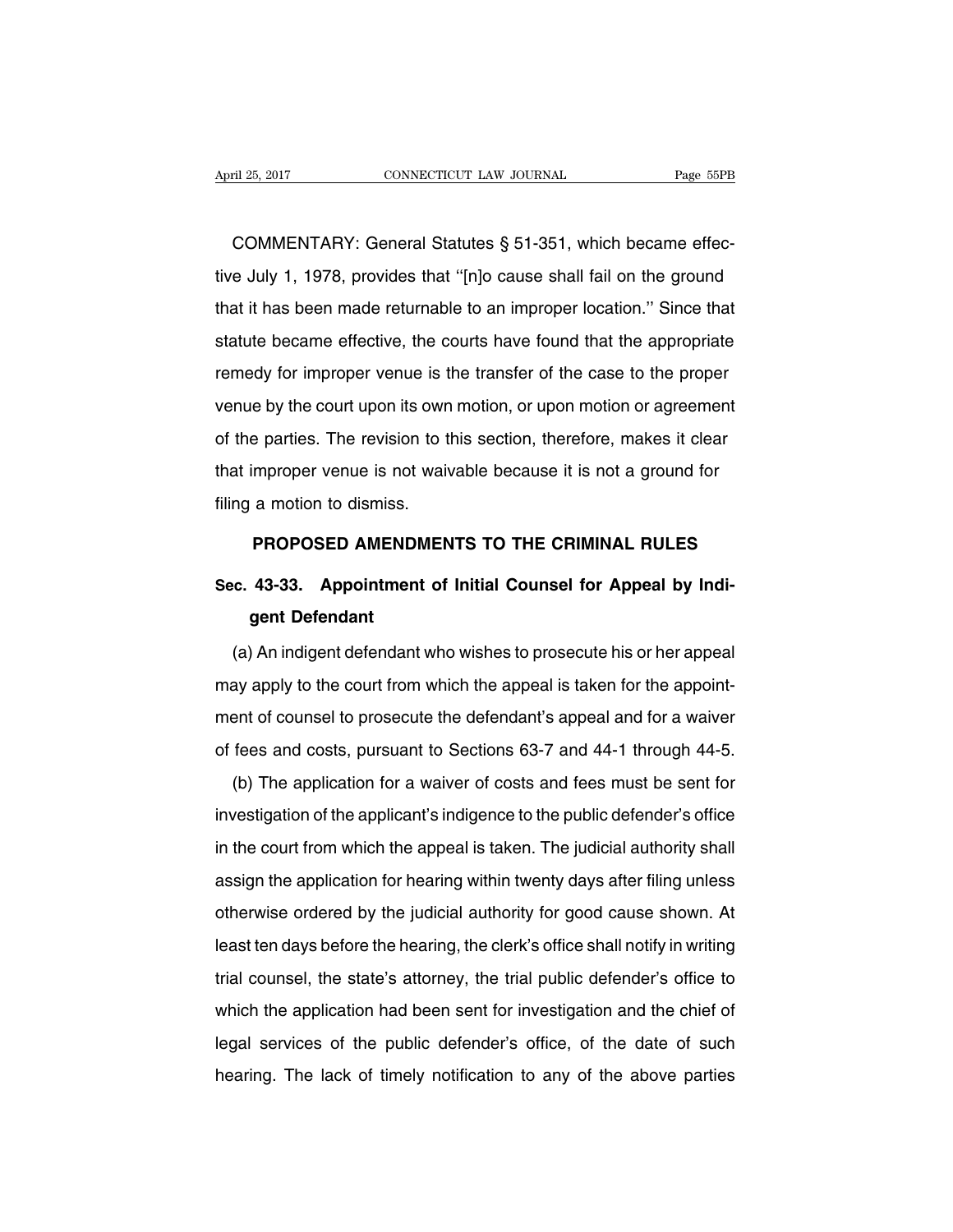shall result in a continuance of the hearing until proper and timely notification has been completed.

(c) The application for the appointment of counsel to prosecute the defendant's appeal shall be assigned to the same date and hearing as the application for waiver of fees, costs and expenses, and the judicial authority shall decide both applications at the same time. If trial counsel is not to be the assigned appellate counsel, the judicial authority shall inform and order trial counsel to cooperate fully with appellate counsel. If the chief of legal services of the public defender's office is to be assigned as appellate counsel, unless otherwise ordered by the court, trial counsel shall be deemed to have ''cooperated fully'' if counsel has delivered to the chief of legal services: a complete appellate worksheet, which shall be provided by the chief of legal services; and an electronic copy of trial counsel's file **[**or a copy thereof**]**. Failure to fully cooperate with appellate counsel will result in a short continuance of the applications for appellate counsel and for the waiver of fees, costs and expenses until cooperation is completed, or, if full cooperation is not completed within a reasonable time, sanctions against trial counsel may be imposed.

(d) The judicial authority shall act promptly on the applications following the hearing. Upon determination by the judicial authority that a defendant in a criminal case is indigent, the court to which the fees required by statute or rule are to be paid may (1) waive payment by the defendant of fees specified by statute and of taxable costs, and waive the requirement of Sec. 61-6 concerning the furnishing of security for costs upon appeal, (2) order that the necessary expenses of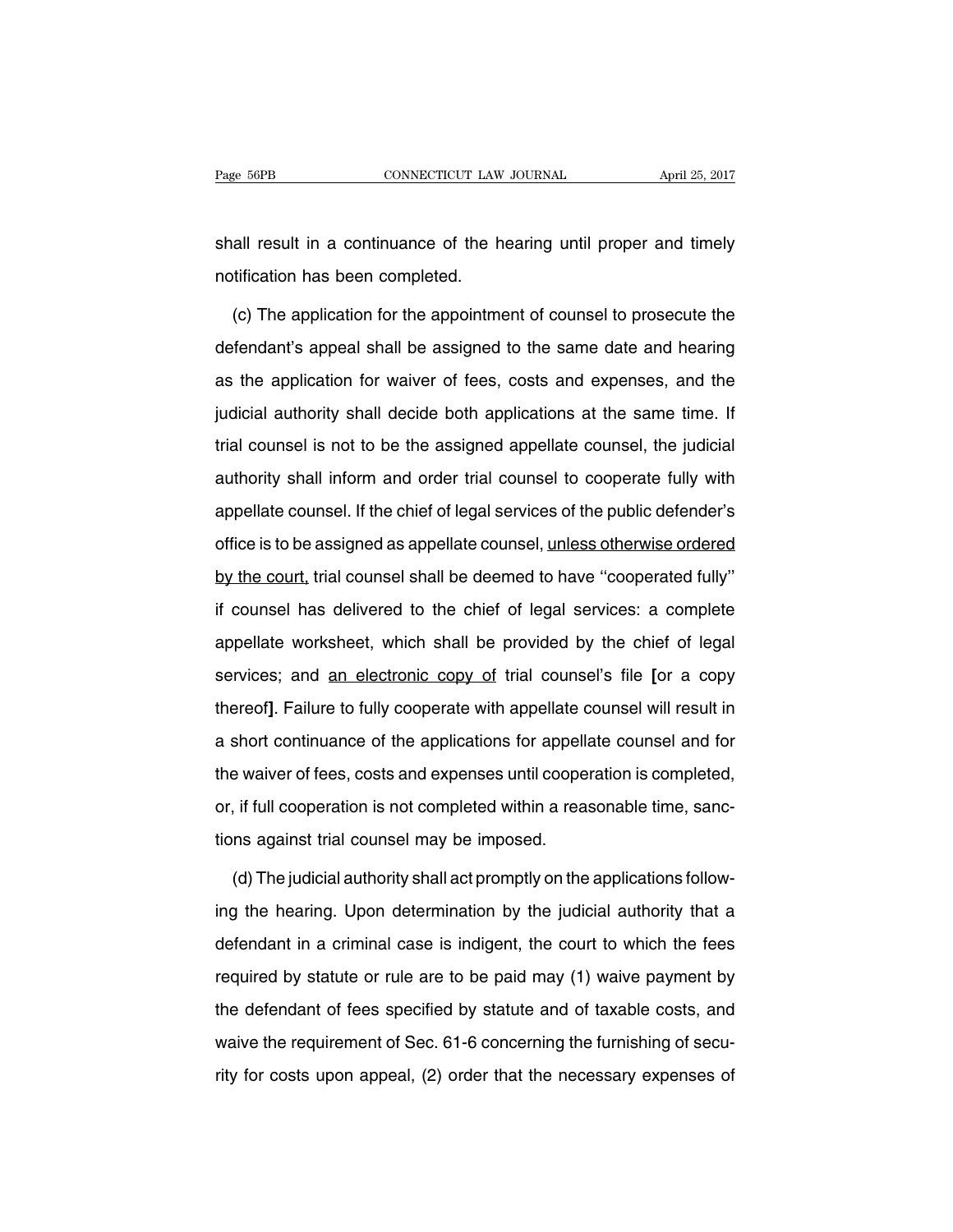prosecuting the appeal be paid by the state, and (3) appoint appellate counsel and permit the withdrawal of the trial attorney's appearance provided the judicial authority is satisfied that that attorney has cooperated fully with appellate counsel in the preparation of the defendant's appeal.

COMMENTARY: The changes to this section require that unless otherwise ordered by the court, if Public Defender Services has been appointed as appellate counsel, trial counsel must provide to appellate counsel an electronic copy of trial counsel's file.

# **Sec. 43-34. Attorney's Finding That Appeal is Wholly Frivolous; Request by Initial Counsel to Withdraw**

When the defendant is represented at trial by the public defender or has counsel appointed to prosecute the appeal under the provisions of Section 43-33 and such public defender or counsel, after a conscientious examination of the case, finds that such an appeal would be wholly frivolous, **[**he or she**]** counsel shall advise the presiding judge **[**and request permission**]** by filing a motion for leave to withdraw from the case.

COMMENTARY: Sections 43-34 through 43-36 prescribe the procedure to follow when a public defender or appointed counsel concludes that an appeal would be wholly frivolous and implement the holding in Anders v. California, 386 U.S. 738, 87 S. Ct. 2094 (1967) and State v. Pascucci, 161 Conn. 382, 288 A.2d 408 (1971). The changes to these sections standardize the language among the rules pertaining to motions to withdraw by appointed counsel and clarify the filing procedures to follow in criminal matters.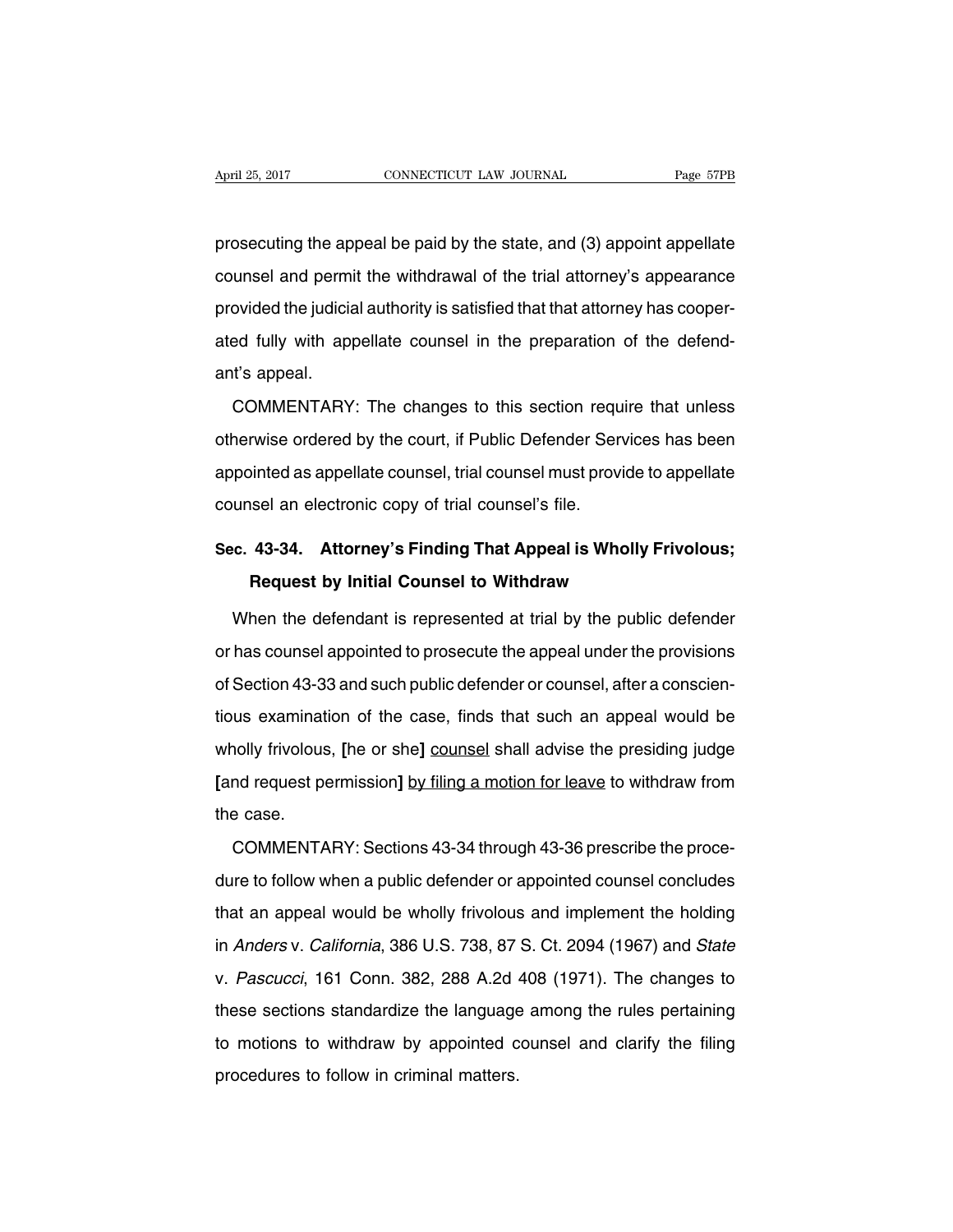#### **Sec. 43-35. –Submission of [Brief] Memorandum of Law**

(a) At the time such **[**request is made**]** motion for leave to withdraw is filed, counsel shall submit to the presiding judge a **[**brief which refers to**]** memorandum of law outlining anything in the record that might arguably support the appeal and the factual and legal basis for the conclusion that an appeal would be wholly frivolous. **[**A copy of such brief shall be provided to the defendant, and the defendant shall be allowed a reasonable time to raise, in writing, additional points in support of the appeal.**]**

(b) Any motion for leave to withdraw and supporting memorandum of law shall be filed under seal and provided to the defendant. Counsel shall serve opposing counsel with notice that a motion for leave to withdraw has been filed but shall not serve opposing counsel with a copy of the motion or any supporting memorandum of law. The defendant shall have thirty days from the date the motion and supporting memorandum are filed to file a response with the court.

COMMENTARY: Sections 43-34 through 43-36 prescribe the procedure to follow when a public defender or appointed counsel concludes that an appeal would be wholly frivolous and implement the holding in Anders v. California, 386 U.S. 738, 87 S. Ct. 2094 (1967) and State v. Pascucci, 161 Conn. 382, 288 A.2d 408 (1971). The changes to these sections standardize the language among the rules pertaining to motions to withdraw by appointed counsel and clarify the filing procedures to follow in criminal matters.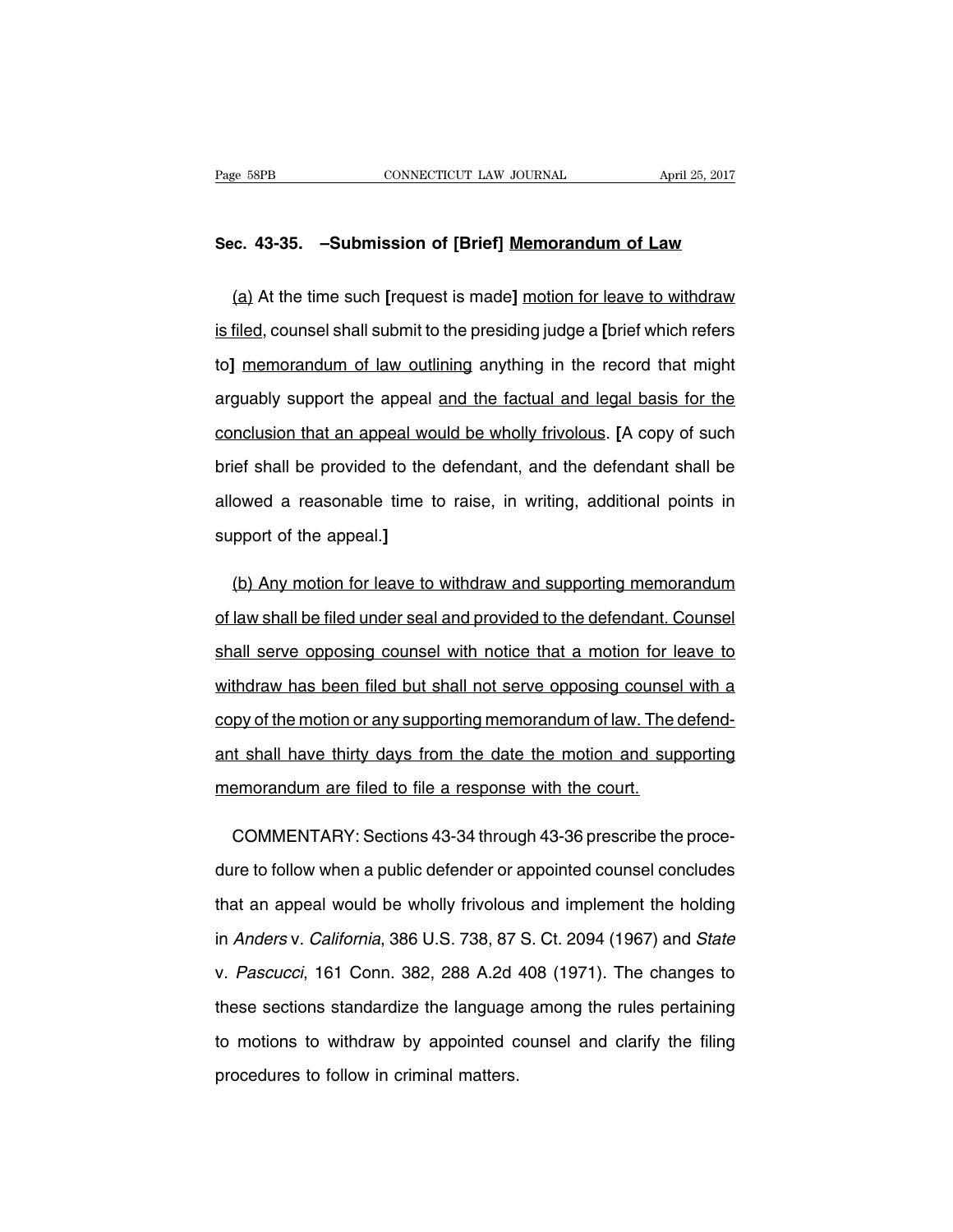#### **Sec. 43-36. –Finding That Appeal is Frivolous**

The presiding judge shall fully examine **[**briefs**]** memorandum of law of counsel and **[**of**]** the defendant, **[**and shall review the transcript of the trial**]** together with any relevant portions of the record and transcript of the trial. If, after such examination, the presiding judge concludes that the defendant's appeal is wholly frivolous, such judge may grant counsel's motion to withdraw and **[**refuse to appoint new counsel**]** permit the defendant to proceed as a self-represented party. **[**Before refusing to appoint new counsel, t**]**The presiding judge shall **[**make a finding**]** file a memorandum setting forth the basis for the finding that the appeal is wholly frivolous **[**and shall file a memorandum, setting forth the basis for this finding**]**.

COMMENTARY: Sections 43-34 through 43-36 prescribe the procedure to follow when a public defender or appointed counsel concludes that an appeal would be wholly frivolous and implement the holding in Anders v. California, 386 U.S. 738, 87 S. Ct. 2094 (1967) and State v. Pascucci, 161 Conn. 382, 288 A.2d 408 (1971). The changes to these sections standardize the language among the rules pertaining to motions to withdraw by appointed counsel and clarify the filing procedures to follow in criminal matters.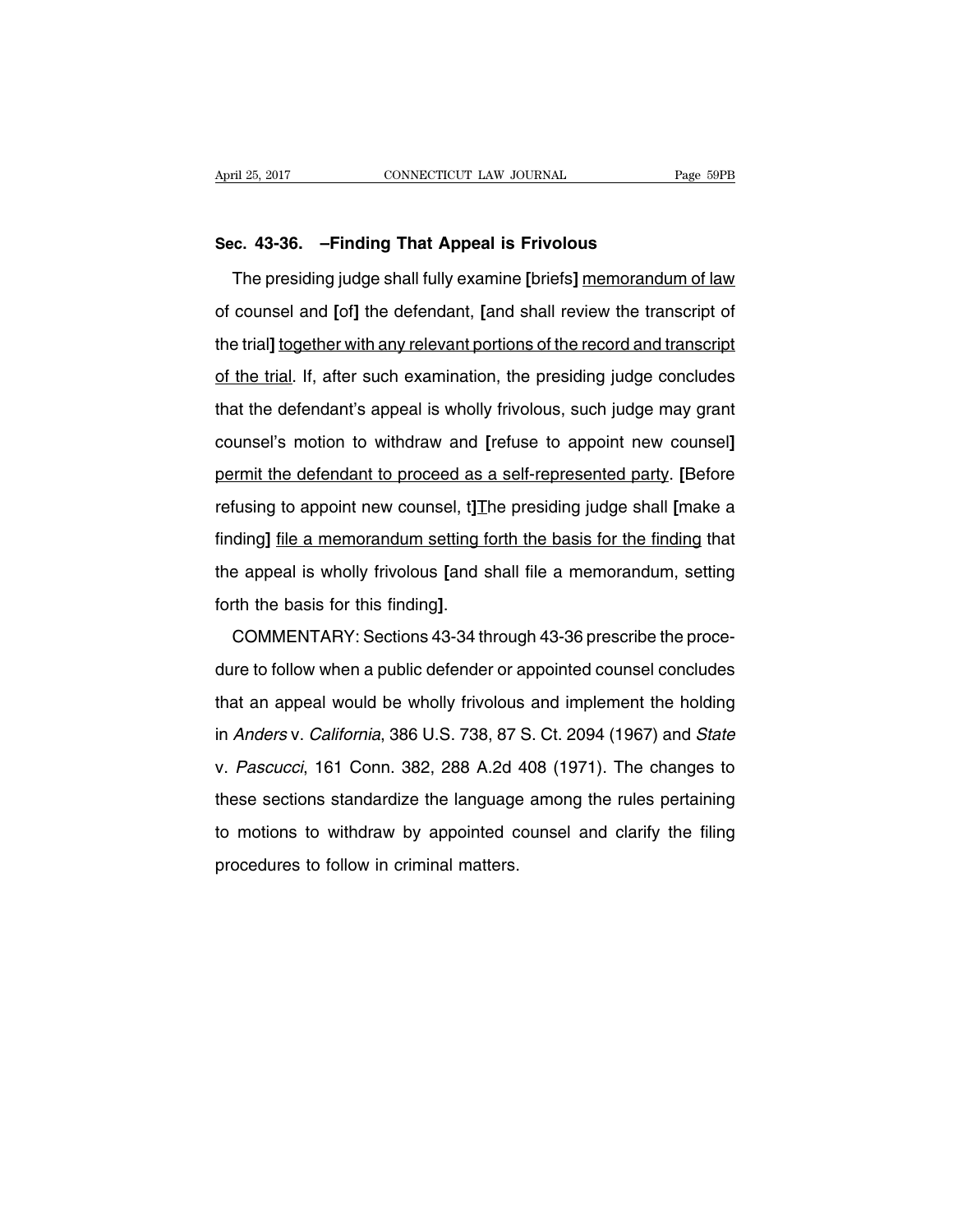### **PROPOSED AMENDMENTS TO THE PRACTICE BOOK FORMS**

### Form 201

## **Plaintiff's Interrogatories**

| No. CV-     | : SUPERIOR COURT       |
|-------------|------------------------|
| (Plaintiff) | : JUDICIAL DISTRICT OF |
| VS.         | : AT                   |
| (Defendant) | $\therefore$ (Date)    |

The undersigned, on behalf of the Plaintiff, hereby propounds the following interrogatories to be answered by the Defendant, \_\_\_\_\_\_\_\_\_\_\_\_\_\_, under oath, within sixty (60) days of the filing hereof in compliance with Practice Book Section 13-2.

Definition: ''You'' shall mean the Defendant to whom these interrogatories are directed except that if that Defendant has been sued as the representative of the estate of a decedent, ward, or incapable person, ''you'' shall also refer to the Defendant's decedent, ward or incapable person unless the context of an interrogatory clearly indicates otherwise.

In answering these interrogatories, the Defendant(s) is (are) required to provide all information within their knowledge, possession or power. If an interrogatory has subparts, answer each subpart separately and in full and do not limit the answer to the interrogatory as a whole. If any interrogatories cannot be answered in full, answer to the extent possible.

(1) State the following:

(a) your full name and any other name(s) by which you have been known;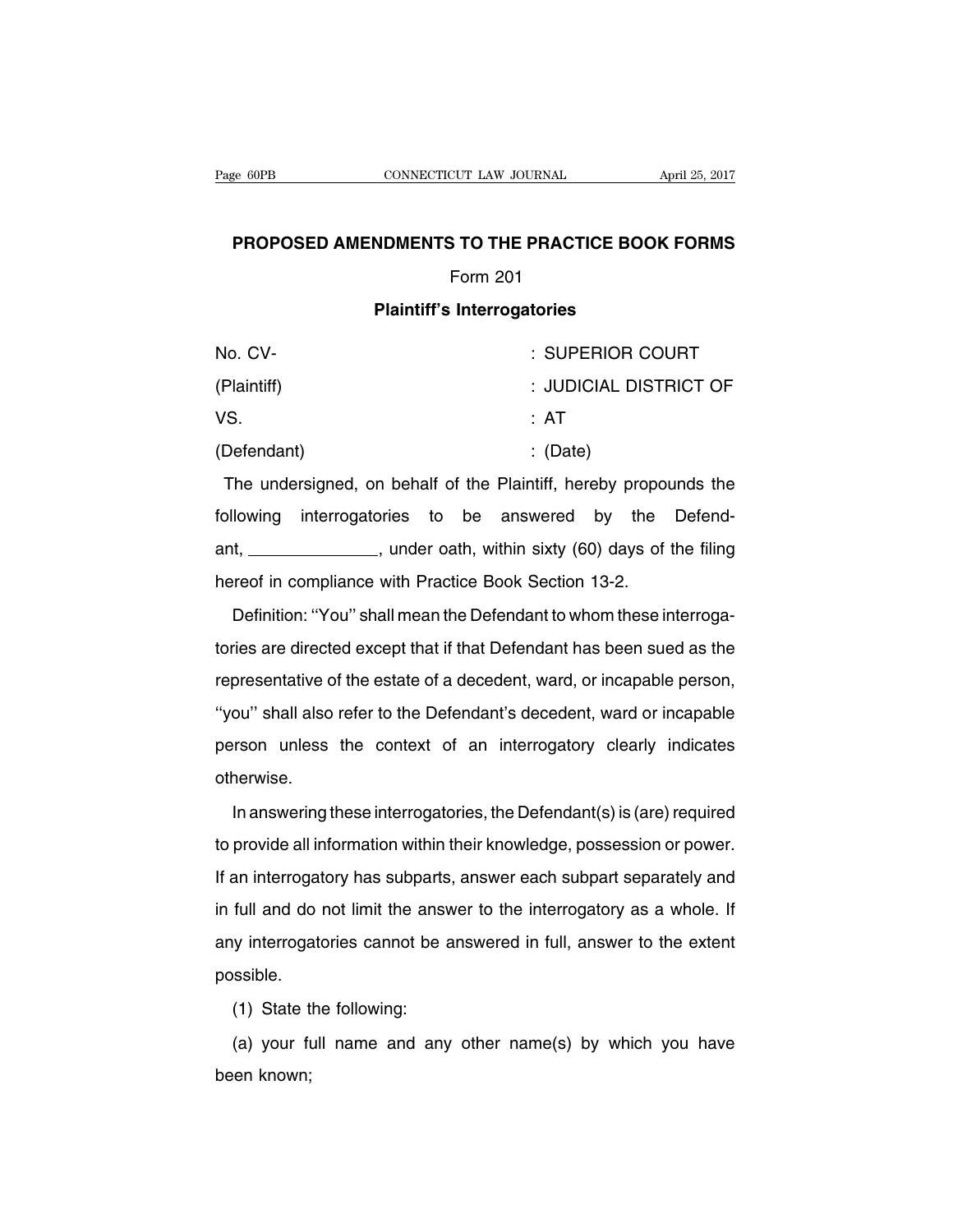- (b) your date of birth;
- (c) your motor vehicle operator's license number;
- (d) your home address;
- (e) your business address;

(f) if you were not the owner of the subject vehicle, the name and address of the owner or lessor of the subject vehicle on the date of the alleged occurrence.

(2) Have you made any statements, as defined in Practice Book Section 13-1, to any person regarding any of the incidents alleged in the Complaint?

COMMENT:

This interrogatory is intended to include party statements made to a representative of an insurance company prior to involvement of defense counsel.

(3) If the answer to Interrogatory #2 is affirmative, state:

(a) the name and address of the person or persons to whom such statements were made;

(b) the date on which such statements were made;

(c) the form of the statement (i.e., whether written, made by recording device or recorded by a stenographer, etc.);

(d) the name and address of each person having custody, or a copy or copies of each statement.

(4) State the names and addresses of all persons known to you who were present at the time of the incident alleged in the Complaint or who observed or witnessed all or part of the incident.

(5) As to each individual named in response to Interrogatory #4, state whether to your knowledge, or the knowledge of your attorney, such individual has given any statement or statements as defined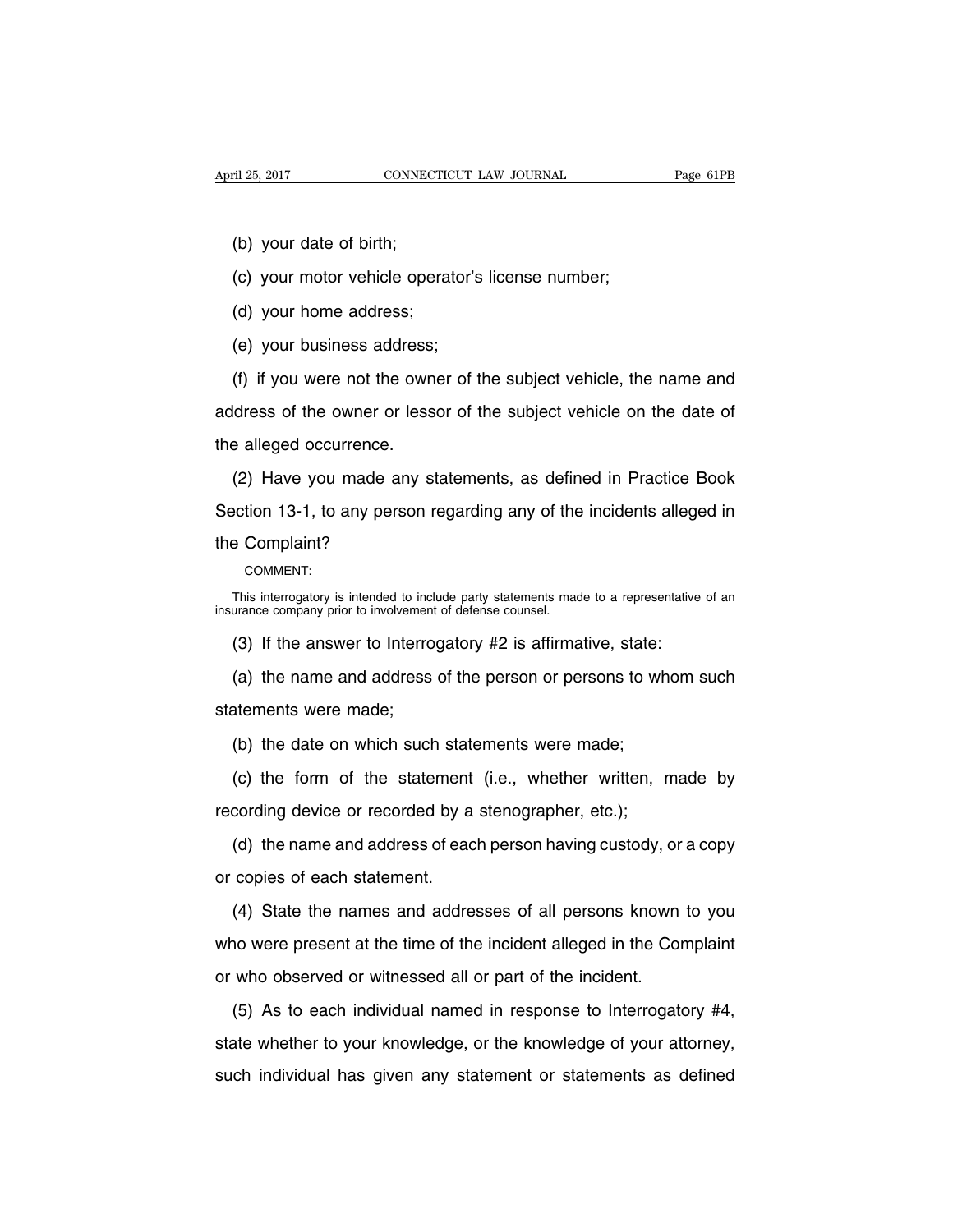in Practice Book Section 13-1 concerning the subject matter of the Complaint in this lawsuit. If your answer to this interrogatory is affirmative, state also:

(a) the date on which the statement or statements were taken;

(b) the names and addresses of the person or persons who took such statement or statements;

(c) the names and addresses of any person or persons present when such statement or statements

were taken;

(d) whether such statement or statements were written, made by recording device or taken by court reporter or stenographer;

(e) the names and addresses of any person or persons having custody or a copy or copies or such statement or statements.

(6) Are you aware of any photographs or any recordings by film, video, audio or any other digital or electronic means depicting the incident alleged in the Complaint, the scene of the incident, any vehicle involved in the incident alleged in the Complaint, or any condition or injury alleged to have been caused by the incident alleged in the Complaint? If so, for each set of photographs or each recording taken, obtained or prepared of each such subject **[**by each photographer**]**, please state:

(a) the name and address of the **[**photographer**]**person who took, obtained or prepared such photograph or recording, other than an expert who will not testify at trial;

(b) the dates on which such photographs were taken or such recordings were obtained or prepared;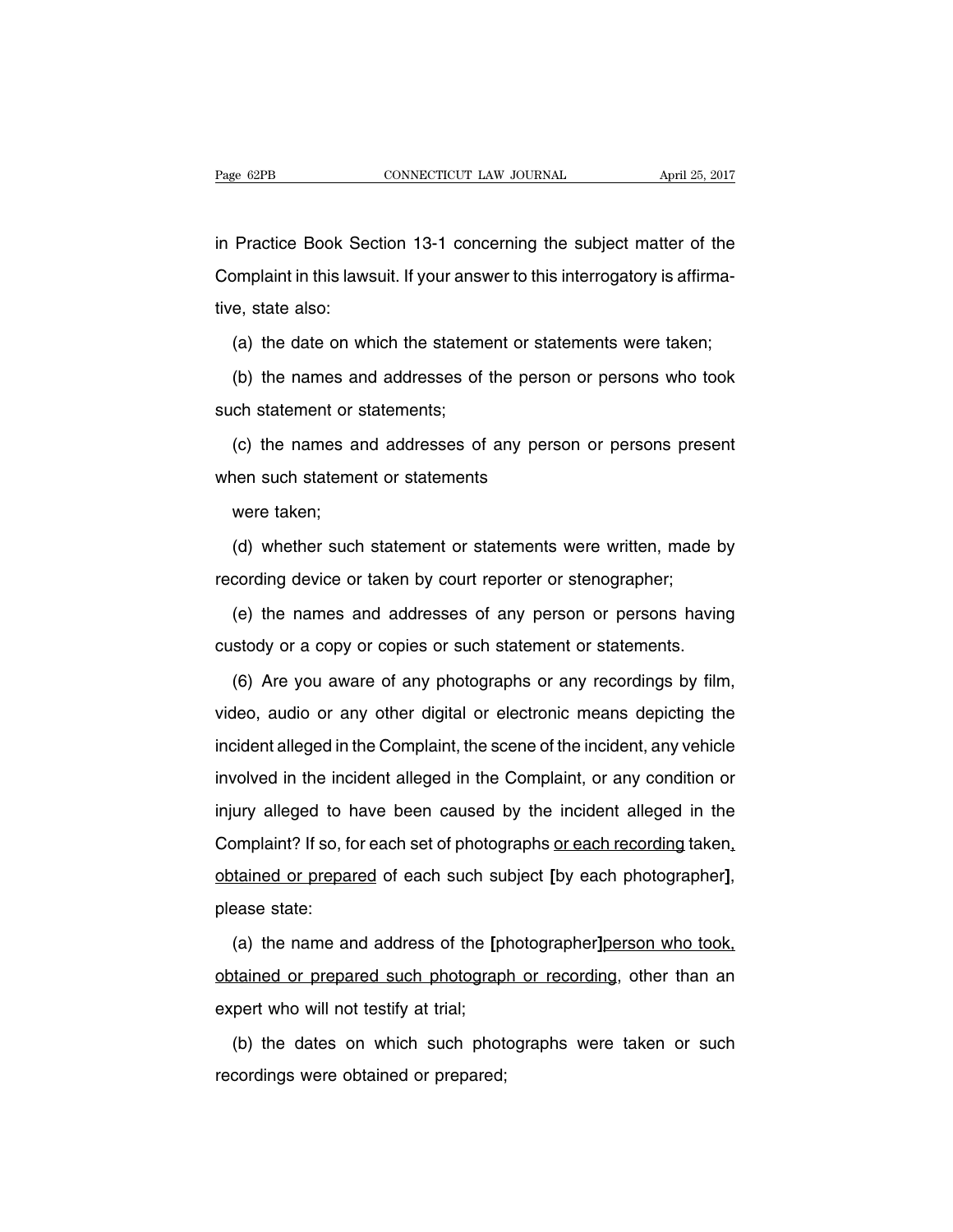(c) the subject (e.g., ''Plaintiff's vehicle,'' ''scene,'' etc.);

(d) the number of photographs or recordings;

(e) the nature of the recording (e.g., film, video, audio, etc.).

(7) If, at the time of the incident alleged in the Complaint, you were covered by an insurance policy under which an insurer may be liable to satisfy part or all of a judgment or reimburse you for payments to satisfy part or all of a judgment, state the following:

(a) the name(s) and address(es) of the insured(s);

(b) the amount of coverage under each insurance policy;

(c) the name(s) and address(es) of said insurer(s).

(8) If at the time of the incident which is the subject of this lawsuit you were protected against the type of risk which is the subject of this lawsuit by excess umbrella insurance, or any other insurance, state:

(a) the name(s) and address(es) of the named insured;

(b) the amount of coverage effective at this time;

(c) the name(s) and address(es) of said insurer(s).

(9) State whether any insurer, as described in Interrogatories #7 and #8 above, has disclaimed/reserved its duty to indemnify any insured or any other person protected by said policy.

(10) If applicable, describe in detail the damage to your vehicle.

(11) If applicable, please state the name and address of an appraiser or firm which appraised or repaired the damage to the vehicle owned or operated by you.

(12) If any of the Defendants are deceased, please state the date and place of death, whether an estate has been created, and the name and address of the legal representative thereof.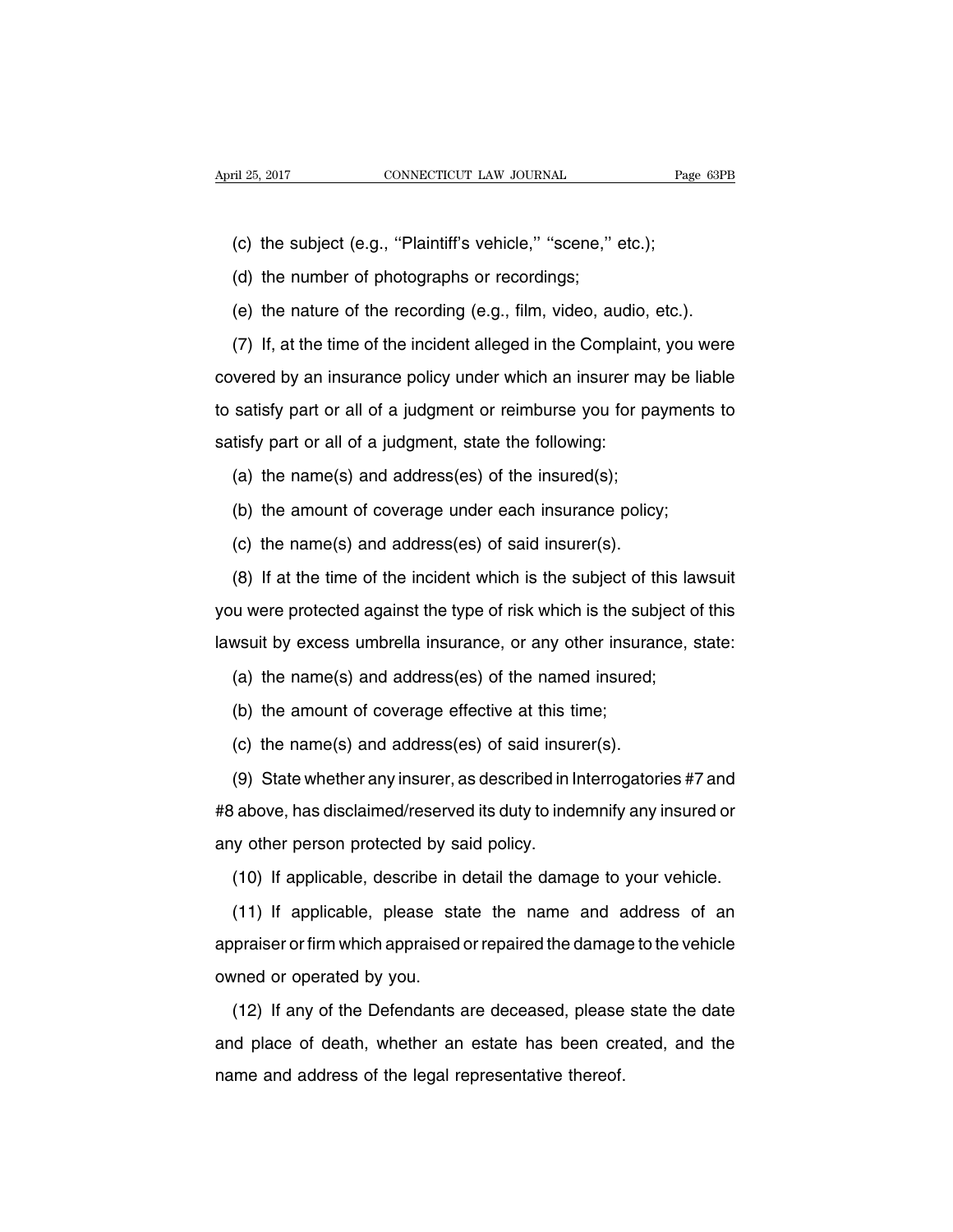(13) If any of the Defendants is a business entity that has changed its name or status as a business entity (whether by dissolution, merger, acquisition, name change, or in any other manner) since the date of the incident alleged in the Complaint, please identify such Defendant, state the date of the change, and describe the change.

(14) If you were the operator of any motor vehicle involved in the incident that is the subject of this action, please state whether, at the time of the incident, you were operating that vehicle in the course of your employment with any person or legal entity not named as a party to this lawsuit, and, if so, state the full name and address of that person or entity.

(15) If you were the operator of any motor vehicle involved in the incident that is the subject of this action, please state whether you consumed or used any alcoholic beverages, drugs or medications within the eight (8) hours next preceding the time of the incident alleged in the Complaint and, if so, indicate what you consumed or used, how much you consumed, and when.

(16) Please state whether, within eight (8) hours after the incident alleged in the Complaint, any testing was performed to determine the presence of alcohol, drugs or other medications in your blood, and, if so, state:

(a) the name and address of the hospital, person or entity performing such test or screen;

- (b) the date and time;
- (c) the results.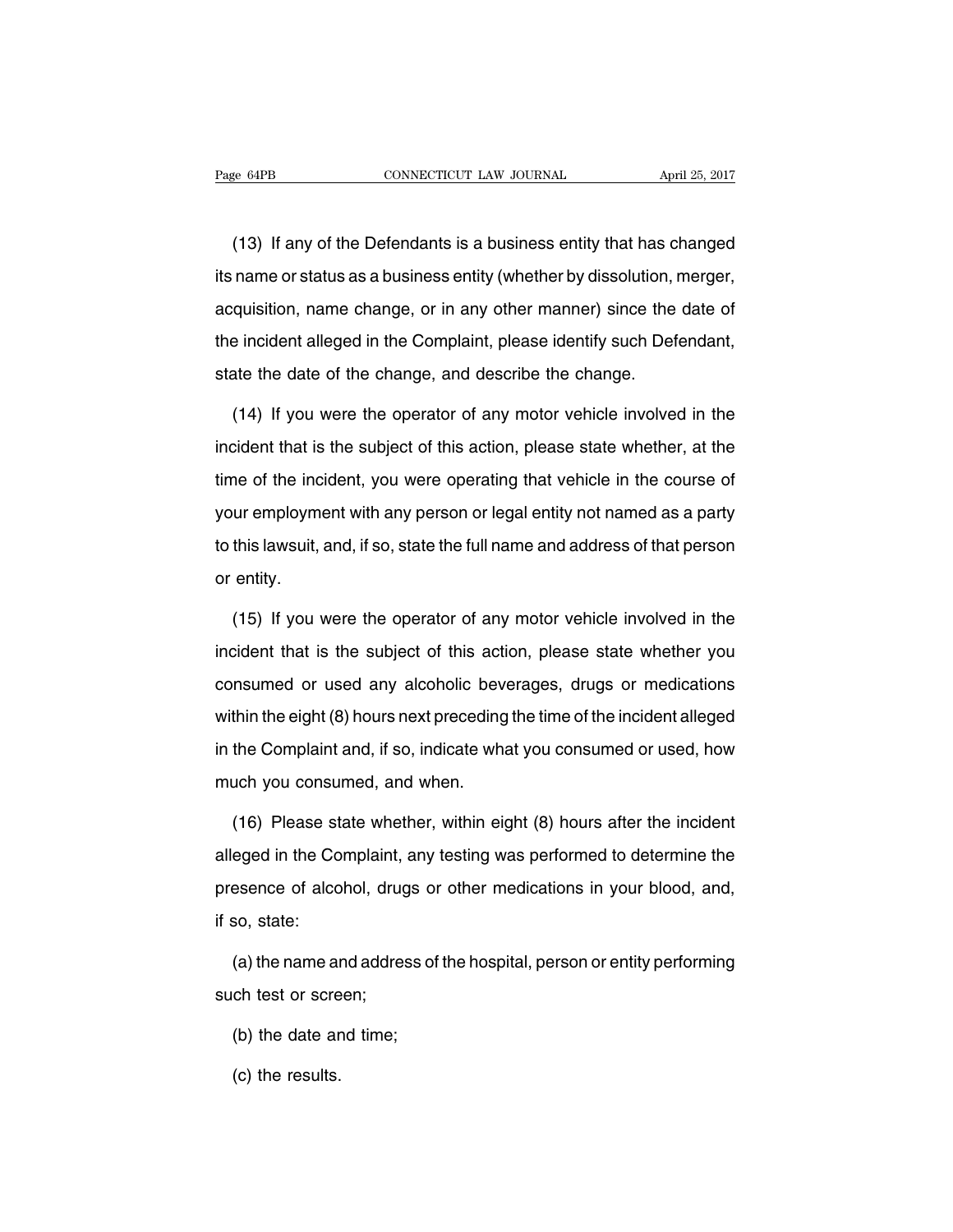(17) Please identify surveillance material discoverable under Practice Book Section 13-3 (c), by stating the name and address of any person who obtained or prepared any and all recordings by film, photograph, videotape, audiotape, or any other digital or electronic means, of any party concerning this lawsuit or its subject matter, including any transcript thereof which are in your possession or control or in the possession or control of your attorney, and state the date on which each such recordings were obtained and the person or persons of whom each such recording was made.

(18) If you were the operator of any motor vehicle involved in the incident that is the subject of this action, please state whether you were using a cell phone for any activity including, but not limited to, calling, texting, e-mailing, posting, tweeting, or visiting sites on the Internet for any purpose, at or immediately prior to the time of the incident.

## PLAINTIFF,

## $BY$ <sub>--</sub>

I, \_\_\_\_\_\_\_\_\_\_, hereby certify that I have reviewed the above interrogatories and responses thereto and that they are true and accurate to the best of my knowledge and belief.

(Defendant)

Subscribed and sworn to before me this \_\_\_\_\_\_\_\_\_\_\_\_ day of  $\frac{1}{20}$ , 20  $\frac{1}{20}$ .

> Notary Public/ Commissioner of the Superior **Court**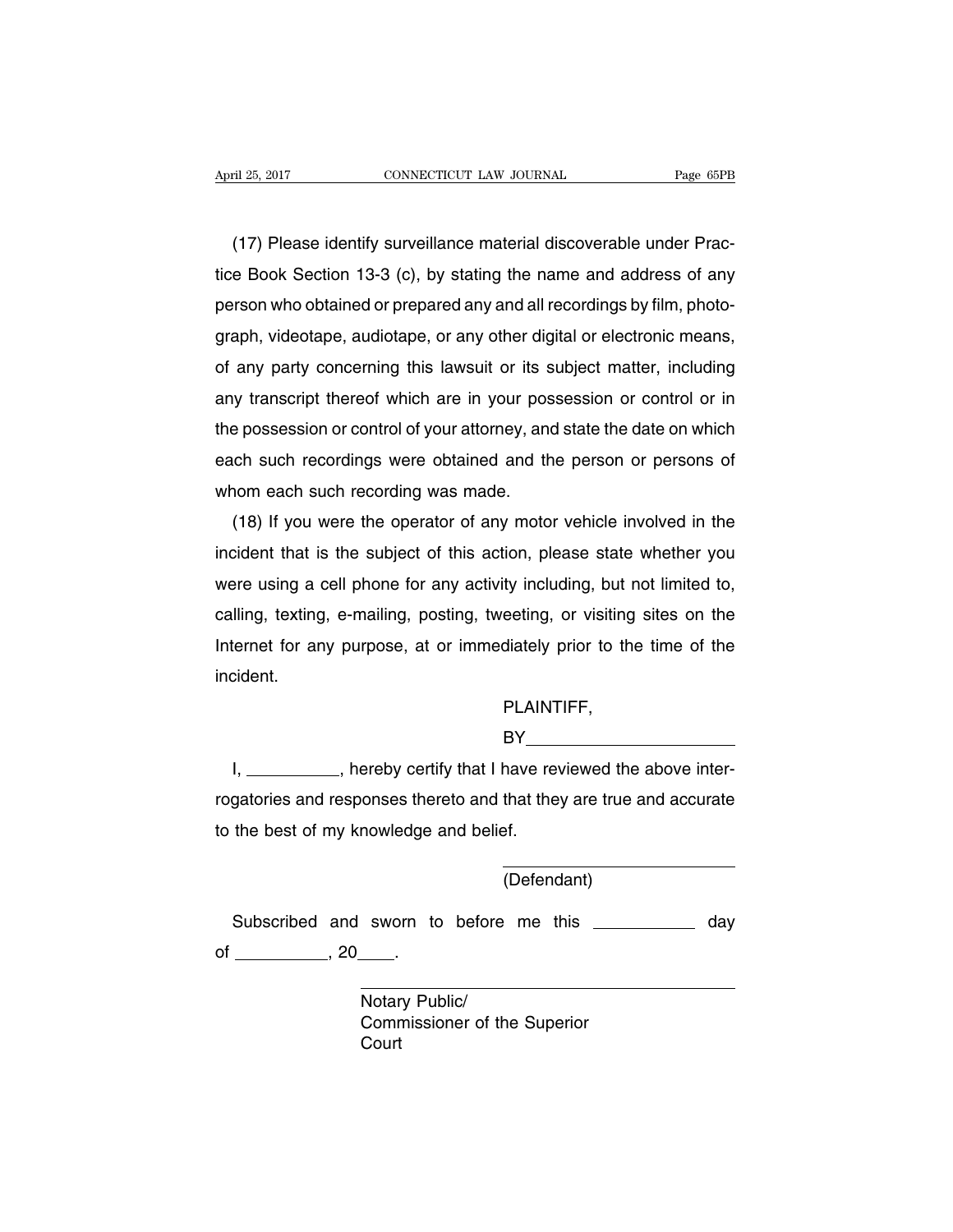## **CERTIFICATION**

I certify that a copy of this document was or will immediately be mailed or delivered electronically or non-electronically on (date) \_\_\_\_\_\_\_ to all attorneys and self-represented parties of record **[**and to all parties who have not appeared in this matter**]** and that written consent for electronic delivery was received from all attorneys and self-represented parties of record who received or will immediately be receiving electronic delivery.

Name and address of each party and attorney that copy was or will immediately be mailed or delivered to\*

\*If necessary, attach additional sheet or sheets with the name and address which the copy was or will immediately be mailed or delivered to.

Signed (Signature of filer) Print or type name of person signing

Date Signed

Mailing address (Number, street, town, state and zip code) or

E-mail address, if applicable

#### Telephone number

COMMENTARY: The changes to this form expand the language in Interrogatory # 6 to capture each type of recording identified in that interrogatory and make the certification consistent with Section 10-14.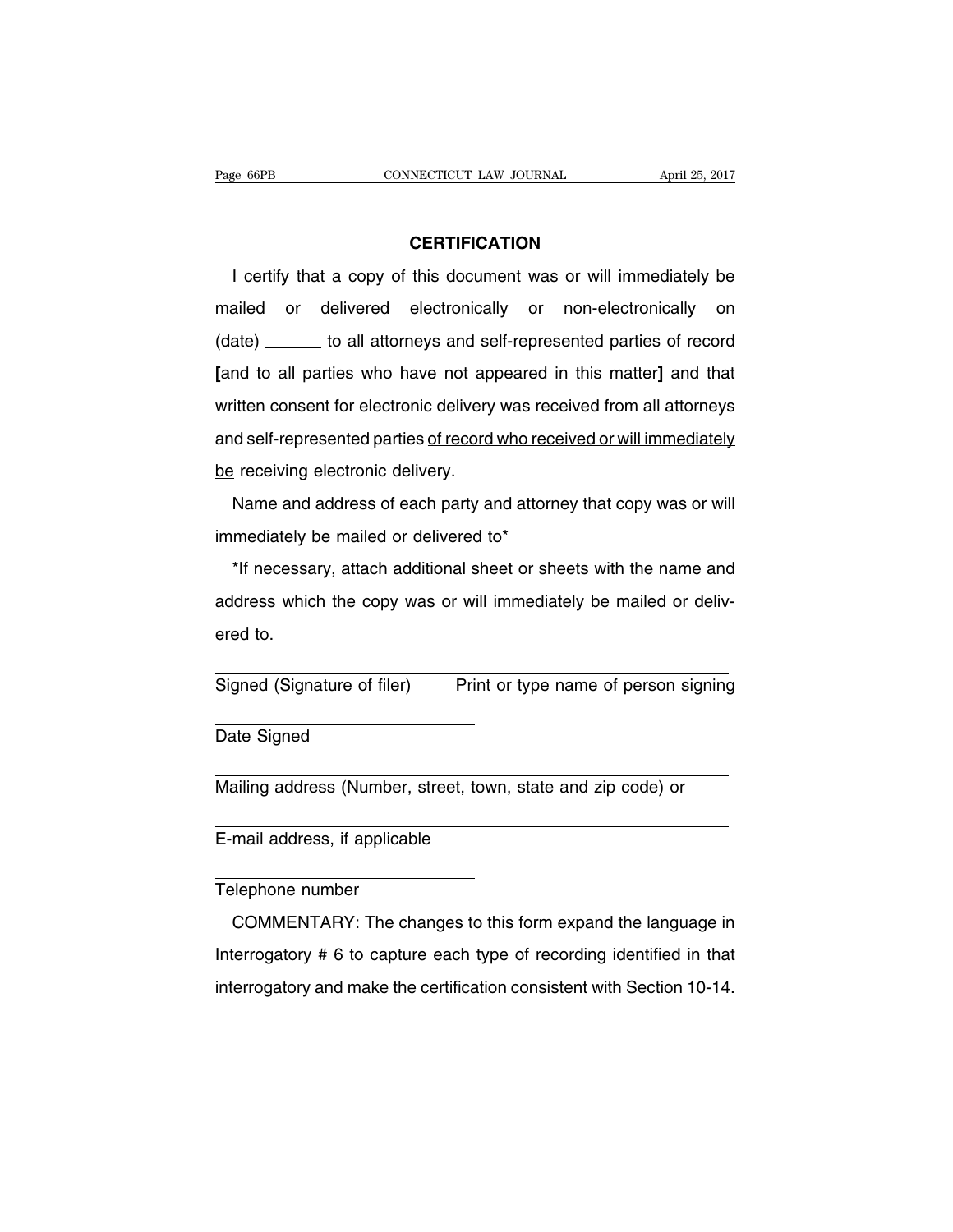## Form 202

#### **Defendant's Interrogatories**

| No. CV-     | : SUPERIOR COURT       |
|-------------|------------------------|
| (Plaintiff) | : JUDICIAL DISTRICT OF |
| VS.         | : AT                   |
| (Defendant) | $\therefore$ (Date)    |

The undersigned, on behalf of the Defendant, hereby propounds the following interrogatories to be answered by the Plaintiff, (60) days of the filing hereof patch within sixty (60) days of the filing hereof in compliance with Practice Book Section 13-2.

Definition: ''You'' shall mean the Plaintiff to whom these interrogatories are directed except that if suit has been instituted by the representative of the estate of a decedent, ward, or incapable person, ''you'' shall also refer to the Plaintiff's decedent, ward or incapable person unless the context of an interrogatory clearly indicates otherwise.

In answering these interrogatories, the Plaintiff(s) is (are) required to provide all information within their knowledge, possession or power. If an interrogatory has subparts, answer each subpart separately and in full and do not limit the answer to the interrogatory as a whole. If any interrogatories cannot be answered in full, answer to the extent possible.

(1) State the following:

(a) your full name and any other name(s) by which you have been known;

(b) your date of birth;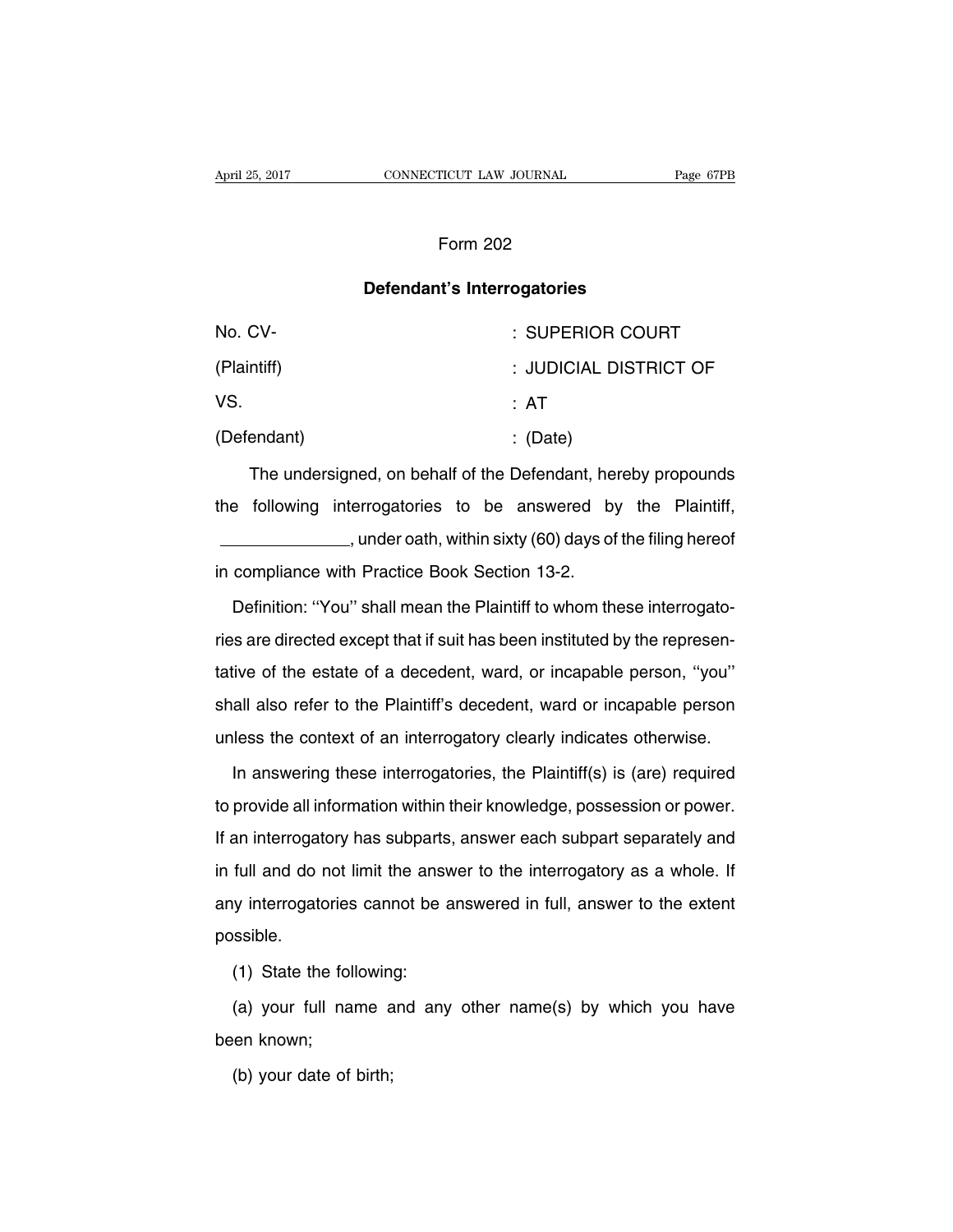(c) your motor vehicle operator's license number;

(d) your home address;

(e) your business address;

(f) if you were not the owner of the subject vehicle, the name and address of the owner or lessor of the subject vehicle on the date of the alleged occurrence.

(2) Identify and list each injury you claim to have sustained as a result of the incidents alleged in the Complaint.

(3) When, where and from whom did you first receive treatment for said injuries?

(4) If you were treated at a hospital for injuries sustained in the alleged incident, state the name and location of each hospital and the dates of such treatment and confinement therein.

(5) State the name and address of each physician, therapist or other source of treatment for the conditions or injuries you sustained as a result of the incident alleged in your Complaint.

(6) When and from whom did you last receive any medical attention for injuries alleged to have been sustained as a result of the incident alleged in your Complaint?

(7) On what date were you fully recovered from the injuries or conditions alleged in your Complaint?

(8) If you claim you are not fully recovered, state precisely from what injuries or conditions you are presently suffering?

(9) Are you presently under the care of any doctor or other health care provider for the treatment of injuries alleged to have been sustained as a result of the incident alleged in your Complaint?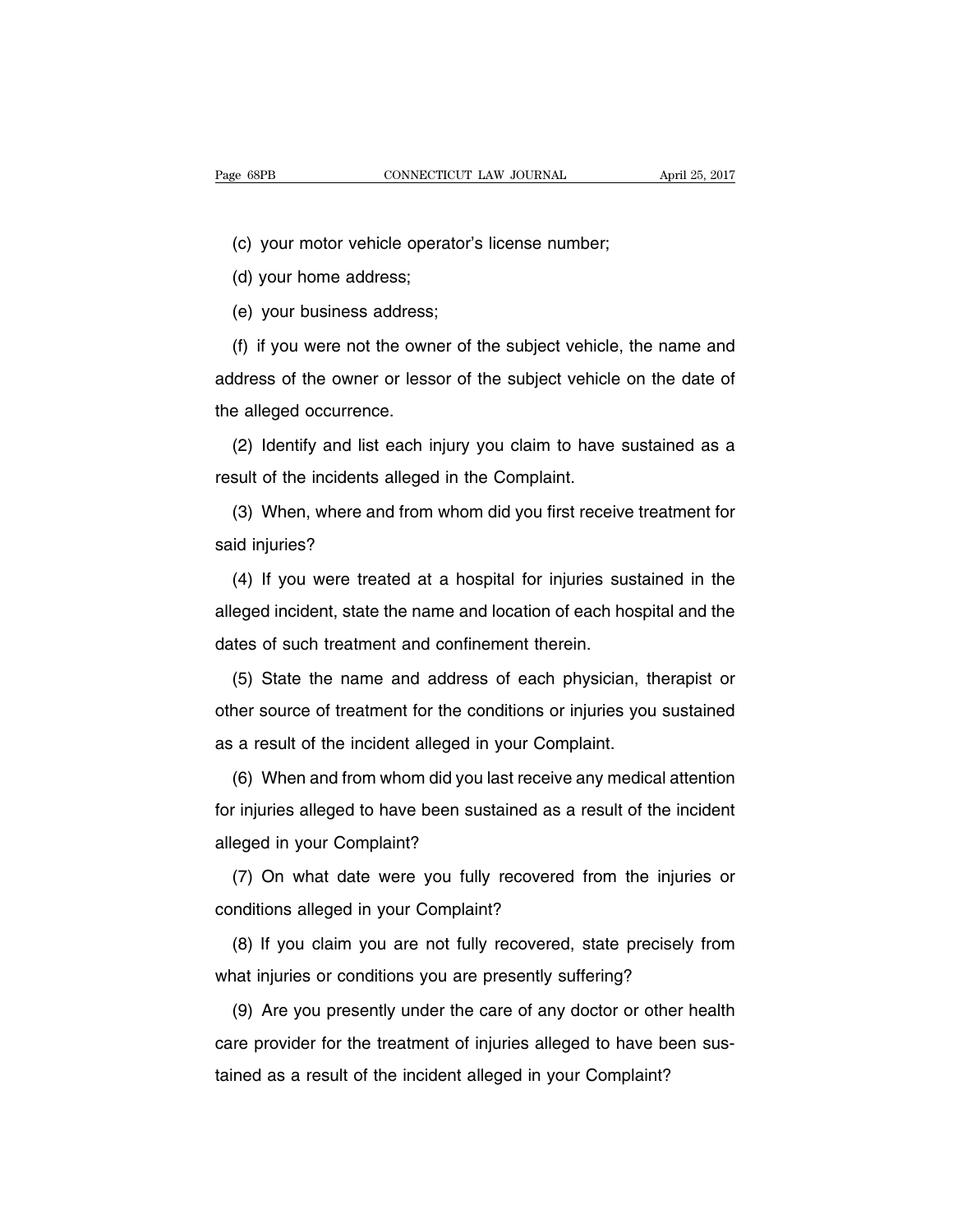(10) If the answer to Interrogatory #9 is in the affirmative, state the name and address of each physician or other health care provider who is treating you.

(11) Do you claim any present disability resulting from injuries or conditions allegedly sustained as a result of the incident alleged in your Complaint?

(12) If so, state the nature of the disability claimed.

(13) Do you claim any permanent disability resulting from said incident?

(14) If the answer to Interrogatory #13 is in the affirmative, please answer the following:

(a) list the parts of your body which are disabled;

(b) list the motions, activities or use of your body which you have lost or which you are unable to perform;

(c) state the percentage of loss of use claimed as to each part of your body;

(d) state the name and address of the person who made the prognosis for permanent disability and the percentage of loss of use;

(e) list the date for each such prognosis.

(15) If you were or are confined to your home or your bed as a result of injuries or conditions sustained as a result of the incident alleged in your Complaint, state the dates you were so confined.

(16) List each medical report received by you or your attorney relating to your alleged injuries or conditions by stating the name and address of the treating doctor or other health care provider, and of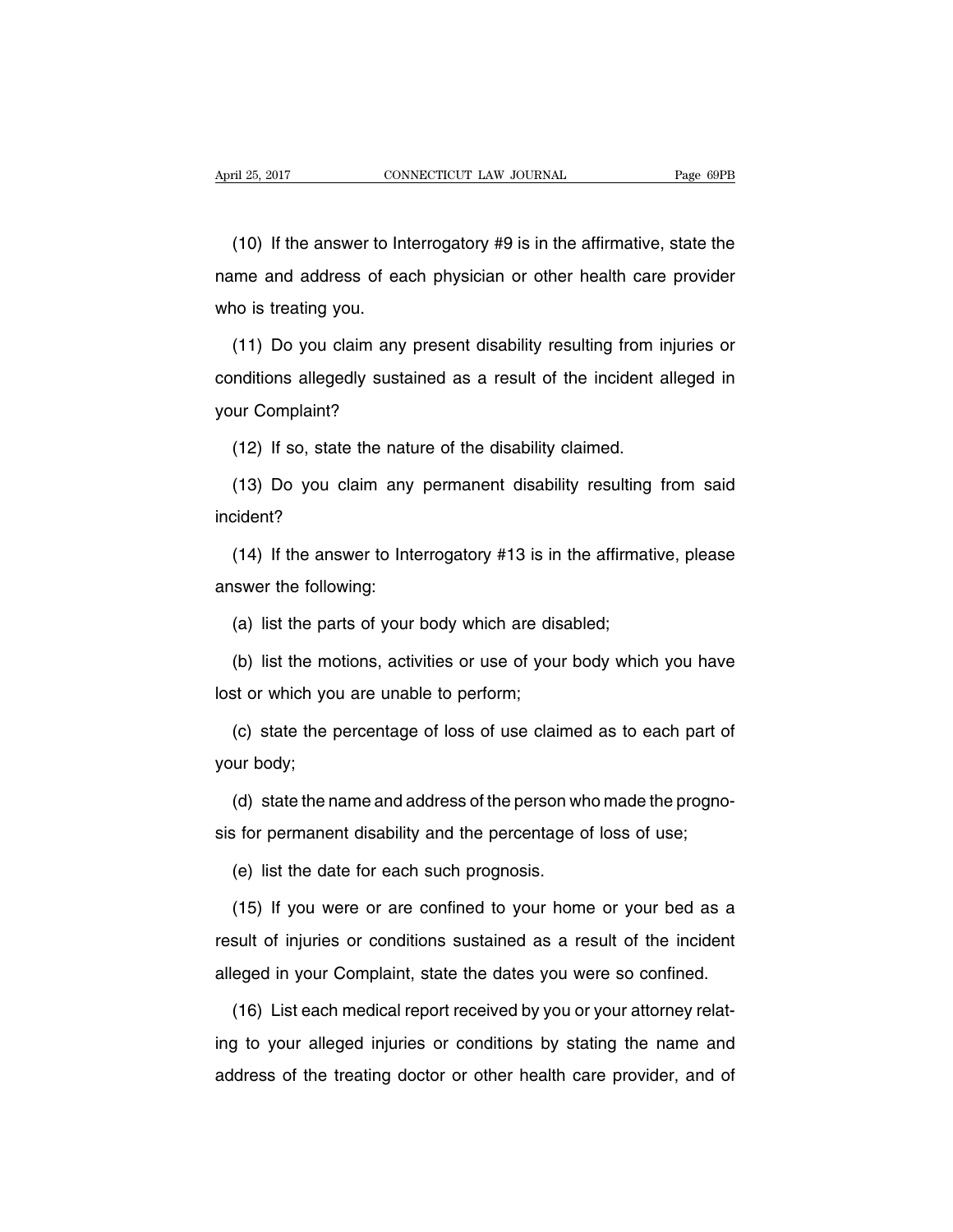any doctor or health care person you anticipate calling as a trial witness, who provided each such report and the date thereof.

(17) List each item of expense which you claim to have incurred as a result of the incident alleged in your Complaint, the amount thereof and state the name and address of the person or organization to whom each item has been paid or is payable.

(18) For each item of expense identified in response to Interrogatory #17, if any such expense, or portion thereof, has been paid or reimbursed or is reimbursable by an insurer, state, as to each such item of expense, the name of the insurer that made such payment or reimbursement or that is responsible for such reimbursement.

(19) If, during the ten year period prior to the date of the incident alleged in the Complaint, you were under a doctor's care for any conditions which were in any way similar or related to those identified and listed in your response to Interrogatory #2, state the nature of said conditions, the dates on which treatment was received, and the name of the doctor or health care provider.

(20) If, during the ten year period prior to the date of the incident alleged in your Complaint, you were involved in any incident in which you received personal injuries similar or related to those identified and listed in your response to Interrogatory #2, please answer the following with respect to each such earlier incident:

(a) on what date and in what manner did you sustain such injuries?

(b) did you make a claim against anyone as a result of said accident?

(c) if so, provide the name and address of the person or persons against whom a claim was made;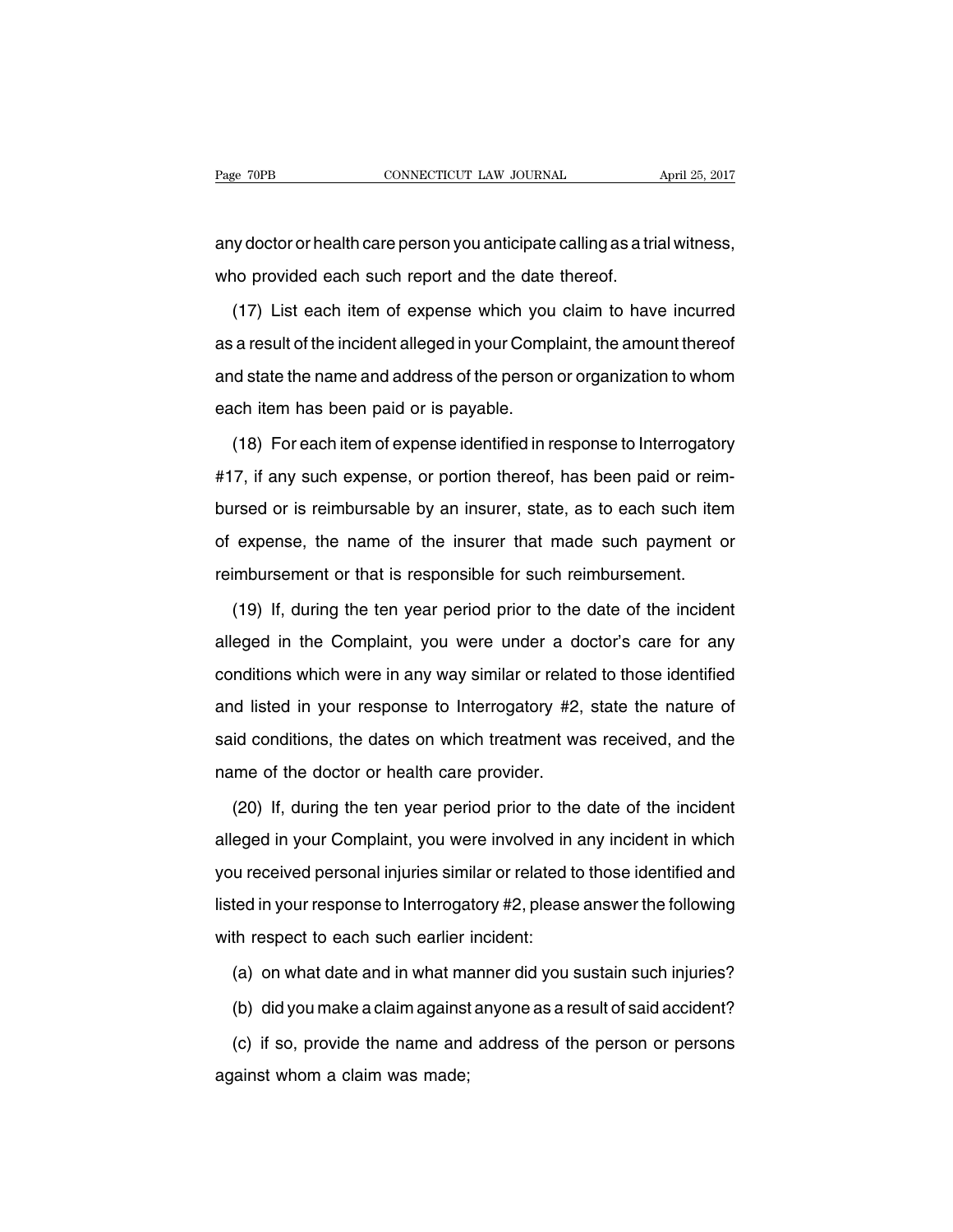(d) if suit was brought, state the name and location of the Court, the return date of the suit, and the docket number;

(e) state the nature of the injuries received in said accident;

(f) state the name and address of each physician who treated you for said injuries;

(g) state the dates on which you were so treated;

(h) state the nature of the treatment received on each such date;

(i) if you are presently or permanently disabled as a result of said injuries, please state the nature of such disability, the name and address of each physician who diagnosed said disability and the date of each such diagnosis.

(21) If you were involved in any incident in which you received personal injuries since the date of the incident alleged in the Complaint, please answer the following:

(a) on what date and in what manner did you sustain said injuries?

(b) did you make a claim against anyone as a result of said accident?

(c) if so, provide the name and address of the person or persons against whom a claim was made;

(d) if suit was brought, state the name and location of the Court, the return date of the suit, and the docket number;

(e) state the nature of the injuries received in said accident;

(f) state the name and address of each physician who treated you for said injuries;

(g) state the dates on which you were so treated;

(h) state the nature of the treatment received on each such date;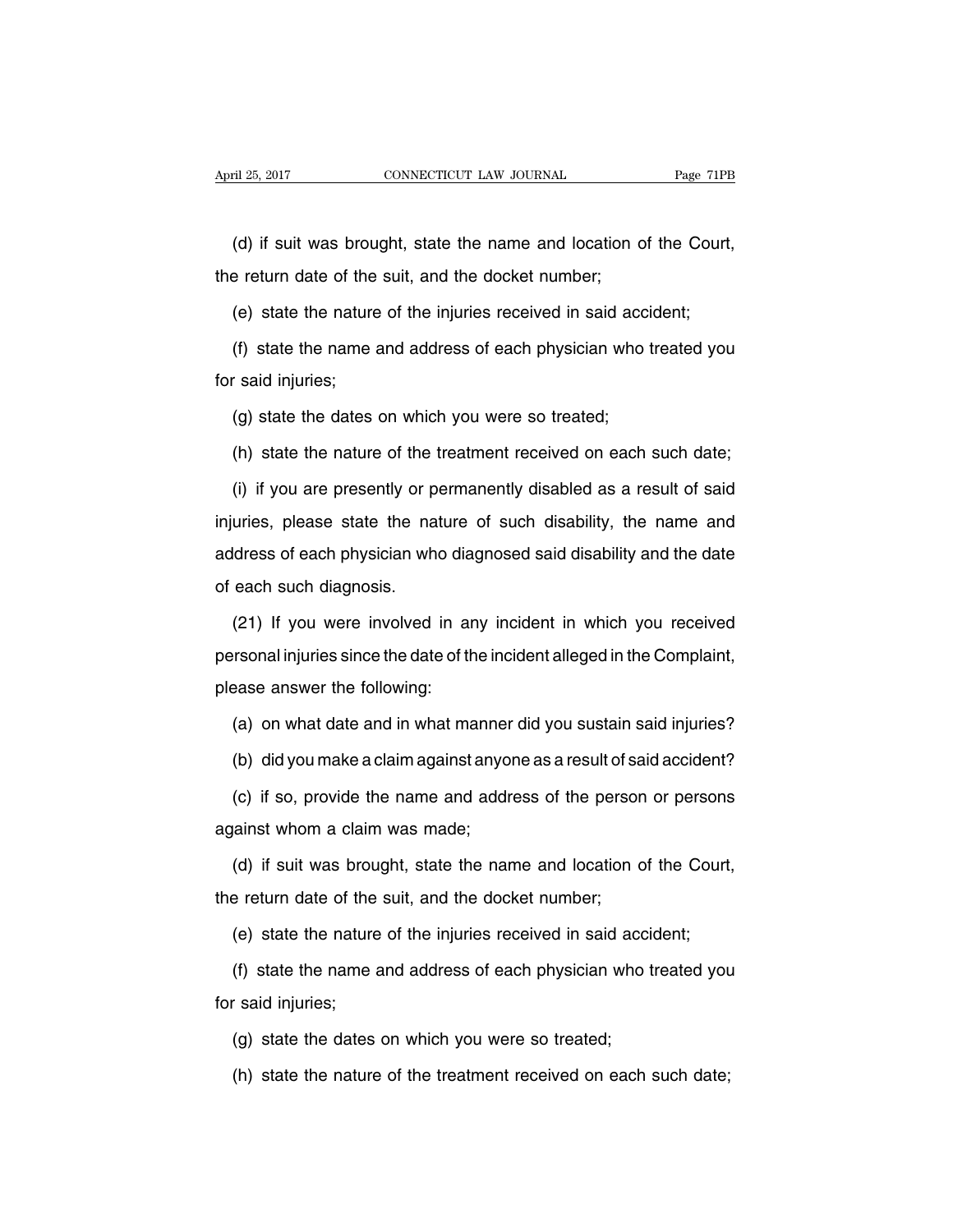(i) if you are presently or permanently disabled as a result of said injuries, please state the nature of such disability, the name and address of each physician who diagnosed said disability and the date of each such diagnosis.

(22) Please state the name and address of any medical service provider who has rendered an opinion in writing or through testimony that you have sustained a permanent disability to any body part other than those listed in response to Interrogatories #13, #14, #20 or #21, and:

(a) list each such part of your body that has been assessed a permanent disability;

(b) state the percentage of loss of use assessed as to each part of your body;

(c) state the date on which each such assessment was made.

(23) If you claim that as a result of the incident alleged in your Complaint you were prevented from following your usual occupation, or otherwise lost time from work, please provide the following information:

(a) the name and address of your employer on the date of the incident alleged in the Complaint;

(b) the nature of your occupation and a precise description of your job responsibilities with said employer on the date of the incident alleged in the Complaint;

(c) your average, weekly earnings, salary, or income received from said employment for the year preceding the date of the incident alleged in the Complaint;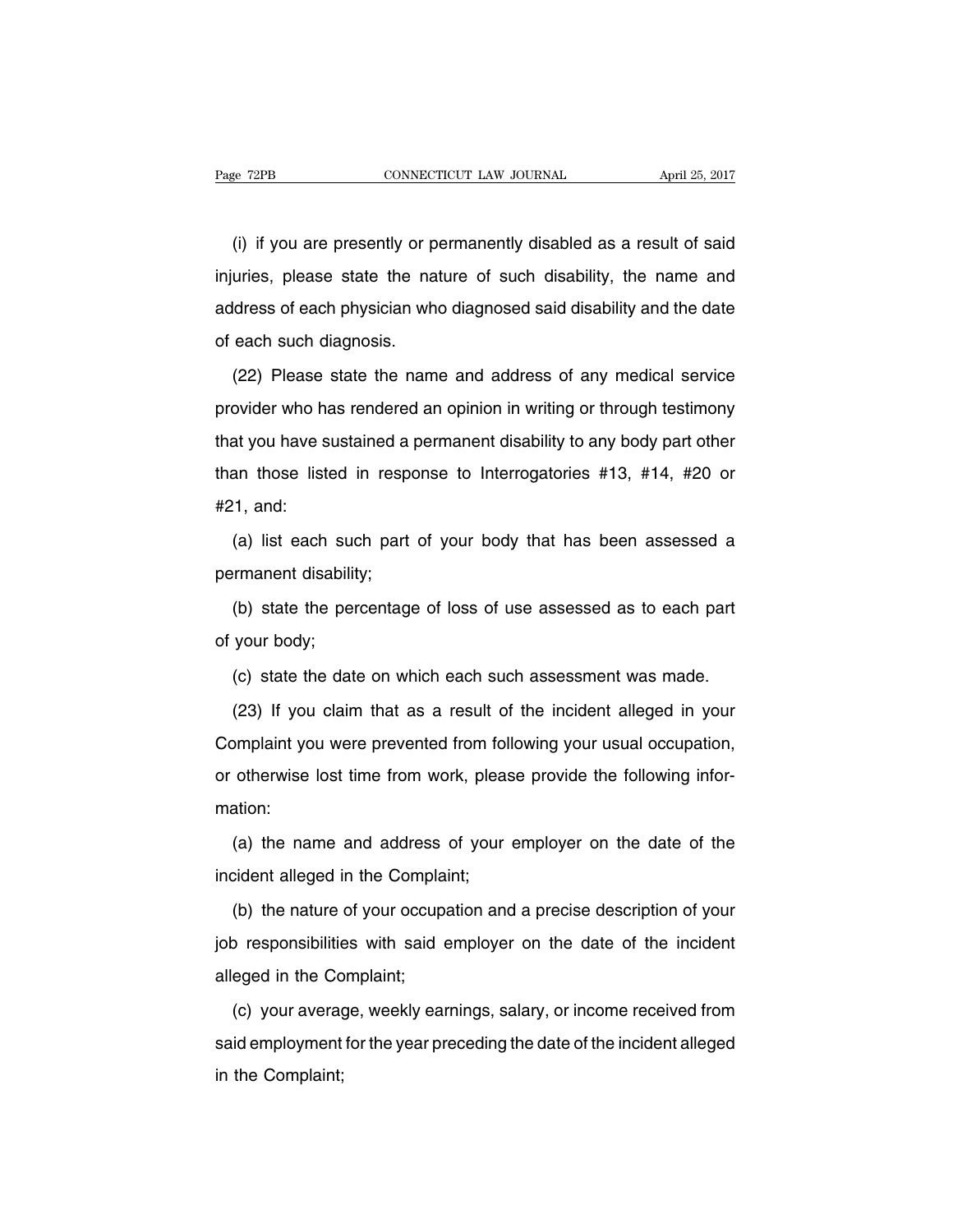(d) the date following the date of the incident alleged in the Complaint on which you resumed the duties of said employment;

(e) what loss of income do you claim as a result of the incident alleged in your Complaint and how is said loss computed?

(f) the dates on which you were unable to perform the duties of your occupation and lost time from work as a result of injuries or conditions claimed to have been sustained as a result of the incident alleged in your Complaint;

(g) the names and addresses of each employer for whom you worked for three years prior to the date of the incident alleged in your Complaint.

(24) Do you claim an impairment of earning capacity?

(25) List any other expenses or loss and the amount thereof not already set forth and which you claim to have incurred as a result of the incident alleged in your Complaint.

(26) If you have signed a covenant not to sue, a release or discharge of any claim you had, have or may have against any person, corporation or other entity as a result of the incident alleged in your Complaint, please state in whose favor it was given, the date thereof, and the consideration paid to you for giving it.

(27) If you or anyone on your behalf agreed or made an agreement with any person, corporation or other entity to limit in any way the liability of such person, corporation or other entity as a result of any claim you have or may have as a result of the incident alleged in your Complaint, please state in whose favor it was given, the date thereof, and the consideration paid to you for giving it.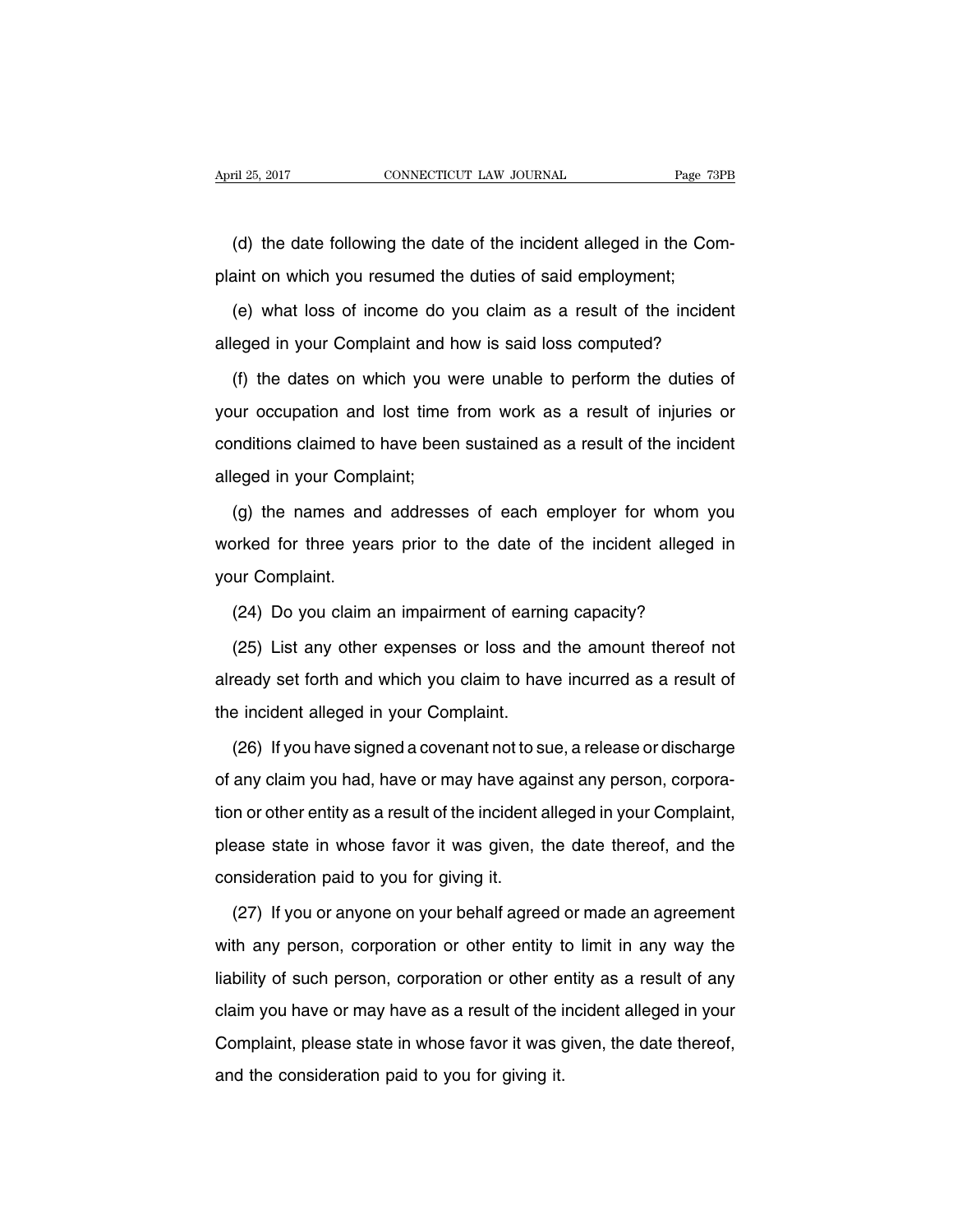(28) If since the date of the incident alleged in your Complaint, you have made any claims for workers' compensation benefits, state the nature of such claims and the dates on which they were made.

(29) Have you made any statements, as defined in Practice Book Section 13-1, to any person regarding any of the events or happenings alleged in your Complaint?

COMMENT:

This interrogatory is intended to include party statements made to a representative of an insurance company prior to involvement of defense counsel.

(30) State the names and addresses of all persons known to you who were present at the time of the incident alleged in your Complaint or who observed or witnessed all or part of the accident.

(31) As to each individual named in response to Interrogatory #30, state whether to your knowledge, or the knowledge of your attorney, such individual has given any statement or statements as defined in Practice Book Section 13-1 concerning the subject matter of your Complaint or alleged injuries. If your answer to this interrogatory is affirmative, state also:

(a) the date on which such statement or statements were taken;

(b) the names and addresses of the person or persons who took such statement or statements;

(c) the names and addresses of any person or persons present when such statement or statements were taken;

(d) whether such statement or statements were written, made by recording device or taken by court reporter or stenographer;

(e) the names and addresses of any person or persons having custody or a copy or copies of such statement or statements.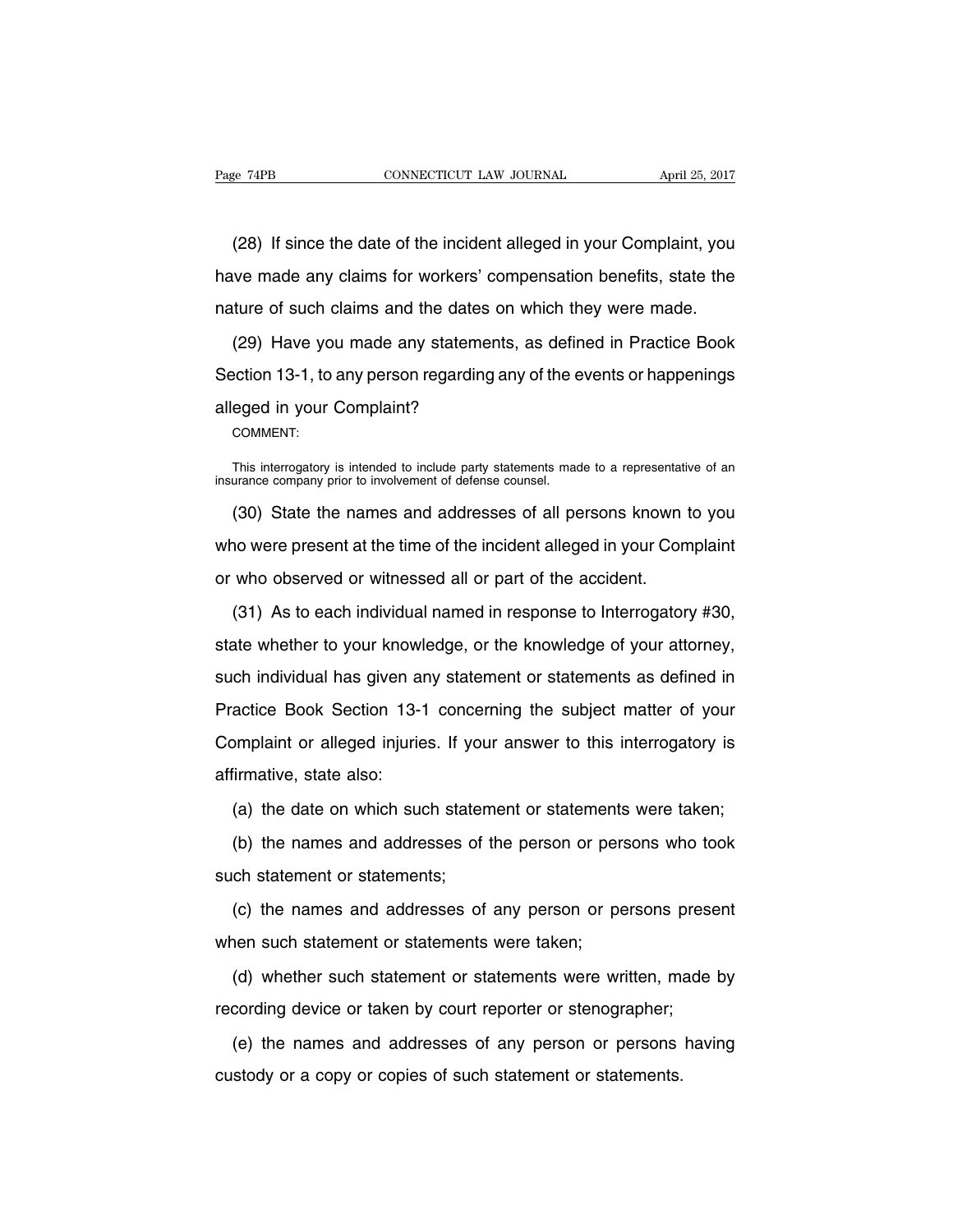(32) Are you aware of any photographs or any recordings by film, video, audio or any other digital or electronic means depicting the incident alleged in the Complaint, the scene of the incident, any vehicle involved in the incident alleged in the Complaint, or any condition or injury alleged to have been caused by the incident alleged in the Complaint? If so, for each set of photographs or each recording taken, obtained or prepared of each such subject **[**by each photographer**]**, please state:

(a) the name and address of the **[**photographer**]** person who took, obtained or prepared such photograph or recording, other than an expert who will not testify at trial;

(b) the dates on which such photographs were taken or such recordings were obtained or prepared;

- (c) the subject (e.g., "Plaintiff's vehicle," "scene," etc.);
- (d) the number of photographs or recordings;
- (e) the nature of the recording (e.g., film, video, audio, etc.).

(33) If you were the operator of any motor vehicle involved in the incident that is the subject of this action, please state whether you consumed or used any alcoholic beverages, drugs or medications within the eight (8) hours next preceding the time of the incident alleged in the Complaint and, if so, indicate what you consumed or used, how much you consumed, and when.

(34) Please state whether, within eight (8) hours after the incident alleged in the Complaint, any testing was performed to determine the presence of alcohol, drugs or other medications in your blood, and, if so, state: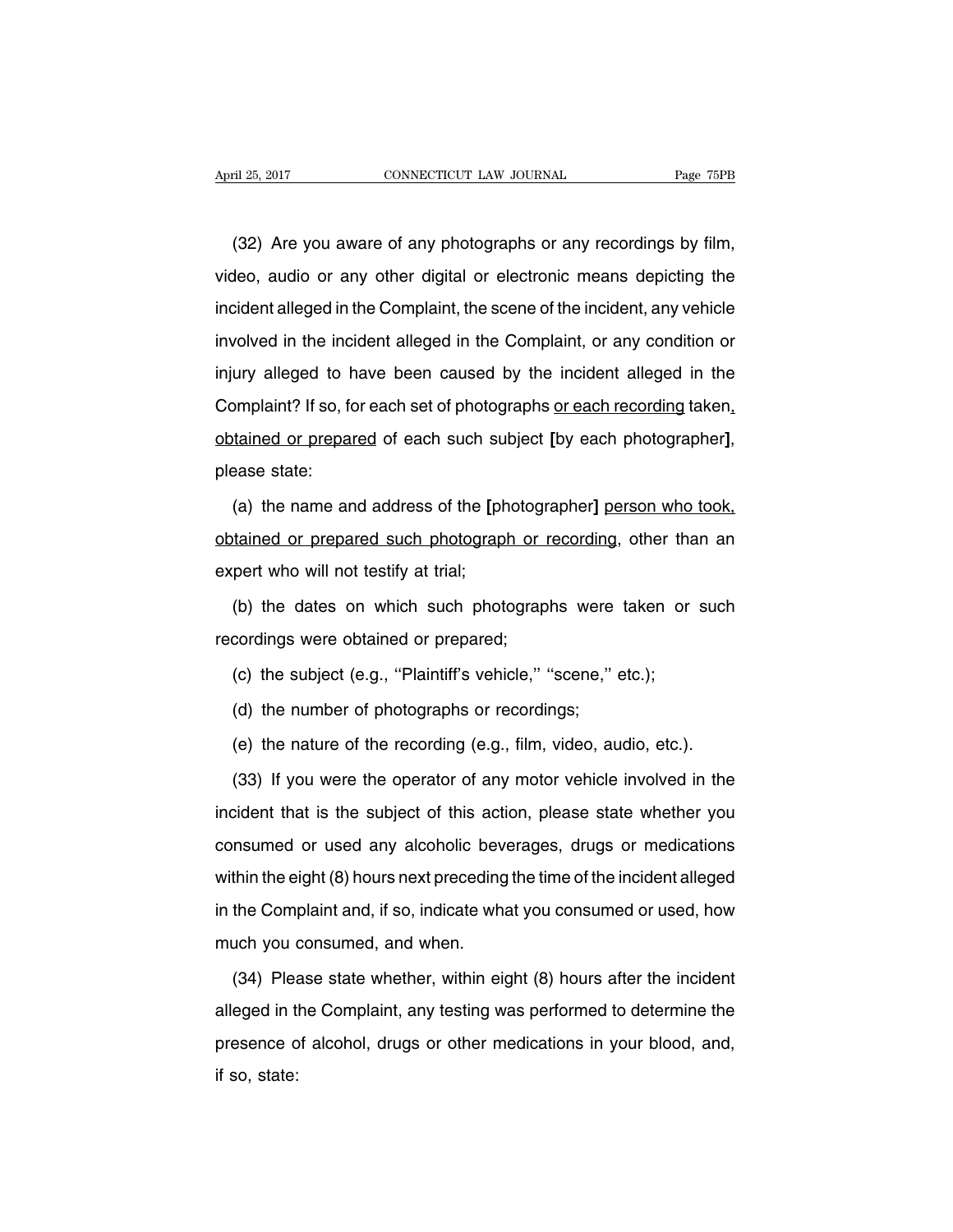(a) the name and address of the hospital, person or entity performing such test or screen;

- (b) the date and time;
- (c) the results.

(35) Please identify surveillance material discoverable under Practice Book Section 13-3 (c), by stating the name and address of any person who obtained or prepared any and all recordings, by film, photograph, videotape, audiotape or any other digital or electronic means, of any party concerning this lawsuit or its subject matter, including any transcript thereof which are in your possession or control or in the possession or control of your attorney, and state the date on which each such recordings were obtained and the person or persons of whom each such recording was made.

COMMENT:

The following two interrogatories are intended to identify situations in which a Plaintiff has applied for and received workers' compensation benefits. If compensation benefits were paid, then the supplemental interrogatories and requests for production may be served on the Plaintiff without leave of the court if the compensation carrier does not intervene in the action.

(36) Did you make a claim for workers' compensation benefits as

a result of the incident/occurrence alleged in the Complaint?

(37) Did you receive workers' compensation benefits as a result of the incident/occurrence alleged in the Complaint?

(38) If you were the operator of any motor vehicle involved in the incident that is the subject of this action, please state whether you were using a cell phone for any activity including, but not limited to, calling, texting, e-mailing, posting, tweeting, or visiting sites on the Internet for any purpose, at or immediately prior to the time of the incident.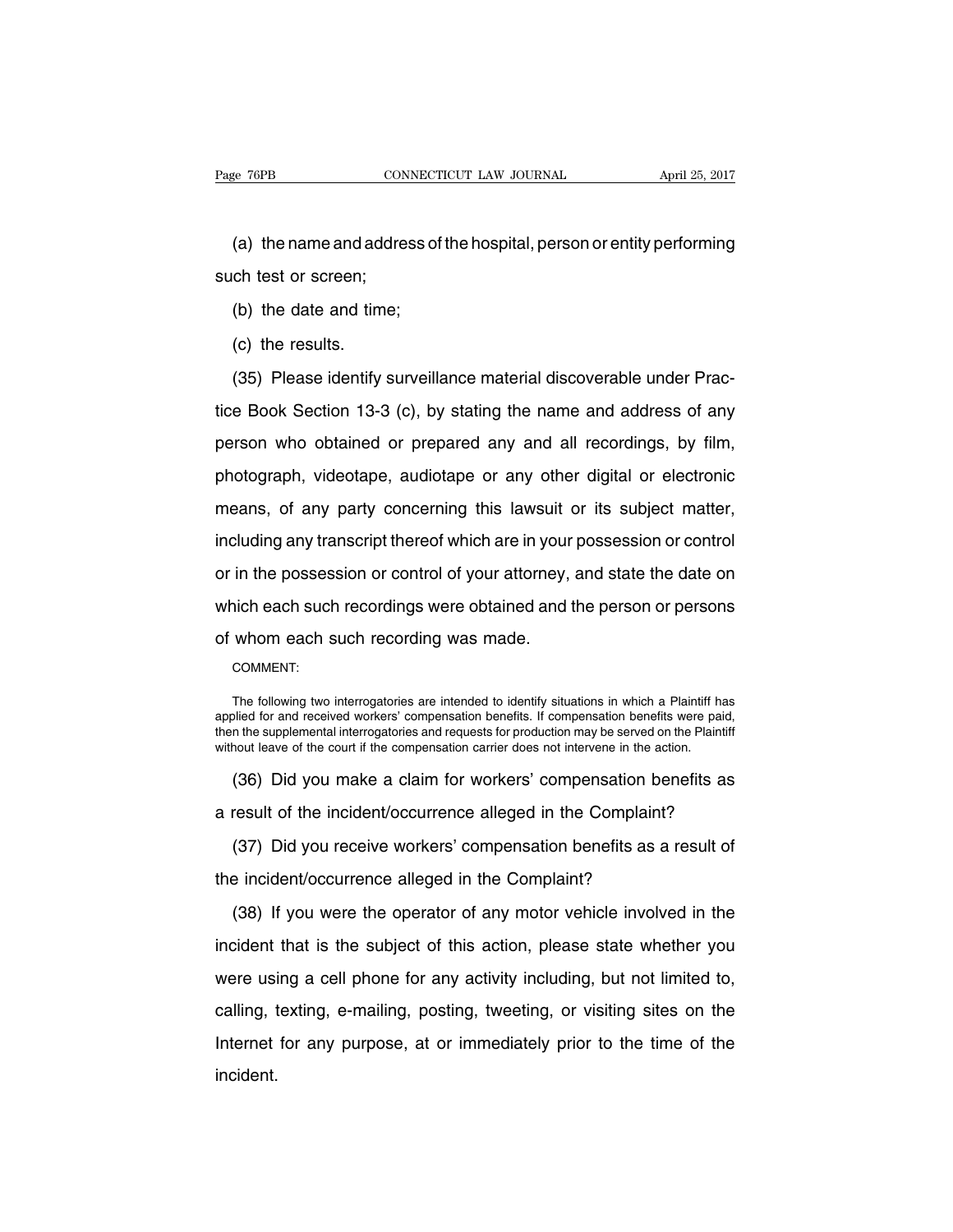(39) State whether you have ever been enrolled in Medicare Part A or Part B.

(a) If the response to the previous interrogatory is affirmative, provide:

(i) The effective date(s);

(ii) Your Medicare claim number(s);

(iii) Your name exactly as it appears on your Medicare card; and

(iv) Your date of birth.

(b) State whether Medicare Part A or Part B has paid any bills for treatment of any injuries allegedly sustained as a result of the incident alleged in the Complaint.

(c) If the response to the previous interrogatory is affirmative, state the amount Medicare Part A or Part B has paid.

(d) If you are not presently enrolled in Medicare Part A or Part B, state whether you are eligible to enroll in Medicare Part A or Part B.

(e) State whether you plan to apply for Medicare Part A or Part B within the next thirty-six (36) months.

DEFENDANT,

**BY\_\_\_\_\_\_\_\_\_\_\_\_\_\_\_\_\_\_\_\_\_\_\_\_\_\_\_\_**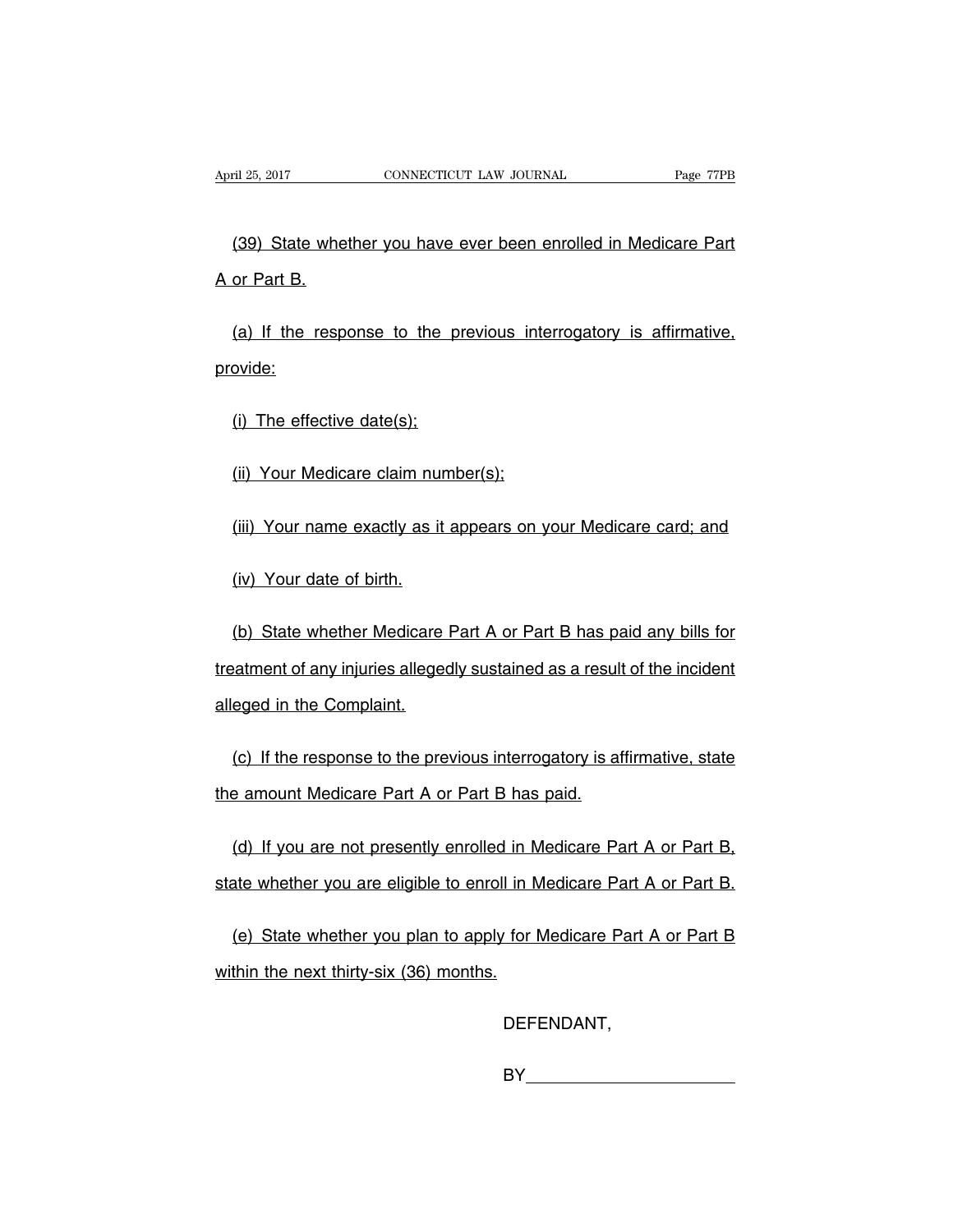I, \_\_\_\_\_\_\_\_\_\_\_\_\_\_, hereby certify that I have reviewed the above interrogatories and responses thereto and that they are true and accurate to the best of my knowledge and belief.

(Plaintiff)

Subscribed and sworn to before me this **constantly day** day of \_\_\_\_\_\_\_\_\_\_\_\_\_\_, 20\_\_\_\_\_.

> Notary Public/ Commissioner of the Superior **Court**

## **CERTIFICATION**

I certify that a copy of this document was or will immediately be mailed or delivered electronically or non-electronically on (date) \_\_\_\_\_\_ to all attorneys and self-represented parties of record **[**and to all parties who have not appeared in this matter**]** and that written consent for electronic delivery was received from all attorneys and self-represented parties of record who received or will immediately be receiving electronic delivery.

Name and address of each party and attorney that copy was or will immediately be mailed or delivered to\*

\*If necessary, attach additional sheet or sheets with the name and address which the copy was or will immediately be mailed or delivered to.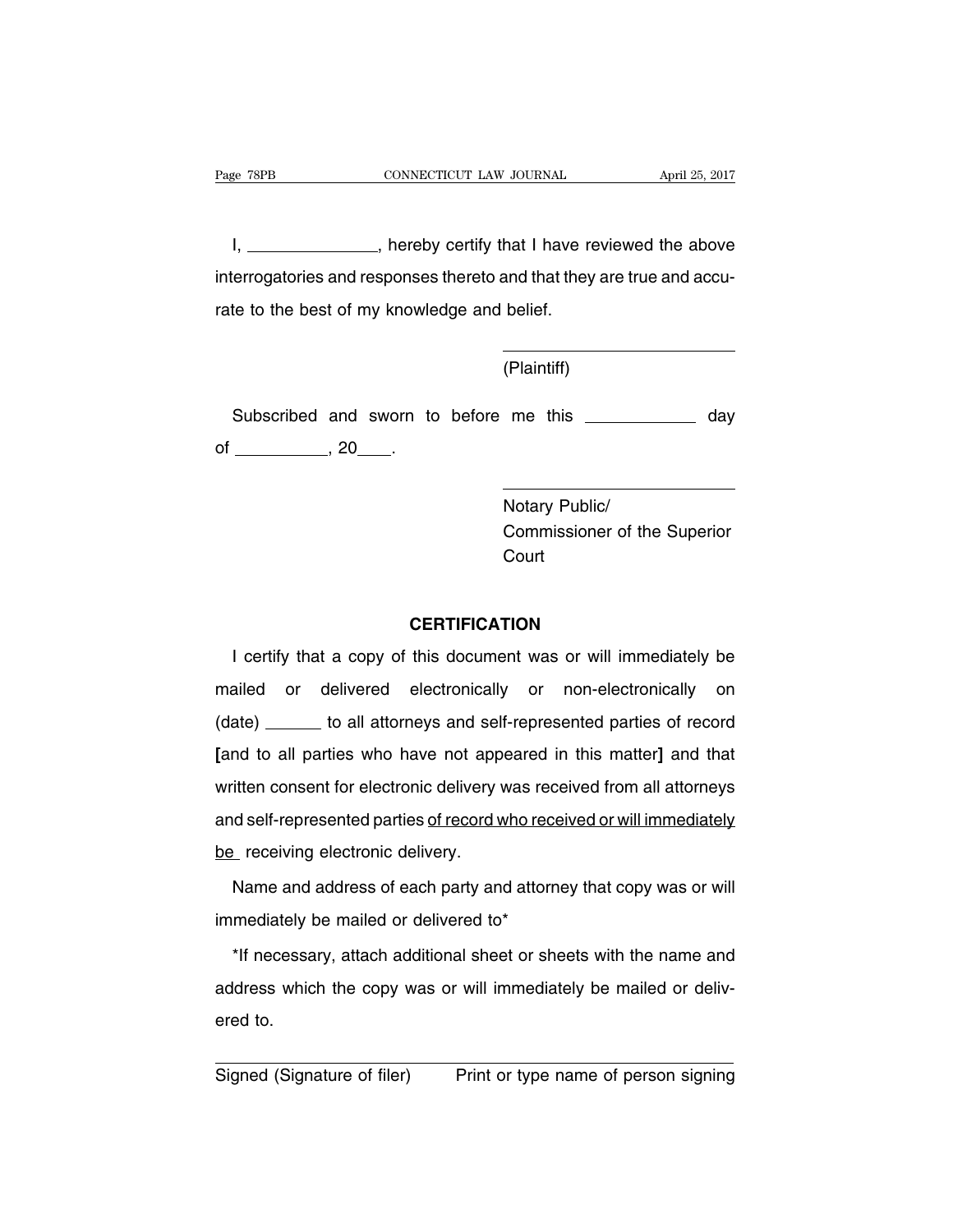#### Date Signed

Mailing address (Number, street, town, state and zip code) or

E-mail address, if applicable

#### Telephone number

COMMENTARY: The changes to this form add a single, six-part question regarding Medicare to the existing standard interrogatories and are intended to allow defendant providers of liability insurance, including self-insurance, no fault insurance and worker's compensation insurance, to capture the information necessary to satisfy the federal reporting requirements on the Medicare enrollment status of claimants. In the absence of that question, defendants seek permission to file nonstandard interrogatories to obtain the required Medicare reporting information.

The changes also conform the language of Interrogatory #32 regarding recordings of an incident by film, photograph, videotape, audiotape or any other digital or electronic means to similar questions in other standard interrogatories in order to avoid any confusion, and make the certification consistent with Section 10-14.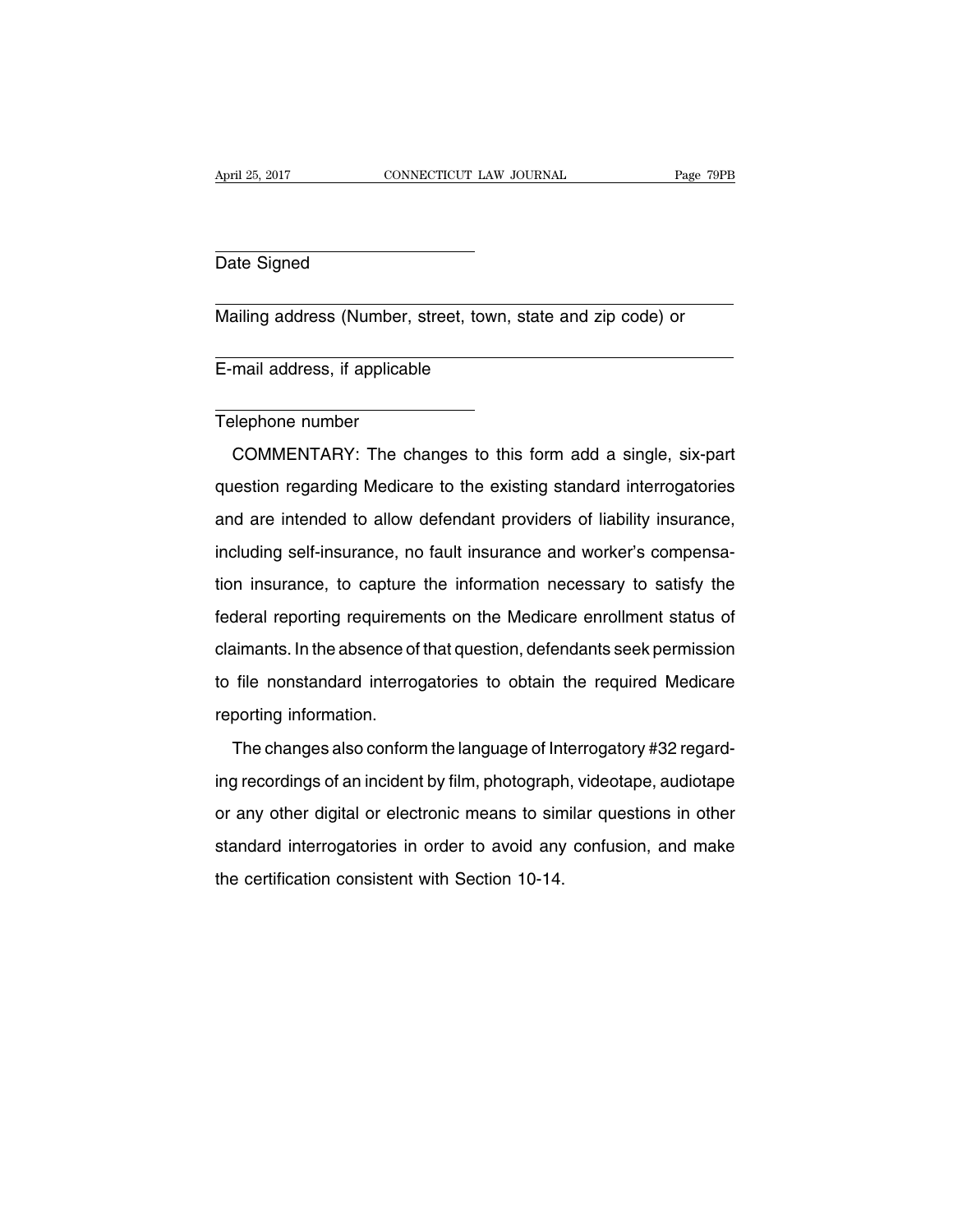## Form 203

# **Plaintiff's Interrogatories Premises Liability Cases**

| No. CV-     | : SUPERIOR COURT       |
|-------------|------------------------|
| (Plaintiff) | : JUDICIAL DISTRICT OF |
| VS.         | :AT                    |
| (Defendant) | $\therefore$ (Date)    |

The undersigned, on behalf of the Plaintiff, hereby propounds the following interrogatories to be answered by the Defendant, , under oath, within sixty (60) days of the filing hereof in compliance with Practice Book Section 13-2.

In answering these interrogatories, the Defendant(s) is (are) required to provide all information within their knowledge, possession or power. If an interrogatory has subparts, answer each subpart separately and in full and do not limit the answer to the interrogatory as a whole. If any interrogatories cannot be answered in full, answer to the extent possible.

(1) Identify the person(s) who, at the time of the Plaintiff's alleged injury, owned the premises where the Plaintiff claims to have been injured.

- (a) If the owner is a natural person, please state:
- (i) your name and any other name by which you have been known;
- (ii) your date of birth;
- (iii) your home address;
- (iv) your business address.
- (b) If the owner is not a natural person, please state: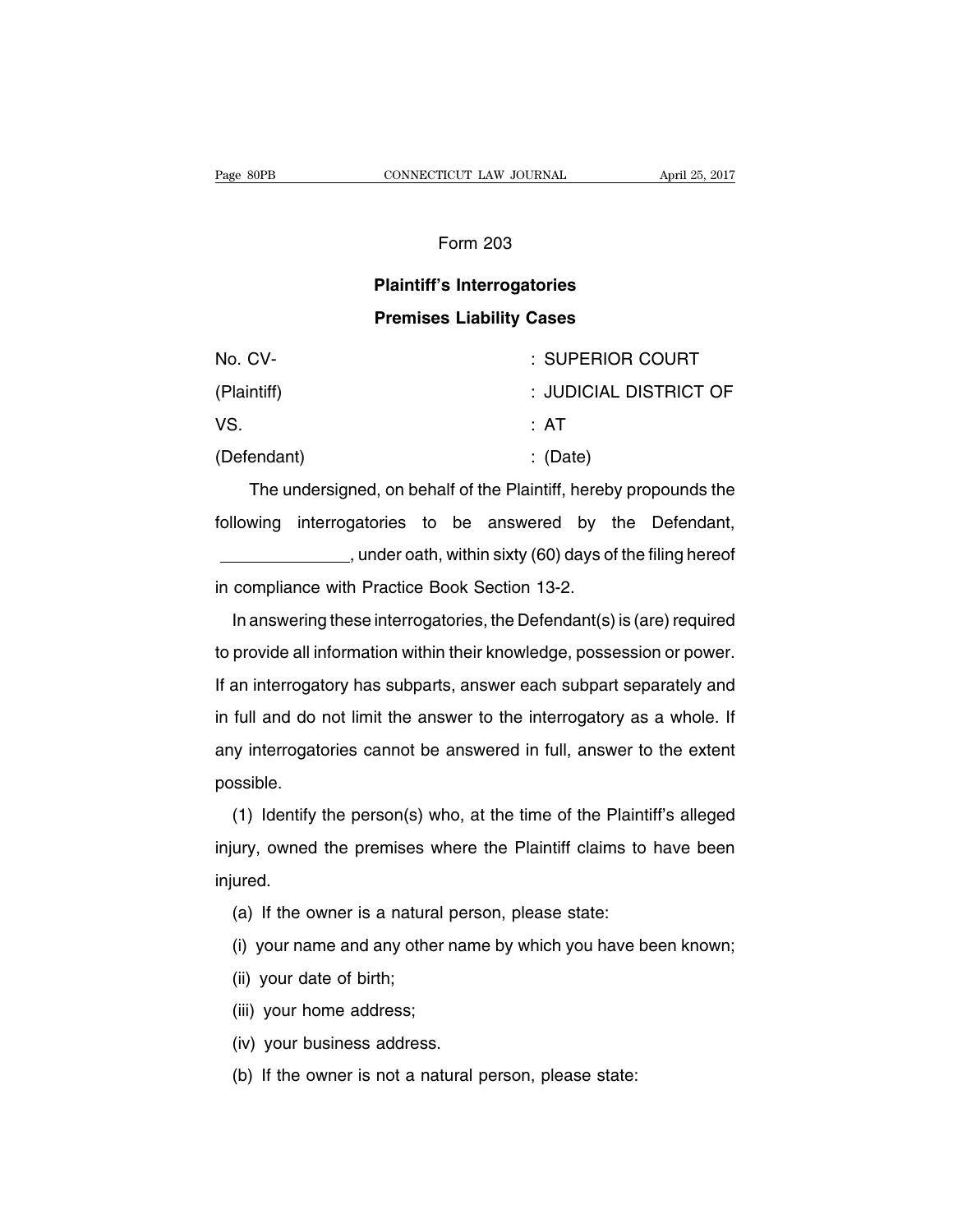(i) your name and any other name by which you have been known;

(ii) your business address;

(iii) the nature of your business entity (corporation, partnership, etc.);

(iv) whether you are registered to do business in Connecticut;

(v) the name of the manager of the property, if applicable.

(2) Identify the person(s) who, at the time of the Plaintiff's alleged injury, had a possessory interest (e.g., tenants) in the premises where the Plaintiff claims to have been injured.

(3) Identify the person(s) responsible for the maintenance and inspection of the premises at the time and place where the Plaintiff claims to have been injured.

(4) State whether you had in effect at the time of the Plaintiff's injuries any written policies or procedures that relate to the kind of conduct or condition the Plaintiff alleges caused the injury.

(5) State whether it is your business practice to prepare, or to obtain from your employees, a written report of the circumstances surrounding injuries sustained by persons on the subject premises.

(6) State whether any written report of the incident described in the Complaint was prepared by you or your employees in the regular course of business.

(7) State whether any warnings or caution signs or barriers were erected at or near the scene of the incident at the time the Plaintiff claims to have been injured.

(8) If the answer to the previous interrogatory is in the affirmative, please state: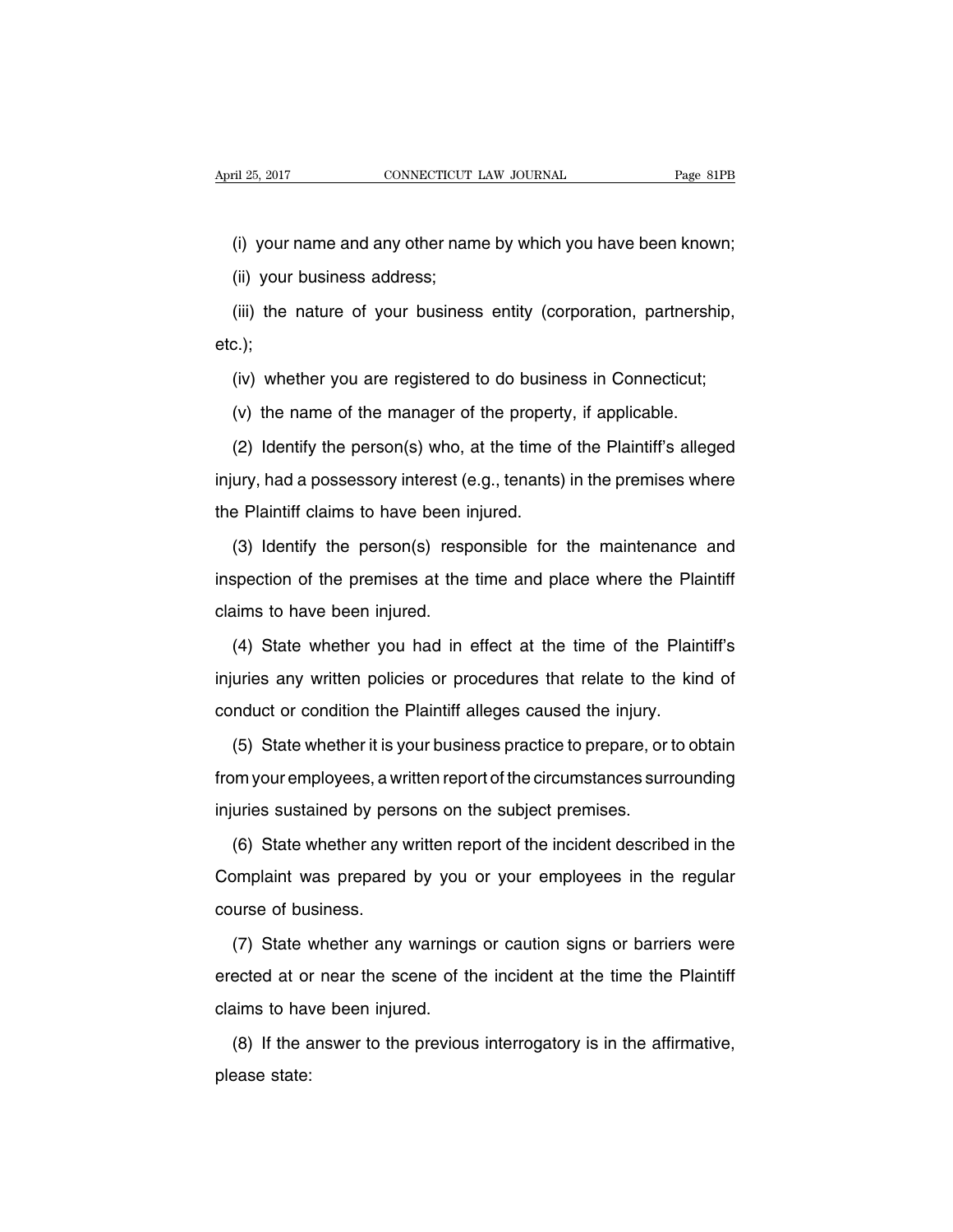(a) the name, address and employer of the person who erected the warning or caution signs or barriers;

(b) the name, address and employer who instructed the person to erect the warning or caution signs or barriers;

(c) the time and date a sign or barrier was erected;

(d) the size of the sign or barrier and wording that appeared thereon.

(9) State whether you received, at any time within twenty-four (24) months before the incident described by the Plaintiff, complaints from anyone about the defect or condition that the Plaintiff claims caused the Plaintiff's injury.

(10) If the answer to the previous interrogatory is in the affirmative, please state:

(a) the name and address of the person who made the complaint;

(b) the name, address and person to whom said complaint was made;

(c) whether the complaint was in writing;

(d) the nature of the complaint.

(11) Please identify surveillance material discoverable under Practice Book Section 13-3 (c), by stating the name and address of any person who obtained or prepared any and all recordings, by film, photograph, videotape, audiotape or any other digital or electronic means, of any party concerning this lawsuit or its subject matter, including any transcript thereof which are in your possession or control or in the possession or control of your attorney, and state the date on which each such recordings were obtained and the person or persons of whom each such recording was made.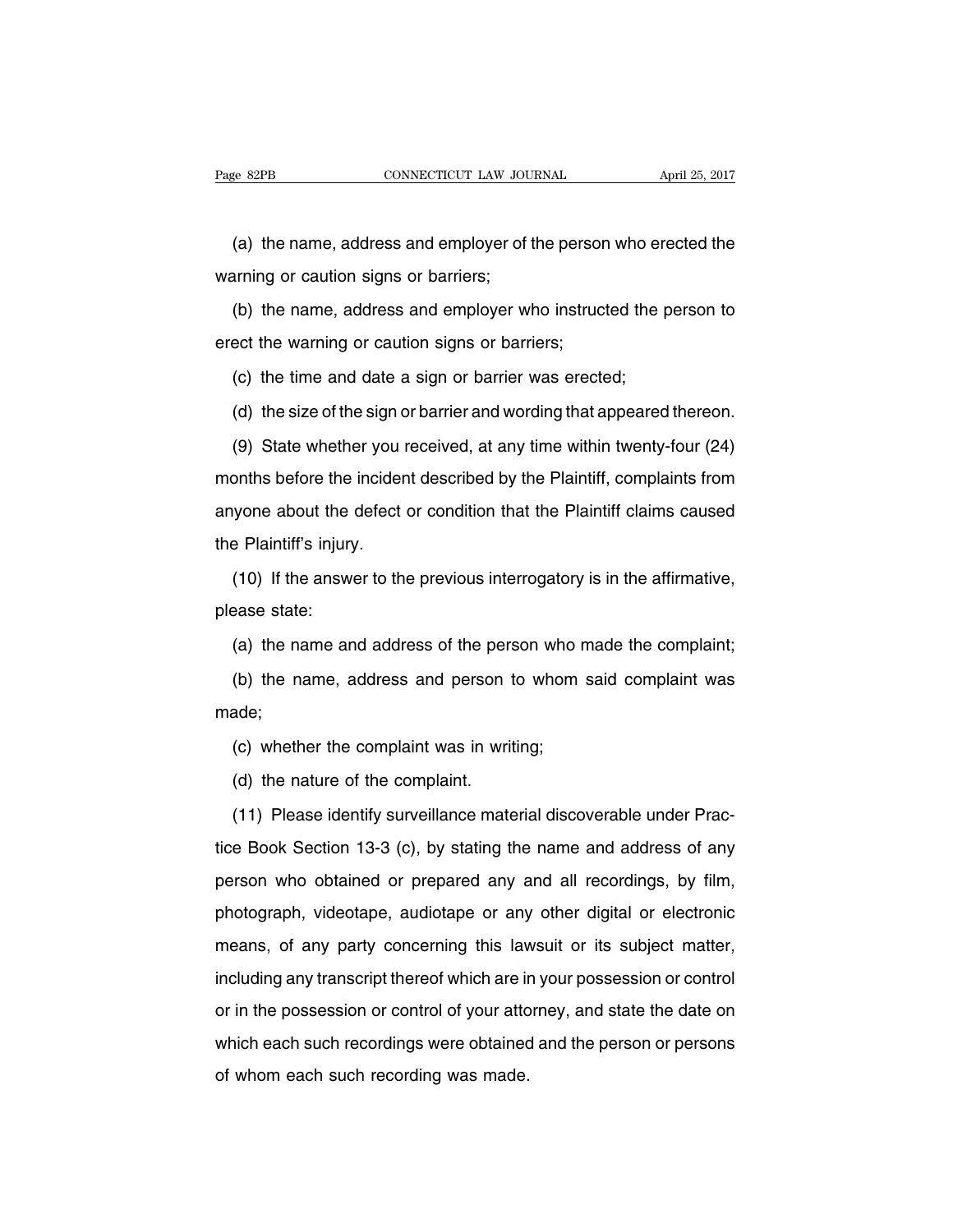(12) Are you aware of any photographs or any recordings by film, video, audio or any other digital or electronic means depicting the incident alleged in the Complaint, the scene of the incident, or any condition or injury alleged to have been caused by the incident alleged in the Complaint? If so, for each set of photographs or each recording taken, obtained or prepared of each such subject, please state:

(a) the name and address of the person who took, obtained or prepared such photograph or recording, other than an expert who will not testify at trial;

(b) the dates on which such photographs were taken or such recordings were obtained or prepared;

(c) the subject (e.g., ''scene of incident,'' etc.);

(d) the number of photographs or recordings;

(e) the nature of the recording (e.g., film, video, audio, etc.).

(13)–(23) (Interrogatories #1 (a) through (e), #2 through #5, #7, #8, #9, #12, #13 and #16 of Form 201 may be used to complete this standard set of interrogatories.)

PLAINTIFF,

BY

#### **CERTIFICATION**

I certify that a copy of this document was or will immediately be mailed or delivered electronically or non-electronically on (date) to all attorneys and self-represented parties of record **[**and to all parties who have not appeared in this matter**]** and that written consent for electronic delivery was received from all attorneys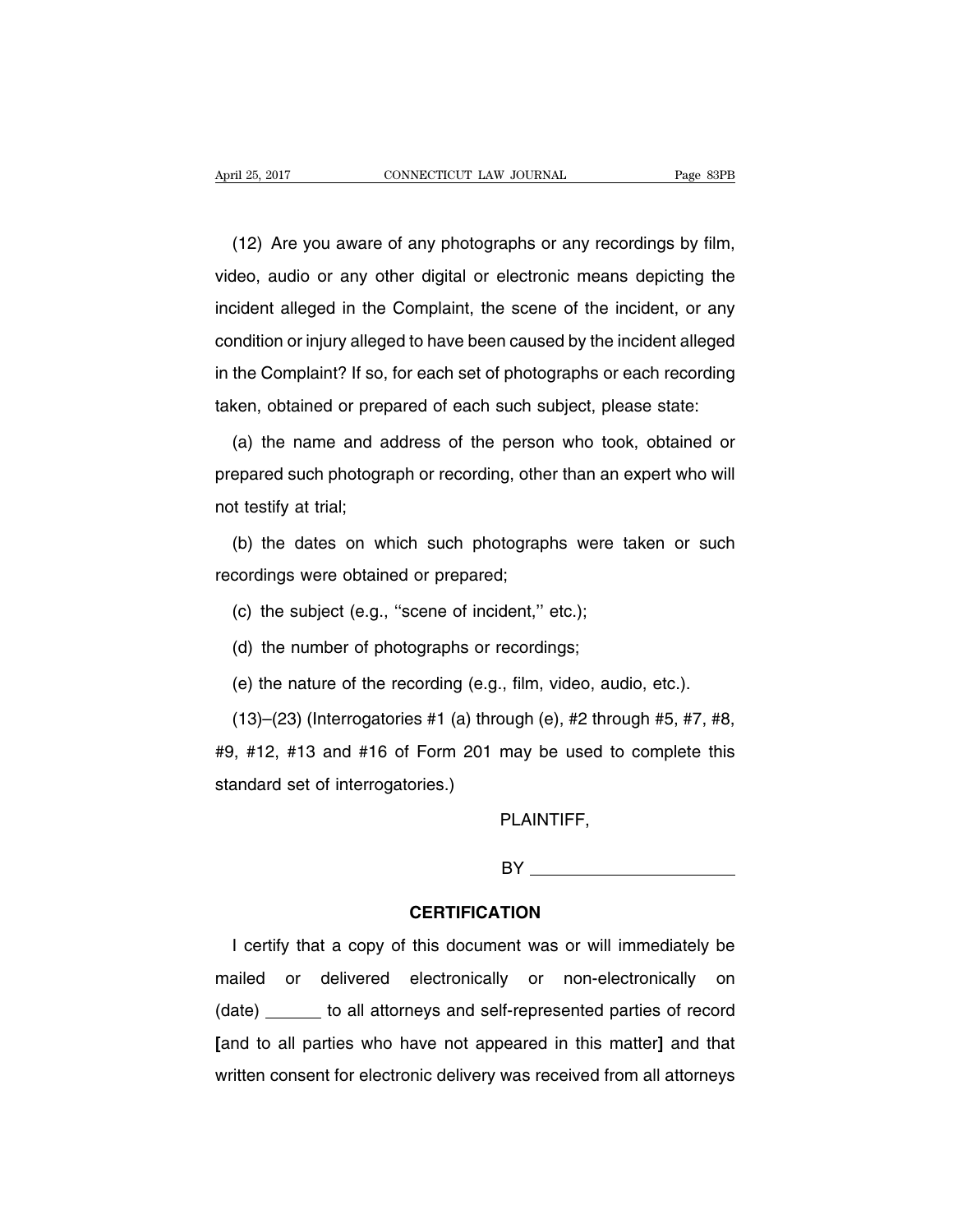and self-represented parties of record who received or will immediately be receiving electronic delivery.

Name and address of each party and attorney that copy was or will immediately be mailed or delivered to\*

\*If necessary, attach additional sheet or sheets with the name and address which the copy was or will immediately be mailed or delivered to.

Signed (Signature of filer) Print or type name of person signing

Date Signed

Mailing address (Number, street, town, state and zip code) or

E-mail address, if applicable

Telephone number

COMMENTARY: The change to the certification on this form is consistent with the provisions of Section 10-14.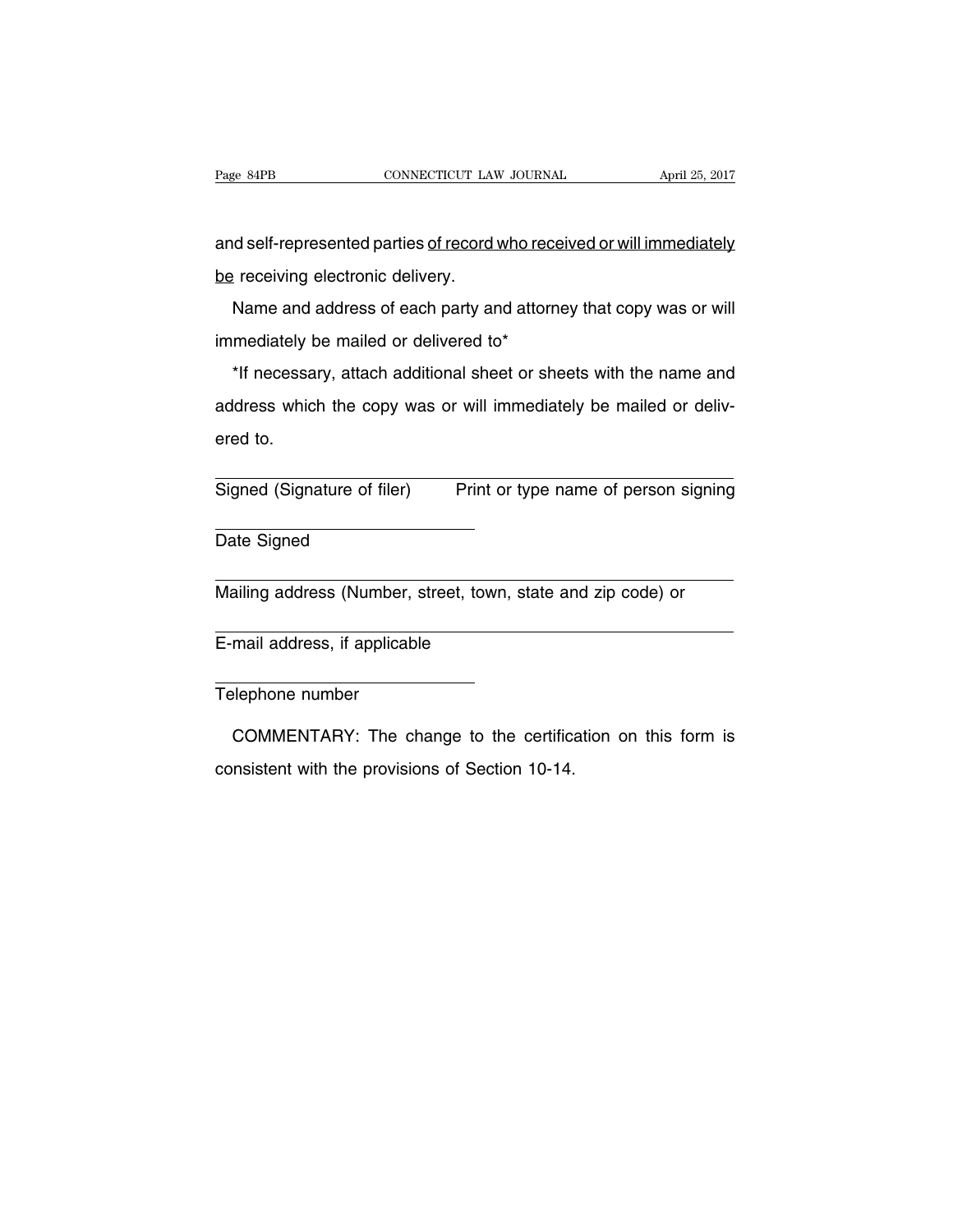#### Form 204

#### **Plaintiff's Requests for Production**

| No. CV-     | : SUPERIOR COURT       |
|-------------|------------------------|
| (Plaintiff) | : JUDICIAL DISTRICT OF |
| VS.         | : AT                   |
| (Defendant) | $\therefore$ (Date)    |

The Plaintiff(s) hereby request(s) that the Defendant provide counsel for the Plaintiff(s) with copies of the documents described in the following requests for production, or afford counsel for said Plaintiff(s) the opportunity or, if necessary, sufficient written authorization, to inspect, copy, photograph or otherwise reproduce said documents. The production of such documents, copies or written authorization shall take place at the offices of  $\_\_\_\_\_$  on  $\_\_\_\_\_$  (day),  $\_\_\_\_\_$  (date)  $at$   $(time)$ .

In answering these production requests, the Defendant(s) are required to provide all information within their possession, custody or control. If any production request cannot be answered in full, answer to the extent possible.

Definition: ''You'' shall mean the Defendant to whom these interrogatories are directed except that if that Defendant has been sued as the representative of the estate of a decedent, ward, or incapable person, ''you'' shall also refer to the Defendant's decedent, ward or incapable person unless the context of an interrogatory clearly indicates otherwise.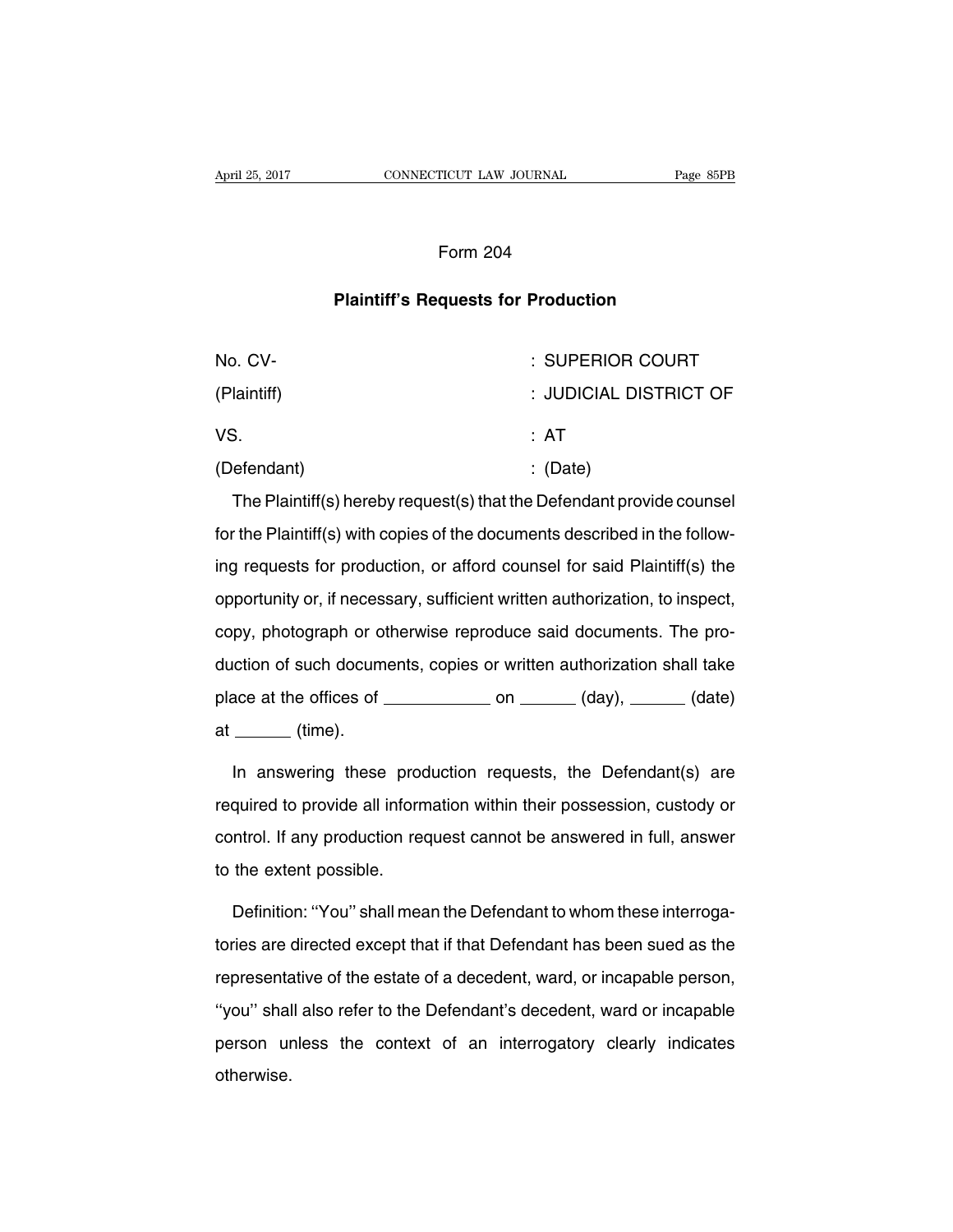(1) A copy of the appraisal or bill for repairs as identified in response to Interrogatory #11.

(2) A copy of declaration page(s) of each insurance policy identified in response to Interrogatory #7 and/or #8.

(3) If the answer to Interrogatory #9 is in the affirmative, a copy of the complete policy contents of each insurance policy identified in response to Interrogatory #7 and/or #8.

(4) A copy of any photographs or recordings identified in response to Interrogatory #6.

(5) A copy of any nonprivileged statement, as defined in Practice Book Section 13-1, of any party in this lawsuit concerning this action or its subject matter.

(6) A copy of all lease agreements pertaining to any motor vehicle involved in the incident which is the subject of this action, which was owned or operated by you or your employee, and all documents referenced or incorporated therein.

(7) A copy of all records of blood alcohol testing or drug screens referred to in answer to Interrogatory #16, or a signed authorization, sufficient to comply with the provisions of the Health Insurance Portability and Accountability Act (HIPAA) or those of the Public Health Service Act, whichever is applicable, to obtain the same for each hospital, person or entity that performed such test or screen. Information obtained pursuant to the provisions of HIPAA or the Public Health Service Act shall not be used or disclosed by the parties for any purpose other than the litigation or proceeding for which such information is requested.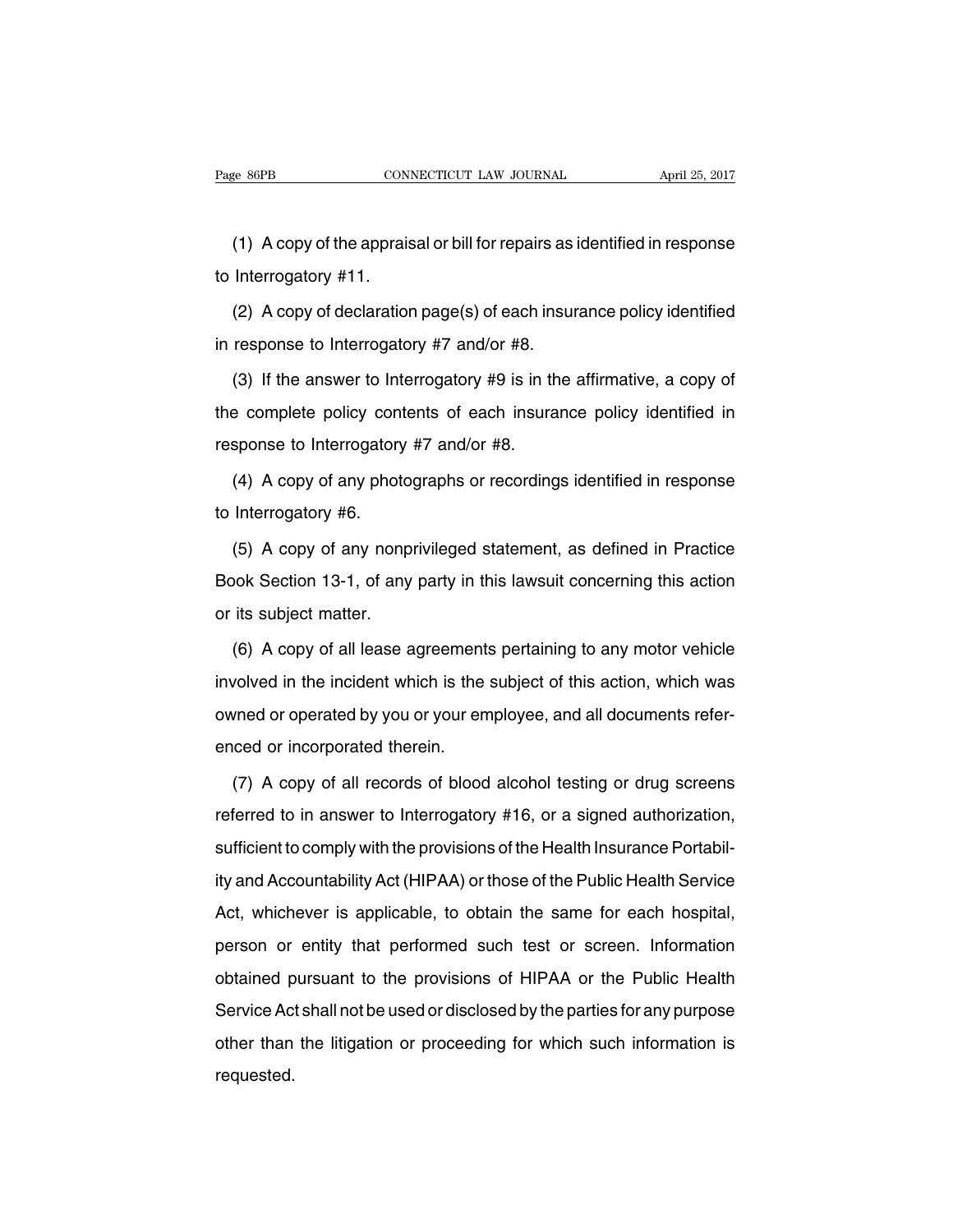(8) A copy of each and every recording of surveillance material discoverable under Practice Book Section 13-3 (c), by film, photograph, videotape, audiotape or any other digital or electronic means, of any party to this lawsuit concerning this lawsuit or the subject matter thereof, including any transcript of such recording.

PLAINTIFF,

BY **Example 20** 

# **CERTIFICATION**

I certify that a copy of this document was or will immediately be mailed or delivered electronically or non-electronically on (date) to all attorneys and self-represented parties of record **[**and to all parties who have not appeared in this matter**]** and that written consent for electronic delivery was received from all attorneys and self-represented parties of record who received or will immediately be receiving electronic delivery.

Name and address of each party and attorney that copy was or will immediately be mailed or delivered to\*

\*If necessary, attach additional sheet or sheets with the name and address which the copy was or will immediately be mailed or delivered to.

Signed (Signature of filer) Print or type name of person signing

Date Signed

Mailing address (Number, street, town, state and zip code) or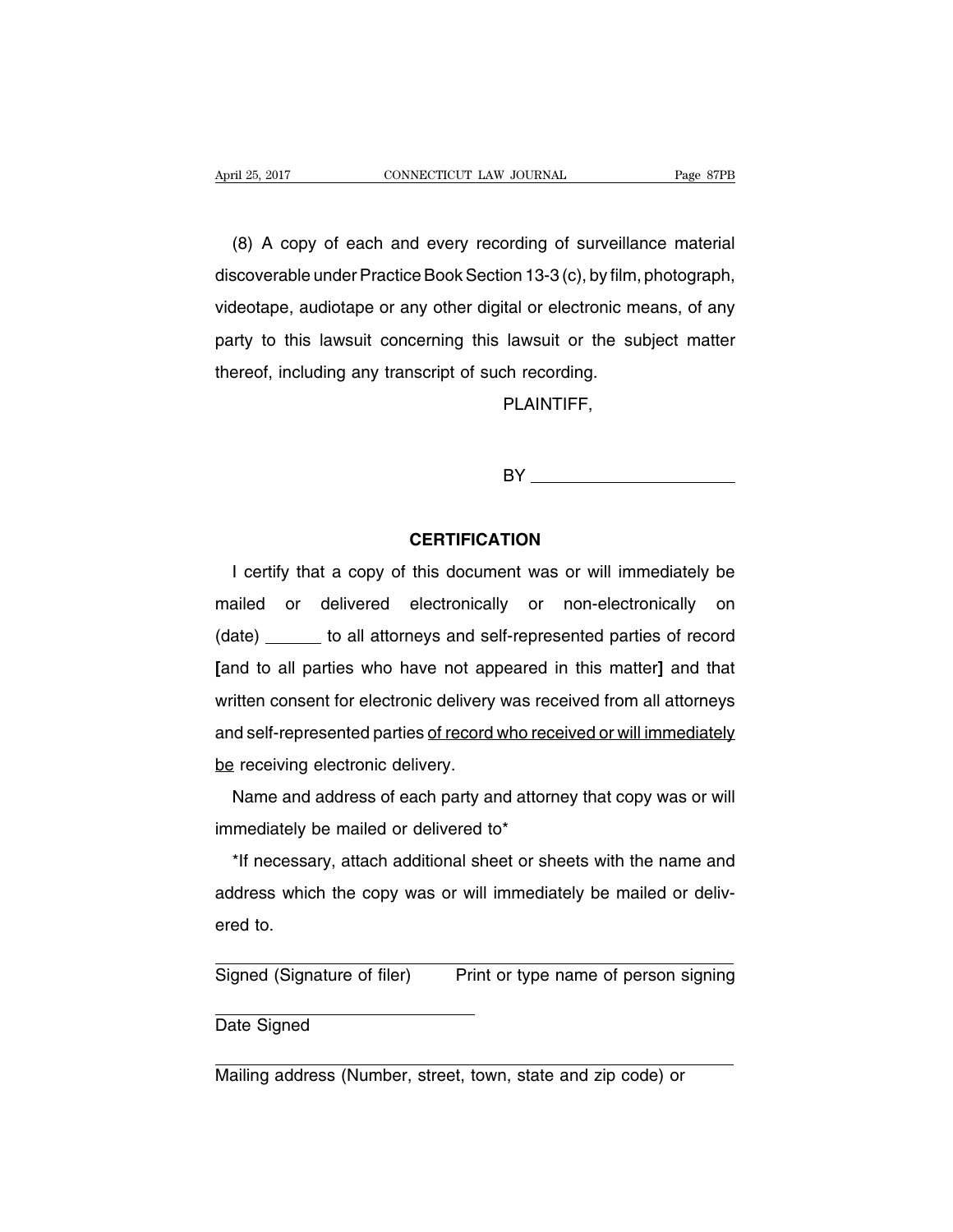E-mail address, if applicable

Telephone number

COMMENTARY: The change to the certification on this form is consistent with the provisions of Section 10-14.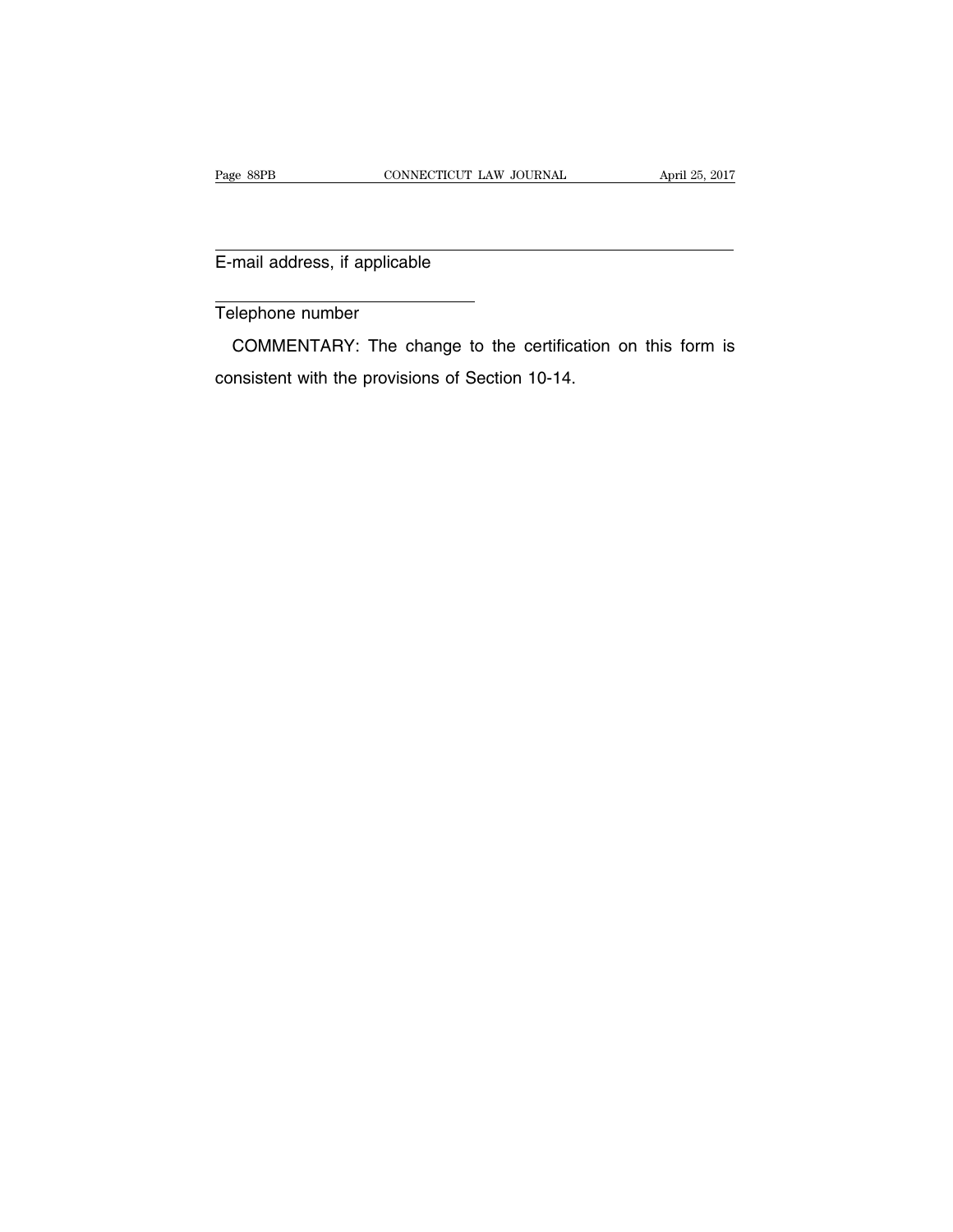### Form 205

## **Defendant's Requests for Production**

| No. CV-     | : SUPERIOR COURT       |
|-------------|------------------------|
| (Plaintiff) | : JUDICIAL DISTRICT OF |
| VS.         | : AT                   |
| (Defendant) | $\therefore$ (Date)    |

The Defendant(s) hereby request(s) that the Plaintiff provide counsel for the Defendant(s) with copies of the documents described in the following requests for production, or afford counsel for said Defendant(s) the opportunity or, where requested, sufficient written authorization, to inspect, copy, photograph or otherwise reproduce said documents. The production of such documents, copies or written authorizations shall take place at the offices of not later than sixty (60) days after the service of the Requests for Production.

In answering these production requests, the Plaintiff(s) are required to provide all information within their possession, custody or control. If any production request cannot be answered in full, answer to the extent possible.

(1) All hospital records relating to treatment received as a result of the alleged incident, and to injuries, diseases or defects to which reference is made in the answers to Interrogatories #19, #20, #21 and #22, or written authorization, sufficient to comply with the provisions of the Health Insurance Portability and Accountability Act (HIPAA), to inspect and make copies of said hospital records. Information obtained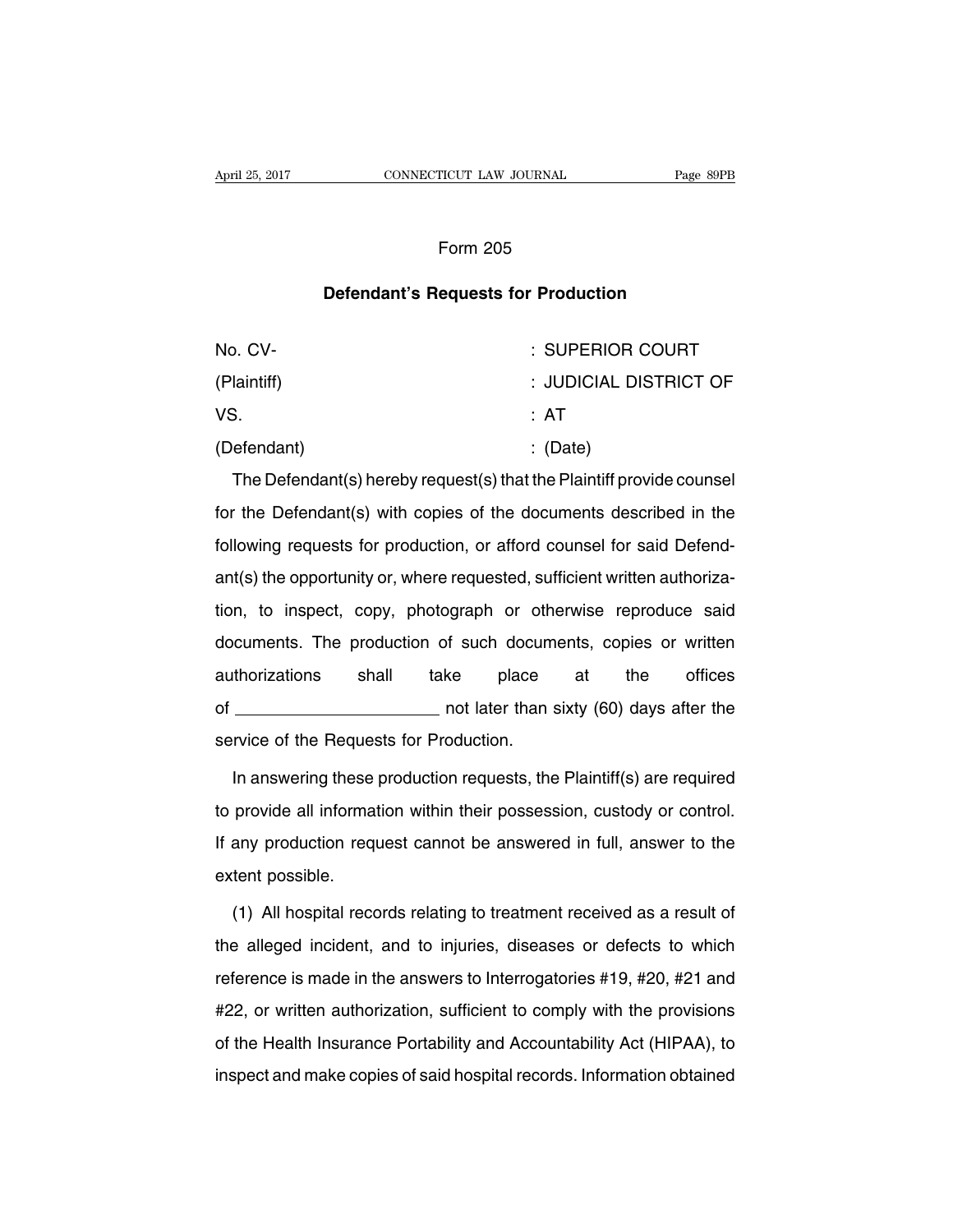pursuant to the provisions of HIPAA shall not be used or disclosed by the parties for any purpose other than the litigation or proceeding for which such information is requested.

(2) All reports and records of all doctors and all other care providers relating to treatment allegedly received by the Plaintiff(s) as a result of the alleged incident, and to the injuries, diseases or defects to which reference is made in the answers to Interrogatories #19, #20, #21 and #22 (exclusive of any records prepared or maintained by a licensed psychiatrist or psychologist) or written authorization, sufficient to comply with provisions of the Health Insurance Portability and Accountability Act, to inspect and make copies of said reports. Information obtained pursuant to the provisions of HIPAA shall not be used or disclosed by the parties for any purpose other than the litigation or proceeding for which such information is requested.

(3) If a claim for lost wages or lost earning capacity is being made, copies of, or sufficient written authorization to inspect and make copies of, the wage and employment records of all employers of the Plaintiff(s) for three (3) years prior to the date of the incident and for all years subsequent to the date of the incident to and including the date hereof.

(4) If a claim of impaired earning capacity or lost wages is being alleged, provide copies of, or sufficient written authorization to obtain copies of, that part of all income tax returns relating to lost income filed by the Plaintiff(s) for a period of three (3) years prior to the date of the incident and for all years subsequent to the date of the incident through the time of trial.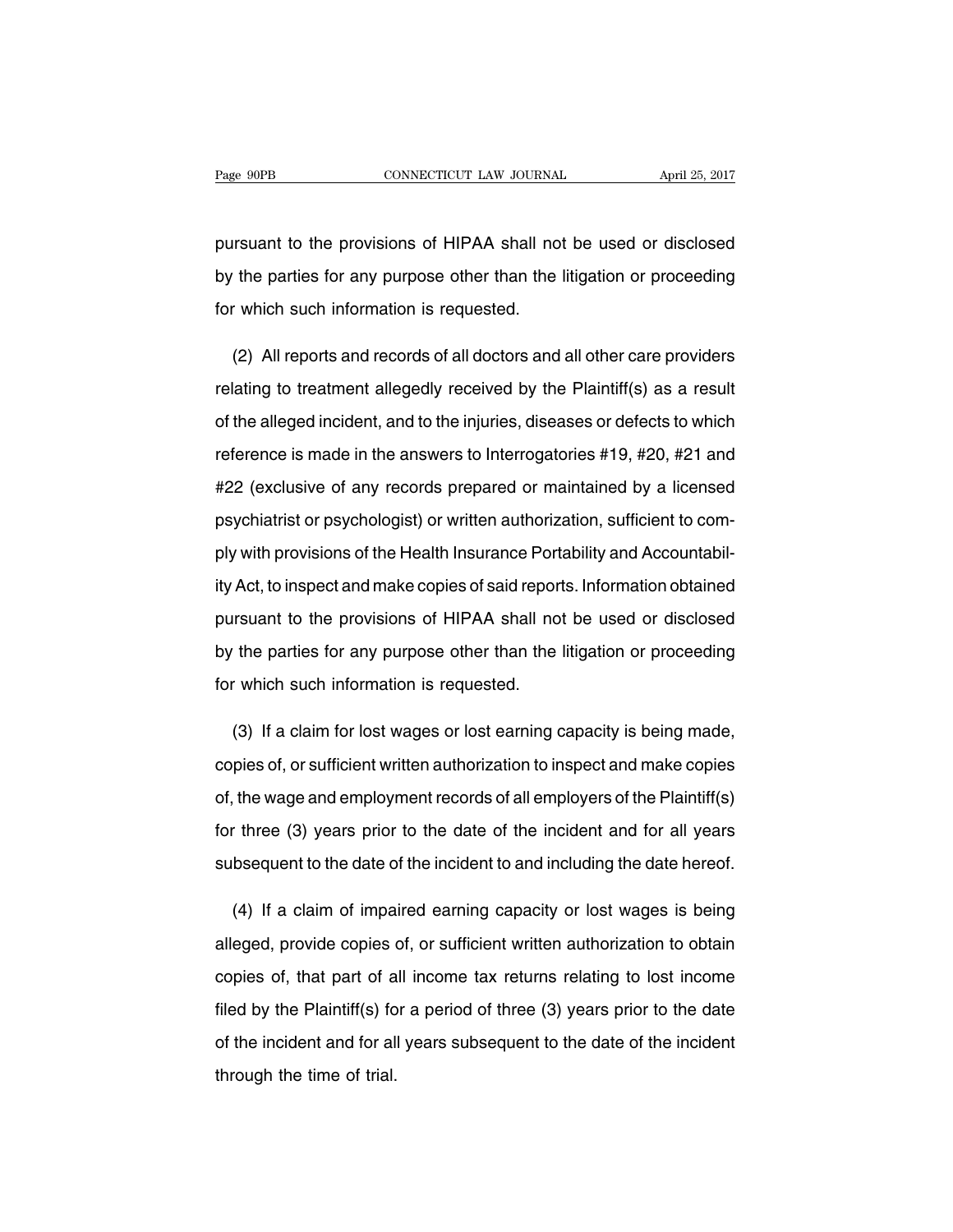(5) All property damage bills that are claimed to have been incurred as a result of this incident.

(6) All medical bills that are claimed to have been incurred as a result of this incident or written authorization, sufficient to comply with the provisions of the Health Insurance Portability and Accountability Act, to inspect and make copies of said medical bills. Information obtained pursuant to the provisions of HIPAA shall not be used or disclosed by the parties for any purpose other than the litigation or proceeding for which such information is requested.

(7) All bills for each item of expense that is claimed to have been incurred in the answer to Interroga- tory #18, and not already provided in response ¶5 and ¶6 above.

(8) Copies of all documentation of claims of right to reimbursement provided to the Plaintiff by third party payors, and copies of, or written authorization, sufficient to comply with provisions of the Health Insurance Portability and Accountability Act, to obtain any and all documentation of payments made by a third party for medical services received or premiums paid to obtain such payment. Information obtained pursuant to the provisions of HIPAA shall not be used or disclosed by the parties for any purpose other than the litigation or proceeding for which such information is requested.

(9) All documents identified or referred to in the answers to Interrogatory #26.

(10) A copy of any nonprivileged statement, as defined in Practice Book Section 13-1, of any party in this lawsuit concerning this action or its subject matter.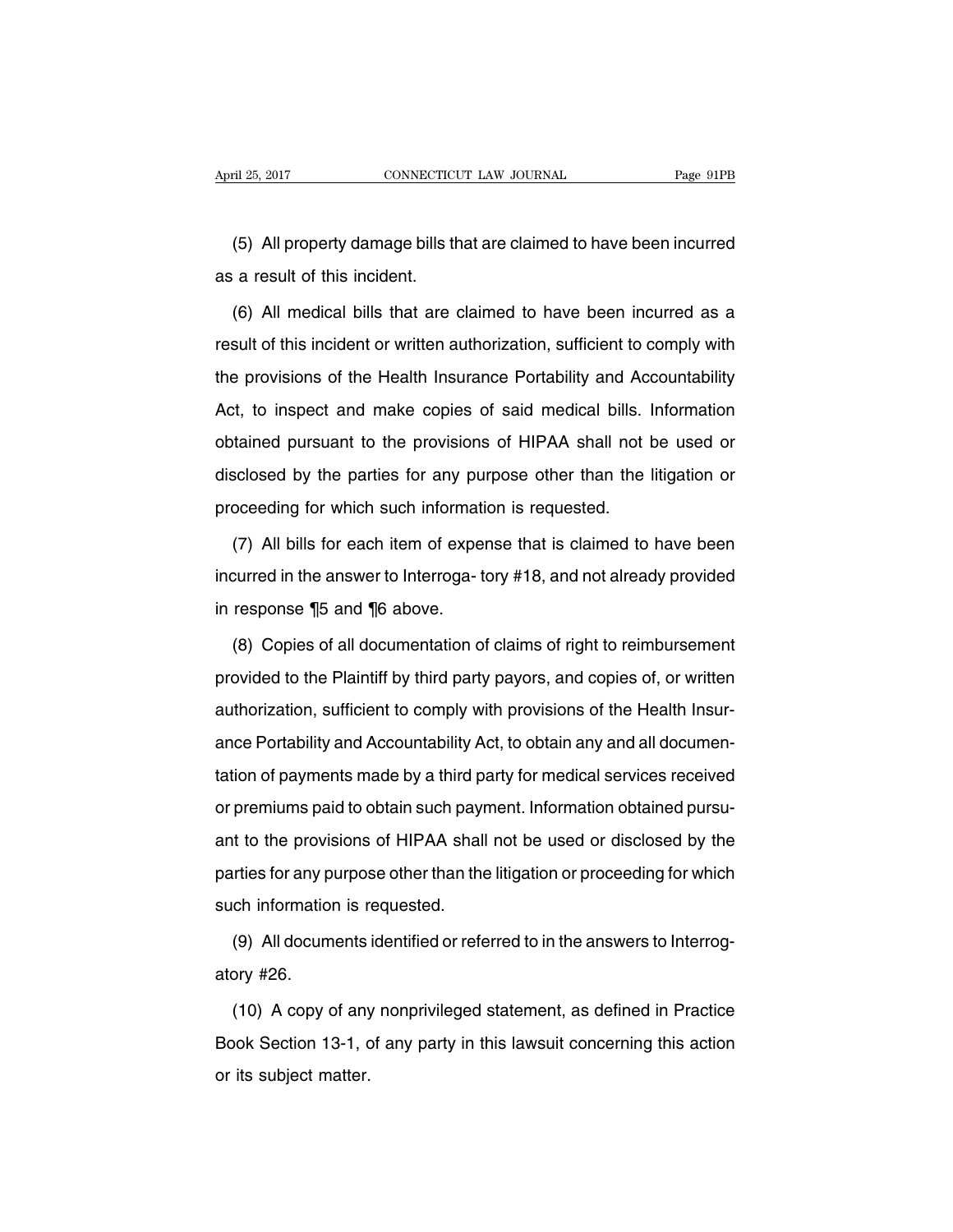(11) Any and all photographs or recordings identified in response to Interrogatory #32.

(12) A copy of all records of blood alcohol testing or drug screens referred to in answer to Interrogatory #34, or a signed authorization, sufficient to comply with the provisions of the Health Insurance Portability and Accountability Act or those of the Public Health Service Act, whichever is applicable, to obtain the same. Information obtained pursuant to the provisions of HIPAA or the Public Health Service Act shall not be used or disclosed by the parties for any purpose other than the litigation or proceeding for which such information is requested.

(13) A copy of each and every recording of surveillance material discoverable under Practice Book Section 13-3 (c), by film, photograph, videotape, audiotape or any other digital or electronic means, of any party to this lawsuit concerning this lawsuit or the subject matter thereof, including any transcript of such recording.

DEFENDANT,

BY **Example 2008** 

#### **CERTIFICATION**

I certify that a copy of this document was or will immediately be mailed or delivered electronically or non-electronically on (date) \_\_\_\_\_\_ to all attorneys and self-represented parties of record **[**and to all parties who have not appeared in this matter**]** and that written consent for electronic delivery was received from all attorneys and self-represented parties of record who received or will immediately be receiving electronic delivery.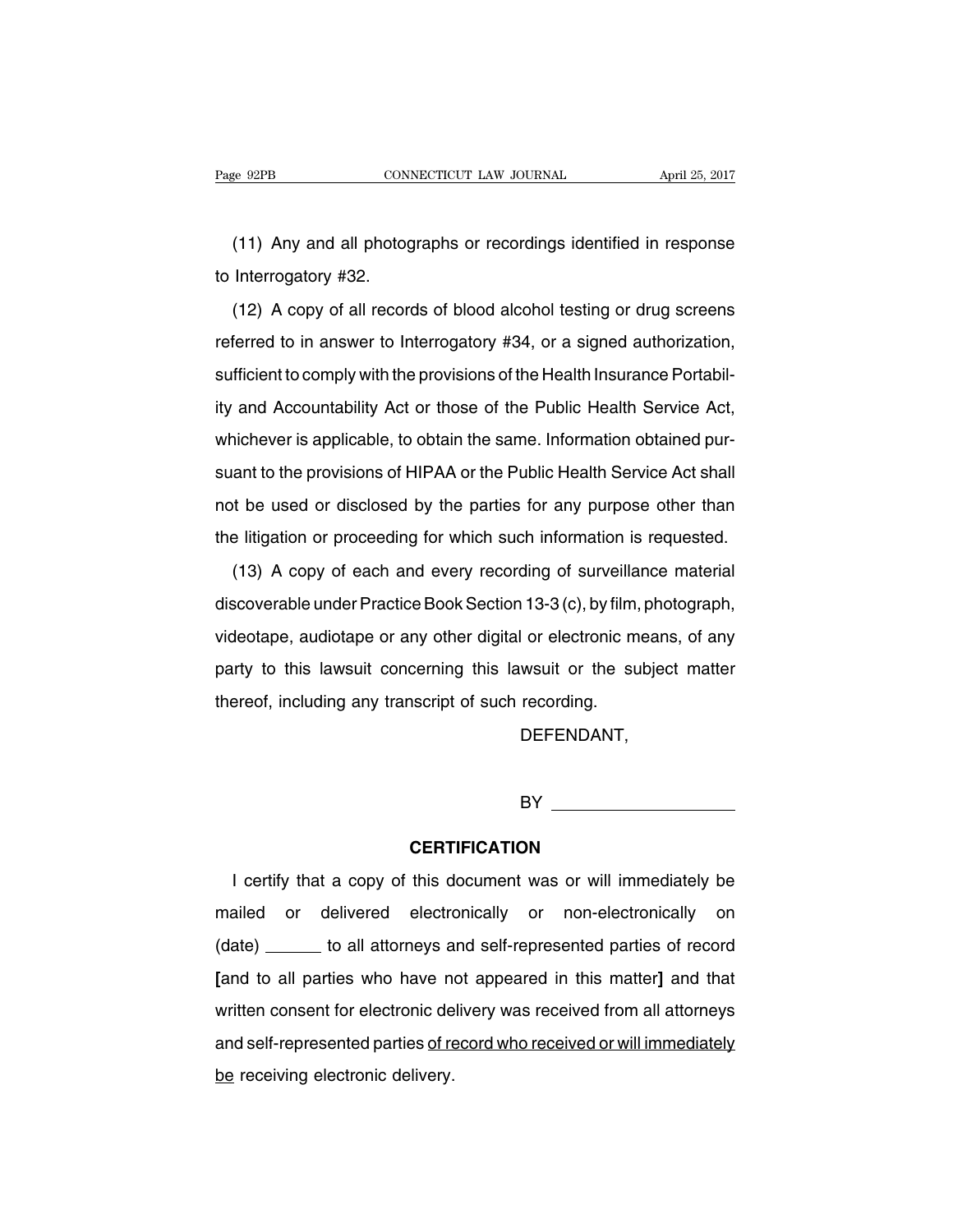Name and address of each party and attorney that copy was or will immediately be mailed or delivered to\*

\*If necessary, attach additional sheet or sheets with the name and address which the copy was or will immediately be mailed or delivered to.

Signed (Signature of filer) Print or type name of person signing

Date Signed

Mailing address (Number, street, town, state and zip code) or

E-mail address, if applicable

Telephone number

COMMENTARY: The change to the certification on this form is consistent with the provisions of Section 10-14.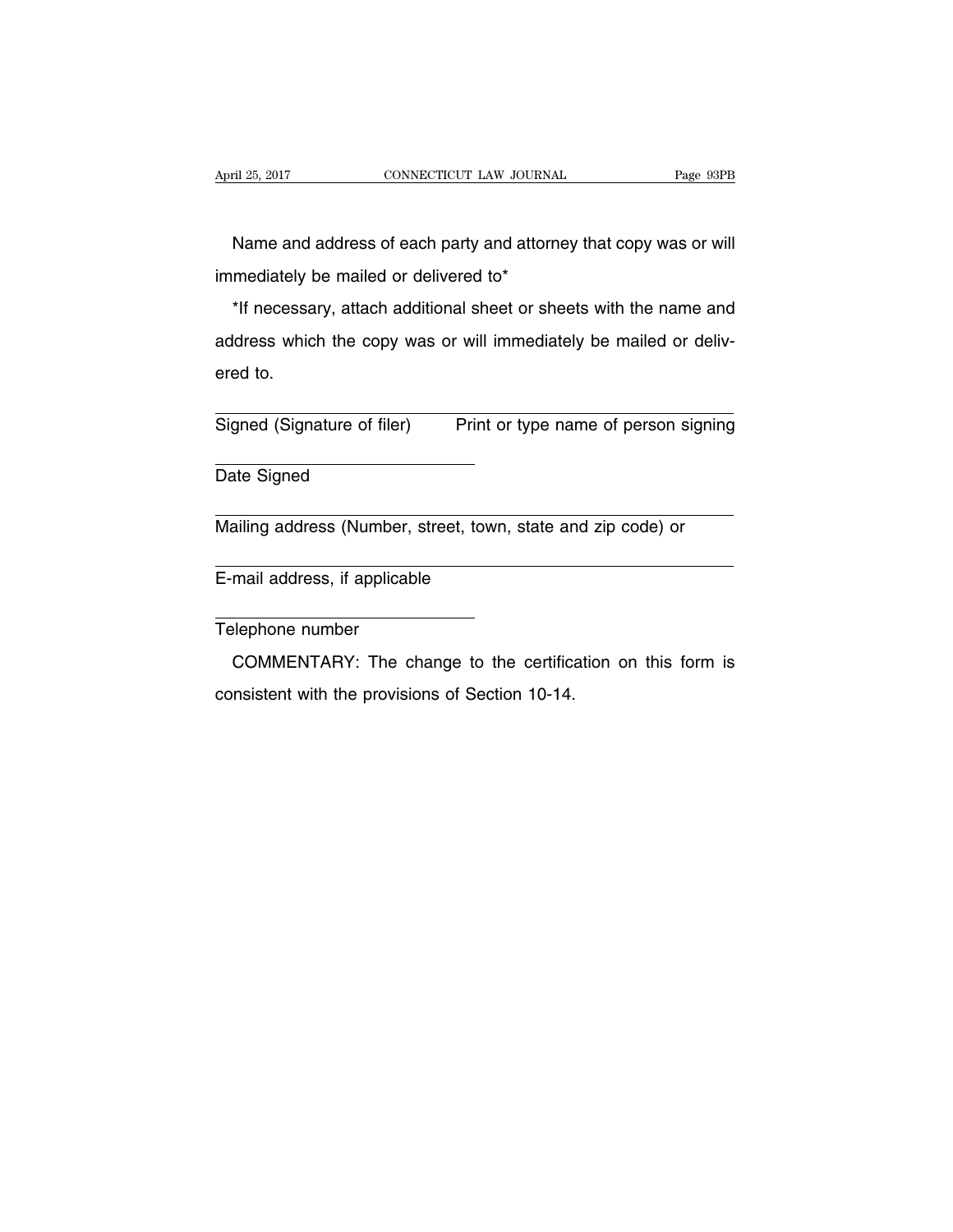#### Form 206

#### **Plaintiff's Requests for Production—Premises Liability**

| No. CV-     | : SUPERIOR COURT       |
|-------------|------------------------|
| (Plaintiff) | : JUDICIAL DISTRICT OF |
| VS.         | : AT                   |
| (Defendant) | $\therefore$ (Date)    |

The Plaintiff hereby requests that the Defendant provide counsel for the Plaintiff with copies of the documents described in the following requests for production, or afford counsel for said Plaintiff the opportunity or, if necessary, sufficient written authorization, to inspect, copy, photograph or otherwise reproduce said documents. The production of such documents, copies or written authorization shall take place at the offices of  $\_\_\_\_\_$  on  $\_\_\_\_\_$  (day),  $\_\_\_\_\_$  (date)  $at$  (time).

In answering these production requests, the Defendant(s) are required to provide all information within their possession, custody or control. If any production request cannot be answered in full, answer to the extent possible.

(1) A copy of the policies or procedures identified in response to Interrogatory #4.

(2) A copy of the report identified in response to Interrogatory #6.

(3) A copy of any written complaints identified in Interrogatory #10.

(4) A copy of declaration page(s) evidencing the insurance policy or policies identified in response to Interrogatories numbered and  $\_\_\_\_\_\$ .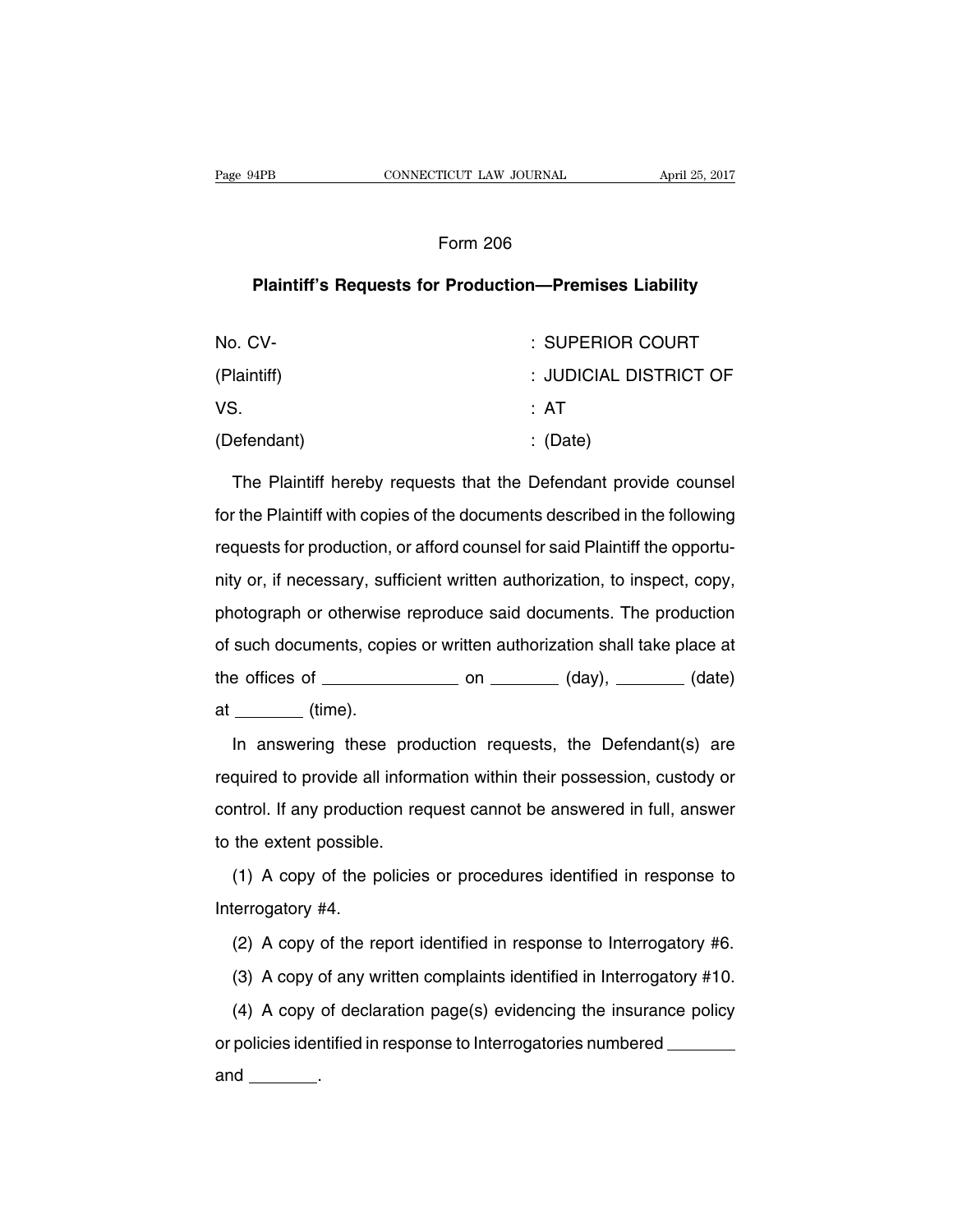(5) A copy of any nonprivileged statement, as defined in Practice Book Section 13-1, of any party in this lawsuit concerning this action or its subject matter.

(6) A copy of each and every recording of surveillance material discoverable under Practice Book Section 13-3 (c), by film, photograph, videotape, audiotape or any other digital or electronic means, of any party to this lawsuit concerning this lawsuit or the subject matter thereof, including any transcript of such recording.

(7) A copy of any photographs or recordings, identified in response to Interrogatory #12.

(8) A copy of any written leases(s) and any amendments or extensions to such lease(s) for the premises where the plaintiff claims to have been injured in effect at the time of the plaintiff's injury between you and the person or entity identified in Interrogatory #2.

(9) A copy of any written contract or agreement regarding the maintenance and inspection of the premises where the plaintiff claims to have been injured in effect at the time of the plaintiff's injury between you and the person or entity identified in Interrogatory #3.

PLAINTIFF,

BY **Example 2008** 

#### **CERTIFICATION**

I certify that a copy of this document was or will immediately be mailed or delivered electronically or non-electronically on (date) to all attorneys and self-represented parties of record **[**and to all parties who have not appeared in this matter**]** and that written consent for electronic delivery was received from all attorneys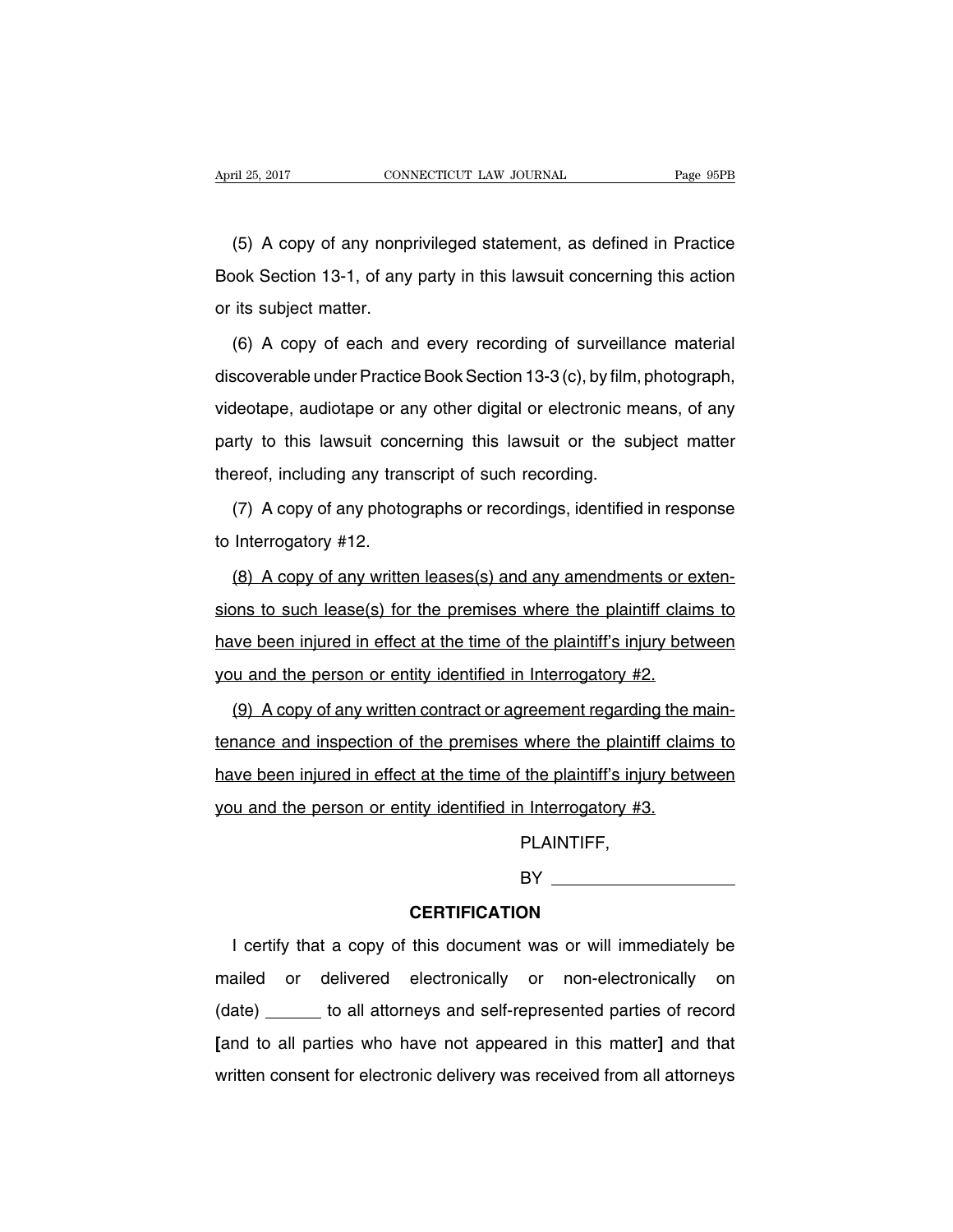and self-represented parties of record who received or will immediately be receiving electronic delivery.

Name and address of each party and attorney that copy was or will immediately be mailed or delivered to\*

\*If necessary, attach additional sheet or sheets with the name and address which the copy was or will immediately be mailed or delivered to.

Signed (Signature of filer) Print or type name of person signing

Date Signed

Mailing address (Number, street, town, state and zip code) or

E-mail address, if applicable

#### Telephone number

COMMENTARY: The change to this form adds requests for production of any written lease or lease extension for the premises and for the production of any contract or agreement regarding the maintenance and inspection of the premises in effect at the time of the alleged incident. Currently, a plaintiff is required to file a motion for permission to file supplemental requests for production in order to obtain the documents. This change will eliminate the need for such a motion. The change to the certification makes it consistent with Section 10-14.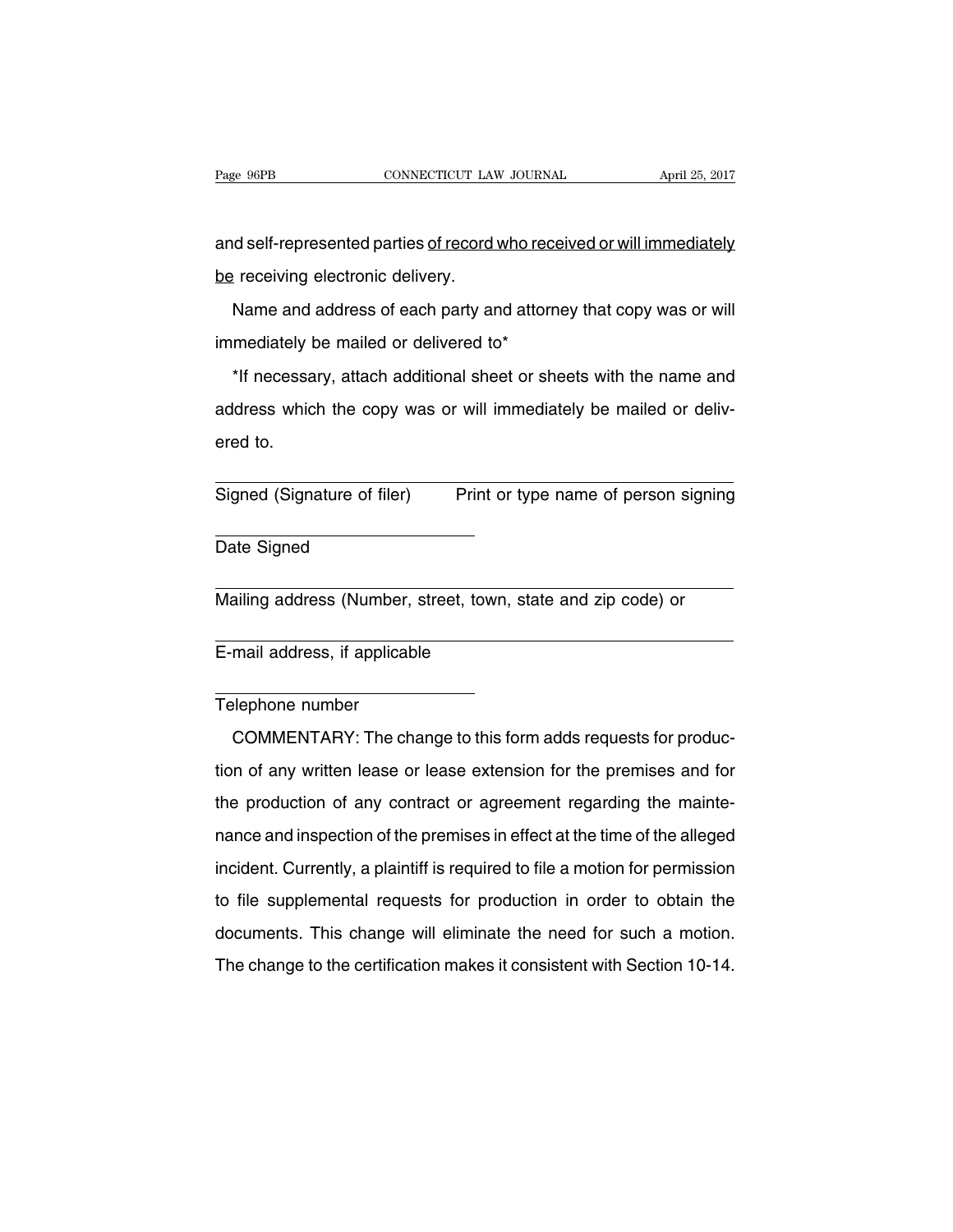# **Form 207**

# **Interrogatories—Actions to Establish, Enforce or Modify Child Support Orders**

| No. CV-     | : SUPERIOR COURT       |
|-------------|------------------------|
| (Plaintiff) | : FAMILY SUPPORT       |
| VS.         | : MAGISTRATE DIVISION  |
| (Defendant) | : JUDICIAL DISTRICT OF |
|             | ∴ AT                   |
|             | $\colon$ (Date)        |

The undersigned, on behalf of the Plaintiff/Defendant, propounds the following interrogatories to be answered by the Defendant/Plaintiff within sixty (60) days of the filing hereof.

(1) For your present residence:

(a) What is the address?

(b) What type of property is it (apartment, condominium, singlefamily home)?

(c) Who is the owner of the property?

(d) What is your relationship to the owner (landlord, parents, spouse)?

(e) When did you start living at this residence?

(2) List the names of all the adults that live with you.

(a) For each adult you live with, what is your relationship to them (spouse, sibling, roommate, parent, girlfriend or boyfriend)?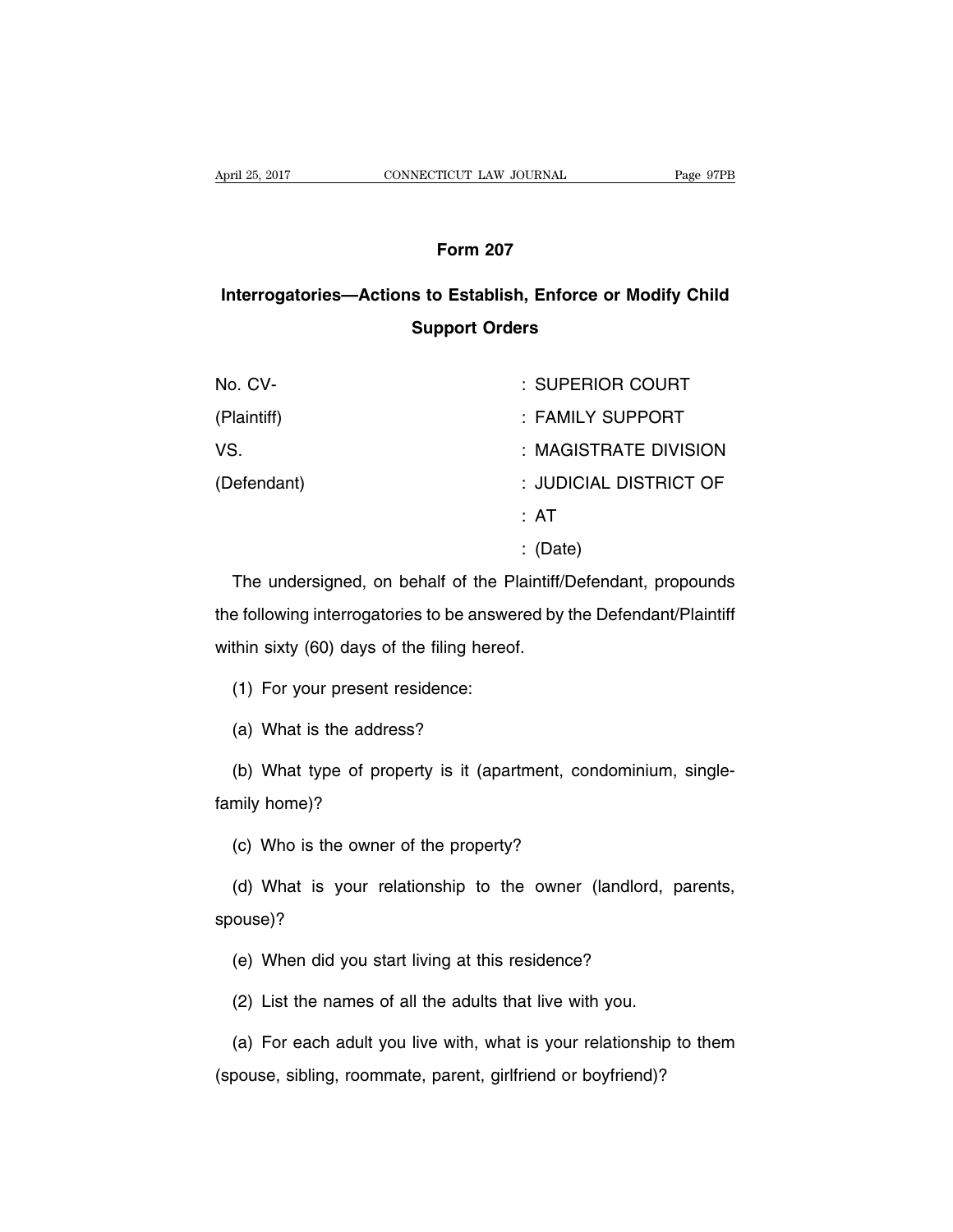(b) For each adult you live with, what is their financial contribution to the household (who pays the rent, who pays the utilities, who buys the groceries)?

(3) Give the name and address of your employer.

(a) Are you employed full-time or part-time? Are you self-employed? If you are self-employed, do not answer (b) through (h) and go directly to Interrogatory #4.

(b) Are you paid a salary, on an hourly basis, or do you work on commission or tips?

(c) What is your income per week?

(d) How many hours per week do you usually work?

(e) Is overtime available, and if it is, how many hours per week do you work overtime and what are you paid?

(f) Do you, or have you, ever received bonus income from your employment and what is the basis for the bonus?

(g) Does your employer deduct federal and state taxes and Medicare from your wages or are you responsible for filing your own deductions? If you file, provide a copy of your most recent tax returns.

(h) Do you have a second source of employment? If so, please provide the same information as requested in (a) through (g).

(4) If you are self-employed:

(a) Are you part of a partnership, corporation or LLC, and if you are, give the name of the business and your role in it?

(b) Name the other people involved in your business and their roles.

(c) Does the business file taxes (if so, bring copies of the last two tax returns filed to your next court date)?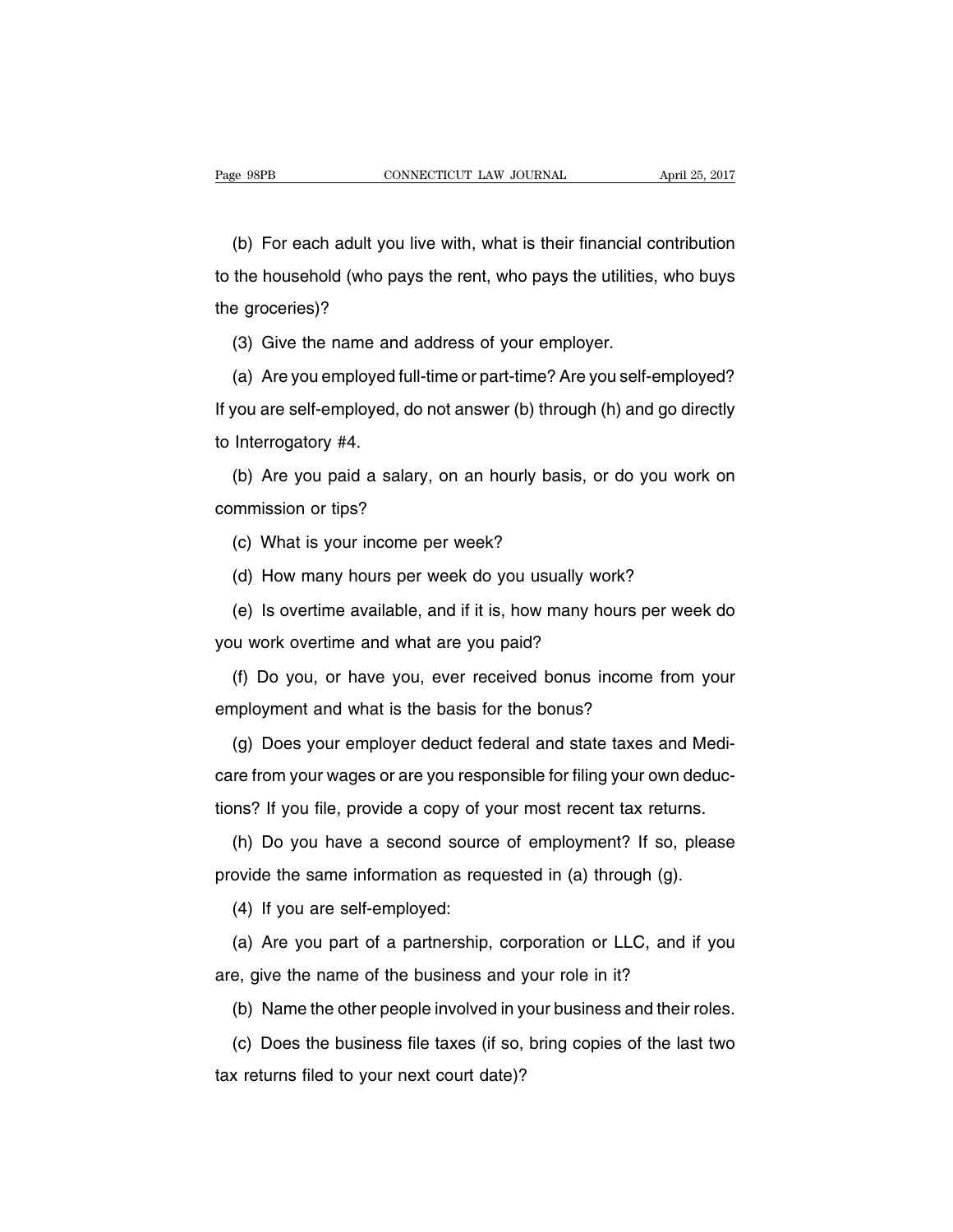- (d) Describe the work you do.
- (e) How many hours per week do you work, on average?
- (f) How much do you typically earn per hour?
- (g) List your business expenses, and what they cost per week.
- (h) State how you are typically paid (check or cash).

(i) Name the five people or companies you did most of your work for in the last year.

(j) If you have a business account, what bank is it at (bring copies of the last six months of bank statements to your next court date)?

(k) Do you work alone or do you employ anyone and pay them wages? If you employ anyone, please identify them, their relationship to you, if any, and the amount you pay them.

 $($ ) How do you keep your payment and expense records? Do you employ an accountant, and if so, please give the name and address of the accountant responsible for your records?

(5) Except for your current job, list all the places you have worked for the last three years. For each place, list the address, the type of work you did, the dates you worked there and how much you were paid at each job.

(6) If you cannot work because of a disability, what is the nature of your disability?

- (a) What is the date you became disabled?
- (b) Is this disability permanent or temporary?

(c) If a doctor has told you that you cannot work, what is the name of the doctor and his or her office (bring a note from this doctor stating that you cannot work to your next court date)?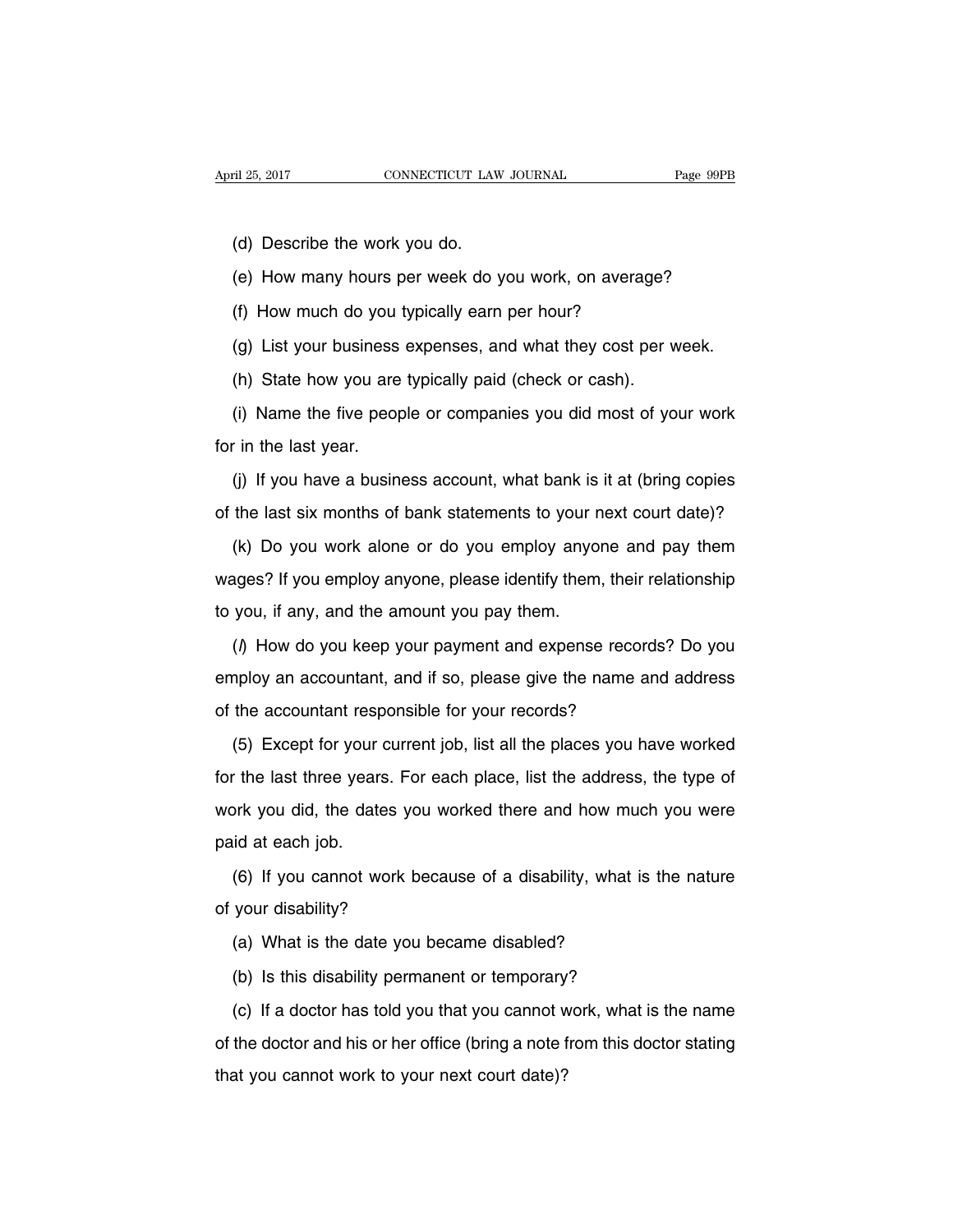(d) If a doctor has told you that you cannot work, did he or she say you cannot work full-time or part-time?

(e) If you have a partial or permanent disability, please provide the percentage rating.

(f) Is your disability the result of an automobile accident, an accident at work, an accident at home or otherwise? Please give the date and details of the incident and whether you have filed a lawsuit or workers' compensation claim as a result.

(g) Have you had any children since the incident? If so, list their dates of birth.

(7) Have you applied for Social Security Disability (SSD) or Supplemental Security Income (SSI)?

(a) If you did, when did you apply and where are you in the application process?

(b) Have you been told if or when you will receive benefits? If so, who told you and what is the date they gave you?

(c) If your application for SSD and/or SSI has been denied, did you appeal? If you appealed, what is the status of the appeal and what lawyer, if any, represents you?

(d) Have you applied for or are you receiving state assistance?

(e) Are you a recipient of the state supplement program, medical assistance program, temporary family assistance program, stateadministered general assistance program (SAGA medical or cash)? If so, state the source of the benefit, the effective date of the benefit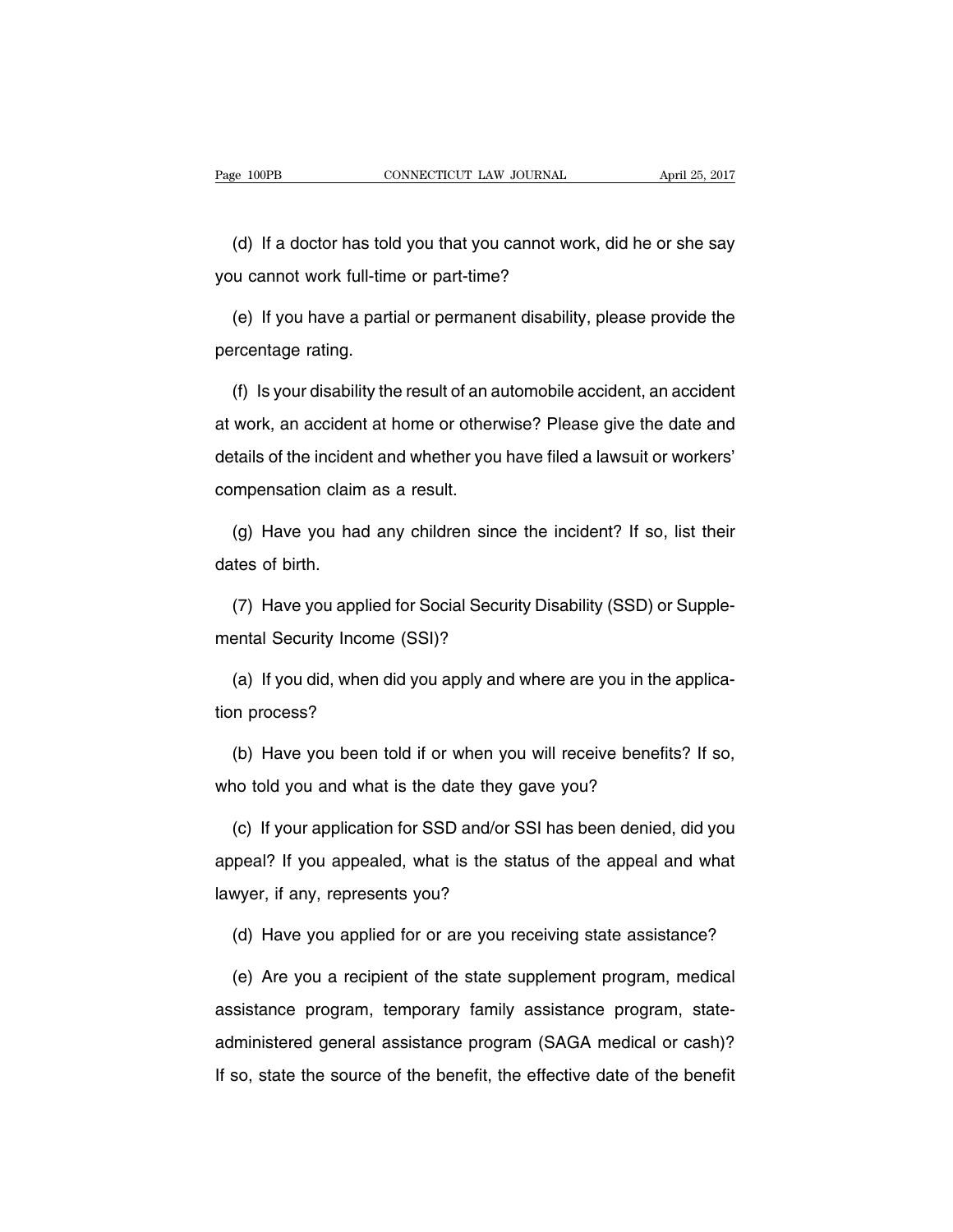and the date when your eligibility for benefits will be redetermined by the department of social services.

(8) Do you have any lawsuits pending?

(a) If you do, what type of case is it?

(b) Give the name, address, e-mail address and phone number of the lawyer handling the case for you.

(c) What amount do you expect to recover and when do you expect to receive it?

(d) If you have already settled the case, please provide a copy of the settlement statement.

(9) Do you expect to inherit any money or property in the next six months?

(a) If you do, who do you expect to inherit from and where do they or where did they live?

(b) What do you expect to inherit, what is its value and when do you expect to inherit it?

(c) What is the name and address of the person or lawyer handling the estate and where is the probate court in which the action is filed?

(10) Is anyone holding any money for you? If so, name the person, their relationship to you, their address and the amount of money they are holding.

(11) Do you own any rental properties, by yourself, with someone else or in trust? If the answer is yes:

(a) Is the property residential or commercial?

(b) Please identify the location of the property or properties, include the address and identify your ownership interest.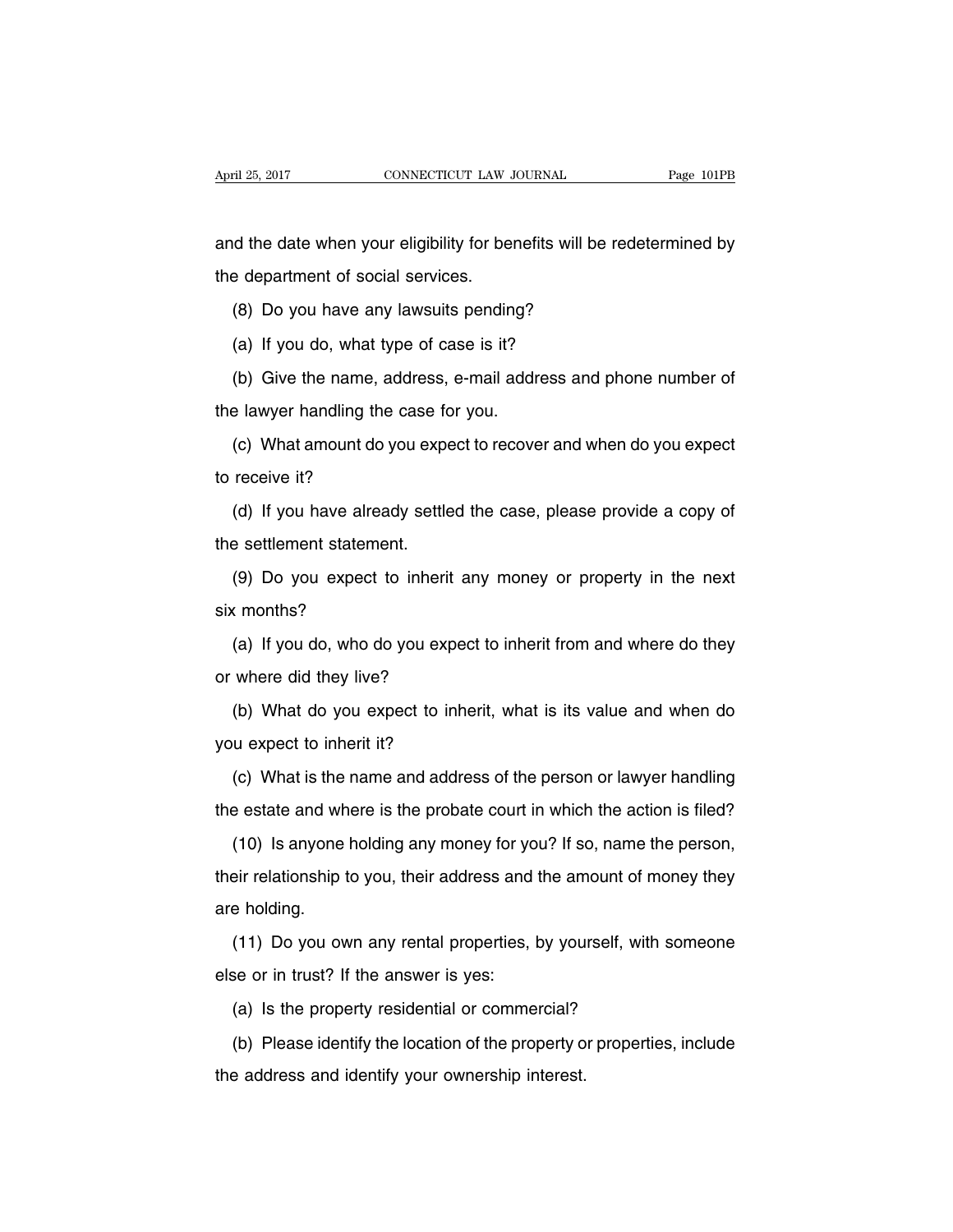(c) Do you derive any income from the property? Do you calculate your net income from the property on a weekly, monthly or yearly basis?

(d) What are your expenses relating to the property or properties? Please state the amount of your mortgage payment, if any, and the amount of your taxes, insurance and utility payments, if any, and your method of payment of these expenses.

(e) Did you have to apply for a loan to finance any part of the real property or to finance the purchase of any personal property? If so, identify the item, state the amount of the loan and give a copy of the loan application.

(12) Are you the beneficiary or settlor of a trust?

(a) If so, please identify the trust, the type of trust, the date of the creation of the trust, the name and address of the trustee and how the trust is funded.

(b) How often do you receive a distribution from the trust and from whom and in what amounts are the distributions?

BY

I, certify that I have reviewed the interrogatories set out above and the responses to those interrogatories and they are true and accurate to the best of my knowledge and belief.

Subscribed and sworn to before me this \_\_\_\_\_\_\_\_\_\_\_ day of  $\frac{1}{20}$ , 20  $\frac{1}{20}$ .

> Notary Public/ Commissioner of the Superior **Court**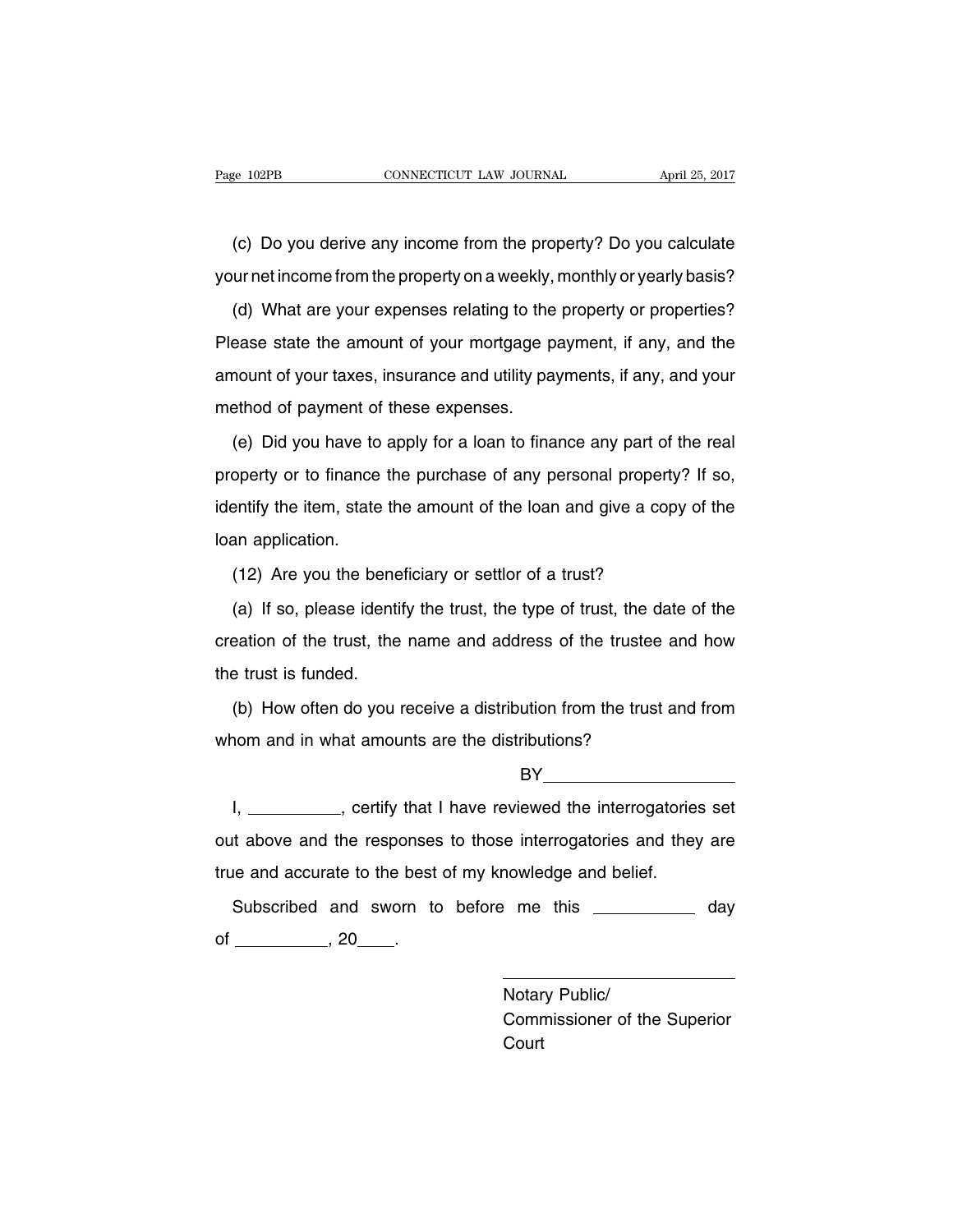## **CERTIFICATION**

I certify that a copy of this document was or will immediately be mailed or delivered electronically or non-electronically on (date) \_\_\_\_\_\_ to all attorneys and self-represented parties of record **[**and to all parties who have not appeared in this matter**]** and that written consent for electronic delivery was received from all attorneys and self-represented parties of record who received or will immediately be receiving electronic delivery.

Name and address of each party and attorney that copy was or will immediately be mailed or delivered to\*

\*If necessary, attach additional sheet or sheets with the name and address which the copy was or will immediately be mailed or delivered to.

Signed (Signature of filer) Print or type name of person signing

Date Signed

Mailing address (Number, street, town, state and zip code) or

E-mail address, if applicable

Telephone number

COMMENTARY: The change to the certification on this form is consistent with the provisions of Section 10-14.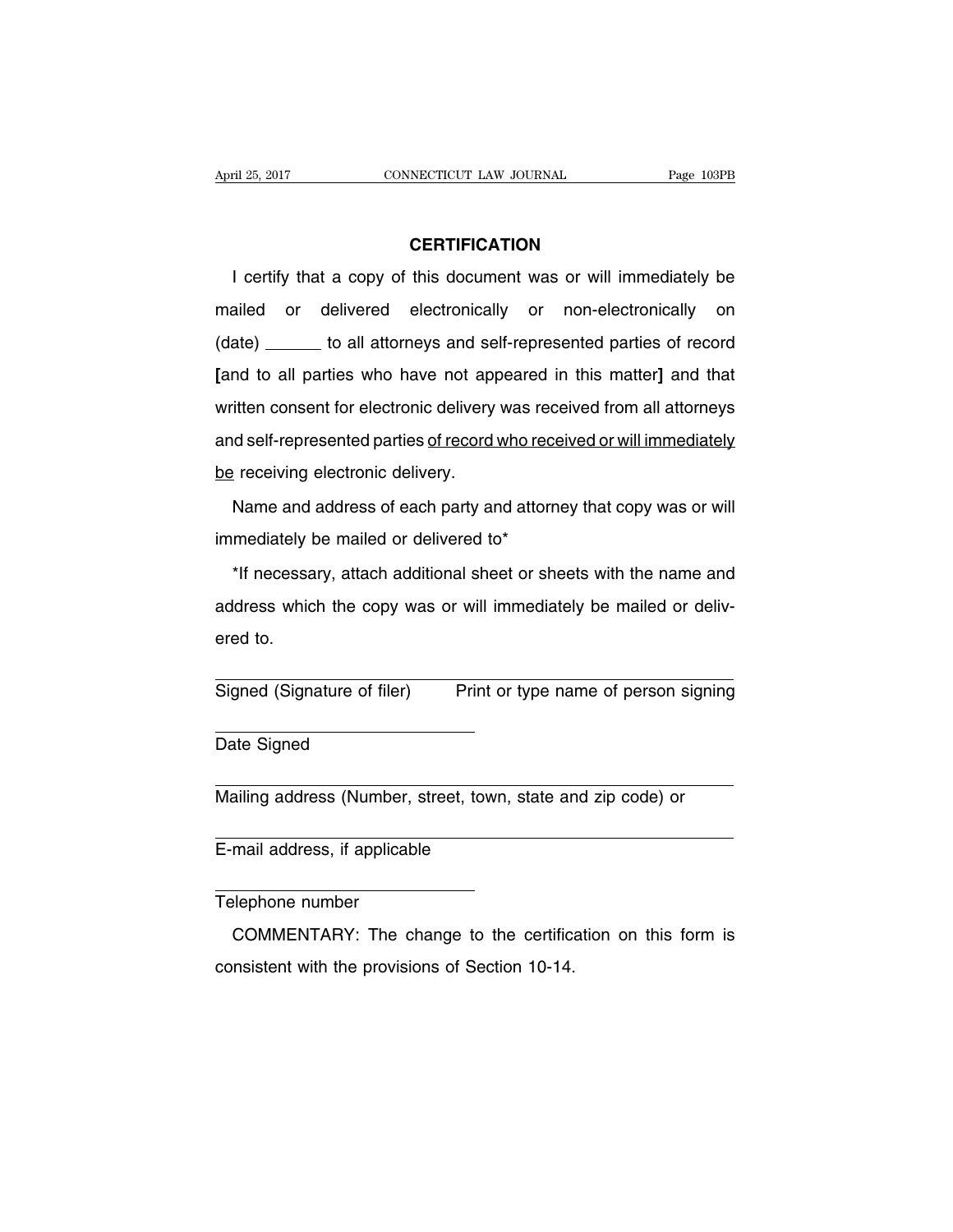## Form 208

# **Defendant's Supplemental Interrogatories Workers' Compensation Benefits—No Intervening Plaintiff**

| No. CV-     | : SUPERIOR COURT       |
|-------------|------------------------|
| (Plaintiff) | : JUDICIAL DISTRICT OF |
| VS.         | : AT                   |
| (Defendant) | $\therefore$ (Date)    |

The undersigned, on behalf of the Defendant, hereby propounds the following interrogatories to be answered by the Plaintiff, \_\_\_\_\_\_\_\_\_\_\_\_\_, under oath, within sixty (60) days of the filing hereof insofar as the disclosure sought will be of assistance in the defense of this action and can be provided by the Plaintiff with substantially greater facility than could otherwise be obtained.

Definition: ''You'' shall mean the Plaintiff to whom these interrogatories are directed except that if suit has been instituted by the representative of the estate of a decedent, ward, or incapable person, ''you'' shall also refer to the Plaintiff's decedent, ward or incapable person unless the context of an interrogatory clearly indicates otherwise.

In answering these interrogatories, the Plaintiff(s) is (are) required to provide all information within their knowledge, possession or power. If an interrogatory has subparts, answer each subpart separately and in full, and do not limit the answer to the interrogatory as a whole. If any interrogatories cannot be answered in full, answer to the extent possible.

(1) State your full name, home address, and business address.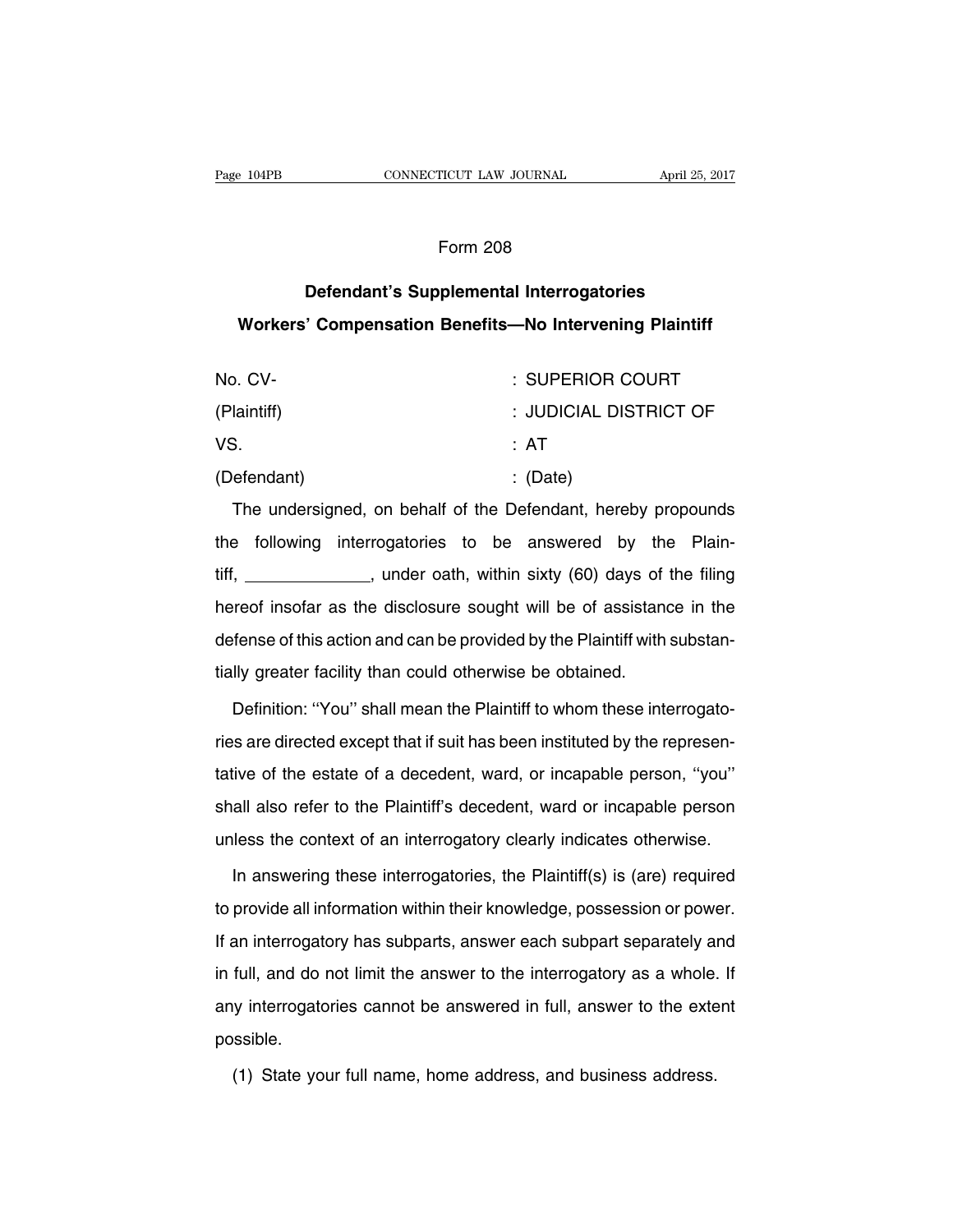(2) State the workers' compensation claim number and the date of injury of each workers' compensa- tion claim that you have filed as a result of the incident/occurrence alleged in the complaint.

(3) State the total amount paid on your behalf on each of the claims filed as a result of the incident/ occurrence alleged in the complaint and referred to in Interrogatory #2, and if known, specify the amount of medical benefits, loss of income benefits, and specific award benefits, and if unknown, provide an authorization for the same.

(4) Identify any First Report of Injury, Notice of Claim for Compensation, Notice of Intention to Reduce or Discontinue Benefits, Notice to Compensation Commissioner and Employee of Intention to Contest Employee's Right to Compensation Benefits, and any reports of medical exams requested by the commissioner, respondent and/or employer arising out of the incident/occurrence alleged in the Complaint.

(5) Identify any voluntary agreements, approved stipulations to date, approved full and final stipula- tions and findings and awards, and findings and denials arising out of the incident/occurrence alleged in the Complaint and which formed the basis for your answer to Interrogatory #3.

(6) Which of your claims arising out of the incident/occurrence alleged in the Complaint and referenced in your answer to Interrogatory #2 are still open?

COMMENT:

These supplemental interrogatories are specifically directed at eliciting information about any workers' compensation claims, benefits and agreements. Unless the compensation carrier is a party to the action, it can be difficult to obtain this information. Often the Plaintiff's lawyers do not represent the client in the workers' compensation case, and although this information is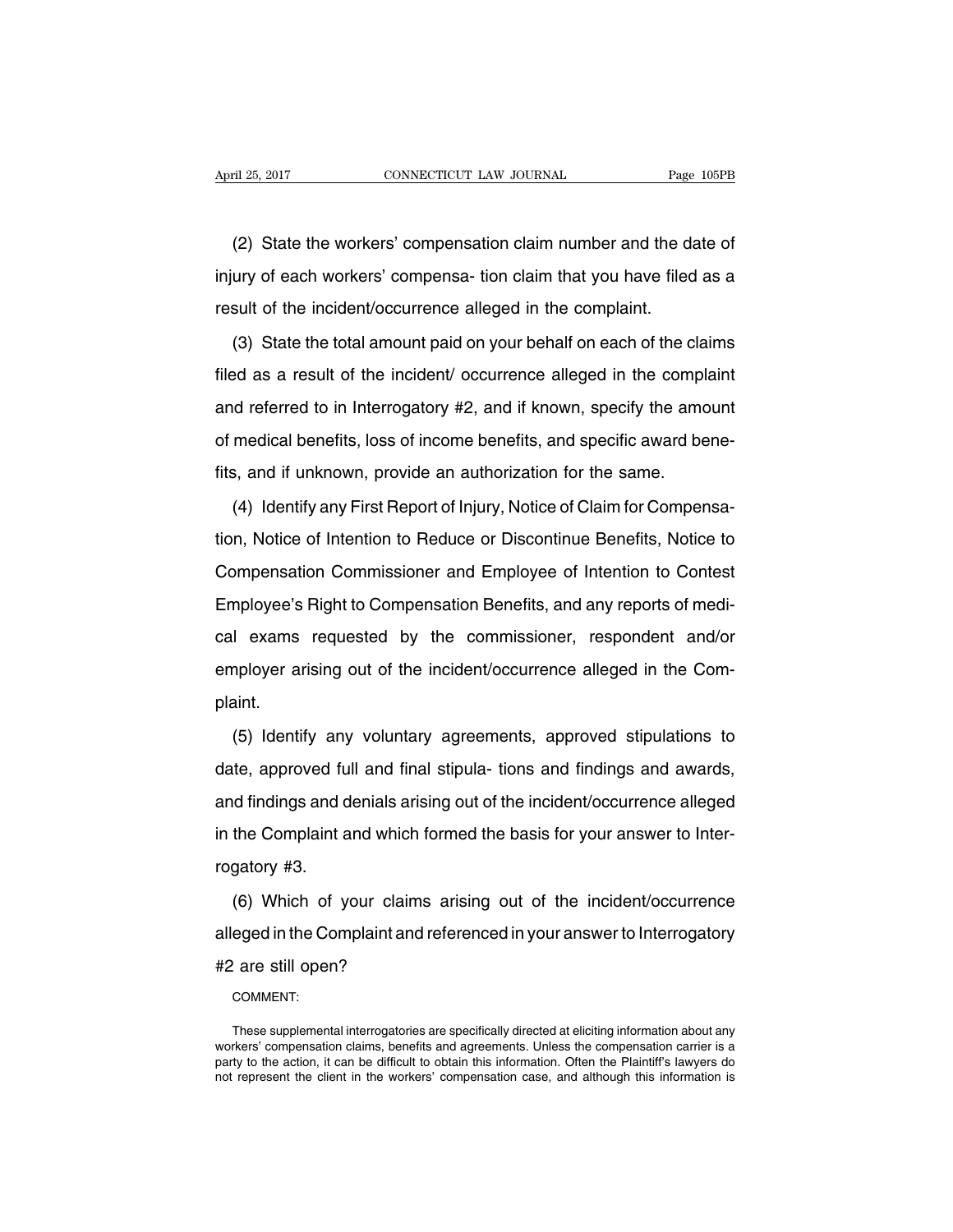available in the workers' compensation file, providing these records to lawyers not involved in the compensation case could be time-consuming for the workers' compensation office staff. If compensation benefits were paid, these supplemental interrogatories may be served on the Plaintiff without leave of the court if there is no Intervening Plaintiff in the action.

DEFENDANT,

BY **Example 2008** 

I, \_\_\_\_\_\_\_\_\_\_\_\_\_\_, hereby certify that I have reviewed the above interrogatories and responses thereto and that they are true and accurate to the best of my knowledge and belief.

(Plaintiff)

Subscribed and sworn to before me this \_\_\_\_\_\_\_\_\_\_\_ day of  $\frac{1}{20}$ , 20  $\frac{1}{20}$ .

> Notary Public/ Commissioner of the Superior **Court**

## **CERTIFICATION**

I certify that a copy of this document was or will immediately be mailed or delivered electronically or non-electronically on (date) \_\_\_\_\_\_ to all attorneys and self-represented parties of record **[**and to all parties who have not appeared in this matter**]** and that written consent for electronic delivery was received from all attorneys and self-represented parties of record who received or will immediately be receiving electronic delivery.

Name and address of each party and attorney that copy was or will immediately be mailed or delivered to\*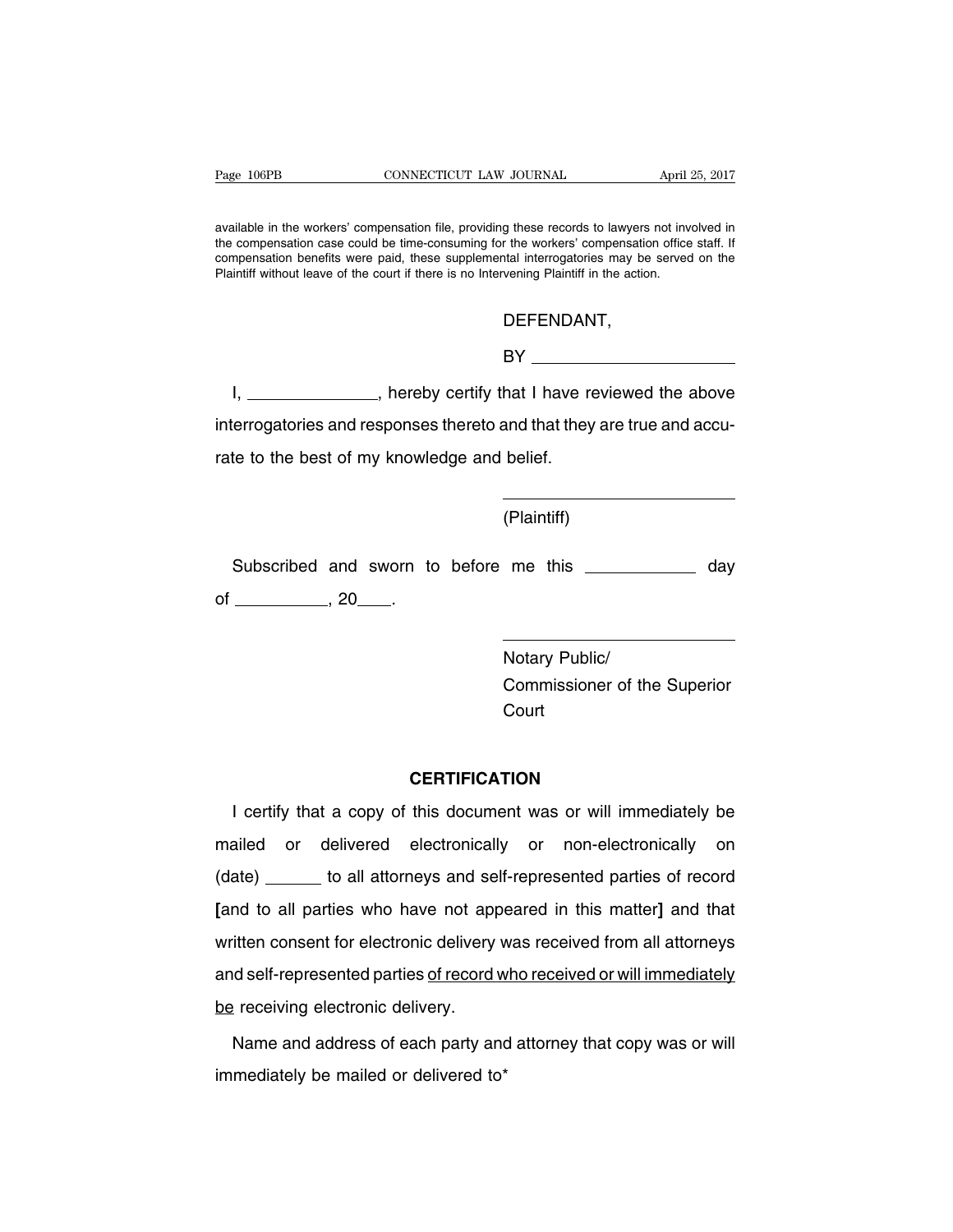\*If necessary, attach additional sheet or sheets with the name and address which the copy was or will immediately be mailed or delivered to.

Signed (Signature of filer) Print or type name of person signing

Date Signed

Mailing address (Number, street, town, state and zip code) or

E-mail address, if applicable

Telephone number

COMMENTARY: The change to the certification on this form is consistent with the provisions of Section 10-14.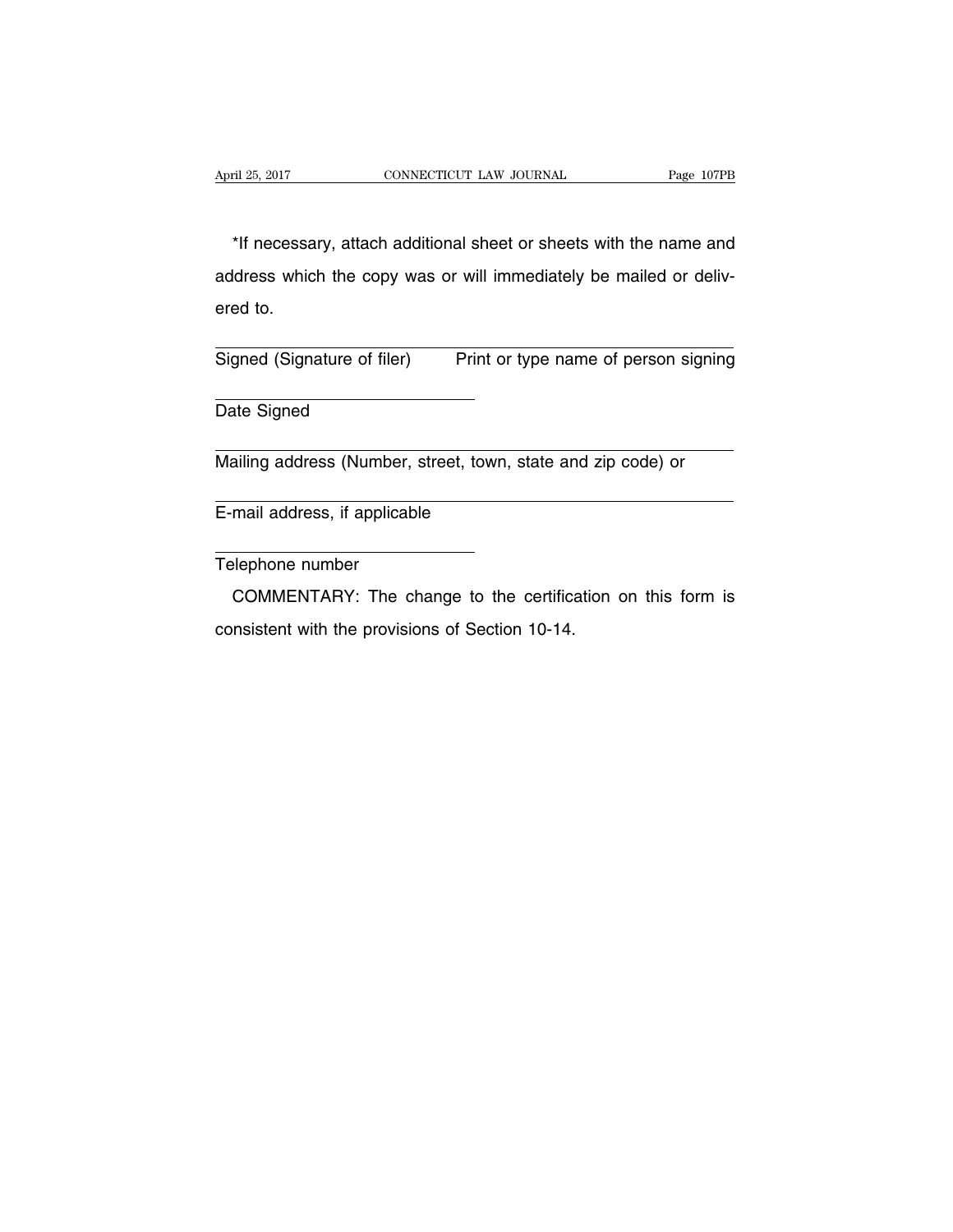#### Form 209

# **Defendant's Supplemental Requests for Production Workers' Compensation Benefits—No Intervening Plaintiff**

| No. CV-     | : SUPERIOR COURT       |
|-------------|------------------------|
| (Plaintiff) | : JUDICIAL DISTRICT OF |
| VS.         | : AT                   |
| (Defendant) | $\therefore$ (Date)    |

The Defendant(s) hereby request(s) that the Plaintiff provide counsel for the Defendant(s) with copies of the documents described in the following requests for production, or afford counsel for said Defendant(s) the opportunity or, where requested, sufficient written authorization, to inspect, copy, photograph or otherwise reproduce said documents. The production of such documents, copies or written authorizations shall take place at the offices of \_\_\_\_\_\_\_\_\_\_\_\_\_\_ not later than sixty (60) days after the service of the Requests for Production.

In answering these production requests, the Plaintiff(s) are required to provide all information within their possession, custody or control. If any production request cannot be answered in full, answer to the extent possible.

(1) Produce a copy of the First Report of Injury (Form FRI), Notice of Claim for Compensation (Form 30C), Notice of Intention to Reduce or Discontinue Benefits (Form 36), and Notice to Compensation Com-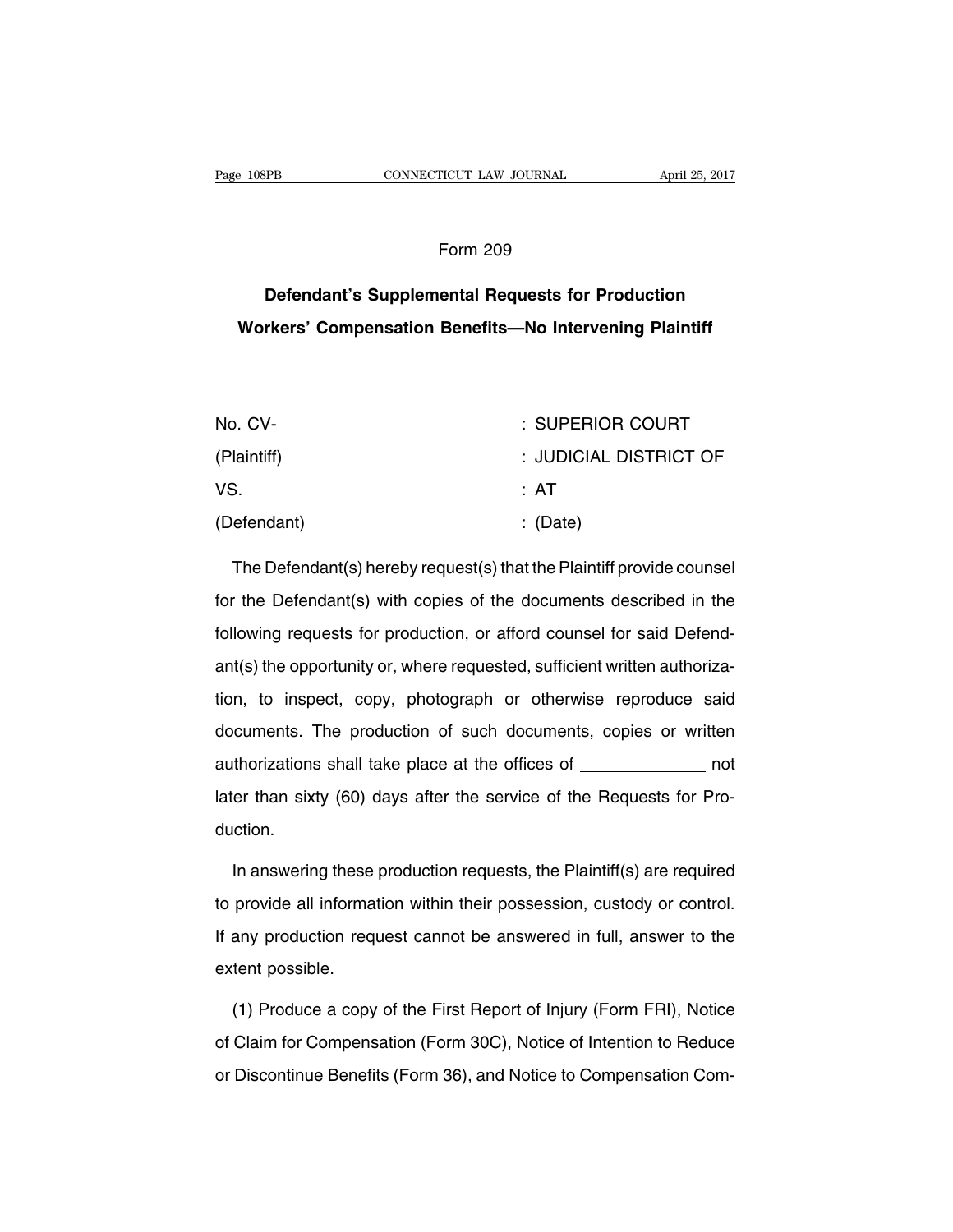missioner and Employee of Intention to Contest Employee's Right to Compensation Benefits (Form 43).

(2) Produce a copy of all of the approved voluntary agreements, approved stipulations to date, approved full and final stipulations, findings and awards, and findings and denials that relate to one or more of the claims referenced in your answer to Interrogatory #2 on Form 208.

(3) Produce a copy of all reports of medical exams requested by the commissioner, respondent and/or employer that were prepared concerning any of the claims referenced in your answer to Interrogatory #2 on Form 208.

(4) If you are unable to specify the amount of medical benefits, loss of income benefits, and specific award benefits paid on your behalf, provide an authorization for the same.

COMMENT:

These supplemental requests for production are specifically directed at eliciting information about any workers' compensation claims, benefits and agreements. Unless the compensation carrier is a party to the action, it can be difficult to obtain this information. Often the Plaintiff's lawyers do not represent the client in the workers' compensation case, and although this information is available in the workers' compensation file, providing these records to lawyers not involved in the compensation case could be time-consuming for the workers' compensation office staff. If compensation benefits were paid, these supplemental requests for production may be served on the Plaintiff without leave of the court if there is no Intervening Plaintiff in the action.

# DEFENDANT,

BY

## **CERTIFICATION**

I certify that a copy of this document was or will immediately be mailed or delivered electronically or non-electronically on (date) \_\_\_\_\_\_ to all attorneys and self-represented parties of record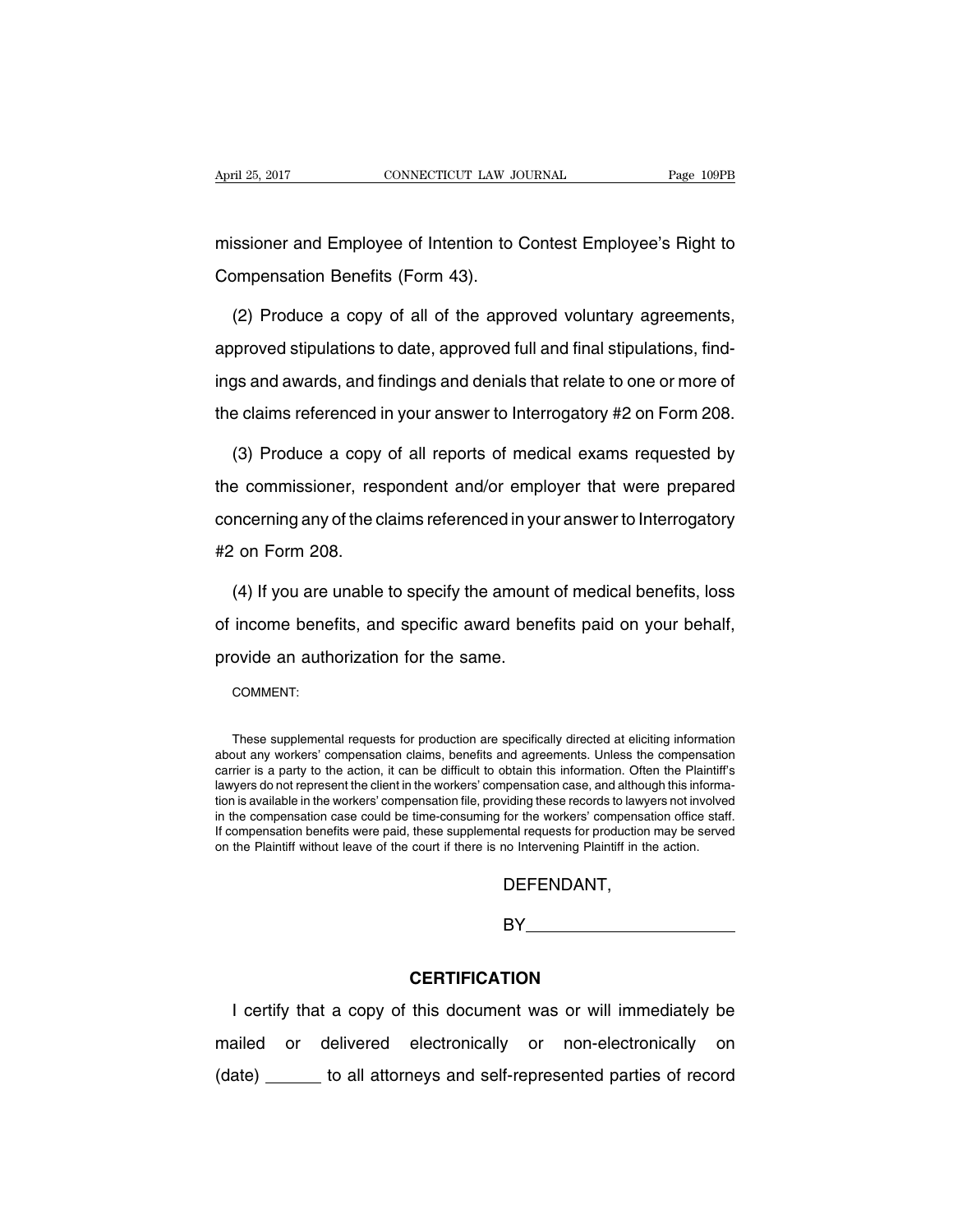**[**and to all parties who have not appeared in this matter**]** and that written consent for electronic delivery was received from all attorneys and self-represented parties of record who received or will immediately be receiving electronic delivery.

Name and address of each party and attorney that copy was or will immediately be mailed or delivered to\*

\*If necessary, attach additional sheet or sheets with the name and address which the copy was or will immediately be mailed or delivered to.

Signed (Signature of filer) Print or type name of person signing

Date Signed

Mailing address (Number, street, town, state and zip code) or

E-mail address, if applicable

Telephone number

COMMENTARY: The change to the certification on this form is consistent with the provisions of Section 10-14.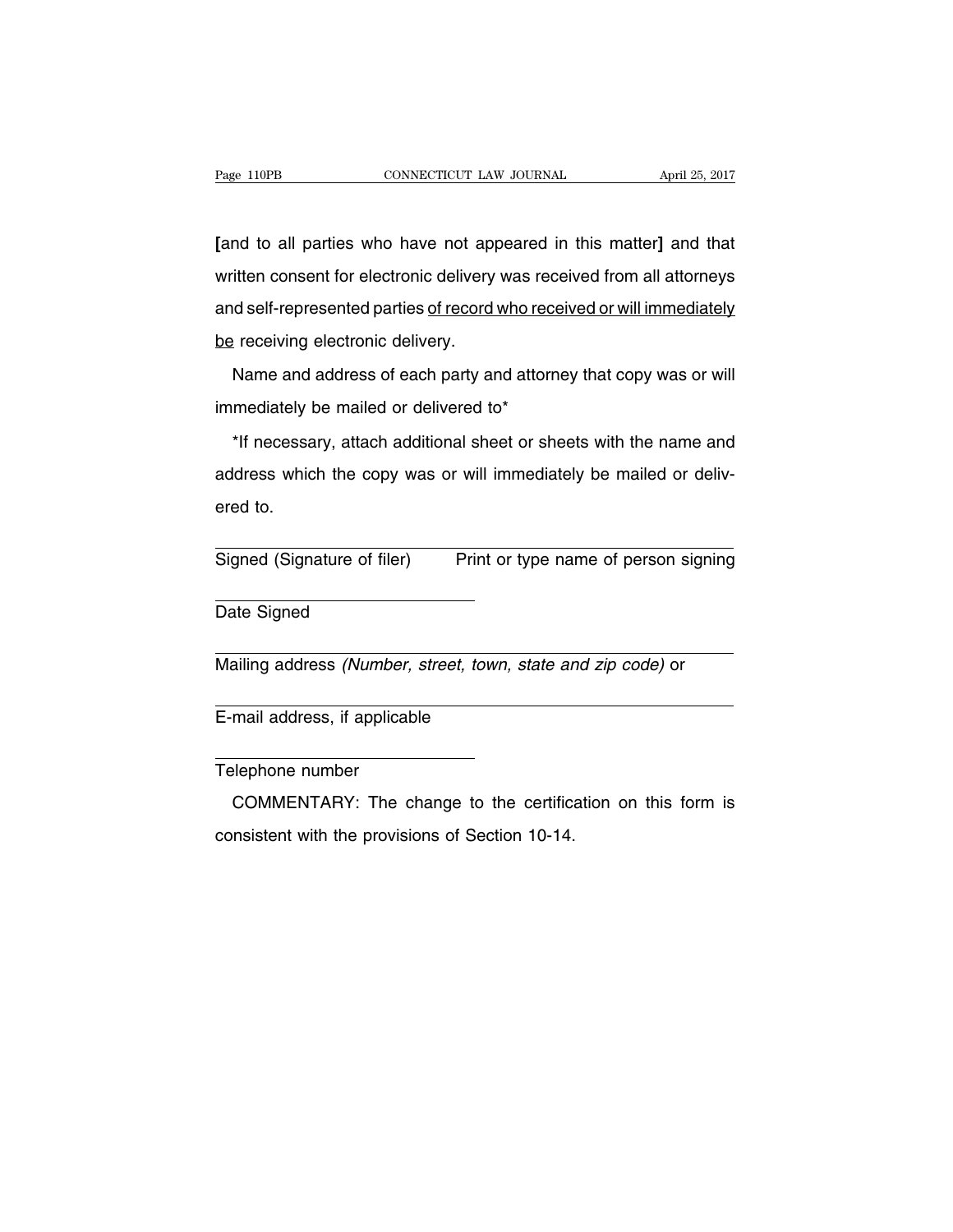# Form 210

# **Defendant's Interrogatories**

# **Workers' Compensation Benefits—Intervening Plaintiff**

| No. CV-     | : SUPERIOR COURT       |
|-------------|------------------------|
| (Plaintiff) | : JUDICIAL DISTRICT OF |
| VS.         | : AT                   |
| (Defendant) | $\therefore$ (Date)    |

The undersigned, on behalf of the Defendant, hereby propounds the following interrogatories to be answered by the Intervening Plaintiff, \_\_\_\_\_\_\_\_\_\_\_\_\_, under oath, within sixty (60) days of the filing hereof insofar as the disclosure sought will be of assistance in the defense of this action and can be provided by the Intervening Plaintiff with substantially greater facility than could otherwise be obtained.

Definition: ''You'' shall mean the Intervening Plaintiff to whom these interrogatories are directed except that if suit has been instituted by the representative of the estate of a decedent, ward, or incapable person, ''you'' shall also refer to the Intervening Plaintiff's decedent, ward or incapable person unless the context of an interrogatory clearly indicates otherwise.

In answering these interrogatories, the Plaintiff(s) is (are) required to provide all information within their knowledge, possession or power. If an interrogatory has subparts, answer each subpart separately and in full, and do not limit the answer to the interrogatory as a whole. If any interrogatories cannot be answered in full, answer to the extent possible.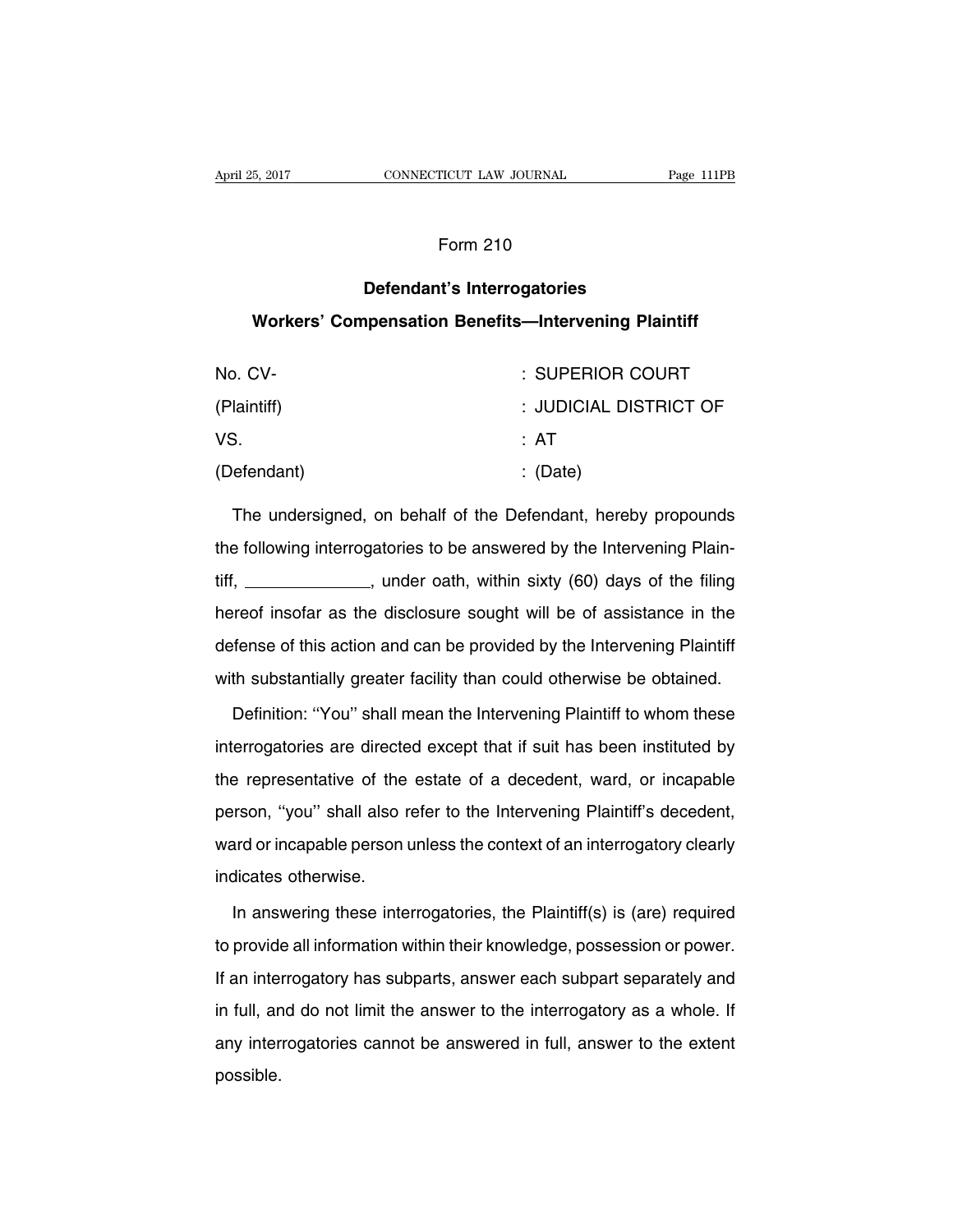(1) State the name, business address, business telephone number, business e-mail address and relationship to the workers' compensation lien holder of the person answering these interrogatories.

(2) State the workers' compensation claim number and the date of injury of each workers' compensa- tion claim that gave rise to the lien asserted by the workers' compensation lien holder.

(3) State the total amount paid on each claim referenced in the answer to Interrogatory #2, specifying the amount of medical benefits, loss of income benefits, and specific award benefits paid.

(4) Identify any First Report of Injury, Notice of Claim for Compensation, Notice of Intention to Reduce or Discontinue Benefits, Notice to Compensation Commissioner and Employee of Intention to Contest Employee's Right to Compensation Benefits, and any reports of medical exams requested by the commissioner, respondents and/or employer arising out of the incident/occurrence alleged in the Complaint.

(5) Identify any voluntary agreements, approved stipulations to date, approved full and final stipula- tions and findings and awards, and findings and denials.

(6) Identify the claims referenced in your answer to Interrogatory #2 that are still open.

#### COMMENT:

### DEFENDANT,

BY **BY** 

These standard interrogatories are intended to tailor the discovery from the intervening compensation carrier to the limited role and limited material information in the workers' compensation lien holder's file. The existing standard interrogatories directed to the Plaintiffs place an unnecessary burden on the parties, result in discovery disputes, and require the compensation carrier to produce information and documentation, in many instances, that is duplicative of the responses engendered by the same interrogatories served upon the Plaintiff in the case.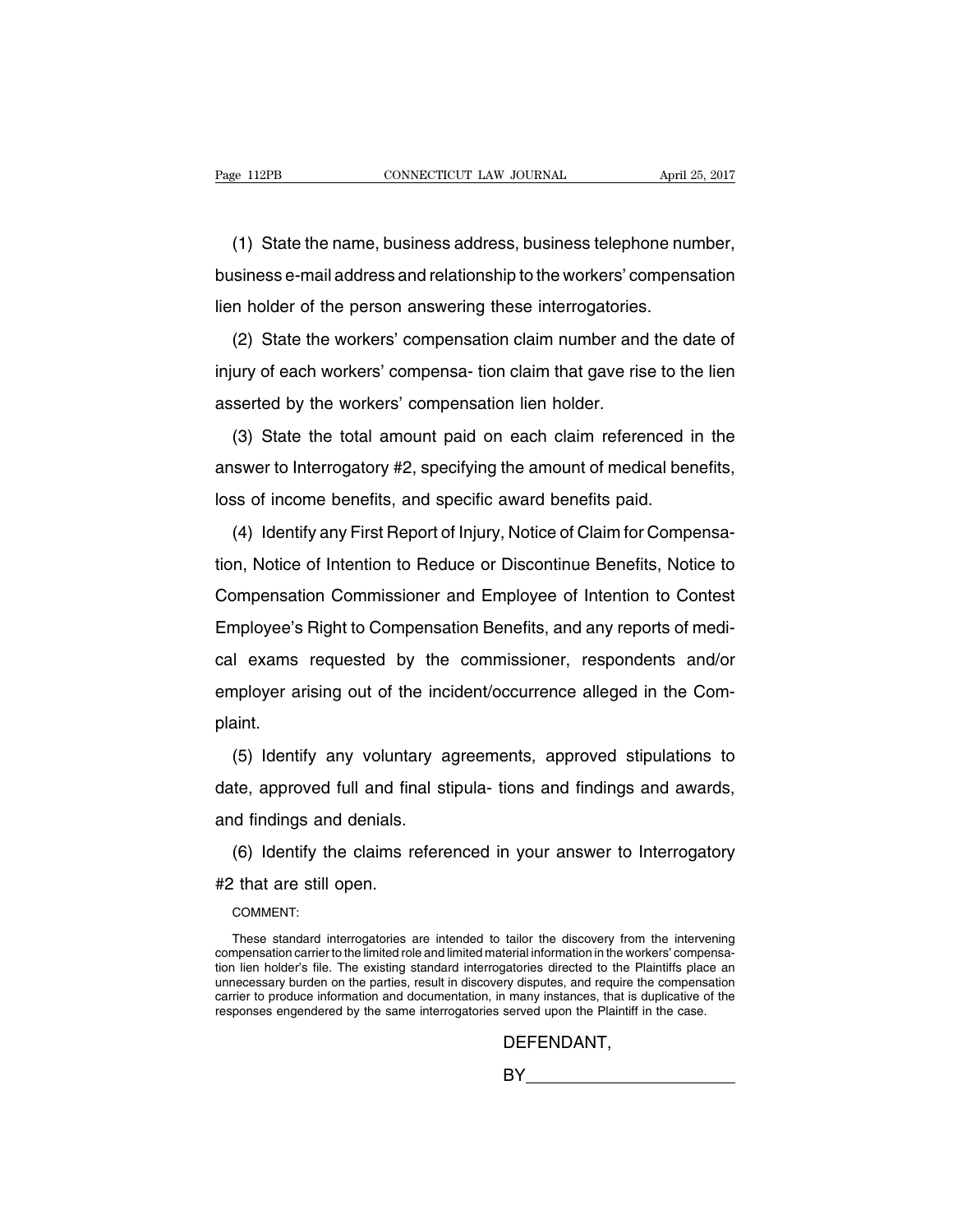## **CERTIFICATION**

I, \_\_\_\_\_\_\_\_\_\_\_\_\_\_\_, hereby certify that I have reviewed the above interrogatories and responses thereto and that they are true and accurate to the best of my knowledge and belief.

(Plaintiff)

Subscribed and sworn to before me this day of  $\frac{1}{20}$ , 20  $\frac{20}{100}$ .

> Notary Public/ Commissioner of the Superior **Court**

# **CERTIFICATION**

I certify that a copy of this document was or will immediately be mailed or delivered electronically or non-electronically on (date) \_\_\_\_\_\_ to all attorneys and self-represented parties of record **[**and to all parties who have not appeared in this matter**]** and that written consent for electronic delivery was received from all attorneys and self-represented parties of record who received or will immediately be receiving electronic delivery.

Name and address of each party and attorney that copy was or will immediately be mailed or delivered to\*

\*If necessary, attach additional sheet or sheets with the name and address which the copy was or will immediately be mailed or delivered to.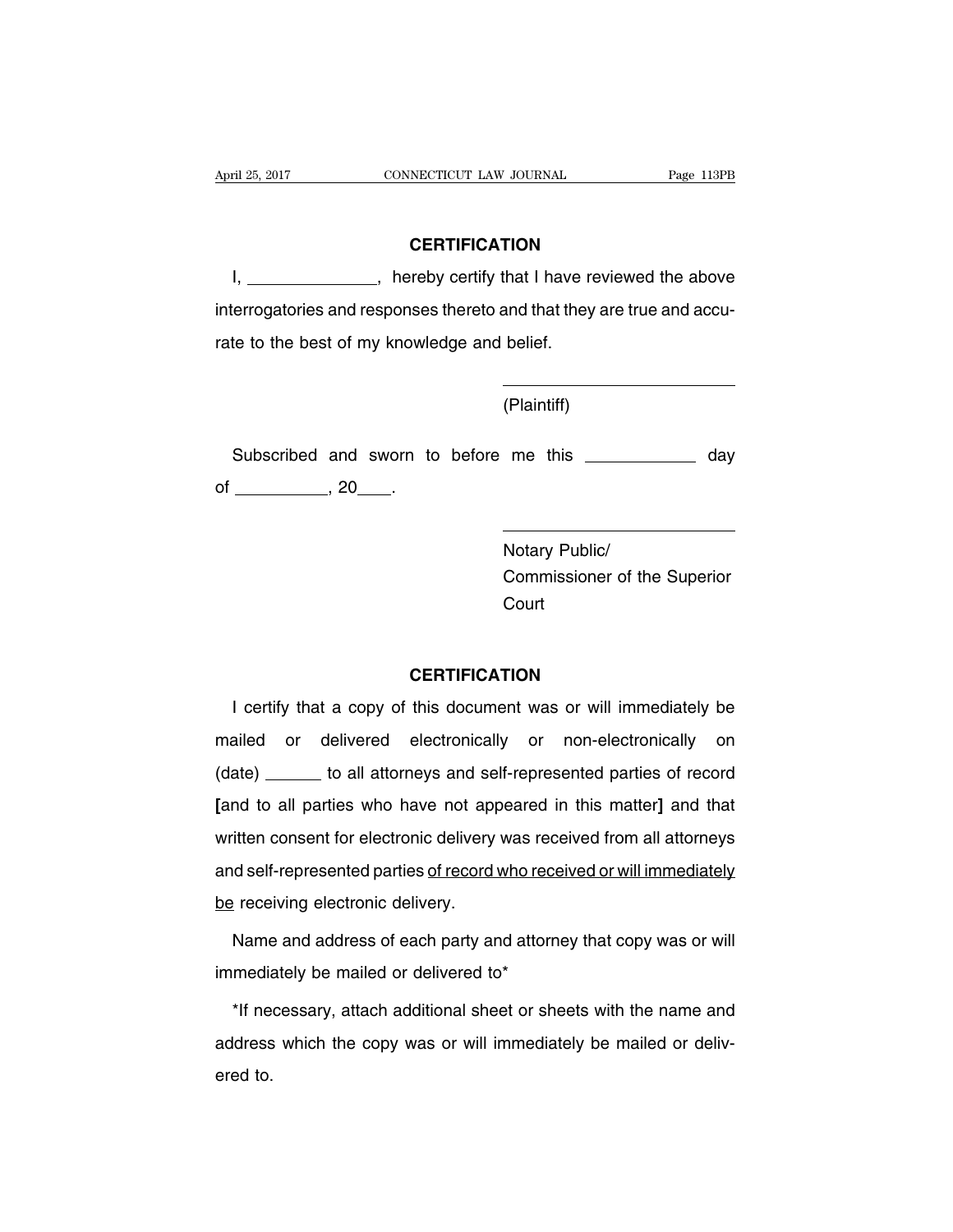Signed (Signature of filer) Print or type name of person signing

Date Signed

Mailing address (Number, street, town, state and zip code) or

E-mail address, if applicable

Telephone number

COMMENTARY: The change to the certification on this form is consistent with the provisions of Section 10-14.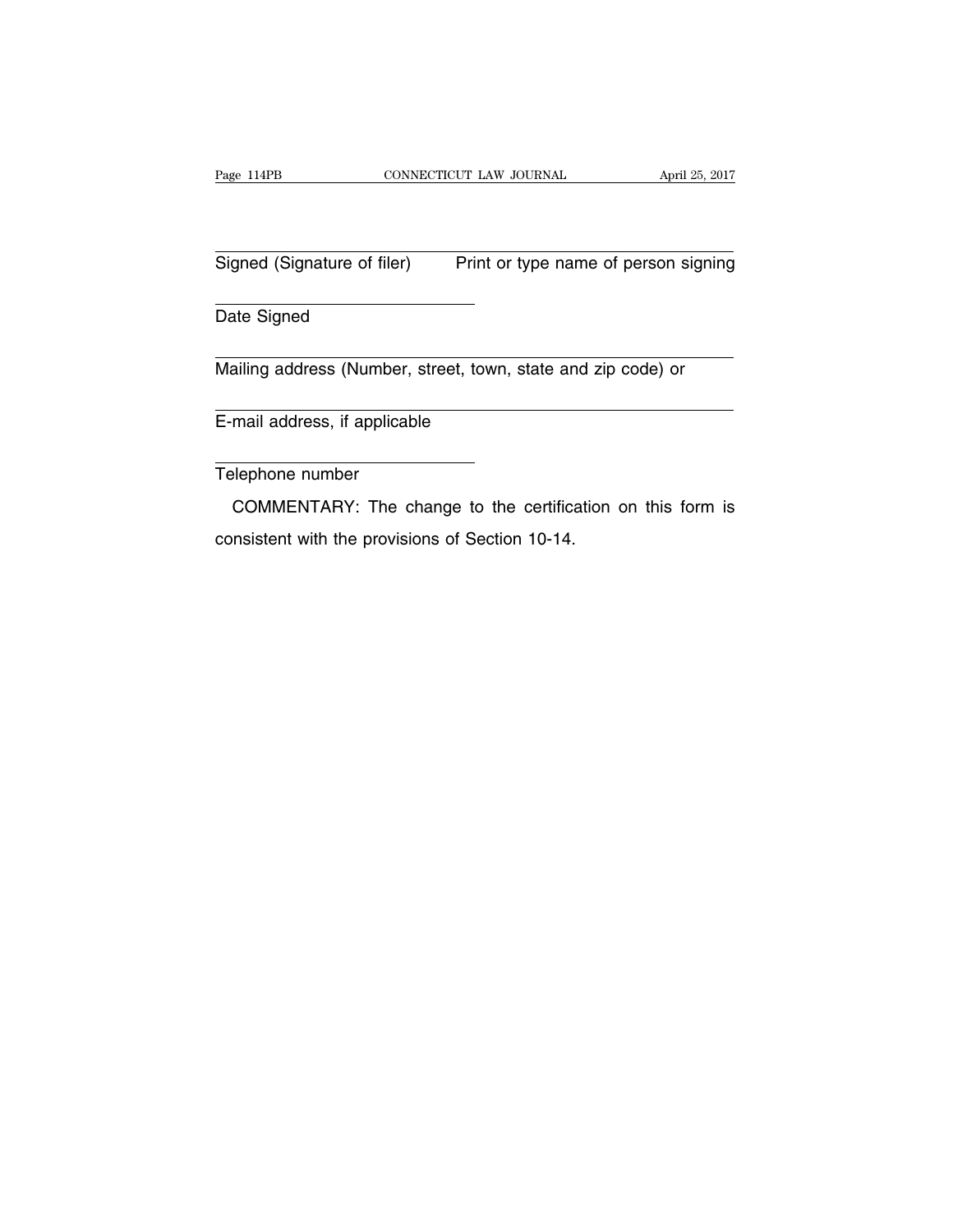# **Form 211**

# **Defendant's Requests for Production Workers' Compensation Benefits—Intervening Plaintiff**

| No. CV-     | : SUPERIOR COURT       |
|-------------|------------------------|
| (Plaintiff) | : JUDICIAL DISTRICT OF |
| VS.         | : AT                   |
| (Defendant) | $\therefore$ (Date)    |

The Defendant(s) hereby request(s) that the Intervening Plaintiff provide counsel for the Defendant(s) with copies of the documents described in the following requests for production, or afford counsel for said Defendant(s) the opportunity or, where requested, sufficient written authorization, to inspect, copy, photograph or otherwise reproduce said documents. The production of such documents, copies or written authorizations shall take place at the offices of \_\_ not later than sixty (60) days after the service of the Requests for Production.

In answering these production requests, the Plaintiff(s) are required to provide all information within their possession, custody or control. If any production request cannot be answered in full, answer to the extent possible.

(1) Produce a copy of the First Report of Injury (Form FRI), Notice of Claim for Compensation (Form 30C), Notice of Intention to Reduce or Discontinue Benefits (Form 36), and Notice to Compensation Com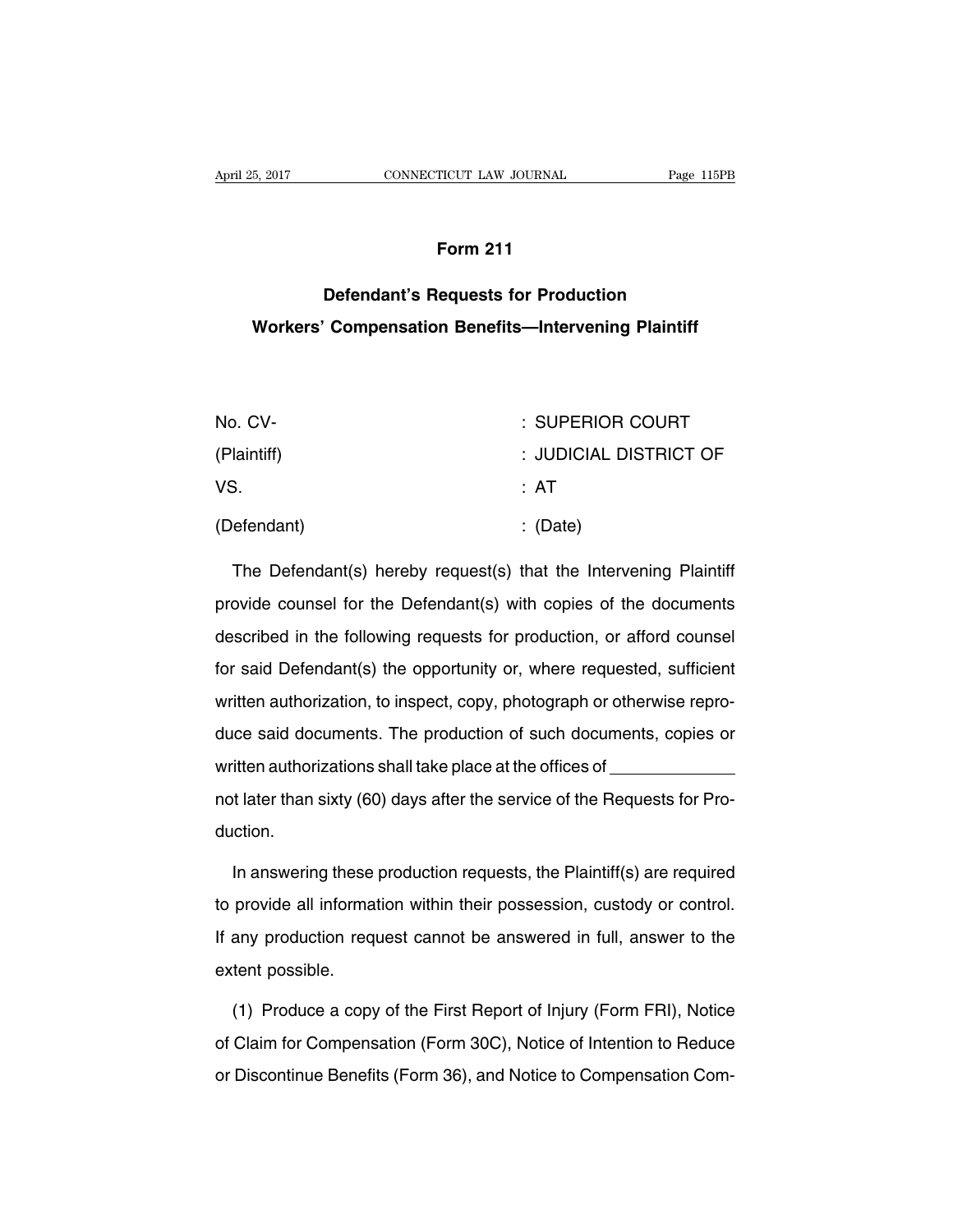missioner and Employee of Intention to Contest Employee's Right to Compensation Benefits (Form 43).

(2) Produce a copy of all of the approved voluntary agreements, approved stipulations to date, approved full and final stipulations, findings and awards, and findings and denials that relate to one or more of the claims referenced in your answer to Interrogatory #2 on Form 210.

(3) Produce a copy of all reports of medical exams requested by the commissioner, respondent and/or employer that were prepared concerning any of the claims referenced in your answer to Interrogatory #2 on Form 210.

(4) Produce a copy of your workers' compensation lien calculations. COMMENT:

These standard requests for production are intended to tailor the discovery from the intervening compensation carrier to the limited role and limited material information in the workers' compensation lien holder's file. The existing standard requests for production directed to the Plaintiffs place an unnecessary burden on the parties, result in discovery disputes, and require the compensation carrier to produce information and documentation, in many instances, that is duplicative of the responses engen- dered by the same requests for production served upon the Plaintiff in the case.

DEFENDANT,

# BY **Example 20**

# **CERTIFICATION**

I certify that a copy of this document was or will immediately be mailed or delivered electronically or non-electronically on (date) \_\_\_\_\_\_ to all attorneys and self-represented parties of record **[**and to all parties who have not appeared in this matter**]** and that written consent for electronic delivery was received from all attorneys and self-represented parties of record who received or will immediately be receiving electronic delivery.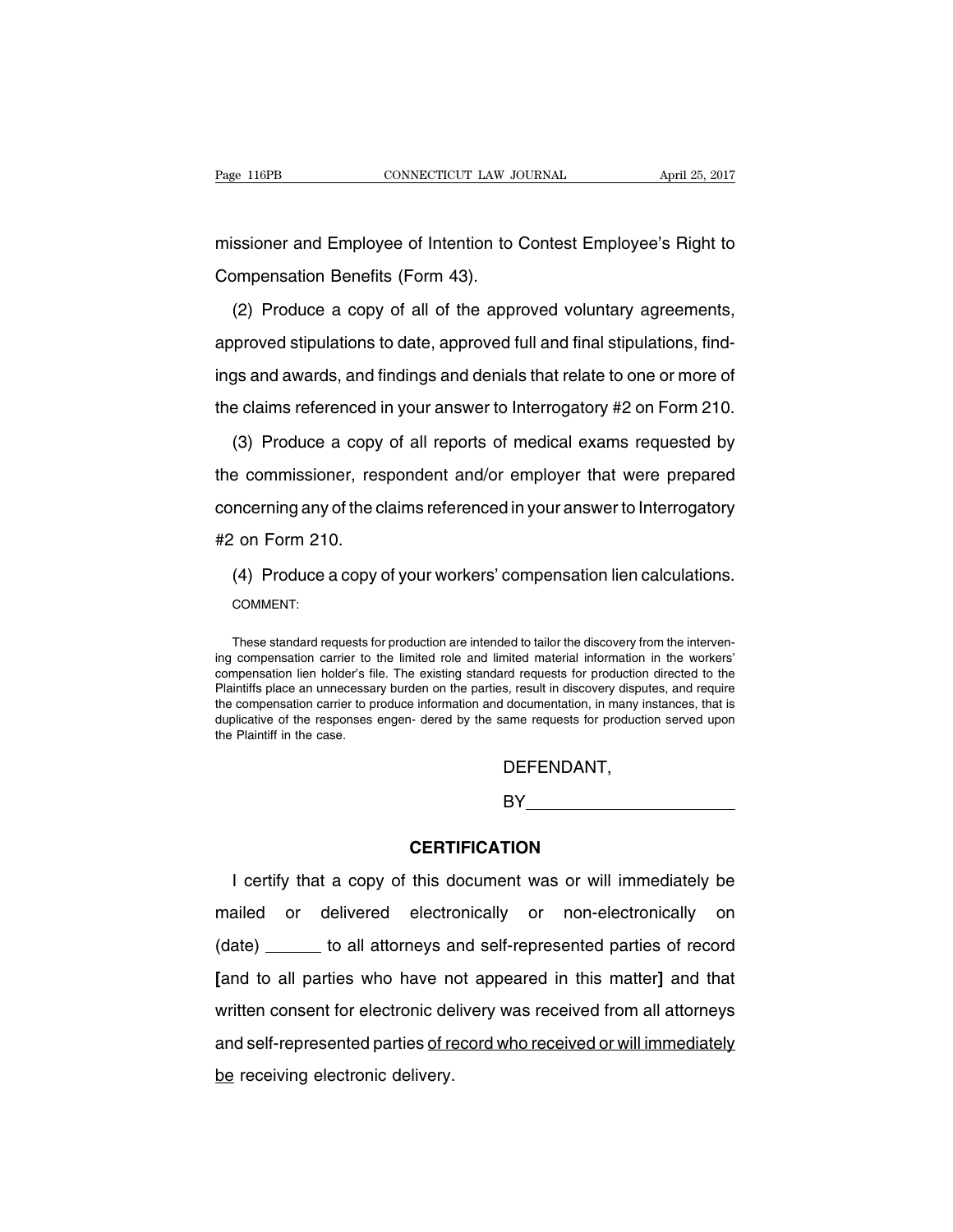Name and address of each party and attorney that copy was or will immediately be mailed or delivered to\*

\*If necessary, attach additional sheet or sheets with the name and address which the copy was or will immediately be mailed or delivered to.

Signed (Signature of filer) Print or type name of person signing

Date Signed

Mailing address (Number, street, town, state and zip code) or

E-mail address, if applicable

Telephone number

COMMENTARY: The change to the certification on this form is consistent with the provisions of Section 10-14.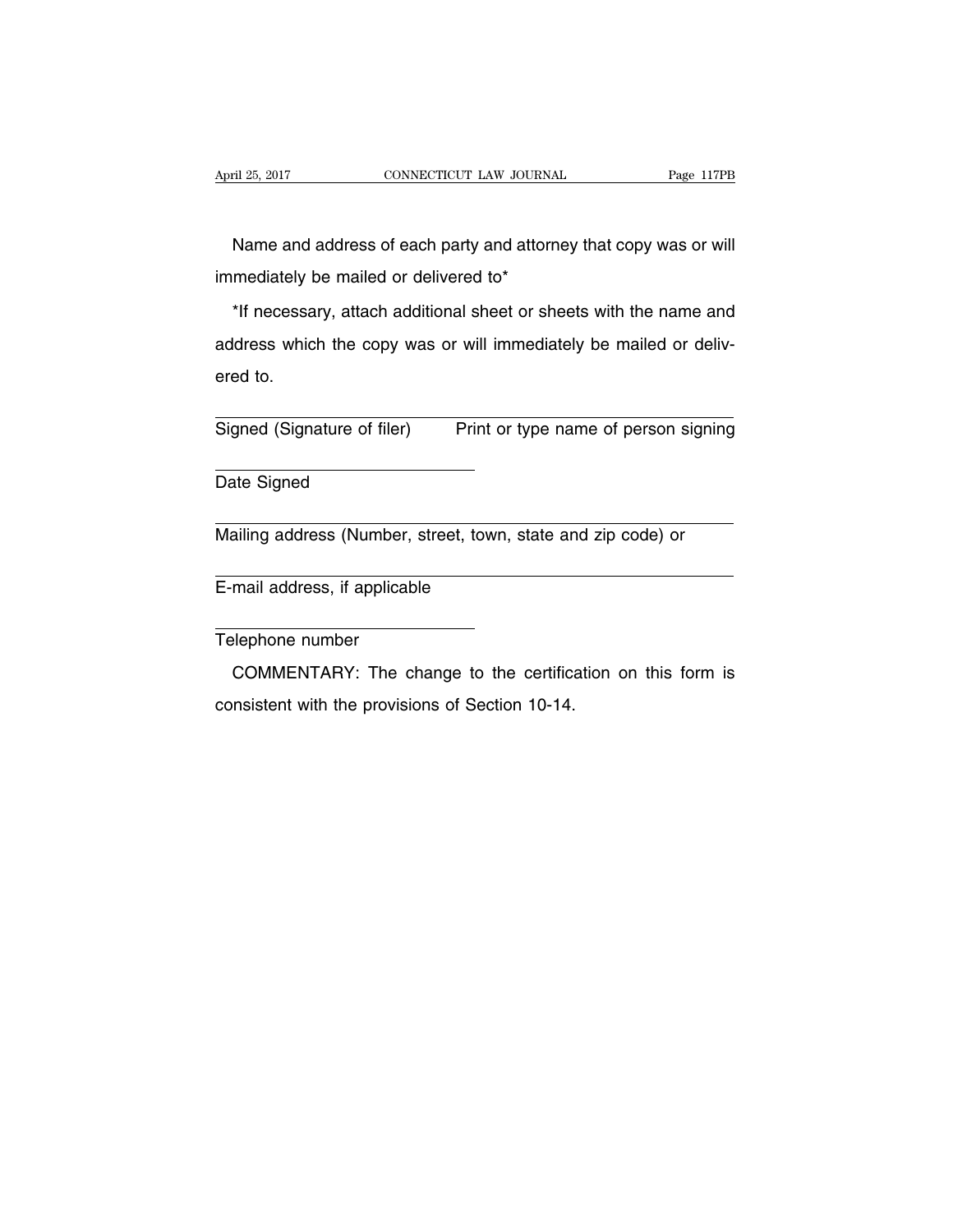# **Form 212**

# **Defendant's Interrogatories — Loss of Consortium**

| No. CV-     | : SUPERIOR COURT       |
|-------------|------------------------|
| (Plaintiff) | : JUDICIAL DISTRICT OF |
| VS.         | : AT                   |
| (Defendant) | $\therefore$ (Date)    |

The undersigned, on behalf of the Defendant, hereby propounds the following interrogatories to be answered by the Plaintiff, \_\_\_\_\_\_\_\_\_\_\_\_\_, under oath, within sixty (60) days of the filing hereof in compliance with Practice Book Section 13-2.

Definition: ''You'' shall mean the Plaintiff to whom these interrogatories are directed except that if suit has been instituted by the representative of the estate of a decedent, ward, or incapable person, ''you'' shall also refer to the Plaintiff's decedent, ward or incapable person unless the context of an interrogatory clearly indicates otherwise.

In answering these interrogatories, the Plaintiff(s) is (are) required to provide all information within their knowledge, possession or power. If an interrogatory has subparts, answer each subpart separately and in full and do not limit the answer to the interrogatory as a whole. If any interrogatories cannot be answered in full, answer to the extent possible.

- (1) Please state your name, address and occupation.
- (2) Please state the date and place of your marriage.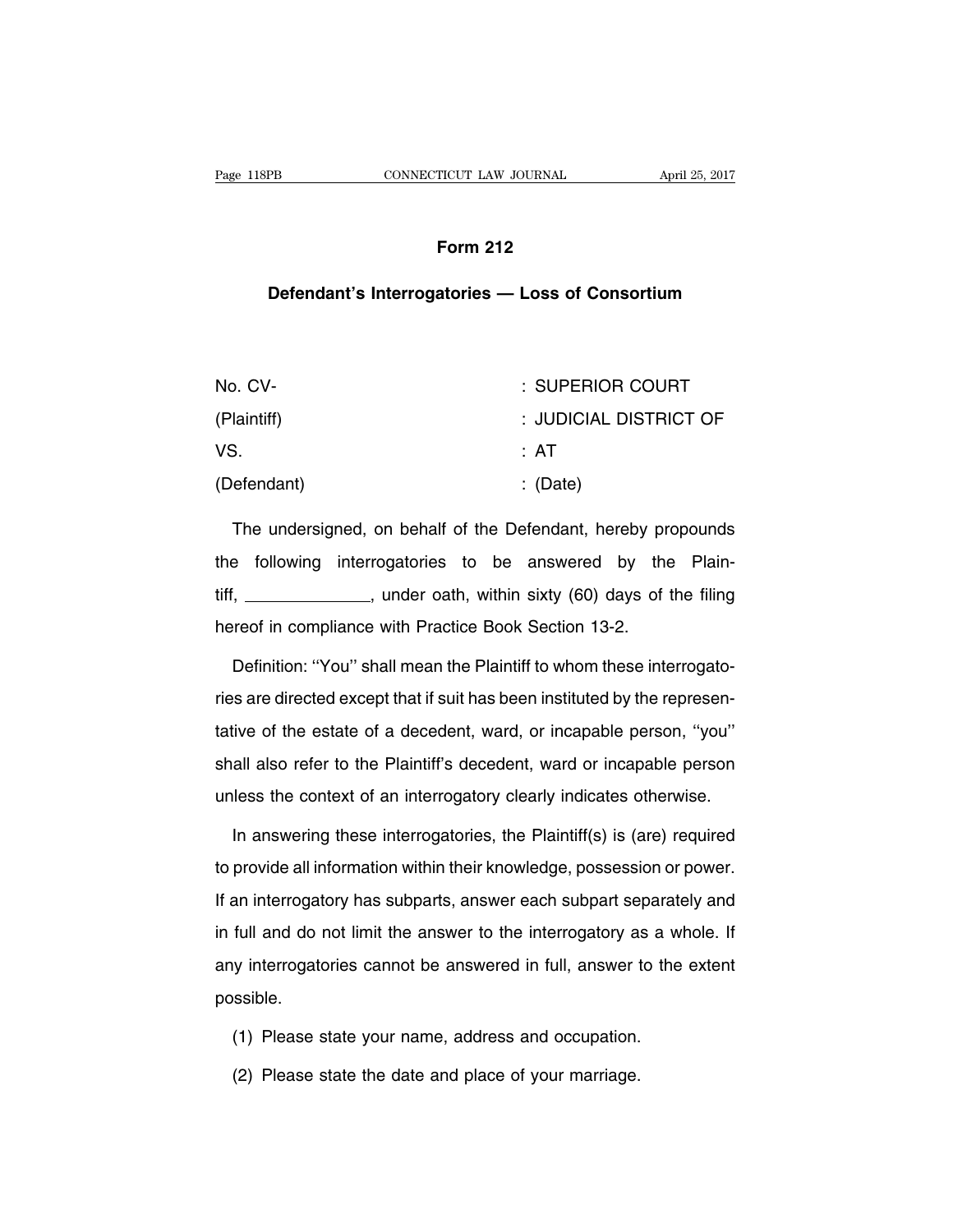(3) Do you have any children? If so, state their names and dates of birth.

(4) Describe the nature of your loss of consortium claim.

(5) During your marriage, please list your employers, the length of time employed by each, and the average number of hours worked per month.

(6) Prior to the incident which is the subject of this lawsuit (''the incident''), did your spouse regularly perform work, services and/or chores (''services'') in or around the home?

(7) If the answer to the previous interrogatory is in the affirmative, please describe the nature and frequency of such services.

(8) Subsequent to the incident, did such services change? If so, state how, and describe the impact of this change on you.

(9) Subsequent to the incident, did anyone other than your spouse perform the services usually performed by your spouse in and around the home?

(10) If the answer to the previous interrogatory is in the affirmative, please state the name(s) and address(es) of each person(s), the amount paid, the period of time they were hired and what services they performed.

(11) Have you or your spouse ever instituted legal proceedings seeking a divorce or separation? If so, state when.

(12) Did you, at any time during your marriage live apart from or separate yourself from your spouse? If so, state when and for how long such separation occurred, and state the reason for such separation.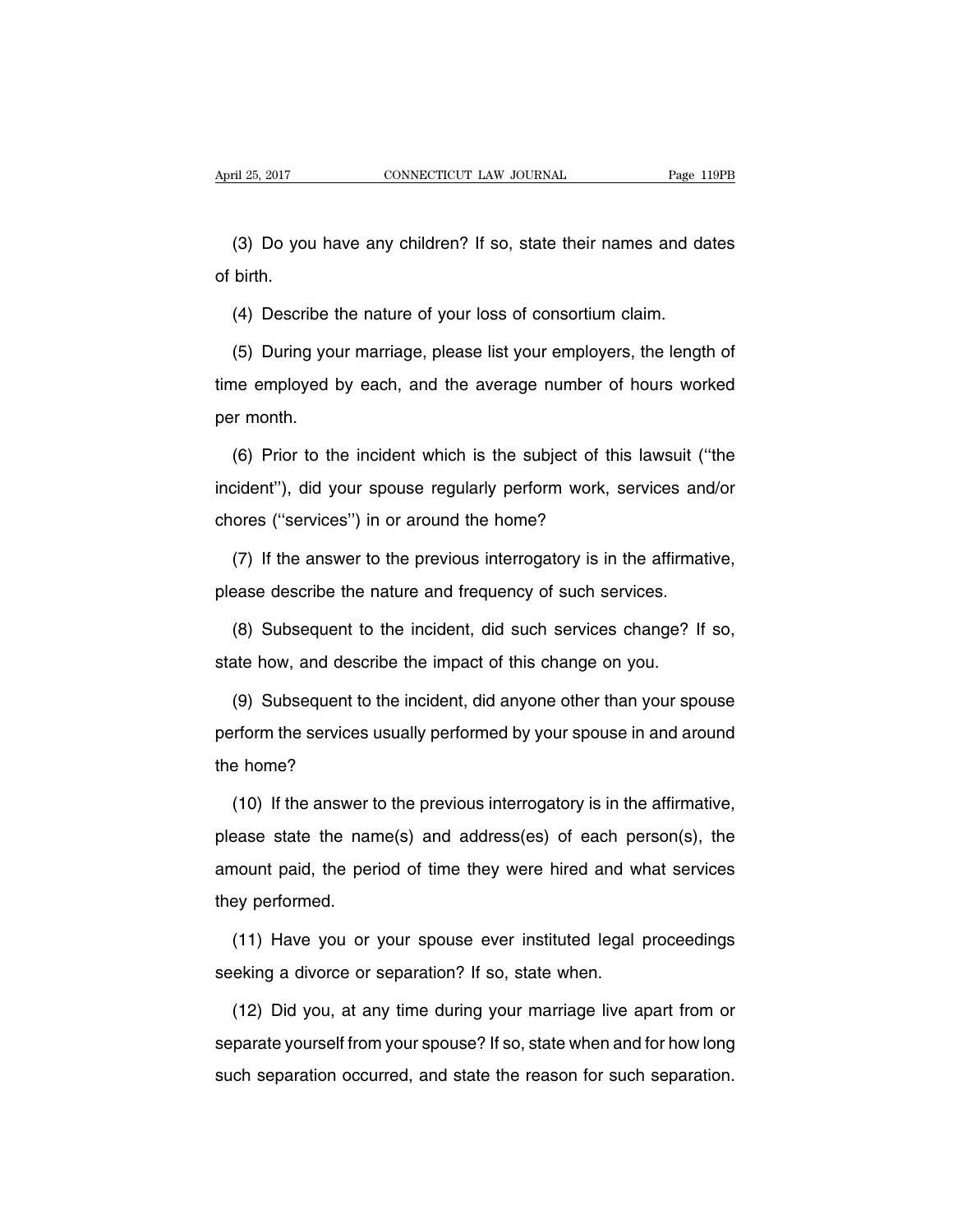(13) Describe any change(s) in the affection your spouse expressed or displayed toward you following the incident.

(14) If claimed, describe any change(s) in the frequency and satisfaction of your sexual relations with your spouse following the incident.

(15) Describe any change(s) in the activities which you and your spouse enjoyed together before the incident that you claim were caused by the incident.

(16) Within two years prior to the year of the incident up to the present, have you and/or your spouse had any marriage counseling? If so, state the name of each person consulted and the dates consulted or treated.

DEFENDANT,

BY

I, \_\_\_\_\_\_\_\_\_\_\_\_\_\_\_, hereby certify that I have reviewed the above interrogatories and responses thereto and that they are true and accurate to the best of my knowledge and belief.

(Plaintiff)

Subscribed and sworn to before me this \_\_\_\_\_\_\_\_\_\_\_ day of  $\frac{1}{20}$ , 20  $\frac{1}{20}$ .

> Notary Public/ Commissioner of the Superior **Court**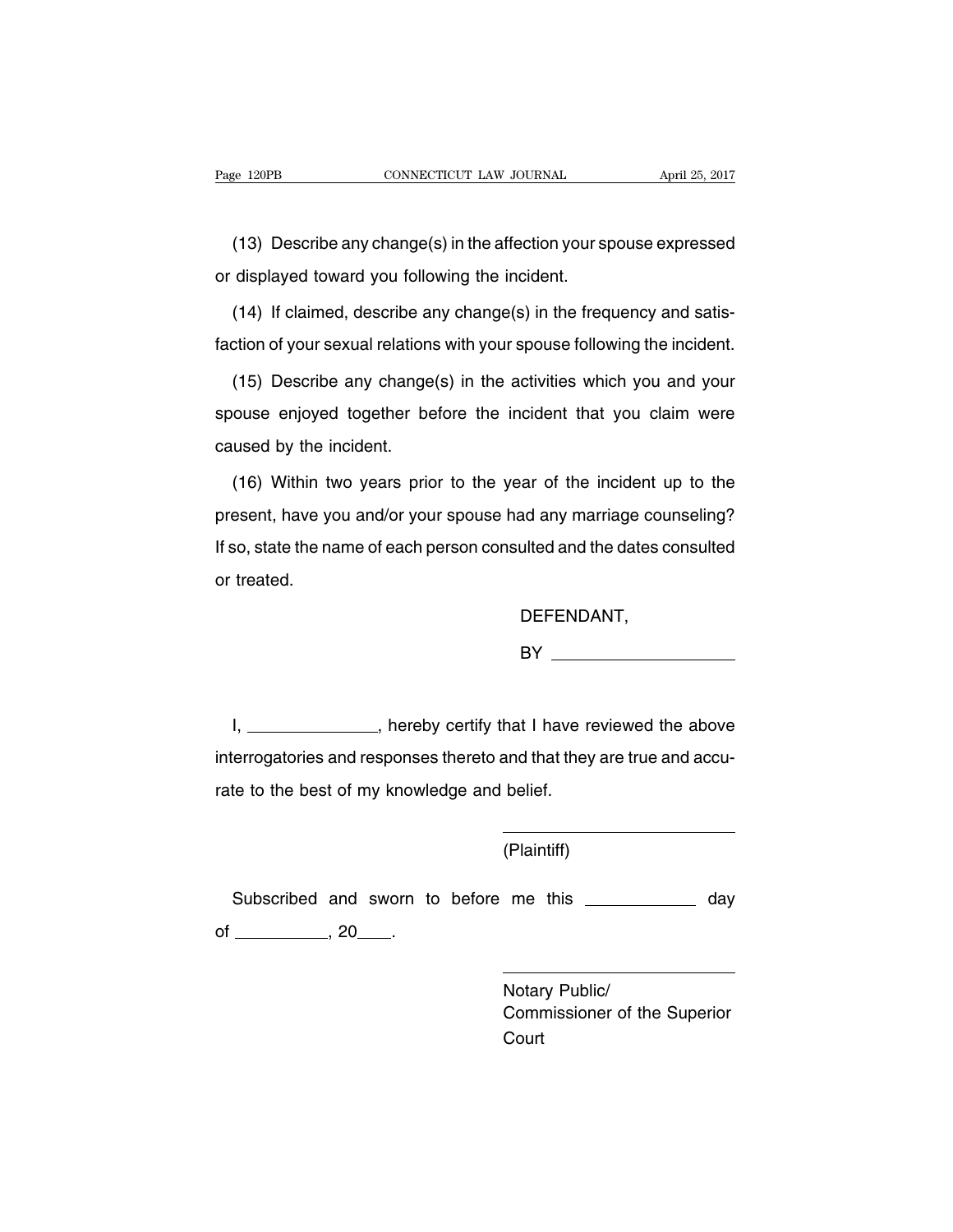# **CERTIFICATION**

I certify that a copy of this document was or will immediately be mailed or delivered electronically or non-electronically on (date) \_\_\_\_\_\_ to all attorneys and self-represented parties of record **[**and to all parties who have not appeared in this matter**]** and that written consent for electronic delivery was received from all attorneys and self-represented parties of record who received or will immediately be receiving electronic delivery.

Name and address of each party and attorney that copy was or will immediately be mailed or delivered to\*

\*If necessary, attach additional sheet or sheets with the name and address which the copy was or will immediately be mailed or delivered to.

Signed (Signature of filer) Print or type name of person signing

Date Signed

Mailing address (Number, street, town, state and zip code) or

E-mail address, if applicable

Telephone number

COMMENTARY: The change to the certification on this form is consistent with the provisions of Section 10-14.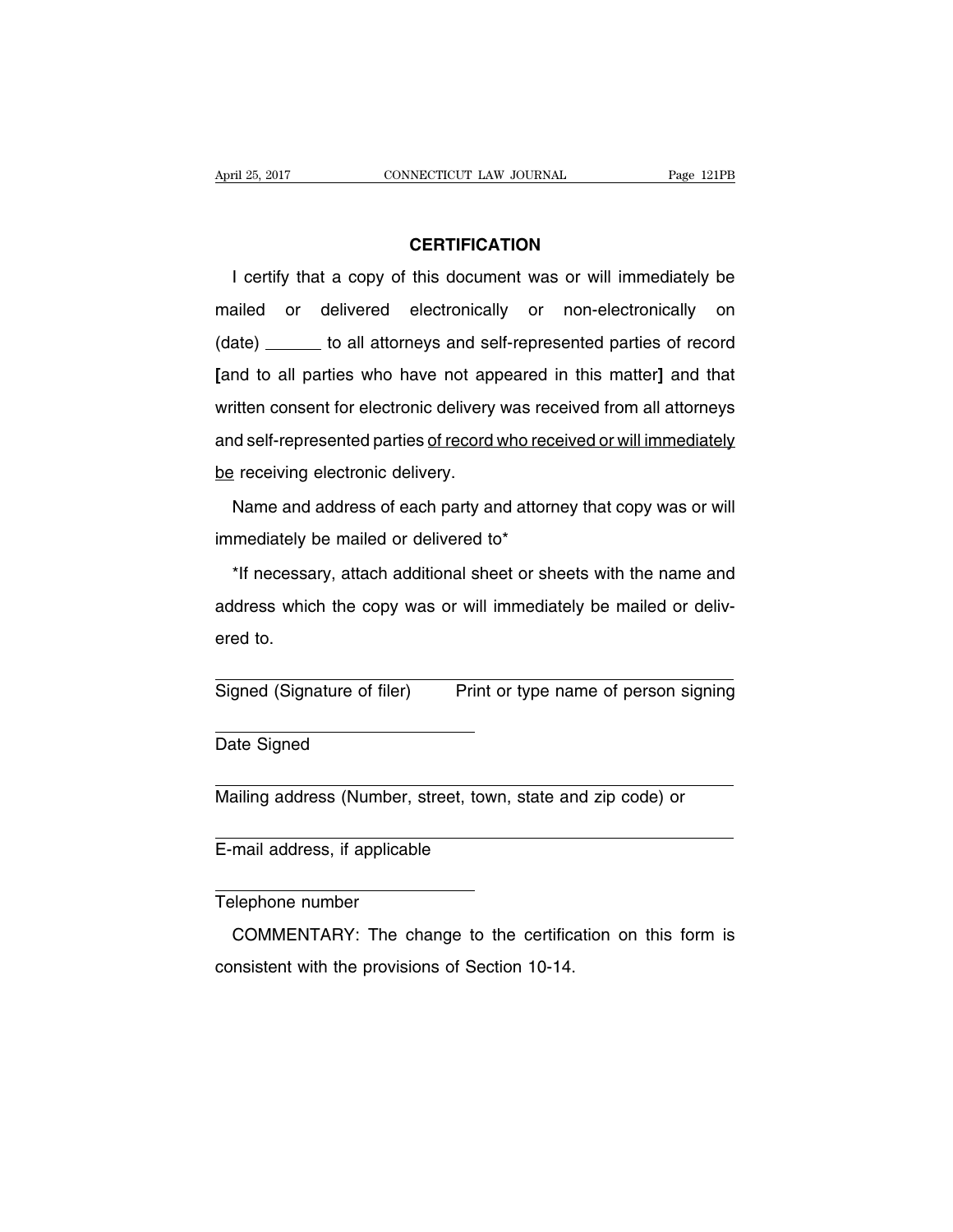# **(NEW) Form 213**

# **Plaintiff's Interrogatories – Uninsured/Underinsured Motorist Cases**

| No. CV-     | : SUPERIOR COURT       |
|-------------|------------------------|
| (Plaintiff) | : JUDICIAL DISTRICT OF |
| VS.         | : AT                   |
| (Defendant) | $\therefore$ (Date)    |

The undersigned, on behalf of the Plaintiff, hereby propounds the following interrogatories to be answered by the Defendant, \_\_\_\_\_\_\_\_\_\_\_\_\_\_, under oath, within sixty (60) days of the filing hereof in compliance with Practice Book Section 13-2.

In answering these interrogatories, the Defendant(s) is (are) required to provide all information within their knowledge, possession or power. If an interrogatory has subparts, answer each subpart separately and in full and do not limit the answer to the interrogatory as a whole. If any interrogatories cannot be answered in full, answer to the extent possible.

(1) State whether the plaintiff or plaintiffs were insured by you for purposes of uninsured or underinsured motorist coverage with regard to this incident under the policy.

(2) If the answer to the preceding interrogatory is other than ''yes'' please state each reason for which you contend that such plaintiff(s) were not so insured.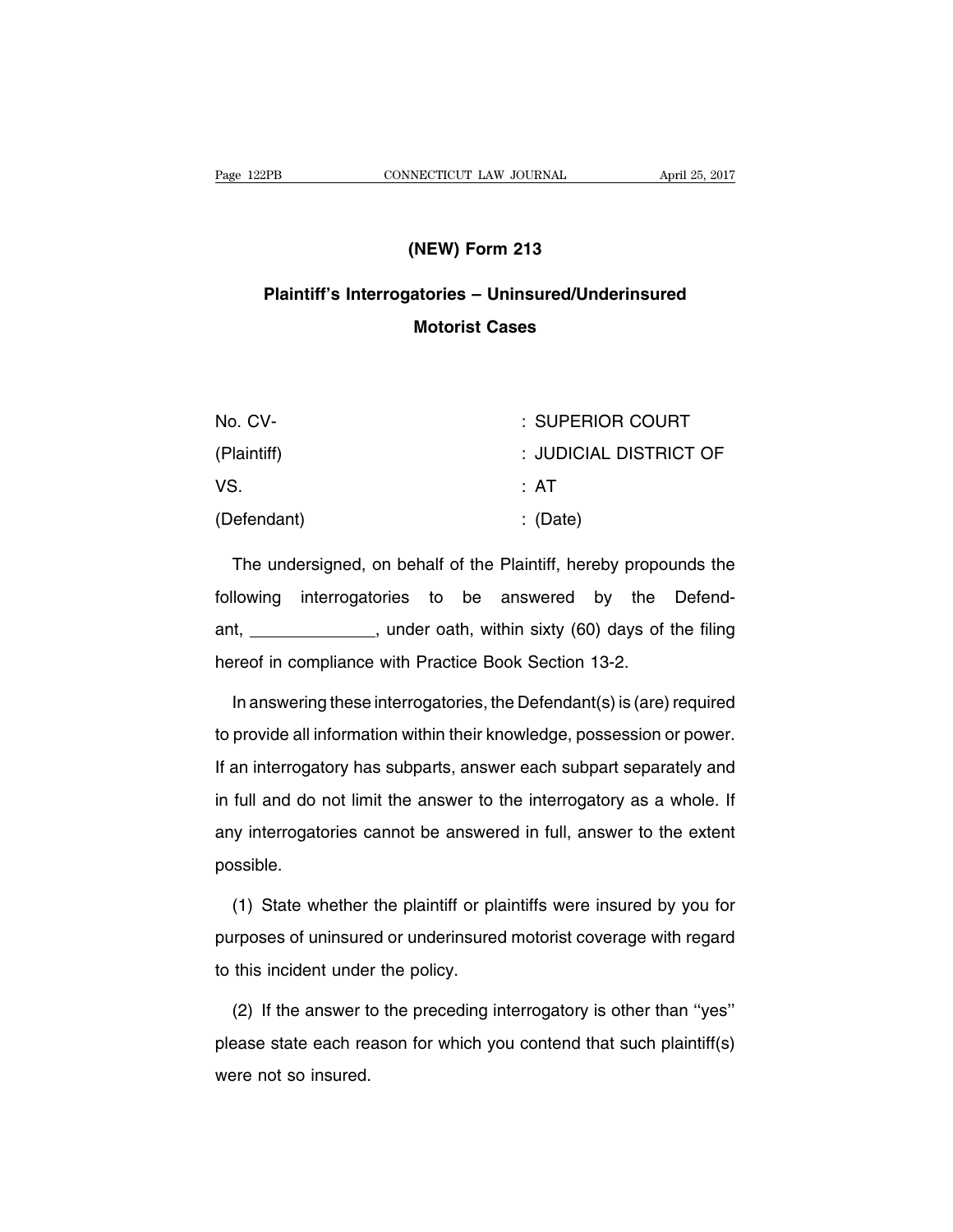(3) Identify each policy of motor vehicle liability insurance, excess liability insurance, and/or umbrella liability insurance, of which you are aware, that provided coverage to the alleged tortfeasor(s) or the vehicle owned or operated by the alleged tortfeasor(s), his, her, its, or their agents, servants, and/or employees, with regard to this incident, stating:

(a) The name and address of each such insurer;

- (b) The named insured(s);
- (c) The policy number;
- (d) The effective dates;

(e) The limits of uninsured and underinsured motorists coverage under such policy (including per person and per accident limits, if applicable); and

(f) The basis for contending that said alleged tortfeasor(s) are covered under said policy, including a brief description of any documents supporting that contention, and the names and addresses of any witnesses supporting that contention.

(4) State the limits of uninsured or underinsured motorist coverage available under the policy (including per person and per accident limits, if applicable), which you issued.

(5) State whether the policy affords uninsured or underinsured motorist conversion coverage, pursuant to General Statutes § 38a-336a.

(6) With regard to each credit, set-off, reduction, or deduction, which you contend lowers the maximum amount that you could be required to pay any plaintiff below the limits of the uninsured and/or underinsured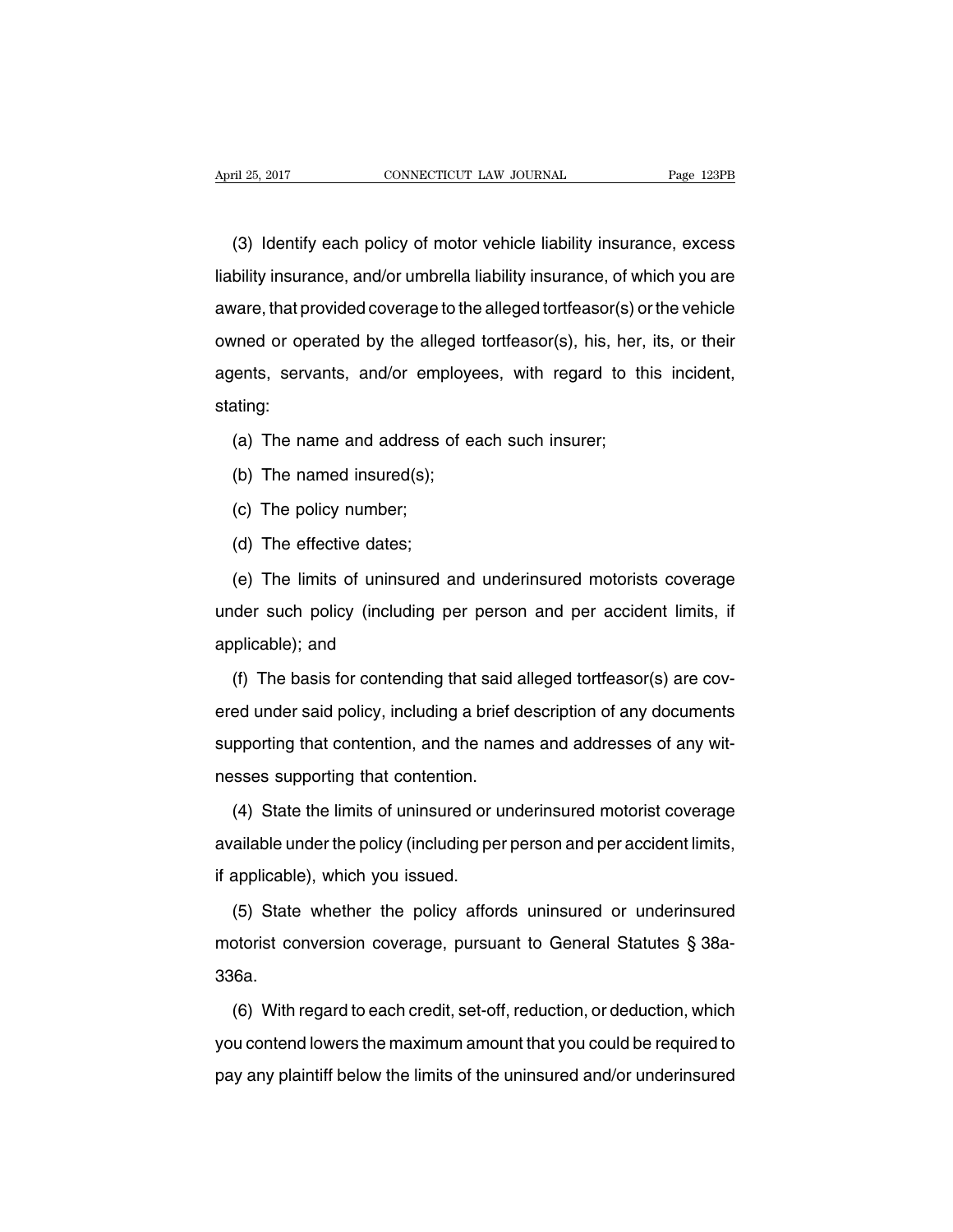motorist coverage as stated on the declarations page of the policy, state:

(a) The policy provision providing for said credit, set-off, reduction,

or deduction;

(b) The amount of the credit, set-off, reduction, or deduction; and

(c) A brief description of the factual basis for the credit, set-off,

reduction, or deduction.

COMMENT: Interrogatory #6 is not intended to address any reduction in the verdict that may arise from the application of General Statutes § 52-572h (regarding comparative negligence and apportionment) or General Statutes § 52-225a (regarding collateral sources, as defined by General Statutes § 52-225b).

(7) Are you aware of any other insurance policy affording uninsured

or underinsured motorist coverage, to any plaintiff herein, that is pri-

mary to the coverage afforded by your policy?

(8) If so, for each such policy, state:

- (a) The name and address of the insurer;
- (b) The name and address of each named insured;
- (c) The policy number;

(d) The limits of uninsured and underinsured motorist coverage under such policy; and

(e) The basis for your contention that it is primary to your policy.

(9) State the names and addresses of all persons known to you who were present at the time of the incident alleged in the Complaint or who observed or witnessed all or part of the incident.

(10) As to each individual named in response to Interrogatory #9, state whether to your knowledge, or the knowledge of your attorney, such individual has given any statement or statements as defined in Practice Book Sections 13-1 and 13-3 (b) concerning the subject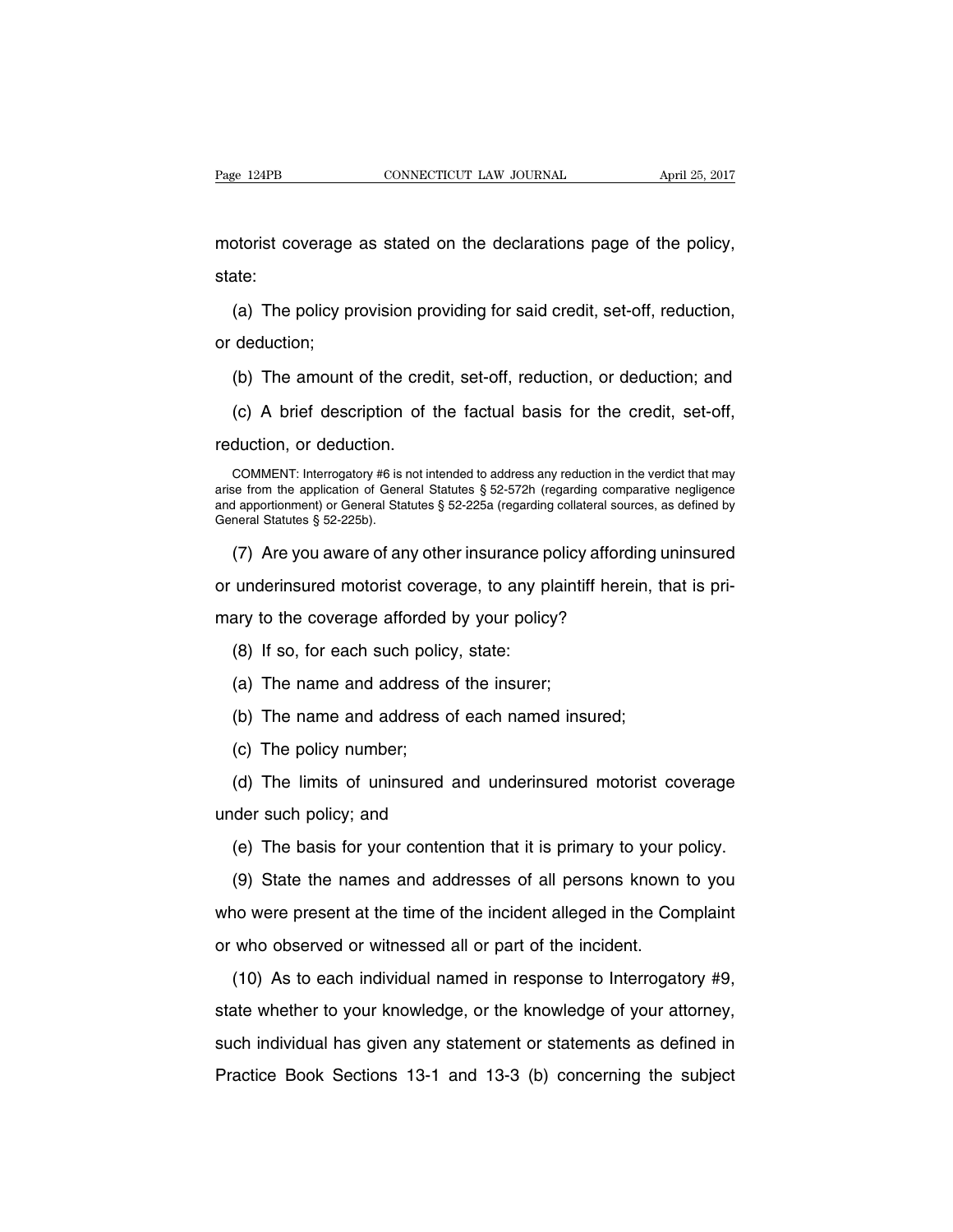matter of the Complaint in this action. If the answer to this interrogatory is affirmative, state also:

(a) The name and address of the person giving the statement;

(b) The date on which the statement or statements were taken;

(c) The names and addresses of the person or people who took such statement(s);

(d) The name and address of any person present when such statement(s) was taken;

(e) Whether such statement(s) was written, made by recording device, or taken by court reporter or stenographer; and

(f) The name and address of each person having custody or a copy or copies of such statement(s).

(11) Are you aware of any photographs or any recordings by film, video, audio or any other digital or electronic means depicting the incident alleged in the Complaint, the scene of the incident, any vehicle involved in the incident alleged in the Complaint, or any condition or injury alleged to have been caused by the incident alleged in the Complaint? If so, for each set of photographs or each recording taken, obtained or prepared of each such subject, state:

(a) the name and address of the person who took, obtained or prepared such photograph or recording, other than an expert who will not testify at trial;

(b) the dates on which such photographs were taken or such recordings were obtained or prepared;

(c) the subject (e.g., ''Plaintiff's vehicle,'' ''scene,'' etc.);

(d) the number of photographs or recordings; and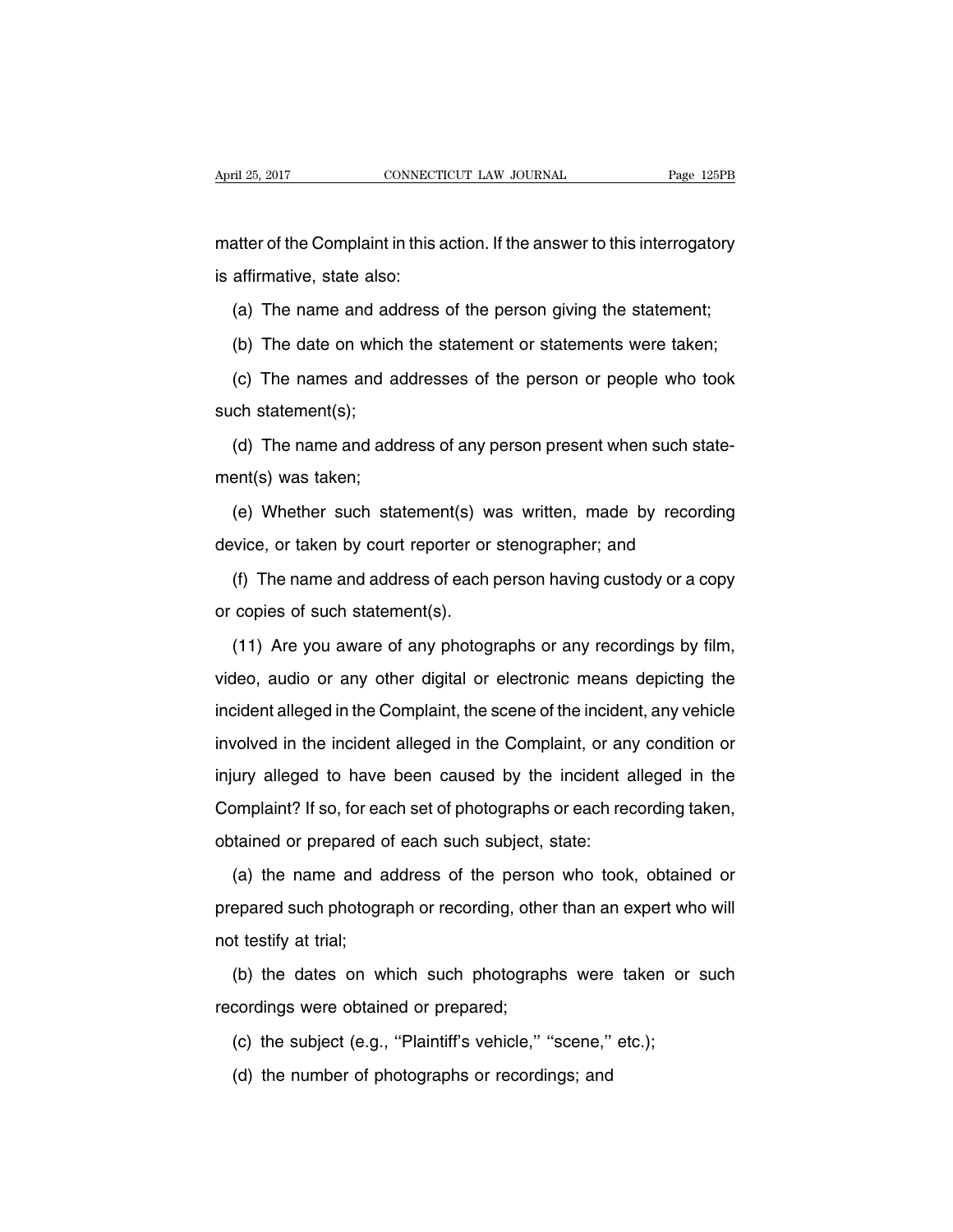(e) the nature of the recording (e.g., film, video, audio, etc.).

(12) Identify surveillance material discoverable under Practice Book Section 13-3 (c), by stating the name and address of any person who obtained or prepared any and all recordings, by film, photograph, videotape, audiotape or any other digital or electronic means, of any party concerning this action or its subject matter, including any transcript thereof which are in your possession or control or in the possession or control of your attorney, and state the date on which each such recording was obtained and the person or persons of whom each such recording was made.

# PLAINTIFF,

BY **BY** 

I, \_\_\_\_\_\_\_\_\_\_\_\_\_\_, hereby certify that I have reviewed the above interrogatories and responses thereto and that they are true and accurate to the best of my knowledge and belief.

(Defendant)

Subscribed and sworn to before me this \_\_\_\_\_\_\_\_\_\_\_ day of \_\_\_\_\_\_\_\_\_\_\_\_\_\_\_, 20\_\_\_\_\_\_.

> Notary Public/ Commissioner of the Superior **Court**

# **CERTIFICATION**

I certify that a copy of this document was or will immediately be mailed or delivered electronically or non-electronically on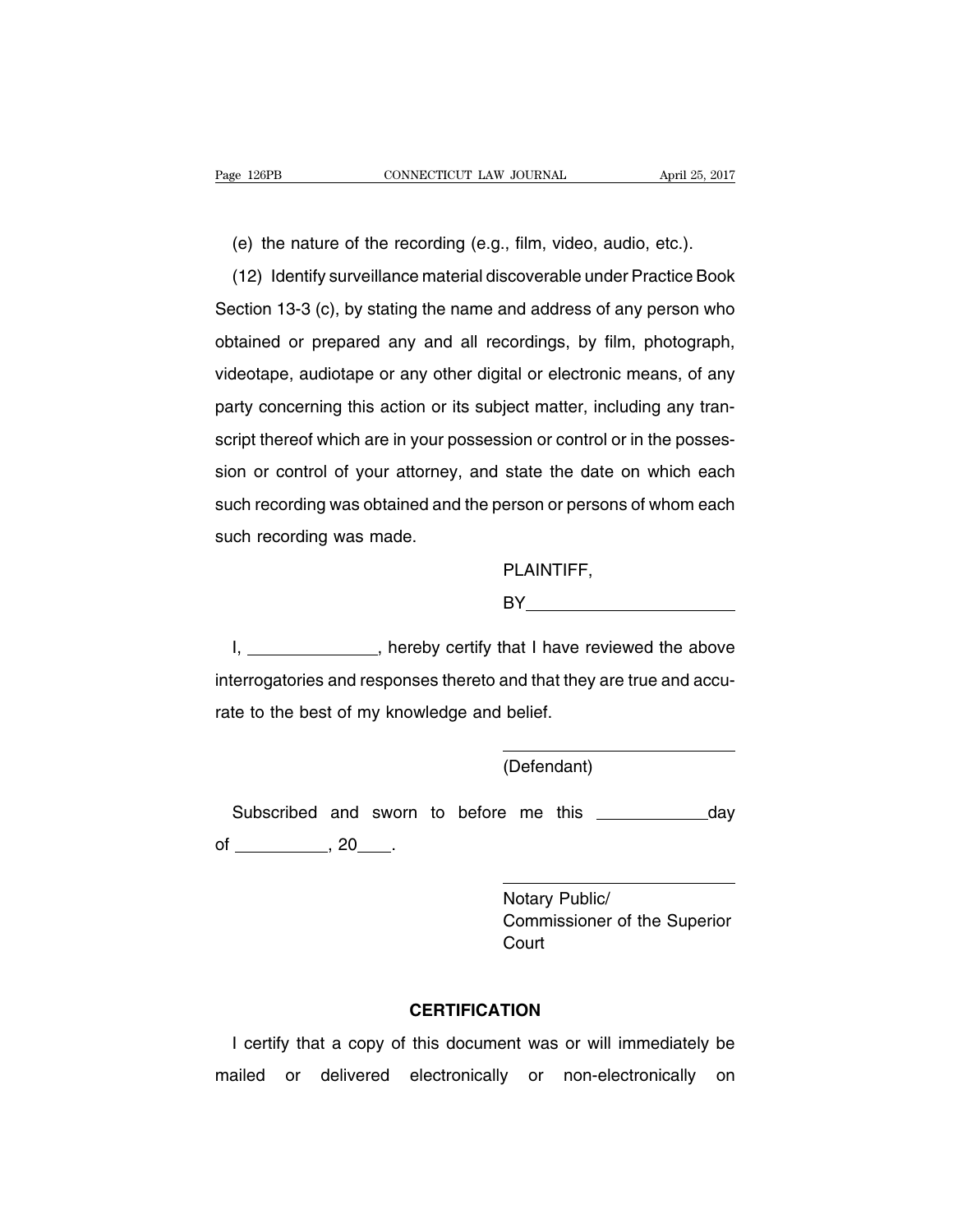(date) \_\_\_\_\_\_ to all attorneys and self-represented parties of record and that written consent for electronic delivery was received from all attorneys and self-represented parties of record who received or will immediately be receiving electronic delivery.

Name and address of each party and attorney that copy was or will immediately be mailed or delivered to\*

\*If necessary, attach additional sheet or sheets with the name and address which the copy was or will immediately be mailed or delivered to.

Signed (Signature of filer) Print or type name of person signing

Date Signed

Mailing address (Number, street, town, state and zip code) or

Email address, if applicable

#### Telephone number

COMMENTARY: Standard interrogatories have been developed for use in cases claiming uninsured/underinsured motorist coverage benefits. The standard interrogatories can be used without the need to file a motion for permission to file nonstandard interrogatories in any case for which the use of standard discovery is mandated when the underlying claim is for uninsured/underinsured motorist coverage benefits.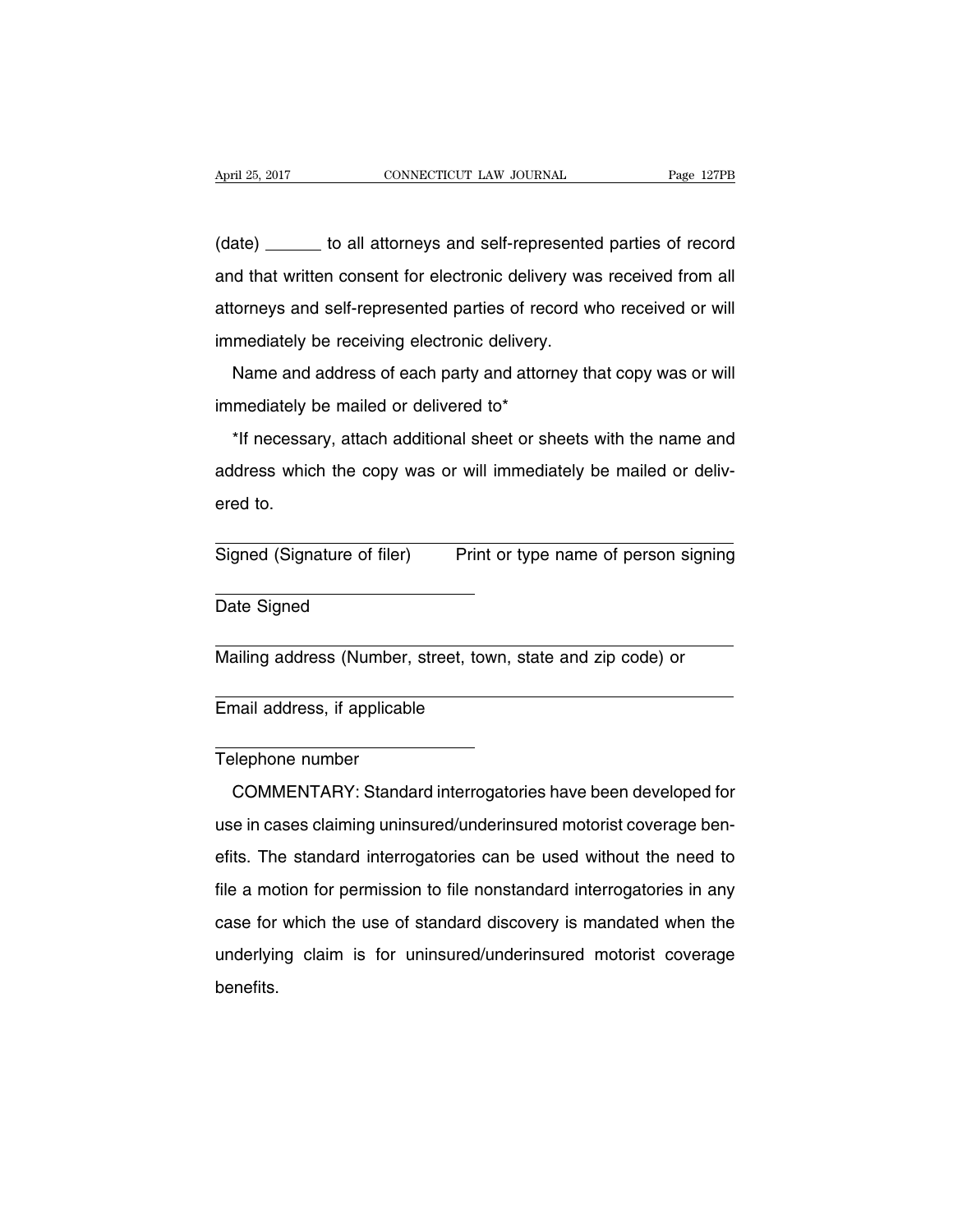# **(NEW) Form 214**

# **Defendant's Interrogatories – Uninsured/Underinsured Motorist Cases**

| No. CV-     | : SUPERIOR COURT       |
|-------------|------------------------|
| (Plaintiff) | : JUDICIAL DISTRICT OF |
| VS.         | : AT                   |
| (Defendant) | $\therefore$ (Date)    |

The undersigned, on behalf of the Defendant, hereby propounds the following interrogatories to be answered by the Plaintiff, \_\_\_\_\_\_\_\_\_\_\_\_\_\_, under oath, within sixty (60) days of the filing hereof in compliance with Practice Book Section 13-2.

In answering these interrogatories, the Plaintiff(s) is (are) required to provide all information within their knowledge, possession or power. If an interrogatory has subparts, answer each subpart separately and in full and do not limit the answer to the interrogatory as a whole. If any interrogatories cannot be answered in full, answer to the extent possible.

(1) State the following:

(a) Your full name and any other name(s) by which you have been known;

(b) Your date of birth;

(c) Your motor vehicle operator's license number;

(d) Your home address;

(e) Your business address; and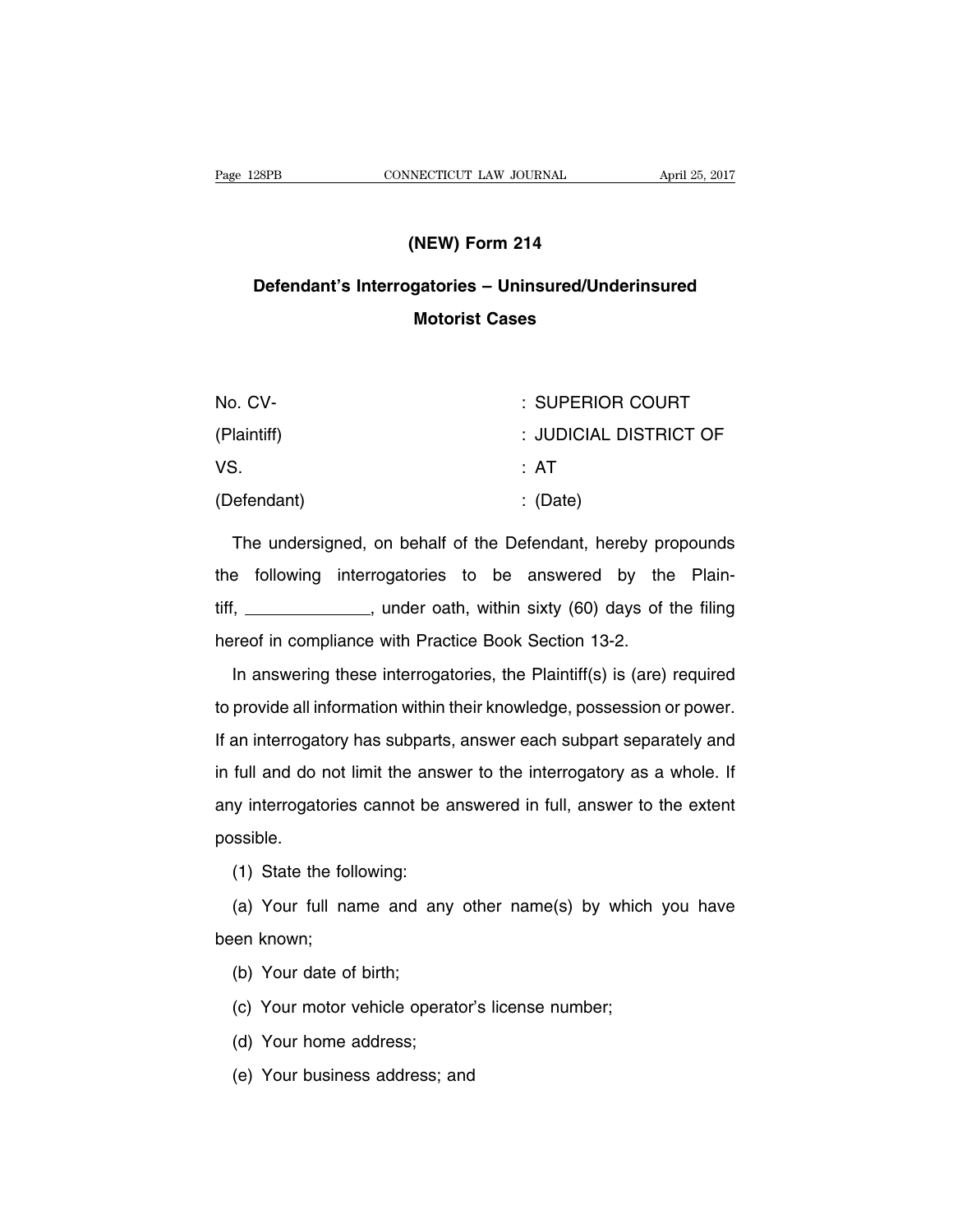(f) If you were not the owner of the subject vehicle, the name and address of the owner or lessor of the subject vehicle on the date of the alleged occurrence.

(2) If, at the time of the incident alleged in the Complaint, you were covered by any underinsured or uninsured motorist policy, including any excess or umbrella policies, under which an insurer may be liable to satisfy part or all of a judgment after the underlying policy limits are exhausted or reimburse you for payments to satisfy part or all of a judgment after the underlying policy limits are exhausted, state the following:

- (a) the name(s) and address(es) of the insured(s);
- (b) the amount of coverage under each insurance policy;
- (c) the name(s) and address(es) of said insurer(s); and

(d) whether a claim has been made for underinsured motorist benefits.

(3) State whether you resided with any relatives at the time of the incident, and, if so, identify any auto insurance policy they had that was in effect at the time of the accident.

(4) State whether any insurer, as described in Interrogatory #1 or #2 above, has disclaimed/reserved its duty to indemnify any insured or any other person protected by said policy.

(5) State the date on which your claim/lawsuit in the underlying matter settled, the sum(s) for which it settled and when you received the check.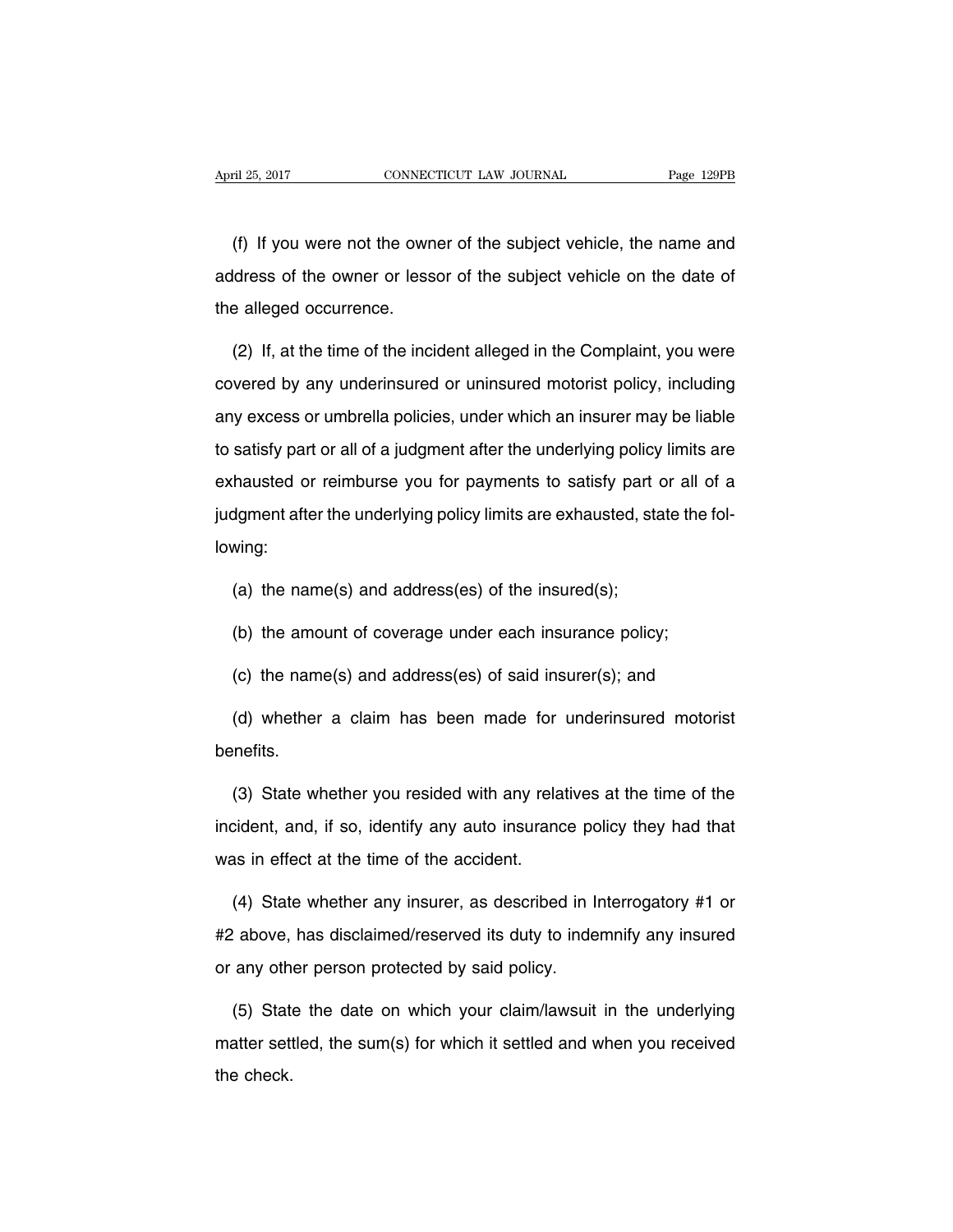(6) State all liability coverage that covered the person(s) against whom you brought suit in the underlying matter, including the policy limits.

(7) State whether the driver of the other vehicle in the underlying claim was working at the time of the incident and if so, state whether you made a claim against the other driver's employer.

(8) Identify and list each injury you claim to have sustained as a result of the incident alleged in the Complaint.

(9) When, where and from whom did you first receive treatment for said injuries?

(10) If you were treated at a hospital for injuries sustained in the alleged incident, state the name and location of each hospital and the dates of such treatment and confinement therein.

(11) State the name and address of each physician, therapist or other source of treatment for the conditions or injuries you sustained as a result of the incident alleged in your Complaint.

(12) When and from whom did you lastreceive any medical attention for injuries alleged to have been sustained as a result of the incident alleged in your Complaint?

(13) On what date were you fully recovered from the injuries or conditions alleged in your Complaint?

(14) If you claim you are not fully recovered, state precisely from what injuries or conditions you are presently suffering.

(15) Are you presently under the care of any doctor or other health care provider for the treatment of injures alleged to have been sustained as a result of the incident alleged in your Complaint?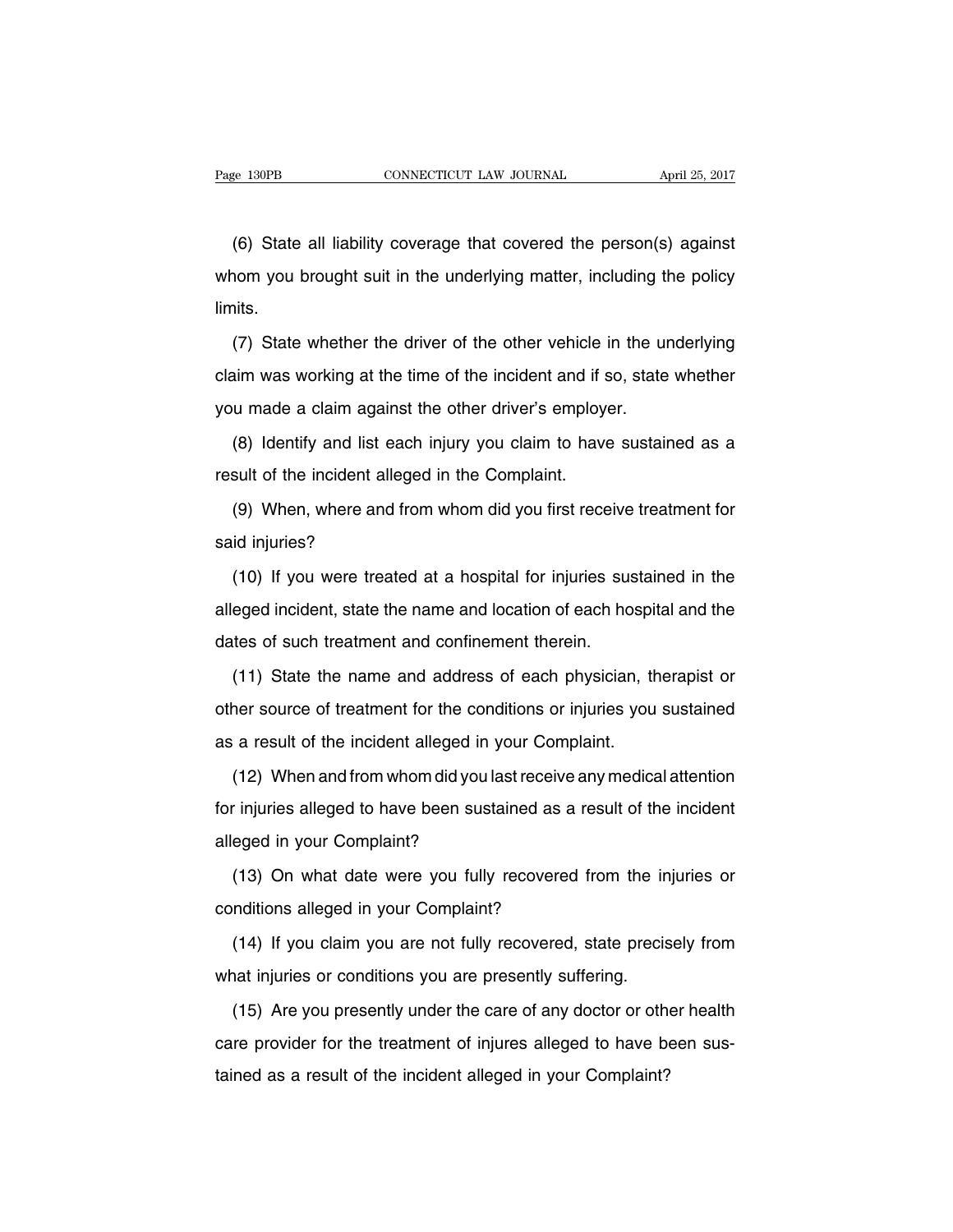(16) If the answer to Interrogatory #15 is in the affirmative, state the name and address of each physician or other health care provider who is treating you.

(17) Do you claim any present disability resulting from injuries or conditions allegedly sustained as a result of the incident alleged in your Complaint?

(18) If so, state the nature of the disability claimed.

(19) Do you claim any permanent disability resulting from said incident?

(20) If the answer to Interrogatory # 19 is in the affirmative, please answer the following:

(a) List the parts of your body which are disabled;

(b) List the motions, activities or use of your body which you have lost or which you are unable to perform;

(c) State the percentage of loss of use or the loss of function claimed as to each part of your body as provided by a medical service provider, if any;

(d) State the name and address of the person who made the prognosis for permanent disability and the percentage of loss of use; and

(e) List the date for each such prognosis.

(21) If you were or are confined to your home or your bed as a result of injuries or conditions sustained as a result of the incident alleged in your Complaint, state the dates you were so confined.

(22) List each medical report received by you or your attorney relating to your alleged injuries or conditions by stating the name and address of the treating doctor or other health care provider, and of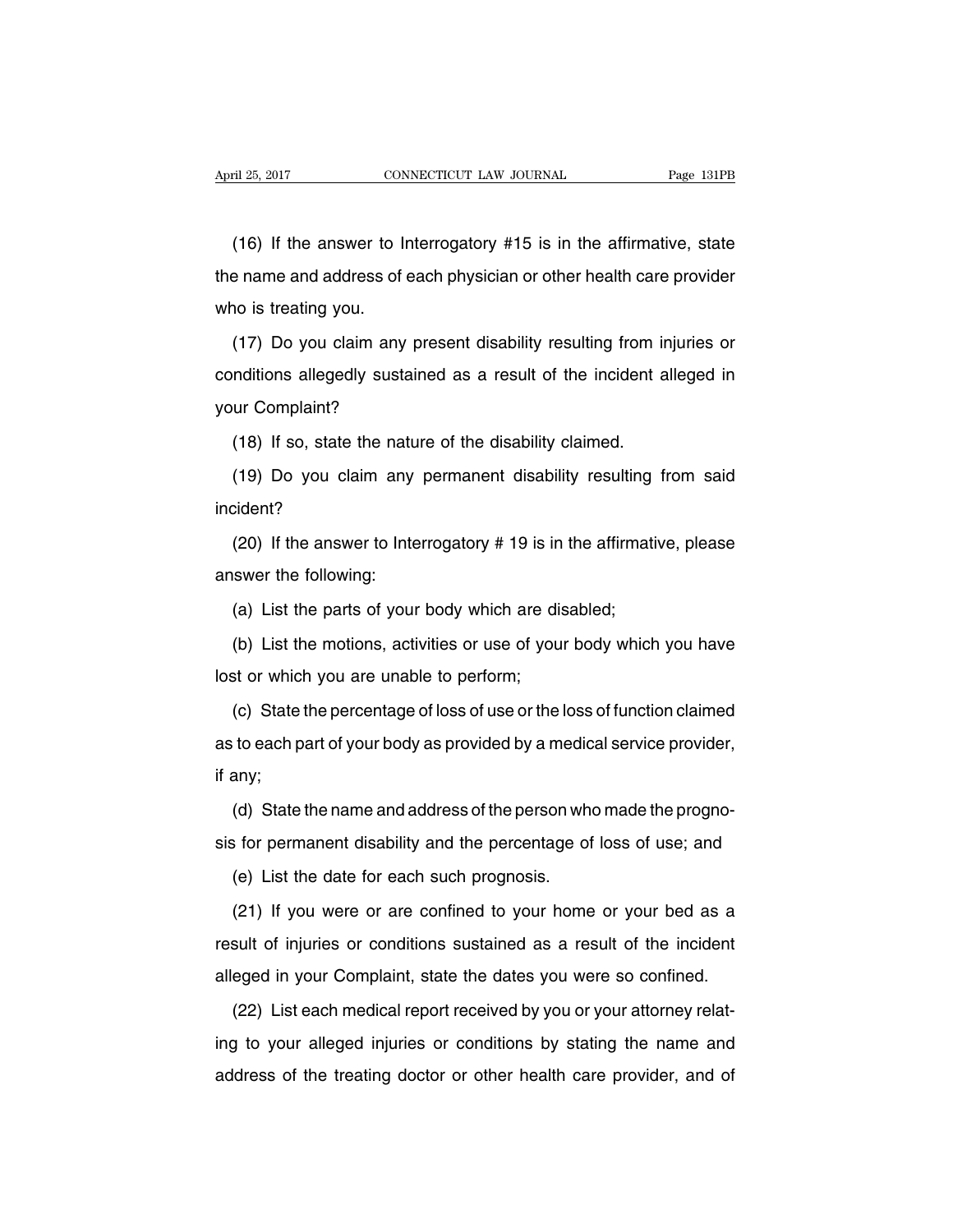any doctor or health care person you anticipate calling as a trial witness, who provided each such report and the date thereof.

(23) List each item of expense which you claim to have incurred as a result of the incident alleged in your Complaint, the amount thereof, and state the name and address of the person or organization to whom each item has been paid or is payable.

(24) For each item of expense identified in response to Interrogatory #23, if any such expense, or portion thereof, has been paid or reimbursed or is reimbursable by an insurer, state, as to each such item of expense, the name of the insurer that made such payment or reimbursement or that is responsible for such reimbursement.

(25) If, during the ten year period prior to the date of the incident alleged in the Complaint, you were under a doctor's care for any conditions which were in any way similar or related to those identified and listed in your response to Interrogatory #8, state the nature of said conditions, the dates on which treatment was received, and the name of the doctor or health care provider.

(26) If, during the ten year period prior to the date of the incident alleged in your Complaint, you were involved in any incident in which you received personal injuries similar or related to those identified and listed in your response to Interrogatory #8, please answer the following with respect to each such earlier incident:

(a) On what date and in what manner did you sustain such injuries?

(b) Did you make a claim against anyone as a result of said incident?

(c) If so, provide the name and address of the person or persons against whom a claim was made;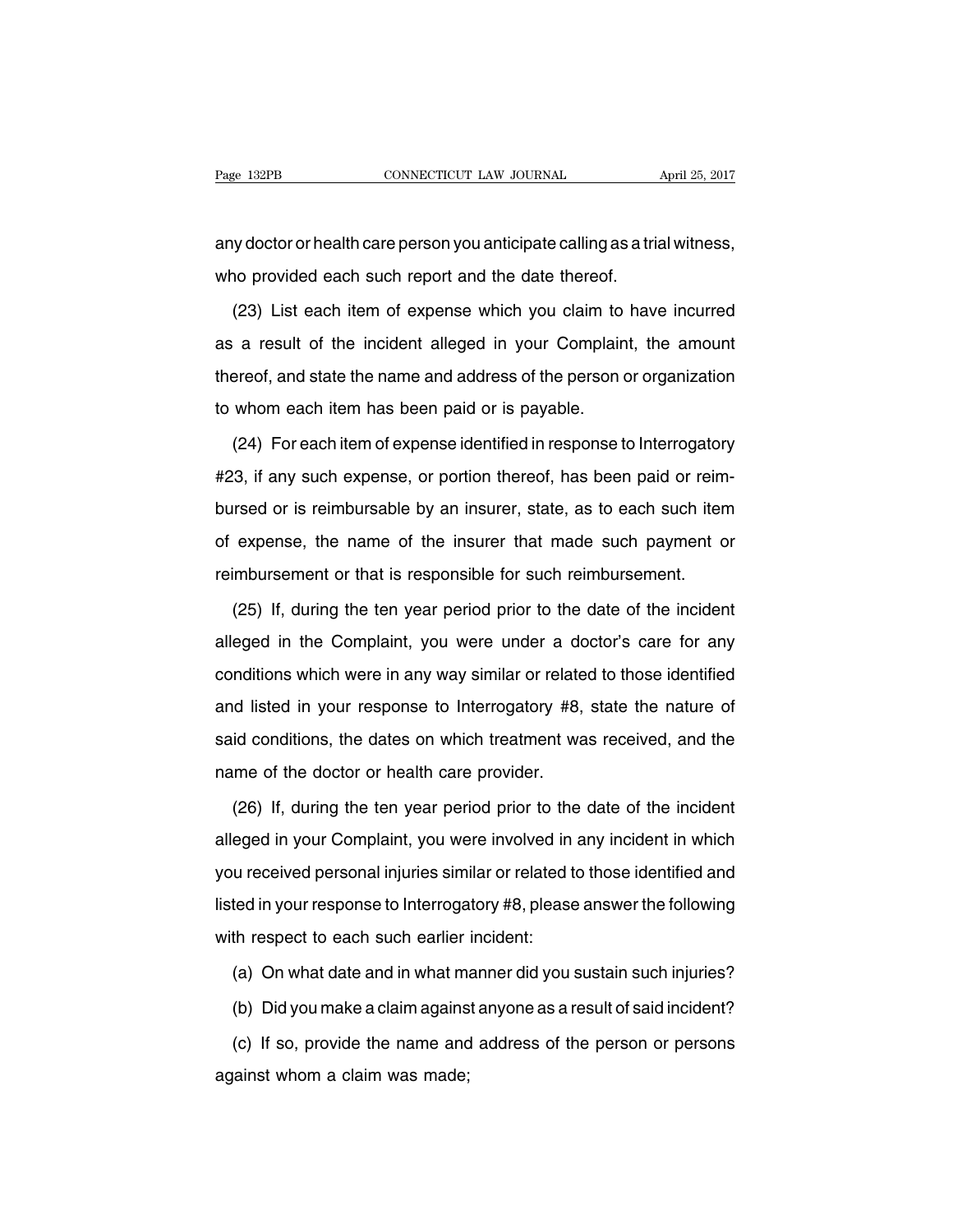(d) If suit was brought, state the name and location of the court, the return date of the suit, and the docket number;

(e) State the nature of the injuries received in said incident;

(f) State the name and address of each physician who treated you for said injuries;

(g) State the dates on which you were so treated;

(h) State the nature of the treatment received on each such date;

(i) If you are presently or permanently disabled as a result of said injuries, please state the nature of such disability, the name and address of each physician who diagnosed said disability and the date of each such diagnosis.

(27) If you were involved in any incident in which you received personal injuries since the date of the incident alleged in the Complaint, please answer the following:

(a) On what date and in what manner did you sustain such injuries?

(b) Did you make a claim against anyone as a result of said incident?

(c) If so, provide the name and address of the person or persons against whom a claim was made;

(d) If suit was brought, state the name and location of the court, the return date of the suit, and the docket number;

(e) State the nature of the injuries received in said incident;

(f) State the name and address of each physician who treated you for said injuries;

(g) State the dates on which you were so treated;

(h) State the nature of the treatment received on each such date;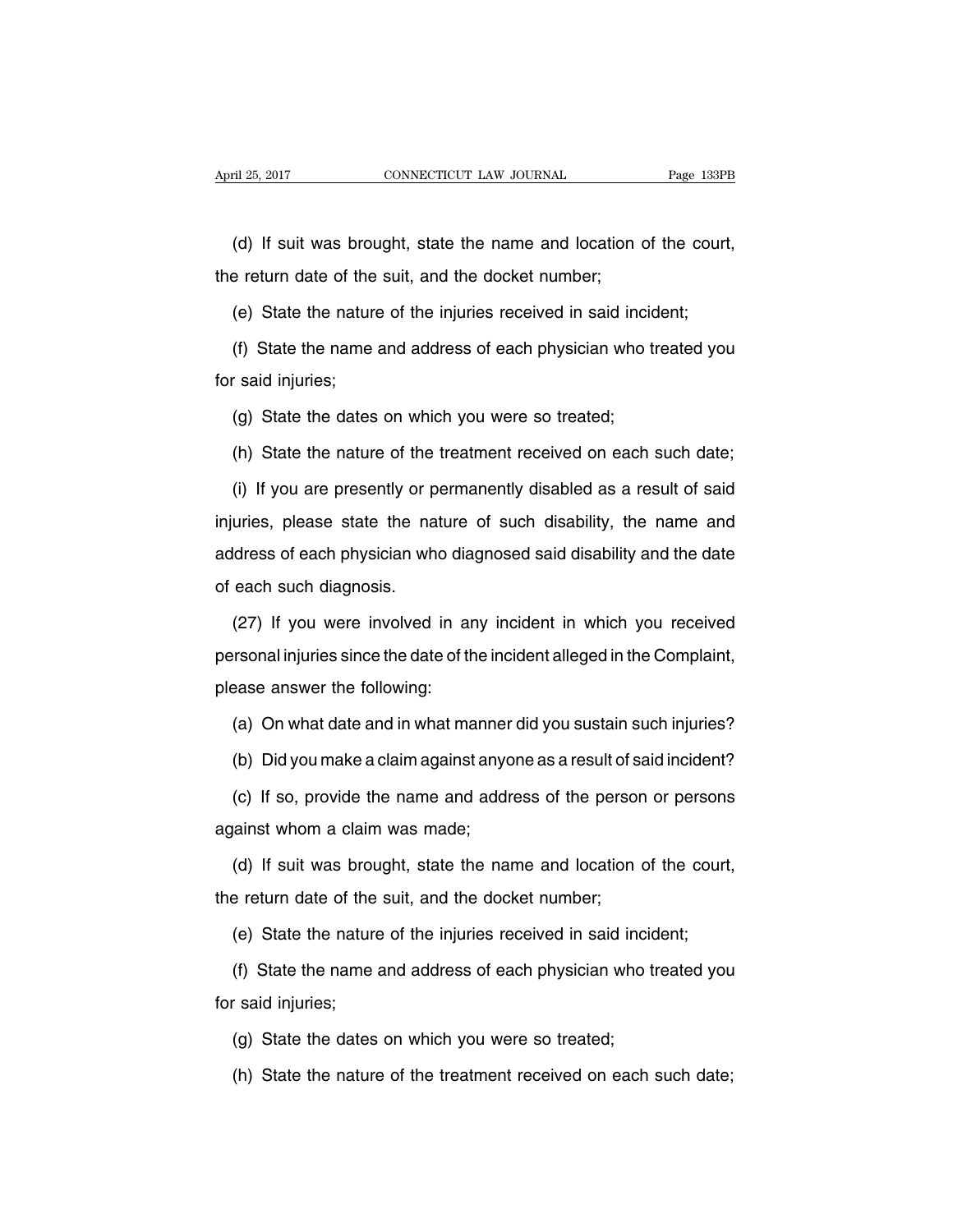(i) If you are presently or permanently disabled as a result of said injuries, please state the nature of such disability, the name and address of each physician who diagnosed said disability and the date of each such diagnosis.

(28) Please state the name and address of any medical service provider who has rendered an opinion in writing or through testimony that you have sustained a permanent disability to any body part other than those listed in response to Interrogatories #19, #20, #26, or # 27, and:

(a) List each such part of your body that has been assessed a permanent disability;

(b) State the percentage of loss of use or function assessed as to each part of your body, if any; and

(c) State the date on which each such assessment was made.

(29) If you claim that as a result of the incident alleged in your Complaint you were prevented from following your usual occupation, or otherwise lost time from work, please provide the following information:

(a) The name and address of your employer on the date of the incident alleged in the Complaint;

(b) The nature of your occupation and a precise description of your job responsibilities with said employer on the date of the incident alleged in the Complaint;

(c) Your average weekly earnings, salary, or income received from said employment for the year preceding the date of the incident alleged in the Complaint;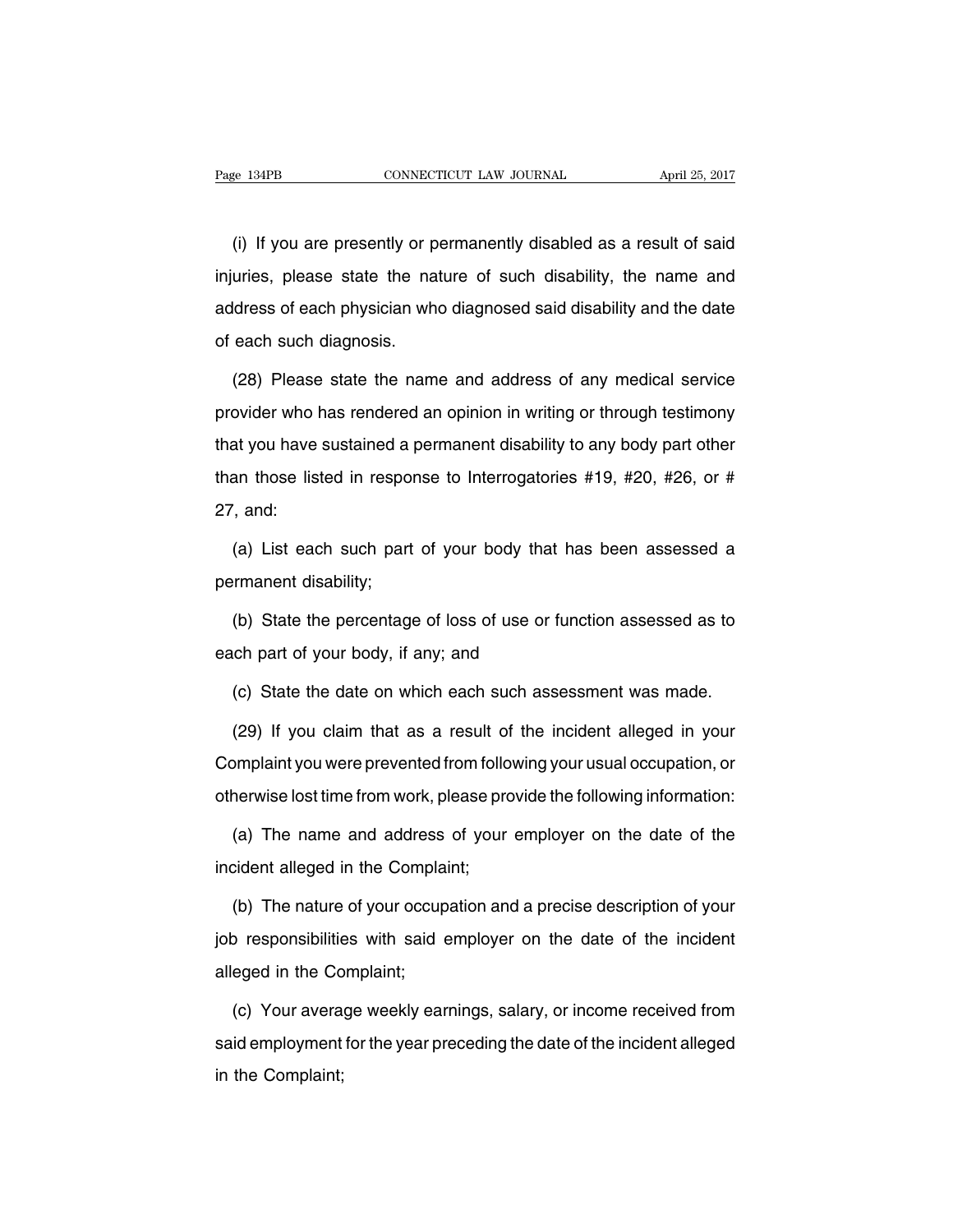(d) The date following the date of the incident alleged in the Complaint on which you resumed the duties of said employment;

(e) What loss of income do you claim as a result of the incident alleged in your Complaint and how is said loss computed?

(f) The dates on which you were unable to perform the duties of your occupation and lost time from work as a result of injuries or conditions claimed to have been sustained as a result of the incident alleged in your Complaint; and

(g) The names and addresses of each employer for whom you worked for three years prior to the date of the incident alleged in your Complaint.

(30) Do you claim an impairment of earning capacity?

(31) List any other expenses or loss and the amount thereof not already set forth and which you claim to have incurred as a result of the incident alleged in your Complaint.

(32) If you have signed a covenant not to sue, a release or discharge of any claim you had, have or may have against any person, corporation or other entity as a result of the incident alleged in your Complaint, please state in whose favor it was given, the date thereof, and the consideration paid to you for giving it.

(33) If you or anyone on your behalf agreed or made an agreement with any person, corporation or other entity to limit in any way the liability of such person, corporation or other entity as a result of any claim you have or may have as a result of the incident alleged in your Complaint, please state in whose favor it was given, the date thereof, and the consideration paid to you for giving it.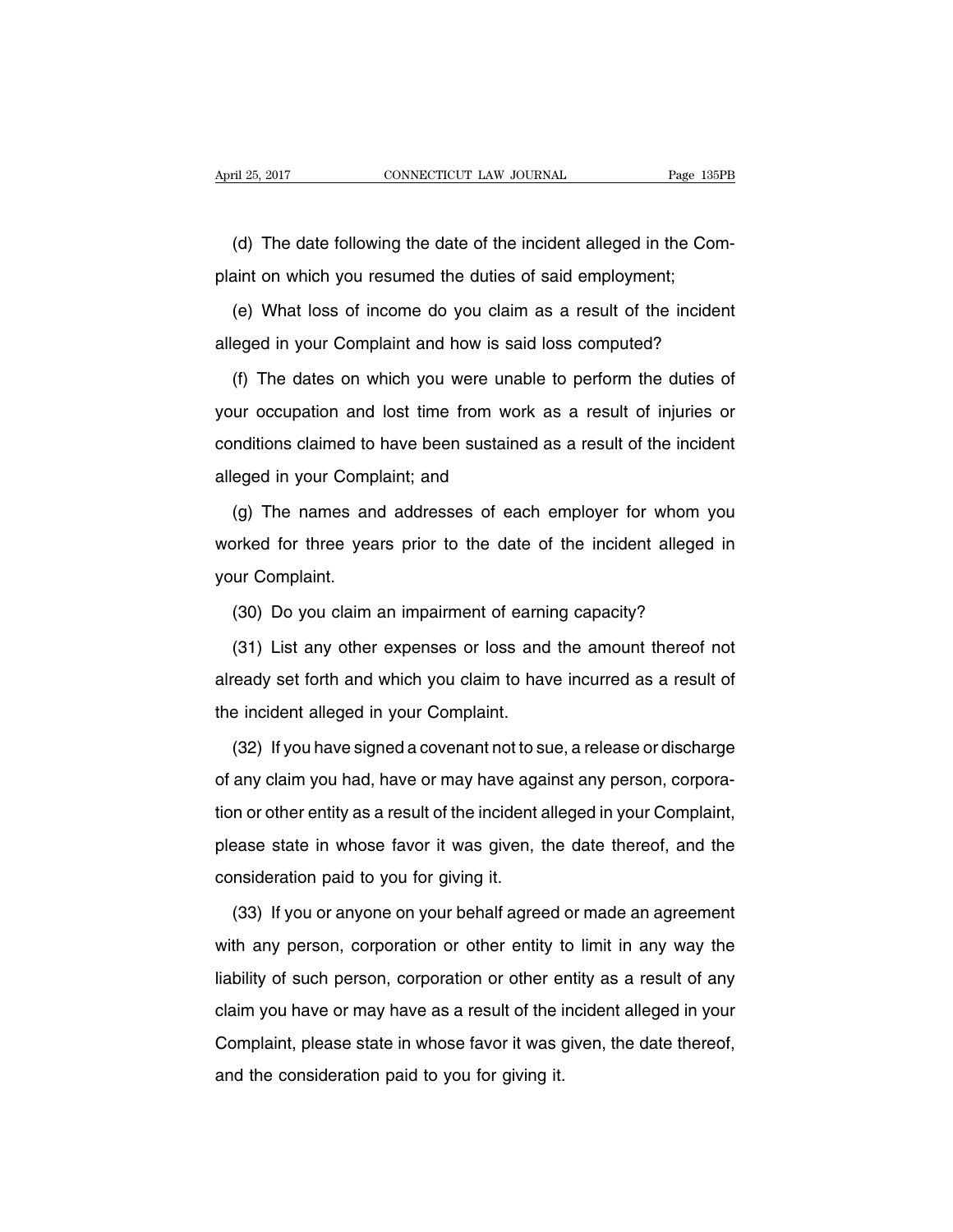(34) If, since the date of the incident alleged in your Complaint, you have made any claims for workers' compensation benefits as a result of the incident alleged in your complaint:

(a) State the nature of such claims and the dates on which they were made.

(b) State the workers' compensation claim number and the date of injury of each workers' compensation claim that you have filed as a result of the incident/occurrence alleged in the Complaint.

(c) State the total amount paid on your behalf on each of the claims filed as a result of the incident/occurrence alleged in the Complaint and referred to in Interrogatory #34, and if known, specify the amount of medical benefits, loss of income benefits, and specific award benefits, and if unknown, provide an authorization for the same.

(d) Identify any First Report of Injury, Notice of Claim for Compensation, Notice of Intention to Reduce or Discontinue Benefits, Notice to Compensation Commissioner and Employee of Intention to Contest Employee's Right to Compensation Benefits, and any reports of medical exams requested by the commissioner, respondent and/or employer arising out of the incident/occurrence alleged in the Complaint.

(e) Identify any voluntary agreements, approved stipulations to date, approved full and final stipulations and findings and awards, and findings and denials arising out of the incident/occurrence alleged in the Complaint and which formed the basis for your answer to Interrogatory #34.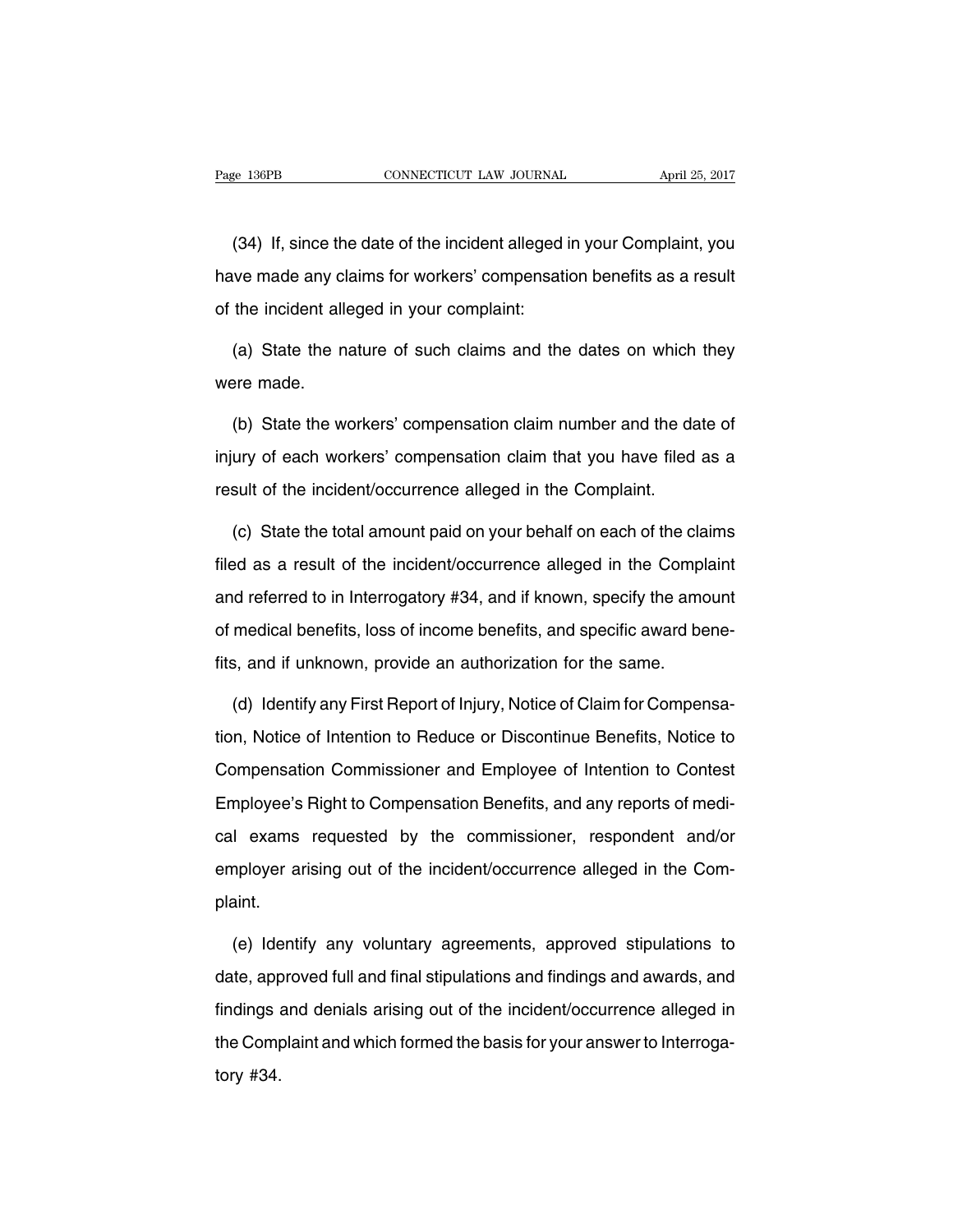(f) Which of your claims arising out of the incident/occurrence alleged in the complaint and referenced in your answer to Interrogatory #34 are still open?

(35) Have you made any statements, as defined in Practice Book Section 13-1, to any person regarding any of the events or happenings alleged in your Complaint?

(36) State the names and addresses of all persons known to you who were present at the time of the incident alleged in your Complaint or who observed or witnessed all of part of the incident.

(37) As to each individual named in response to Interrogatory #36, state whether to your knowledge, or the knowledge of your attorney, such individual has given any statement or statements as defined in Practice Book Section 13-1 concerning the subject matter of the Complaint in this action. If the answer to this interrogatory is affirmative, state also:

(a) The date on which the statement or statements were taken;

(b) The names and addresses of the person or people who took such statement(s);

(c) The name and address of any person present when such statement(s) was taken;

(d) Whether such statement(s) was written, made by recording device, or taken by court reporter or stenographer; and

(e) The name and address of each person having custody or a copy or copies of such statement(s).

(38) Are you aware of any photographs or any recordings by film, video, audio or any other digital or electronic means depicting the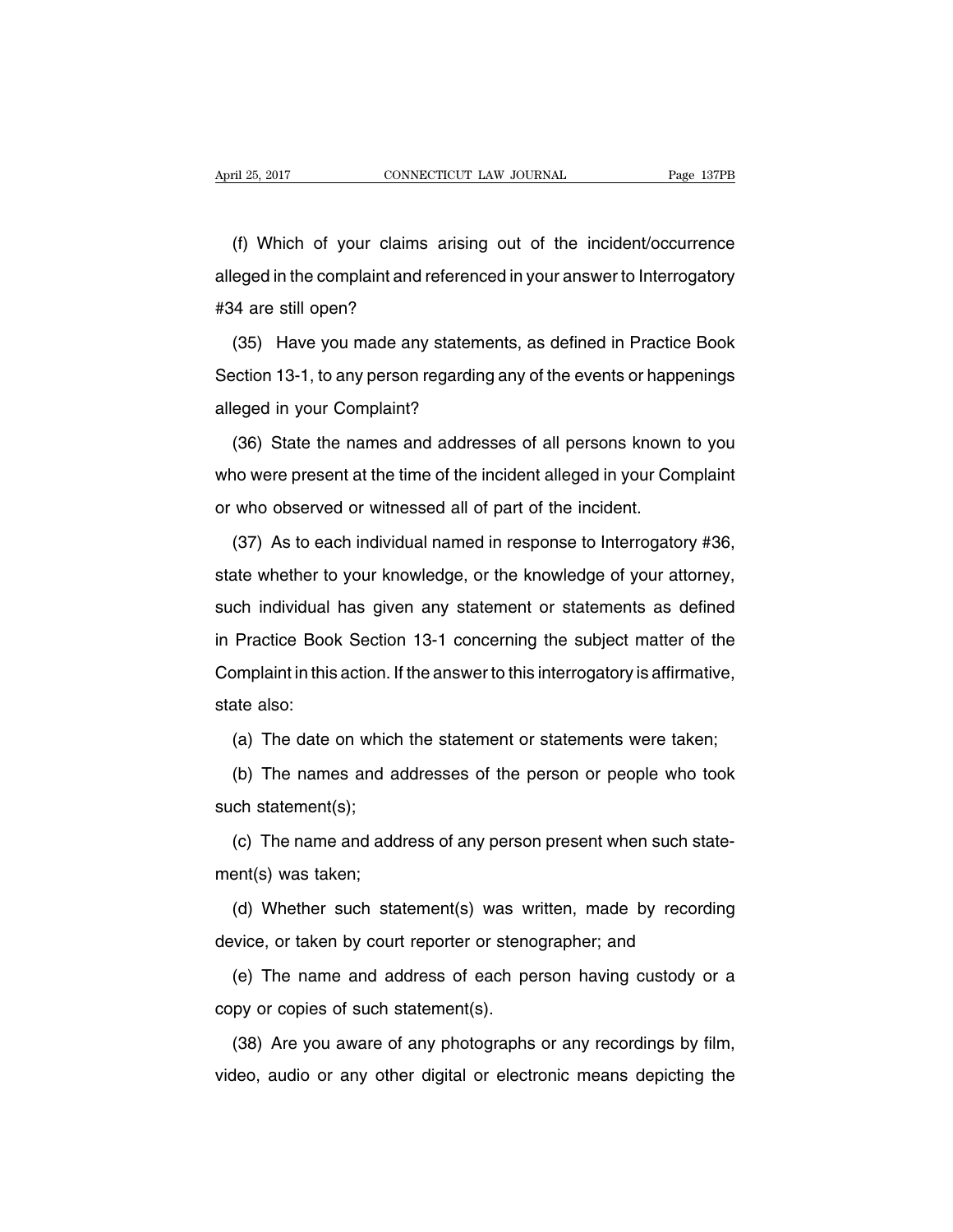incident alleged in the Complaint, the scene of the incident, any vehicle involved in the incident alleged in the Complaint, or any condition or injury alleged to have been caused by the incident alleged in the Complaint? If so, for each set of photographs or each recording taken, obtained or prepared of each such subject state:

(a) The name and address of the person who took, obtained or prepared such photograph or recording, other than an expert who will not testify at trial;

(b) The dates on which such photographs were taken or such recordings were obtained or prepared;

(c) The subject (e.g., ''Plaintiff's vehicle,'' ''scene,'' etc.);

(d) The number of photographs or recordings; and

(e) The nature of the recording (e.g., film, videotape, audiotape, etc.).

(39) If you were the operator of any motor vehicle involved in the incident that is the subject of this action, please state whether you consumed or used any alcoholic beverages, drugs or medications within the eight (8) hours next preceding the time of the incident alleged in the Complaint, and, if so, indicate what you consumed or used, how much you consumed, and when.

(40) Please state whether, within eight (8) hours after the incident alleged in the Complaint, any testing was performed to determine the presence of alcohol, drugs or other medications in your blood, and, if so, state:

(a) The name and address of the hospital, person or entity performing such test or screen;

(b) The date and time; and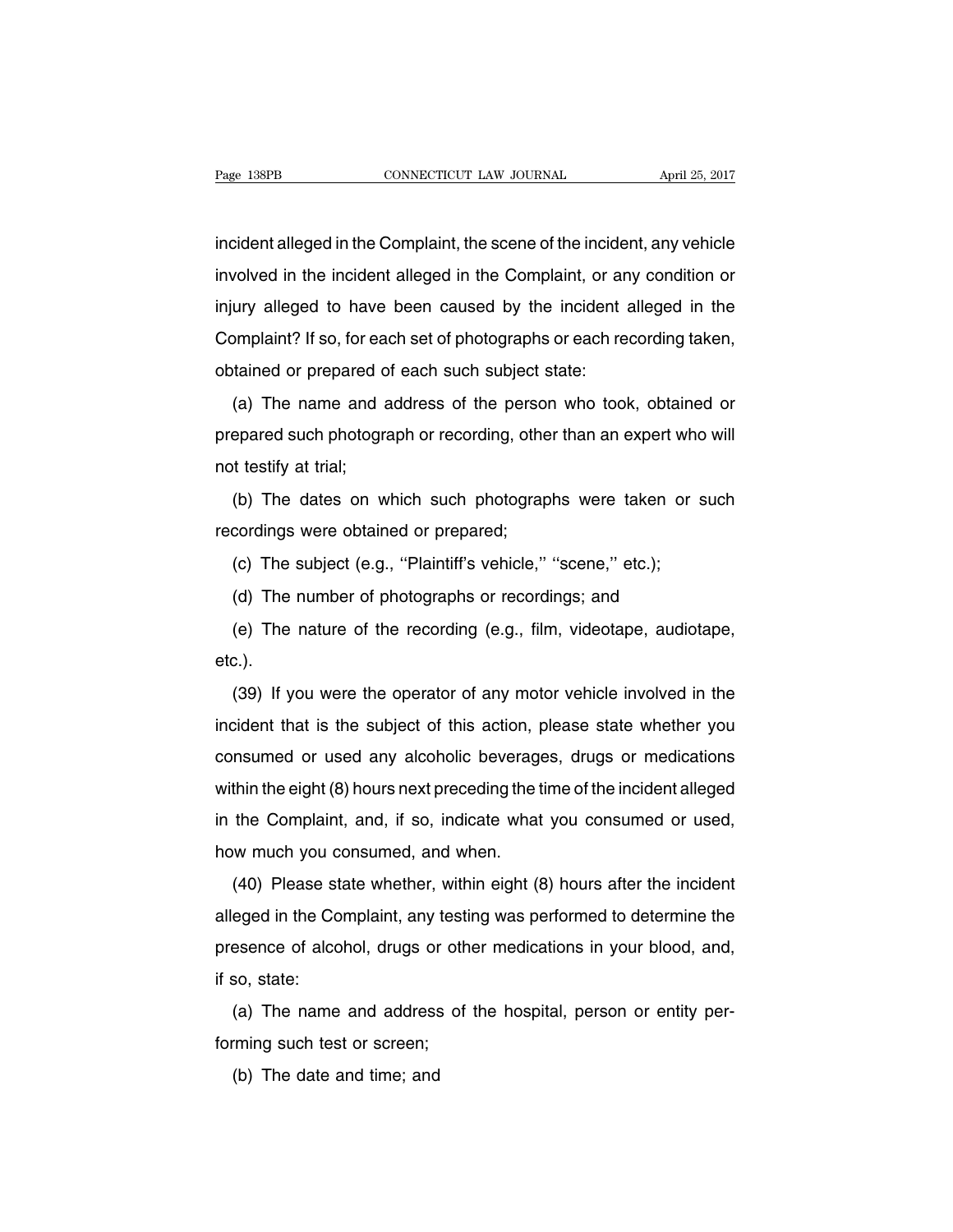#### (c) The results.

(41) Please identify surveillance material discoverable under Practice Book Section 13-3 (c), by stating the name and address of any person who obtained or prepared any and all recordings, by film, photograph, videotape, audiotape or any other digital or electronic means, of any party concerning this lawsuit or its subject matter, including any transcript thereof, which are in your possession or control or in the possession or control of your attorney, and state the date on which each such recording was obtained and the person or persons of whom each such recording was made.

(42) If you were the operator of any motor vehicle involved in the incident that is the subject of this action, please state whether you were using a cellular telephone for any activity including, but not limited to, calling, texting, emailing, posting, tweeting, or visiting sites on the internet for any purpose, at or immediately prior to the time of the incident.

# DEFENDANT,

BY **BY** 

I, \_\_\_\_\_\_\_\_\_\_\_\_\_\_, hereby certify that I have reviewed the above interrogatories and responses thereto and that they are true and accurate to the best of my knowledge and belief.

(Plaintiff)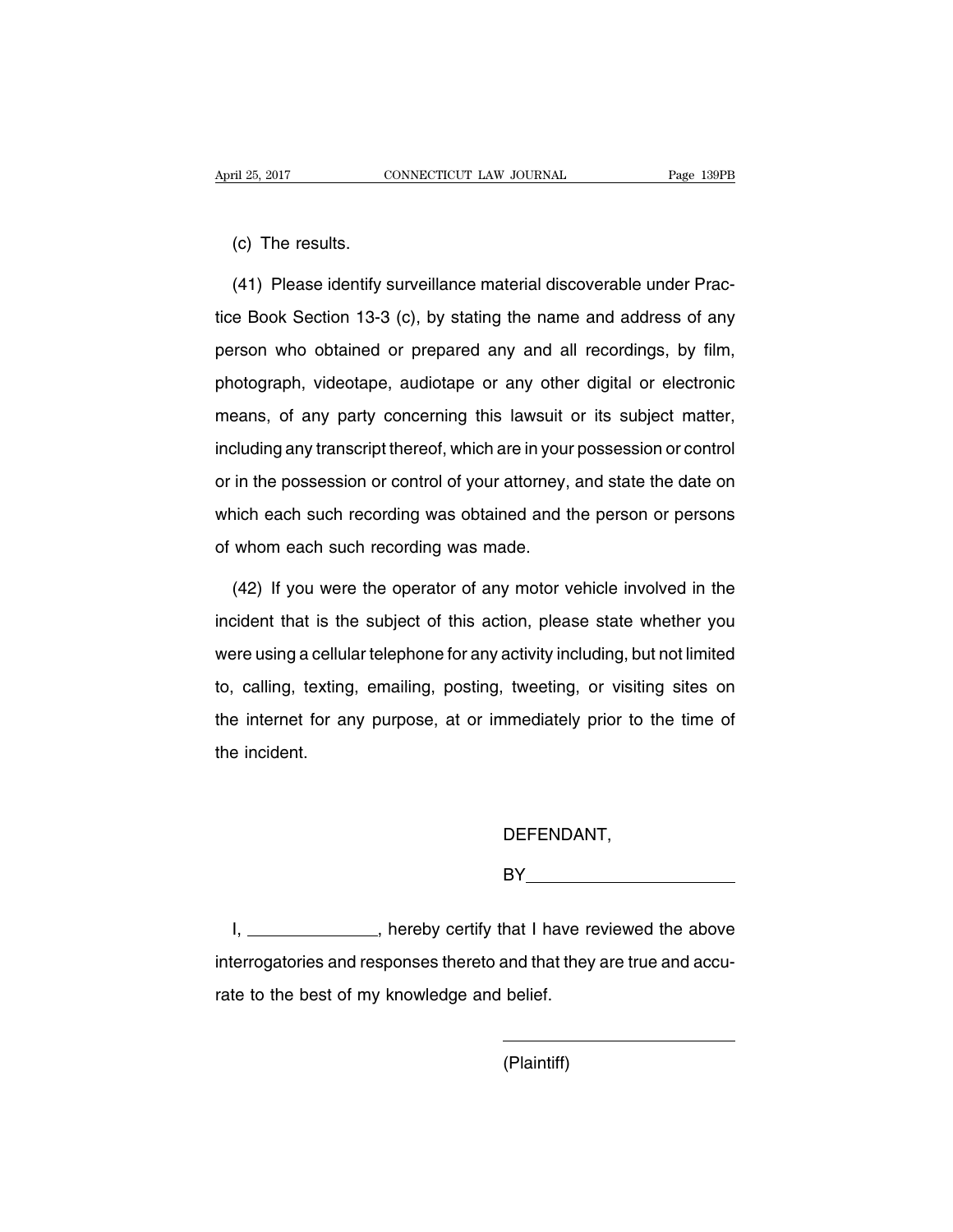Subscribed and sworn to before me this \_\_\_\_\_\_\_\_\_\_\_\_\_ day of  $\frac{1}{20}$ , 20  $\frac{1}{20}$ .

> Notary Public/ Commissioner of the Superior **Court**

# **CERTIFICATION**

I certify that a copy of this document was or will immediately be mailed or delivered electronically or non-electronically on (date) \_\_\_\_\_\_ to all attorneys and self-represented parties of record and that written consent for electronic delivery was received from all attorneys and self-represented parties of record who received or will immediately be receiving electronic delivery.

Name and address of each party and attorney that copy was or will immediately be mailed or delivered to\*

\*If necessary, attach additional sheet or sheets with the name and address which the copy was or will immediately be mailed or delivered to.

Signed (Signature of filer) Print or type name of person signing

Date Signed

Mailing address (Number, street, town, state and zip code) or

Email address, if applicable

Telephone number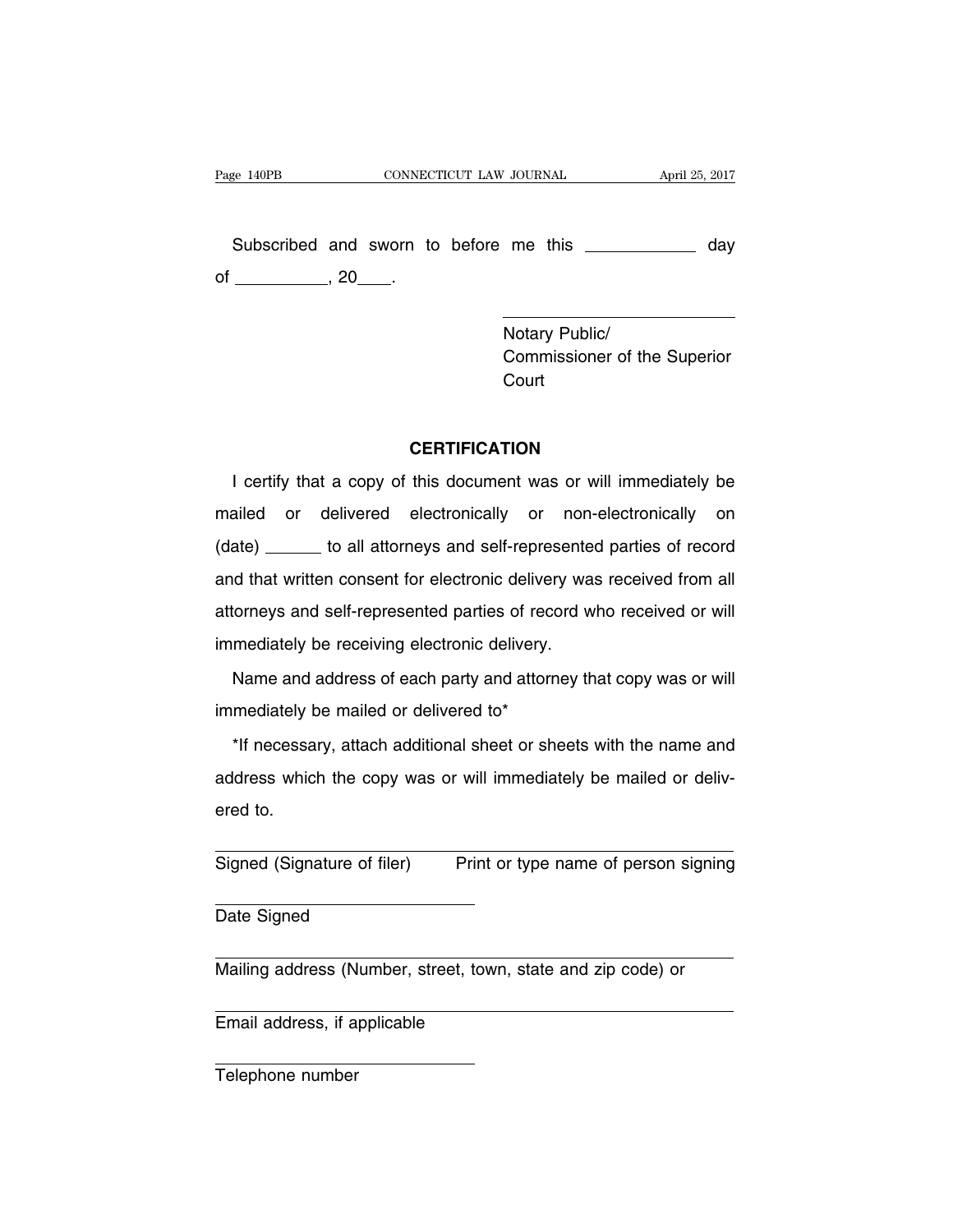COMMENTARY: Standard interrogatories have been developed for use in cases claiming uninsured/underinsured motorist coverage benefits. The standard interrogatories can be used without the need to file a motion for permission to file nonstandard interrogatories in any case for which the use of standard discovery is mandated when the underlying claim is for uninsured/underinsured motorist coverage benefits.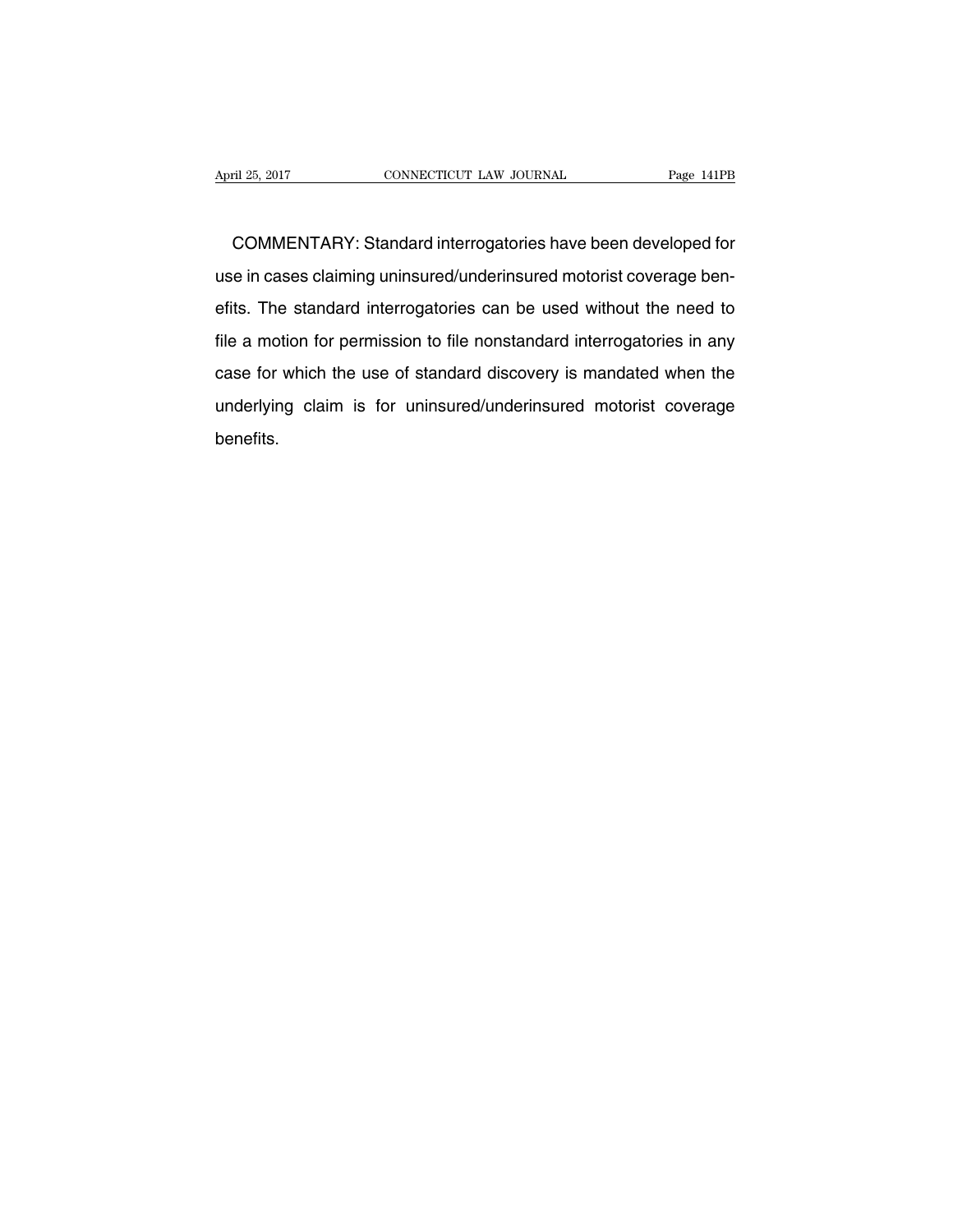## **(NEW) Form 215**

# **Plaintiff's Requests for Production – Uninsured/Underinsured Motorist Coverage**

| No. CV-     | : SUPERIOR COURT       |
|-------------|------------------------|
| (Plaintiff) | : JUDICIAL DISTRICT OF |
| VS.         | : AT                   |
| (Defendant) | $\therefore$ (Date)    |

The Plaintiff(s) hereby request(s) that the Defendant provide counsel for the Plaintiff(s) with copies of the documents described in the following requests for production, or afford counsel for said Plaintiff(s) the opportunity or, if necessary, sufficient written authorization, to inspect, copy, photograph or otherwise reproduce said documents. The production of such documents, copies or written authorizations shall take place at the offices of \_\_\_\_\_\_\_\_\_\_\_\_\_\_ not later than sixty (60) days after the service of the Requests for Production.

In answering these production requests, the Defendant is required to provide all information within its possession, custody or control. If any production request cannot be answered in full, answer to the extent possible.

(1) A copy of the declarations page and complete policy for each insurance policy referred to in the allegations against you in the Complaint and for any other policy of insurance in effect on the date of the incident, by which you provided uninsured and underinsured motorist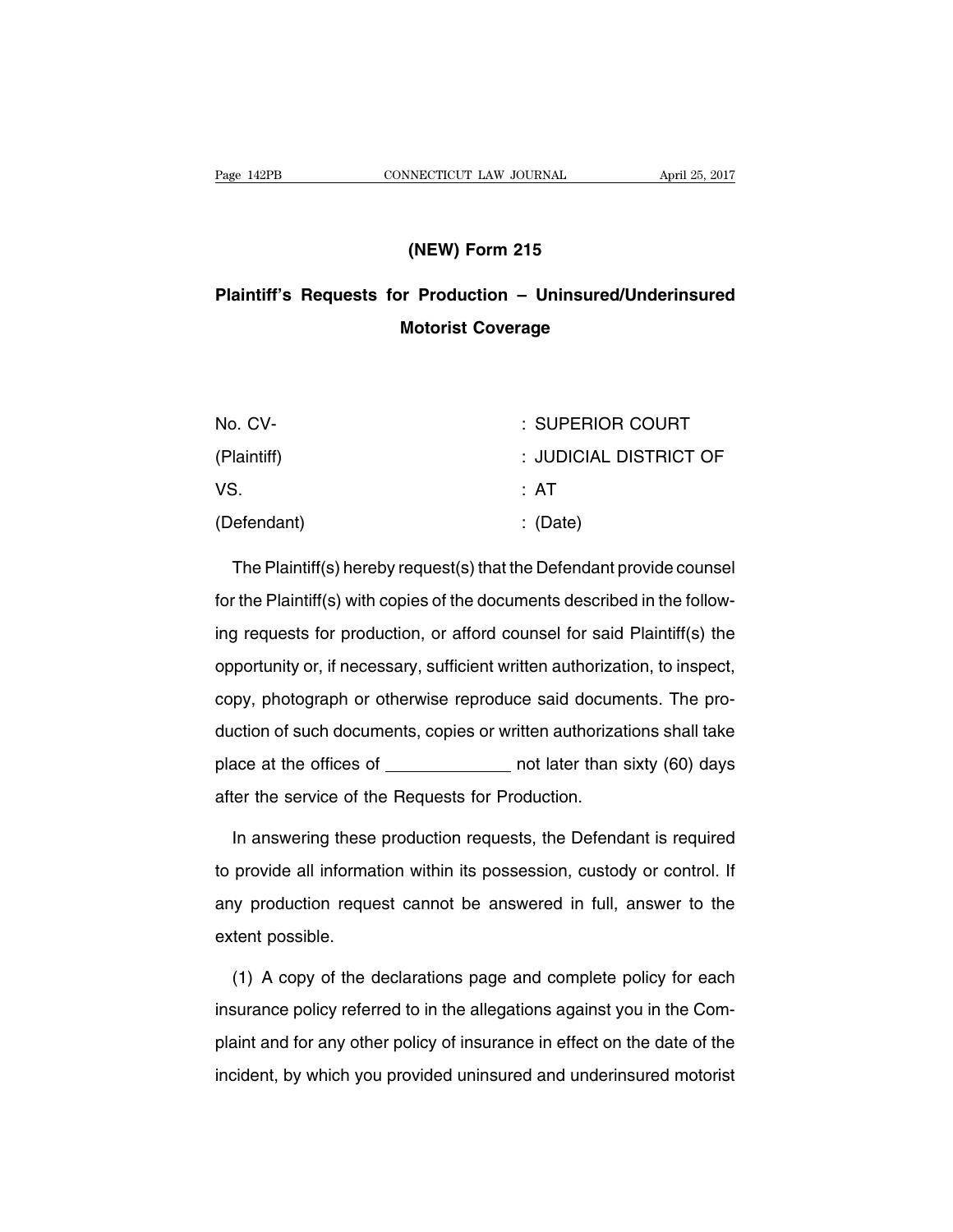coverage with regard to any person or vehicle involved in the incident that is the subject of this action.

(2) Copies of all documents and records regarding the existence of or the lack of insurance on the alleged tortfeasor(s) or the motor vehicle operated by the alleged tortfeasor(s), his, her, its or their agent, servant and/or employee, at the time of this incident, including but not limited to reservations of rights letters and letters about declination of coverage.

(3) A copy of any written request by any insured for a lesser limit of uninsured and/or underinsured motorist coverage than the amount equal to their limits for liability imposed by law, under the policy or any earlier policy of which the policy was a renewal, extension, change, replacement, or superseding policy.

(4) Any copy of any nonprivileged statement, as defined in Practice Book Sections 13-1 and 13-3 (b) of any party in this action concerning this action or its subject matter.

(5) A copy of each and every recording of surveillance material discoverable under Practice Book Section 13-3 (c), by film, photograph, videotape, audiotape or any other digital or electronic means, of any party to this lawsuit concerning this action or the subject matter thereof, including any transcript of such recording.

(6) A copy of any photographs or recordings identified in response to Interrogatory #11.

PLAINTIFF,

BY **Experiment Structure (STR**)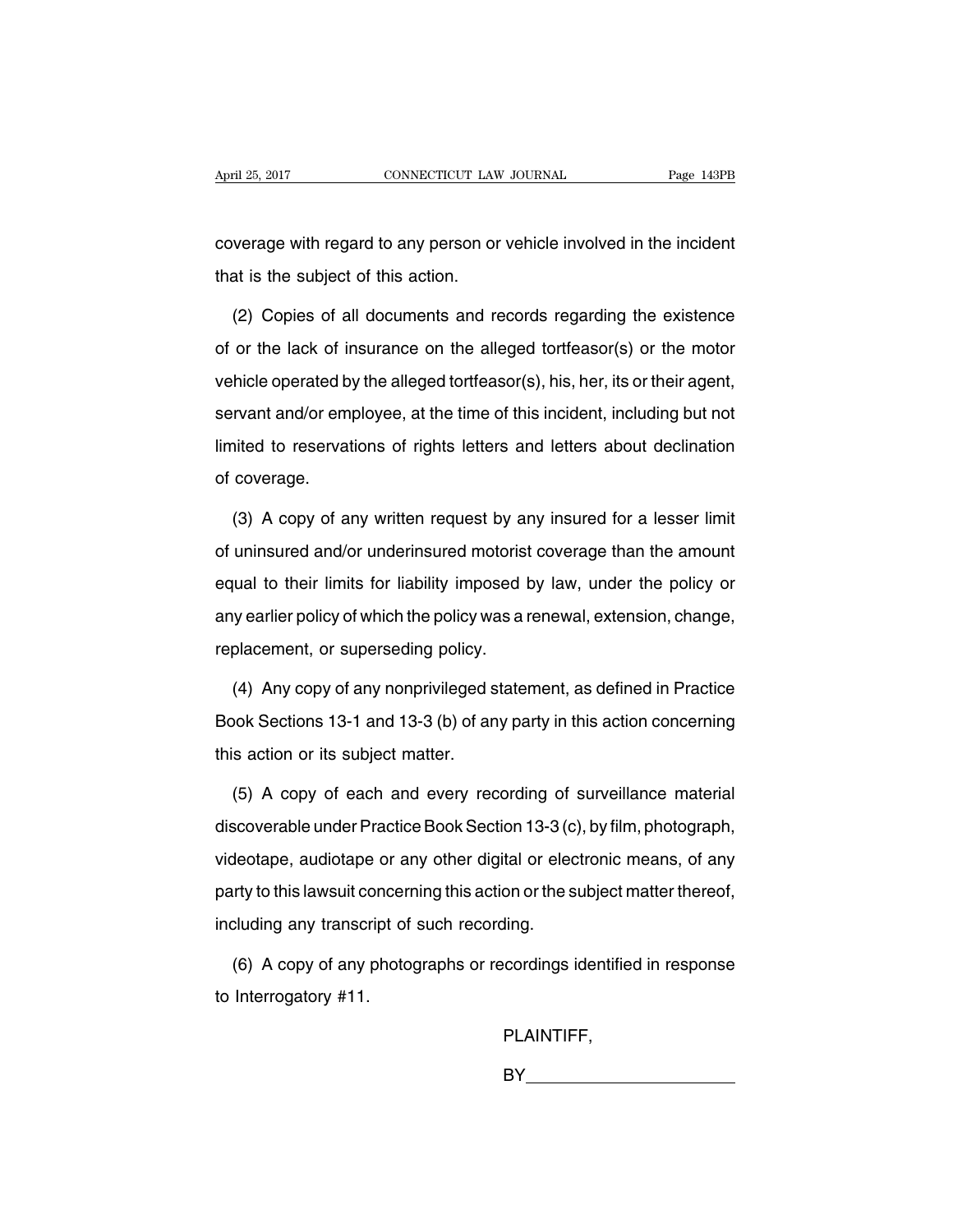## **CERTIFICATION**

I certify that a copy of this document was or will immediately be mailed or delivered electronically or non-electronically on (date) \_\_\_\_\_\_ to all attorneys and self-represented parties of record and that written consent for electronic delivery was received from all attorneys and self-represented parties of record who received or will immediately be receiving electronic delivery.

Name and address of each party and attorney that copy was or will immediately be mailed or delivered to\*

\*If necessary, attach additional sheet or sheets with the name and address which the copy was or will immediately be mailed or delivered to.

Signed (Signature of filer) Print or type name of person signing

Date Signed

Mailing address (Number, street, town, state and zip code) or

Email address, if applicable

#### Telephone number

COMMENTARY: Standard requests for production have been developed for use in cases claiming uninsured/underinsured motorist coverage benefits. The standard request for production can be used without the need to file a motion for permission to file nonstandard request for production in any case for which the use of standard discovery is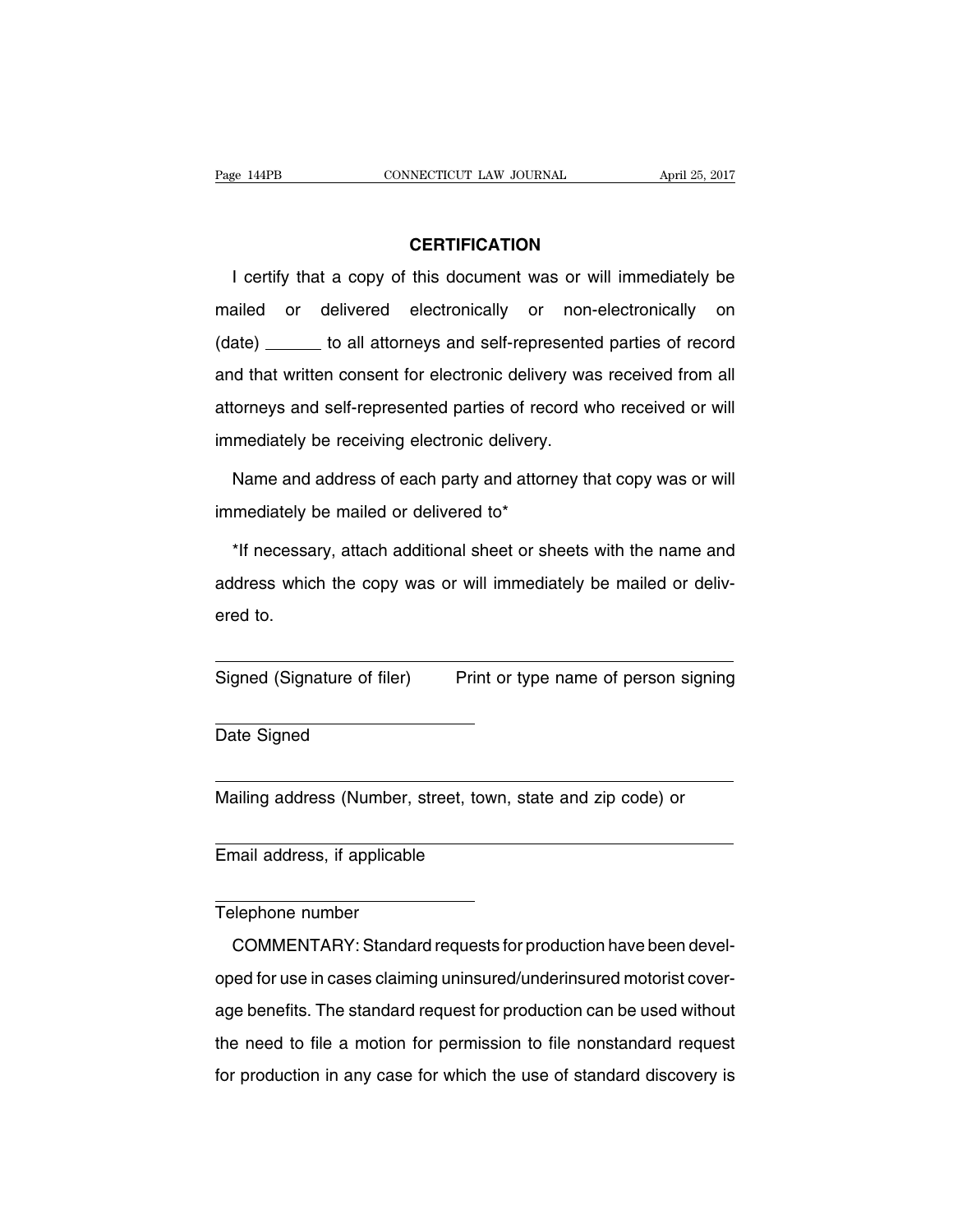mandated when the underlying claim is for uninsured/underinsured motorist coverage benefits.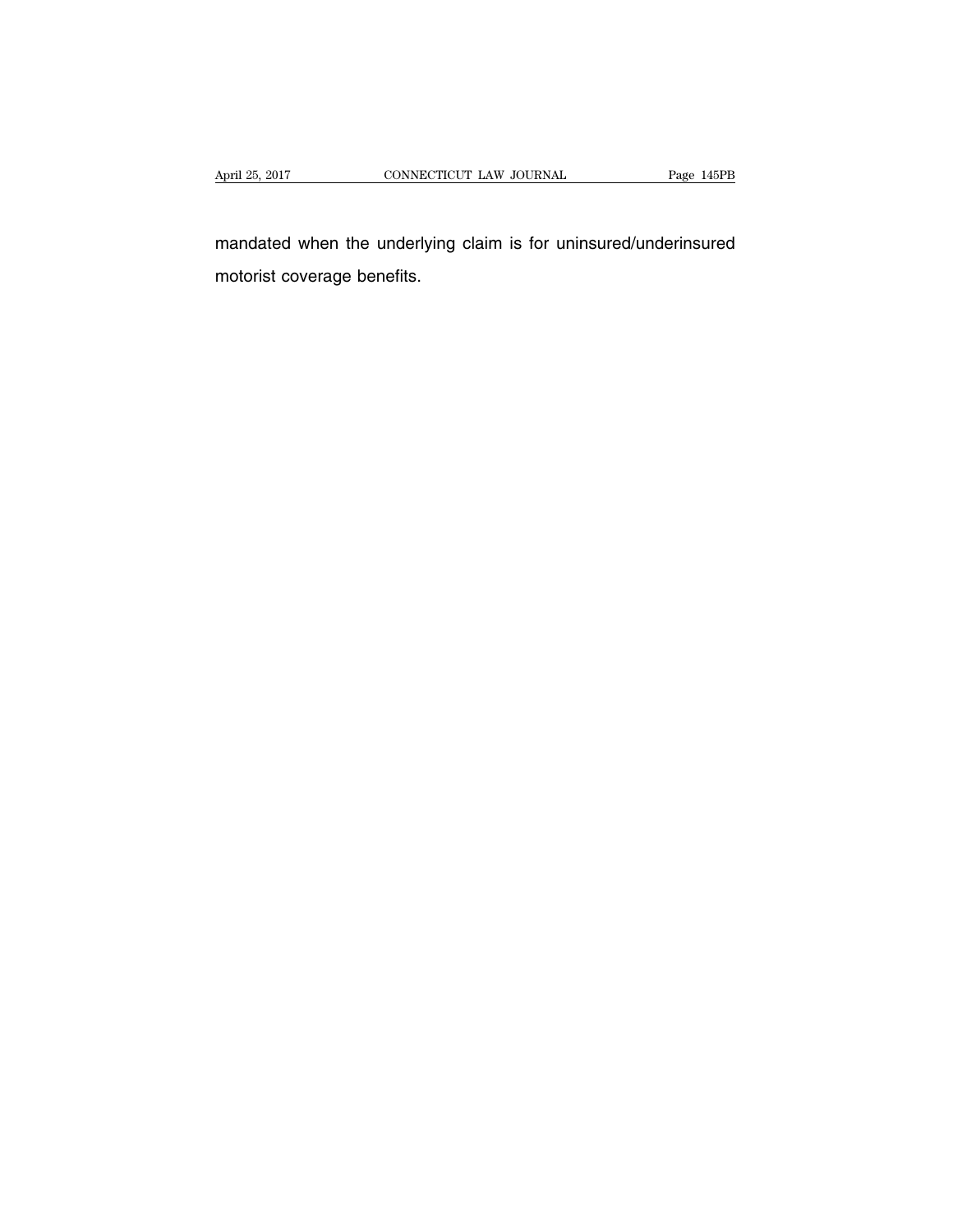## **(NEW) Form 216**

## **Defendant's Requests for Production – Uninsured/Underinsured Motorist Cases**

| No. CV-     | : SUPERIOR COURT       |
|-------------|------------------------|
| (Plaintiff) | : JUDICIAL DISTRICT OF |
| VS.         | : AT                   |
| (Defendant) | $\therefore$ (Date)    |

The Defendant(s), hereby request(s) that the Plaintiff, , provide counsel for the Defendant(s) with copies of the documents described in the following requests for production, or afford counsel for said Defendant(s) the opportunity or, where requested, sufficient written authorization, to inspect, copy, photograph or otherwise reproduce said documents. The production of such documents, copies or written authorizations shall take place at the offices of \_\_\_\_\_\_\_\_\_\_\_\_\_\_\_\_ not later than sixty (60) days after the service of the Requests for Production.

In answering these production requests, the Plaintiff(s) are required to provide all information within their possession, custody or control. If any production request cannot be answered in full, answer to the extent possible.

(1) A copy of the declarations page and of the complete policy for each insurance policy in effect at the time of the incident alleged in your Complaint, including any excess or umbrella policies identified in response to Interrogatory #2.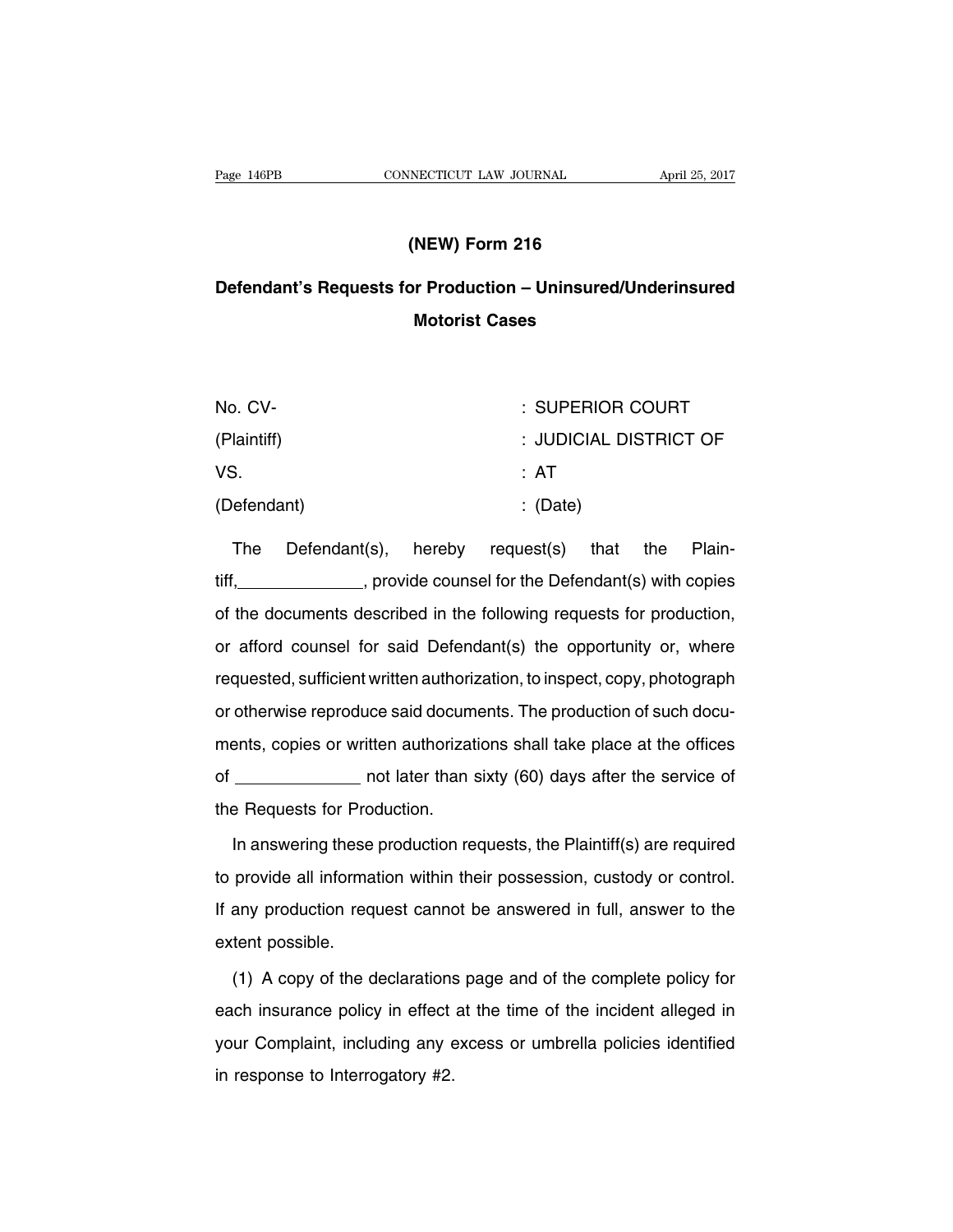(2) A copy of the declarations page and of the complete policy for each insurance policy in effect at the time of the incident alleged in your Complaint, including any excess or umbrella policies identified in response to Interrogatory #3.

(3) Copies of all documents and records regarding the existence or the lack of insurance on the alleged tortfeasor(s) or the motor vehicle operated by the alleged tortfeasor(s), his, her, its or their agent, servant and/or employee, at the time of this incident, including but not limited to reservations of rights letters and declination of coverage letters.

(4) A copy of any affidavit of ''no other insurance'' in the underlying matter.

(5) A copy of any notice to the defendant in writing of your claim in this action.

(6) All hospital records relating to treatment received as a result of the alleged incident, and to injuries, diseases or defects to which reference is made in the answers to Interrogatories #25, #26, #27 and #28, or written authorization, sufficient to comply with the provisions of the Health Insurance Portability and Accountability Act (HIPAA), to inspect and make copies of said hospital records. Information obtained pursuant to the provisions of HIPAA shall not be used or disclosed by the parties for any purpose other than the litigation or proceeding for which such information is requested.

(7) All reports and records of all doctors and all other care providers relating to treatment allegedly received by the Plaintiff(s) as a result of the alleged incident, and to the injuries, diseases or defects to which reference is made in the answers to Interrogatories #25, #26, #27 and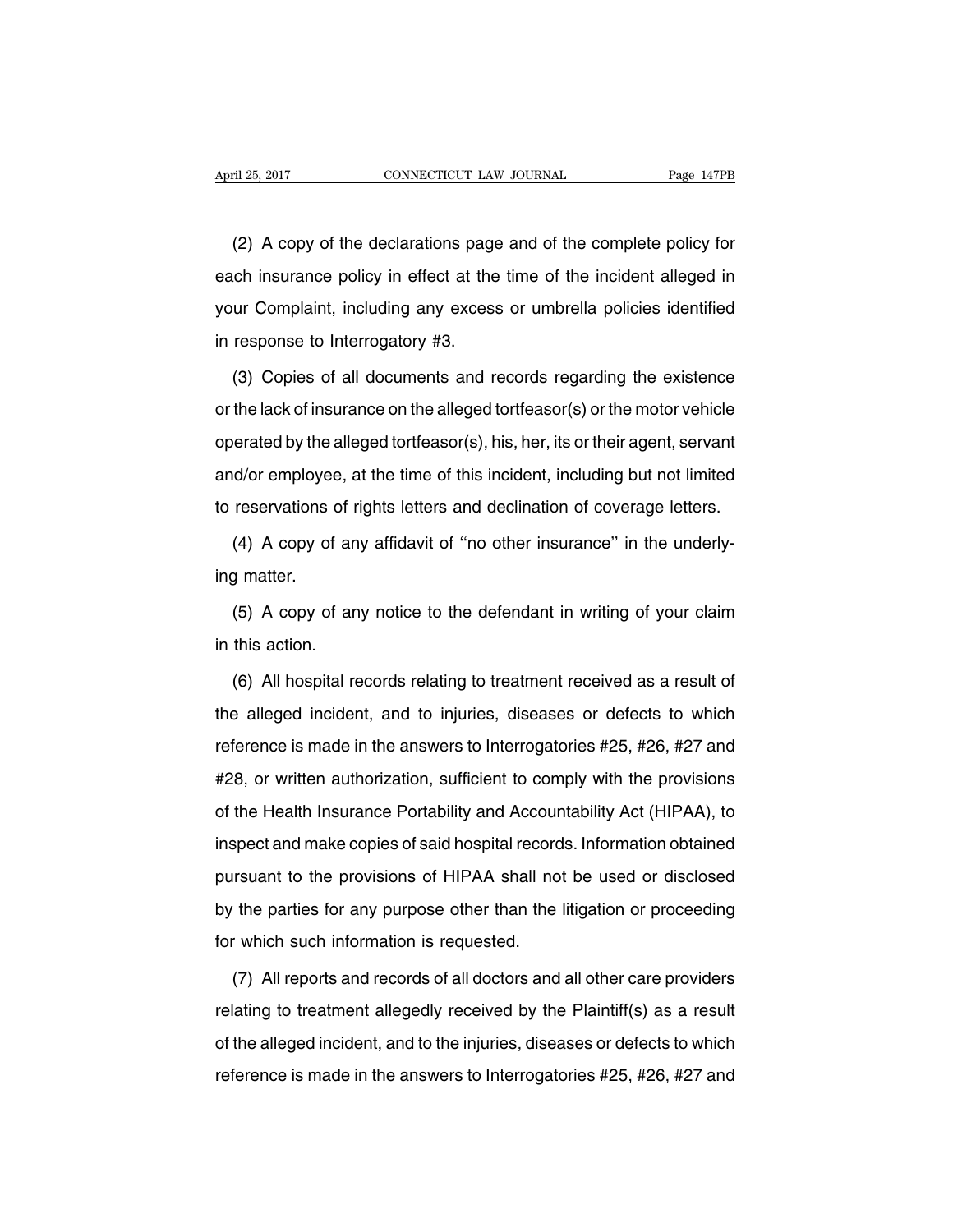#28, or written authorization, sufficient to comply with the provisions of the Health Insurance Portability and Accountability Act (HIPAA), to inspect and make copies of said reports. Information obtained pursuant to the provisions of HIPAA shall not be used or disclosed by the parties for any purpose other than the litigation or proceeding for which such information is requested.

(8) If a claim for lost wages or lost earning capacity has been made as a result of the alleged incident, copies of, or sufficient written authorization to inspect and make copies of the wage and employment records of all employers of the Plaintiff(s) for three (3) years prior to the date of the incident and for all years subsequent to the date of the incident to and including the date hereof.

(9) If a claim of impaired earning capacity or lost wages has been made as a result of the alleged incident, copies of, or sufficient written authorization to obtain copies of, that part of all income tax returns relating to lost income filed by the Plaintiff(s) for a period of three (3) years prior to the date of the incident and for all years subsequent to the date of the incident through the time of trial.

(10) All property damage bills that are claimed to have been incurred as a result of the alleged incident.

(11) All medical bills that are claimed to have been incurred as a result of this incident or written authorization, sufficient to comply with the provisions of the Health Insurance Portability and Accountability Act (HIPAA), to inspect and make copies of said medical bills. Information obtained pursuant to the provisions of HIPAA shall not be used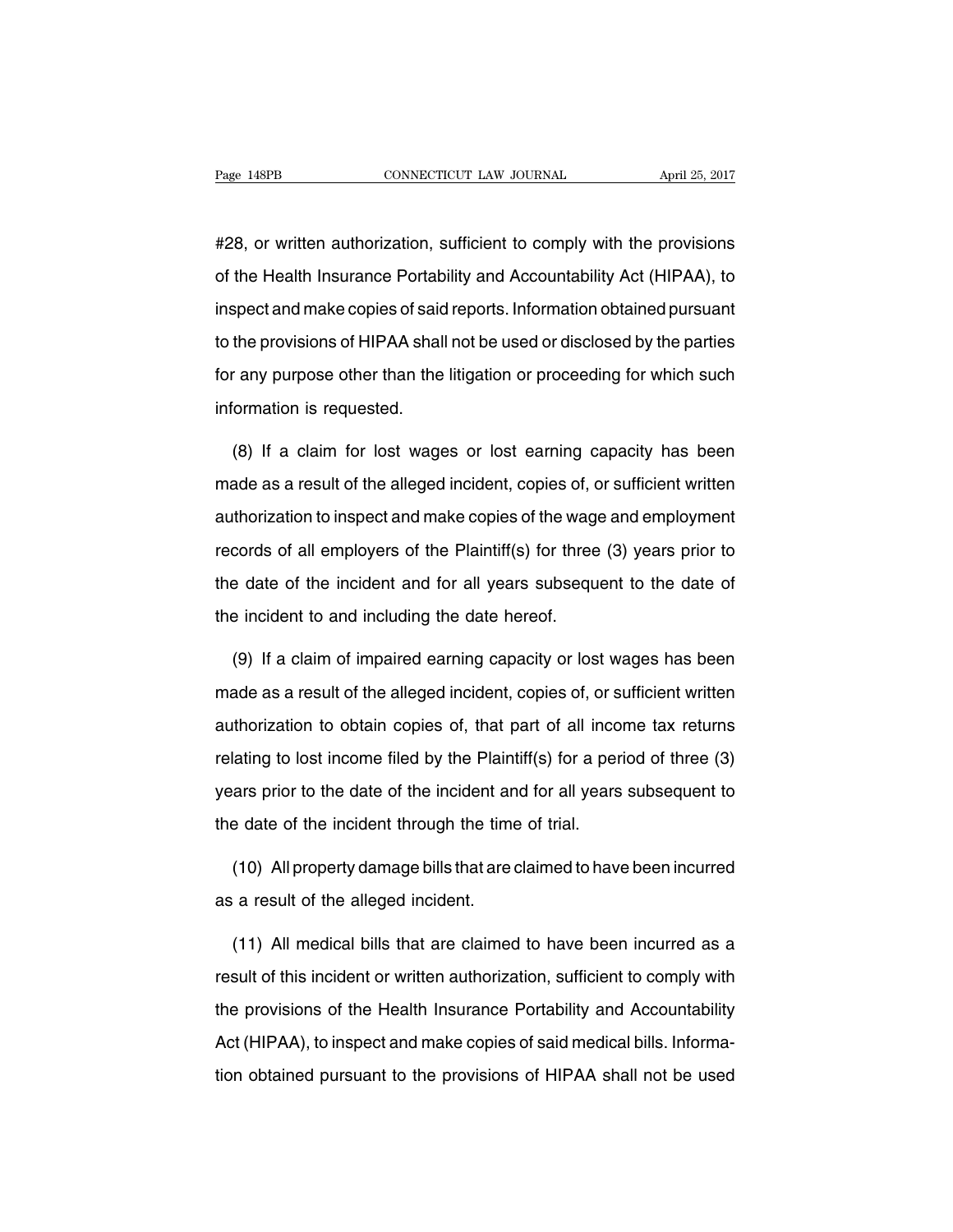or disclosed by the parties for any purpose other than the litigation or proceeding for which such information is requested.

(12) All bills for each item of expense that is claimed to have been incurred in the answer to Interrogatory #23, and not already provided in response to Production requests #10 and #11.

(13) Copies of all documentation of claims of right to reimbursement provided to the Plaintiff by third party payors, and copies of, or written authorization, sufficient to comply with provisions of the Health Insurance Portability and Accountability Act (HIPAA), to obtain any and all documentation of payments made by a third party for medical services received or premiums paid to obtain such payment. Information obtained pursuant to the provisions of HIPAA shall not be used or disclosed by the parties for any purpose other than the litigation or proceeding for which such information is requested.

(14) All documents identified or referenced in your answer to Interrogatory #32 and #33.

(15) A copy of any nonprivileged statement, as defined in Practice Book Section 13-1, of any party in this action concerning this action or its subject matter.

(16) Any and all photographs or recordings identified in response to Interrogatory #38.

(17) A copy of all records of blood alcohol testing or drug screens referred to in answer to Interrogatory #39, or a signed authorization, sufficient to comply with the provisions of the Health Insurance Portability and Accountability Act (HIPAA) or those of the Public Health Service Act, whichever is applicable, to obtain the same. Information obtained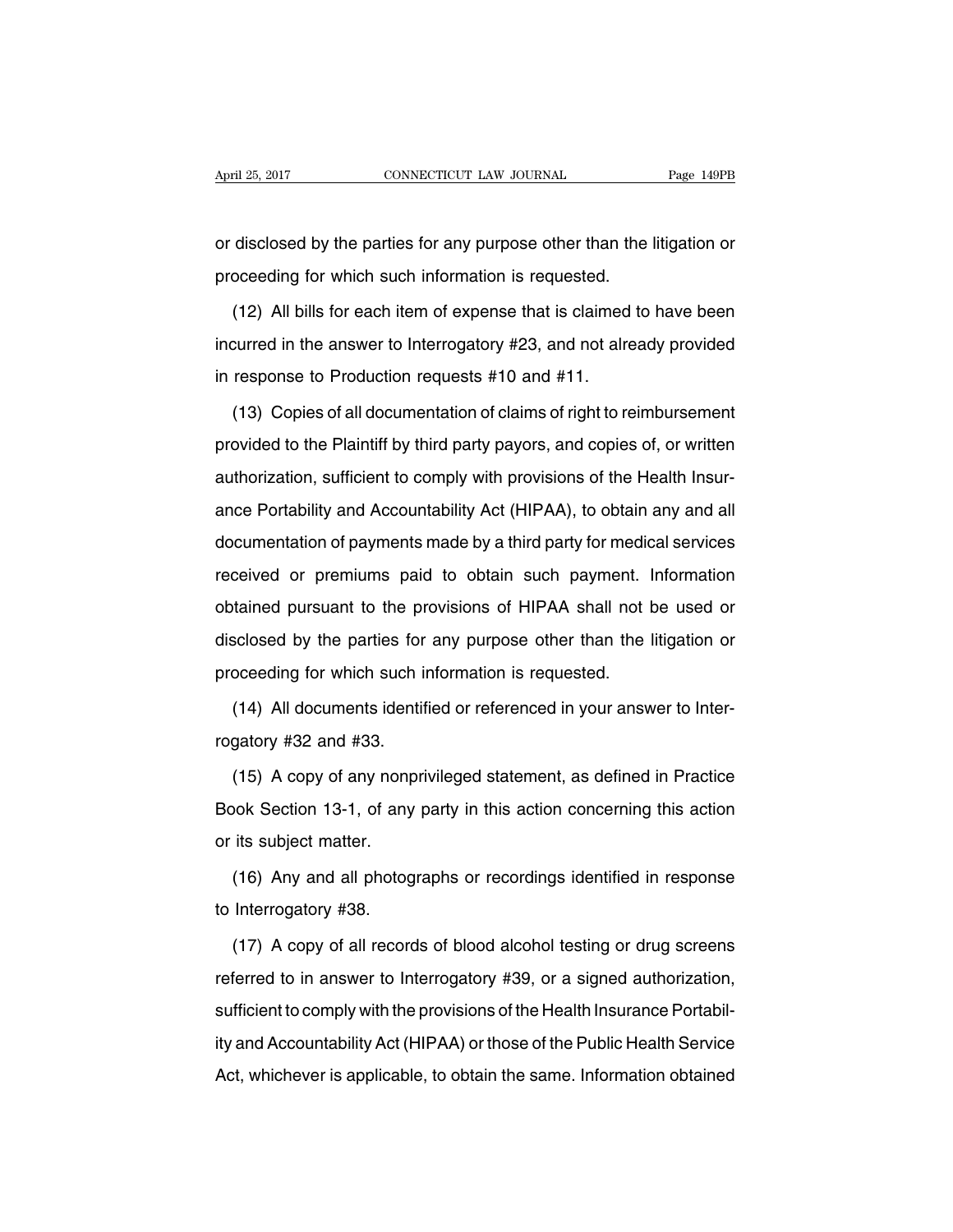pursuant to the provisions of HIPAA or the Public Health Service Act shall not be used or disclosed by the parties for any purpose other than the litigation or proceeding for which such information is requested.

(18) A copy of each and every recording of surveillance material discoverable under Practice Book Section 13-3 (c), by film, photograph, videotape, audiotape or any other digital or electronic means, of any party to this action concerning this action or the subject matter thereof, including any transcript of such recording.

(19) A copy of the First Report of Injury (Form FRI), Notice of Claim for Compensation (Form 30C), Notice of Intention to Reduce or Discontinue Benefits (Form 36), and Notice to Compensation Commissioner and Employee of Intention to Contest Employee's Right to Compensation Benefits (Form 43) referenced in your answer to Interrogatory #34.

(20) A copy of all of the approved voluntary agreements, approved stipulations to date, approved full and final stipulations, findings and awards, and findings and denials that relate to one or more of the claims referenced in your answer to Interrogatory #34.

(21) A copy of all reports of medical exams requested by the commissioner, respondent and/or employer that were prepared concerning any of the claims referenced in your answer to Interrogatory #34.

(22) If you are unable to specify the amount of medical benefits, loss of income benefits, and specific award benefits paid on your behalf, provide an authorization for the same.

DEFENDANT,

BY **BY**